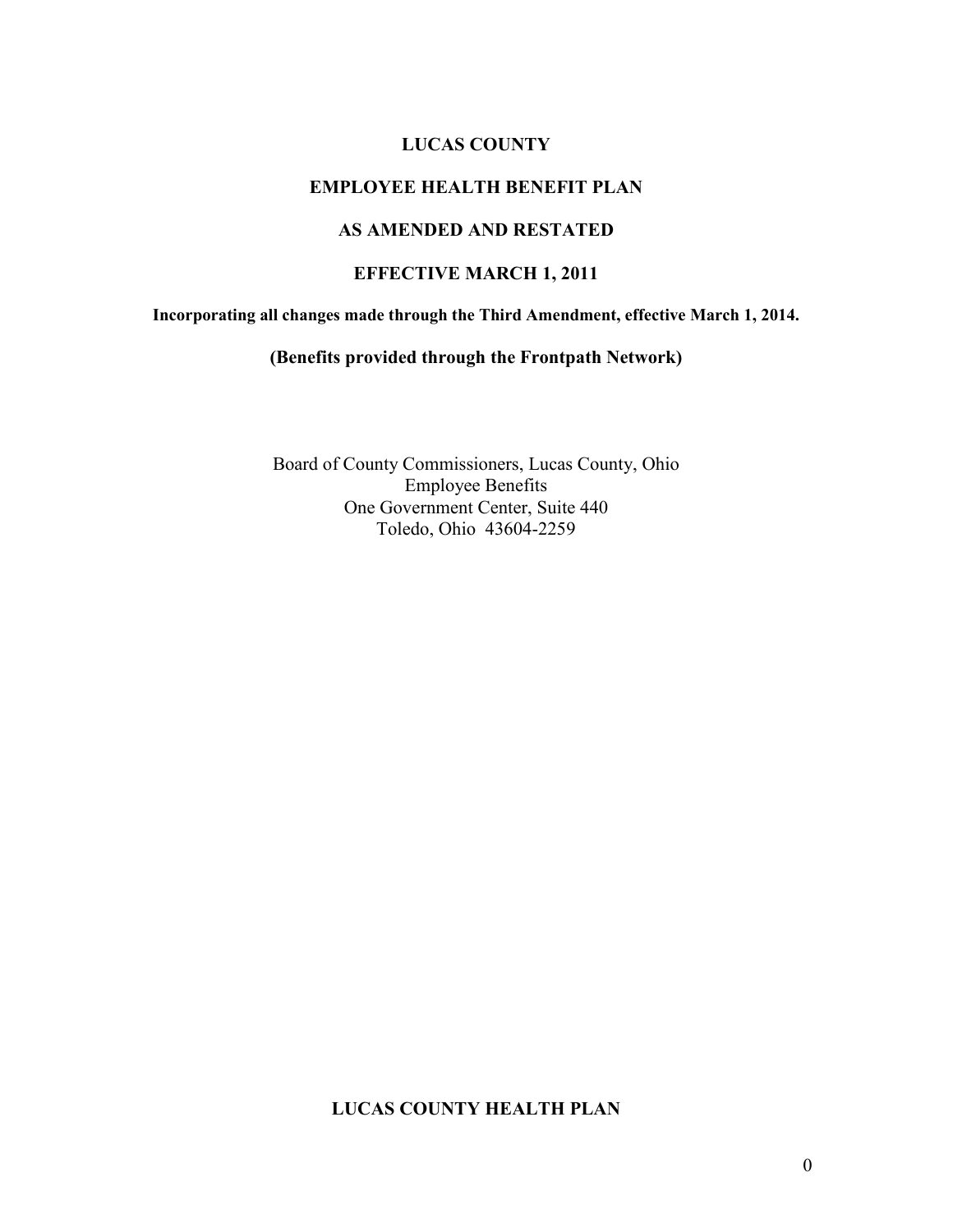# **AS AMENDED AND RESTATED EFFECTIVE MARCH 1, 2011**

# **TABLE OF CONTENTS**

|                    | <b>Article and Topic</b> |                                                   | Page |  |
|--------------------|--------------------------|---------------------------------------------------|------|--|
|                    |                          |                                                   | 11   |  |
|                    |                          |                                                   | 11   |  |
|                    |                          |                                                   | 11   |  |
|                    |                          | <b>General Comments Pertaining to Eligibility</b> | 11   |  |
| <b>Article 1.0</b> |                          |                                                   | 12   |  |
|                    | 1.01                     |                                                   | 12   |  |
|                    | 1.02                     |                                                   | 12   |  |
|                    | 1.03                     |                                                   |      |  |
|                    | 1.04                     |                                                   |      |  |
|                    | 1.05                     |                                                   |      |  |
|                    | 1.06                     |                                                   |      |  |
|                    | 1.07                     |                                                   | 13   |  |
|                    | 1.08                     |                                                   | 14   |  |
|                    | 1.09                     |                                                   |      |  |
|                    | 1.10                     |                                                   |      |  |
|                    | 1.11                     |                                                   | 14   |  |
|                    | 1.11.1                   |                                                   | 14   |  |
|                    | 1.12                     |                                                   | 15   |  |
|                    | 1.13                     |                                                   | 15   |  |
|                    | 1.14                     |                                                   | 15   |  |
|                    | 1.15                     |                                                   | 16   |  |
|                    | 1.16                     |                                                   | 16   |  |
|                    | 1.17                     |                                                   | 16   |  |
|                    | 1.17.1                   | "Cohabitate", "Cohabitating" or "Cohabitation" 16 |      |  |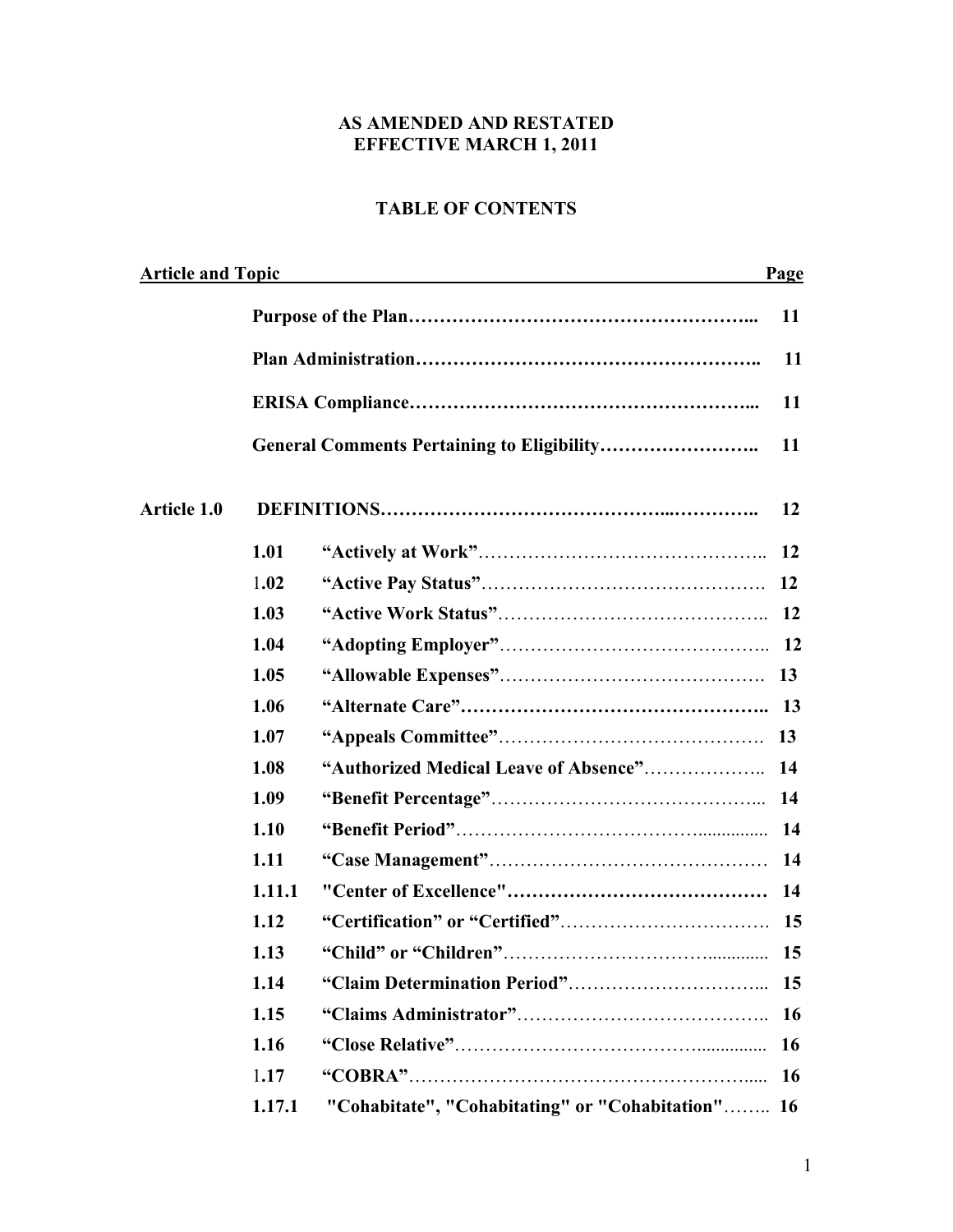| 1.18 |                                                   | 17        |
|------|---------------------------------------------------|-----------|
| 1.19 |                                                   | 17        |
| 1.20 |                                                   | 17        |
| 1.21 |                                                   | <b>18</b> |
| 1.22 |                                                   | <b>18</b> |
| 1.23 |                                                   |           |
| 1.24 |                                                   | 18        |
| 1.25 |                                                   | <b>18</b> |
| 1.26 | "Disability Separated" or "Disability Separation" | 18        |
| 1.27 |                                                   | <b>18</b> |
| 1.28 |                                                   | <b>20</b> |
| 1.29 |                                                   |           |
| 1.30 |                                                   |           |
| 1.31 |                                                   |           |
| 1.32 |                                                   |           |
| 1.33 |                                                   |           |
| 1.34 |                                                   |           |
| 1.35 |                                                   |           |
| 1.36 |                                                   |           |
| 1.37 |                                                   |           |
| 1.38 |                                                   |           |
| 1.39 |                                                   |           |
| 1.40 | "Employer Identification Number" or "EIN" 21      |           |
| 1.41 |                                                   |           |
| 1.42 |                                                   |           |
| 1.43 |                                                   |           |
| 1.44 |                                                   |           |
| 1.45 |                                                   |           |
| 1.46 | <b>RESERVED</b>                                   |           |
| 1.47 | "Health Insurance Portability and Accountability  |           |
|      |                                                   |           |
| 1.48 |                                                   |           |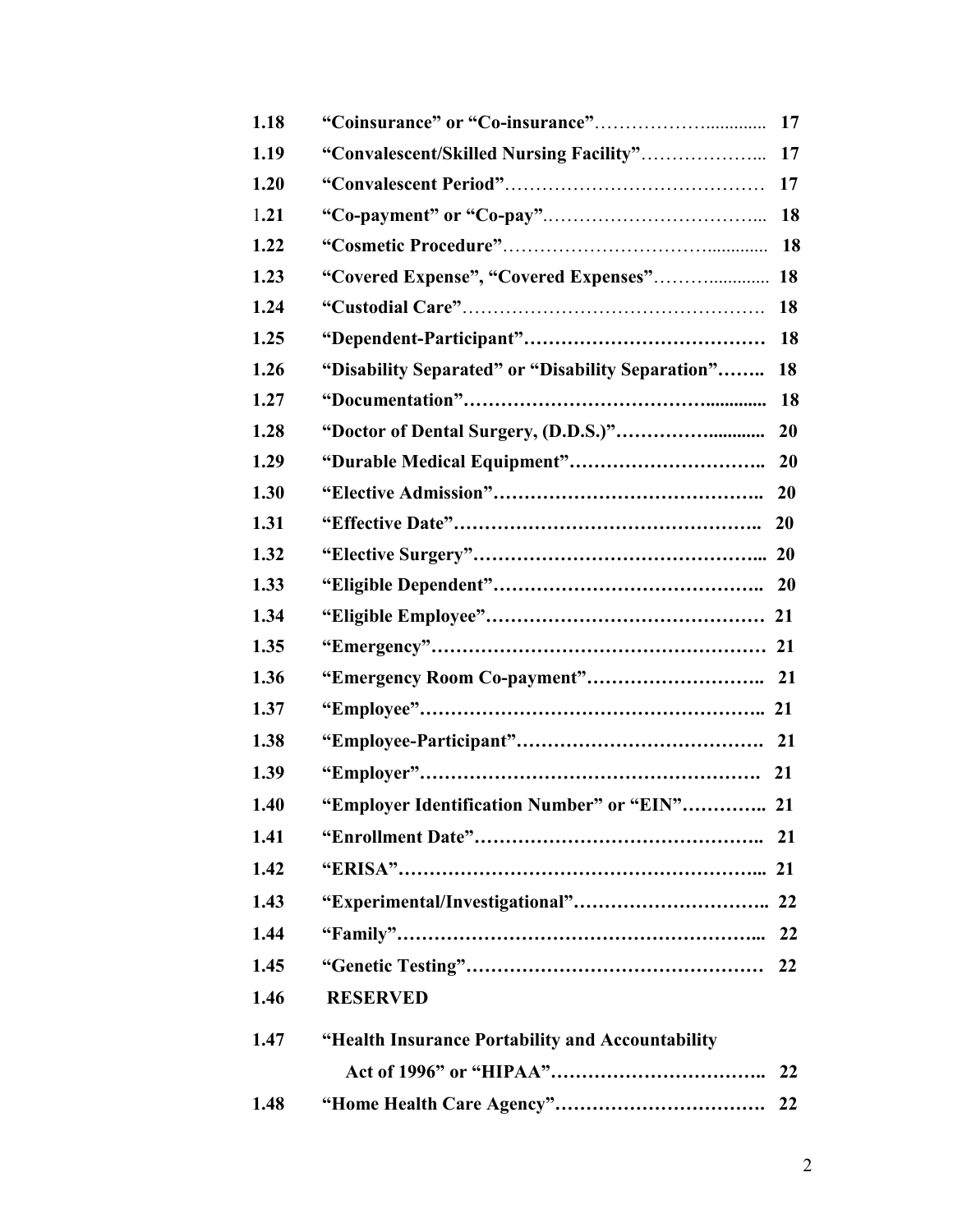| 1.49   |    |
|--------|----|
| 1.50   | 23 |
| 1.51   |    |
| 1.52   |    |
| 1.53   |    |
| 1.54   |    |
| 1.55   |    |
| 1.56   |    |
| 1.57   |    |
| 1.57.1 |    |
| 1.58   |    |
| 1.59   |    |
| 1.60   |    |
| 1.61   |    |
| 1.62   |    |
| 1.63   |    |
| 1.63.1 |    |
| 1.63.2 |    |
| 1.64   |    |
| 1.65   |    |
| 1.66   |    |
| 1.67   |    |
| 1.68   |    |
| 1.69   |    |
| 1.70   |    |
| 1.71   |    |
| 1.72   |    |
| 1.73   |    |
| 1.74   |    |
| 1.75   | 29 |
| 1.76   | 29 |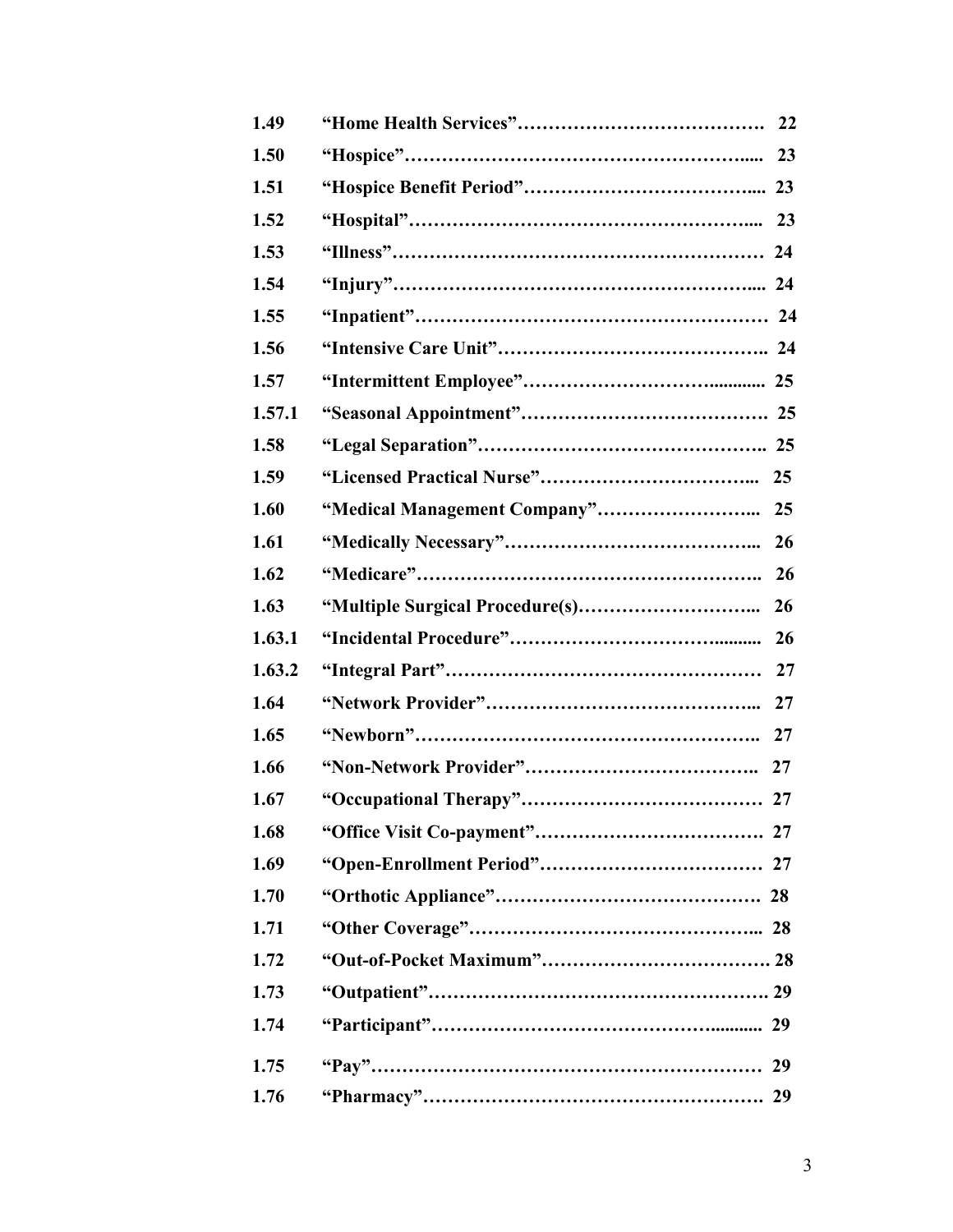| 1.77    |                                                   |
|---------|---------------------------------------------------|
| 1.78    |                                                   |
| 1.79    |                                                   |
| 1.80    |                                                   |
| 1.81    |                                                   |
| 1.82    |                                                   |
| 1.83    |                                                   |
| 1.84    |                                                   |
| 1.85    |                                                   |
| 1.86    |                                                   |
| 1.87    |                                                   |
| 1.87.1  |                                                   |
| 1.88    | "Prior Authorization" or "Prior Authorized" 30    |
| 1.89    |                                                   |
| 1.90    | "Protected Health Information" or "PHI" 31        |
| 1.91    | "Psychiatric Care" or "Psychoanalytic Care" 31    |
| 1.92    |                                                   |
| 1.93    | "Qualified Medical Child Support Order"31         |
| 1.94    |                                                   |
| 1.94.1  |                                                   |
| 1.95    |                                                   |
| 1.96    |                                                   |
| 1.97    |                                                   |
| 1.98    |                                                   |
| 1.99    |                                                   |
| 1.100   |                                                   |
| 1.101   |                                                   |
| 1.101.1 | "Special Rules Regarding Common Law Marriages" 33 |
| 1.101.2 | "Special Rule Regarding Domestic Partners" 33     |
| 1.102   |                                                   |
| 1.103   |                                                   |
| 1.104   |                                                   |
| 1.105   |                                                   |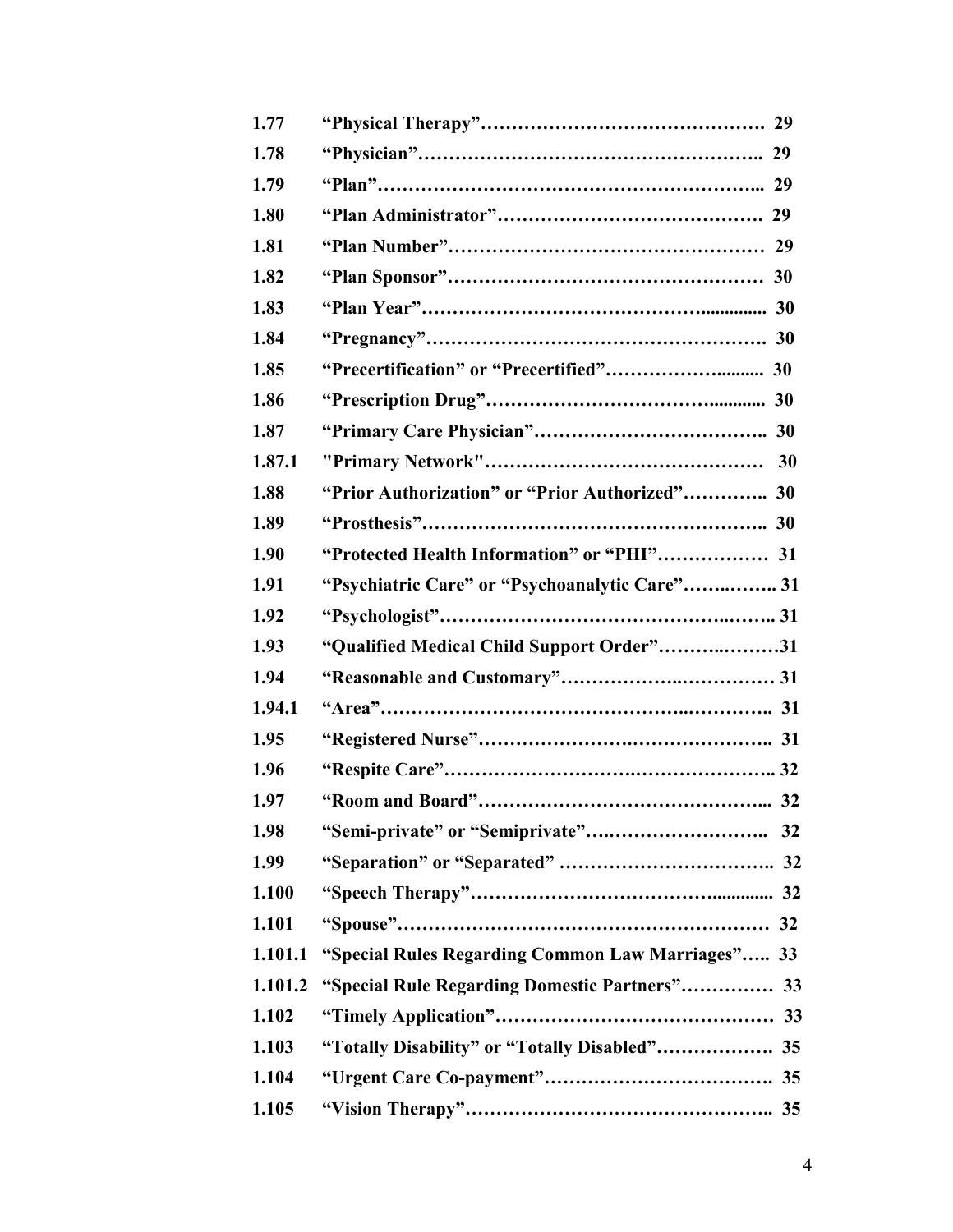|                    | 1.106 |                                                                                                                                                                        |
|--------------------|-------|------------------------------------------------------------------------------------------------------------------------------------------------------------------------|
| <b>Article 2.0</b> |       |                                                                                                                                                                        |
|                    | 2.01  | Participation Requirements for Eligible Employees 36                                                                                                                   |
|                    |       | 2.01.1 Timely Application Not Made: Eligible Employee or                                                                                                               |
|                    | 2.02  | Participation Requirements for Eligible Dependents 36                                                                                                                  |
|                    |       | 2.02.1 Waiver of Participation or Failure of Timely<br><b>Application For Eligible Dependent or Dependent-</b>                                                         |
|                    |       | 2.02.2 Participation Requirements for Eligible Dependents<br><b>Losing Coverage Under Other Coverage; Eligible</b><br><b>Dependents Acquired After Initial or Open</b> |
|                    |       |                                                                                                                                                                        |
|                    | 2.03  | Waiver of Coverage and Subsequent Loss of Other                                                                                                                        |
|                    | 2.04  | <b>Maintenance of Participant Status; Loss of Plan</b>                                                                                                                 |
|                    | 2.05  | Loss of Participant Status and Subsequent Eligibility 45                                                                                                               |
|                    |       | 2.05.1 Special Rule for Employees Receiving OPERS Disability                                                                                                           |
|                    | 2.06  |                                                                                                                                                                        |
|                    | 2.07  | <b>RESERVED</b>                                                                                                                                                        |
|                    | 2.08  | <b>Coverage Options for Employee and Spouse Both</b>                                                                                                                   |
|                    |       | 2.08.1 Employee and Spouse Both Employed by an Employer 47                                                                                                             |
|                    | 2.09  | <b>Employer-Paid Coverage in the Event of Unpaid</b>                                                                                                                   |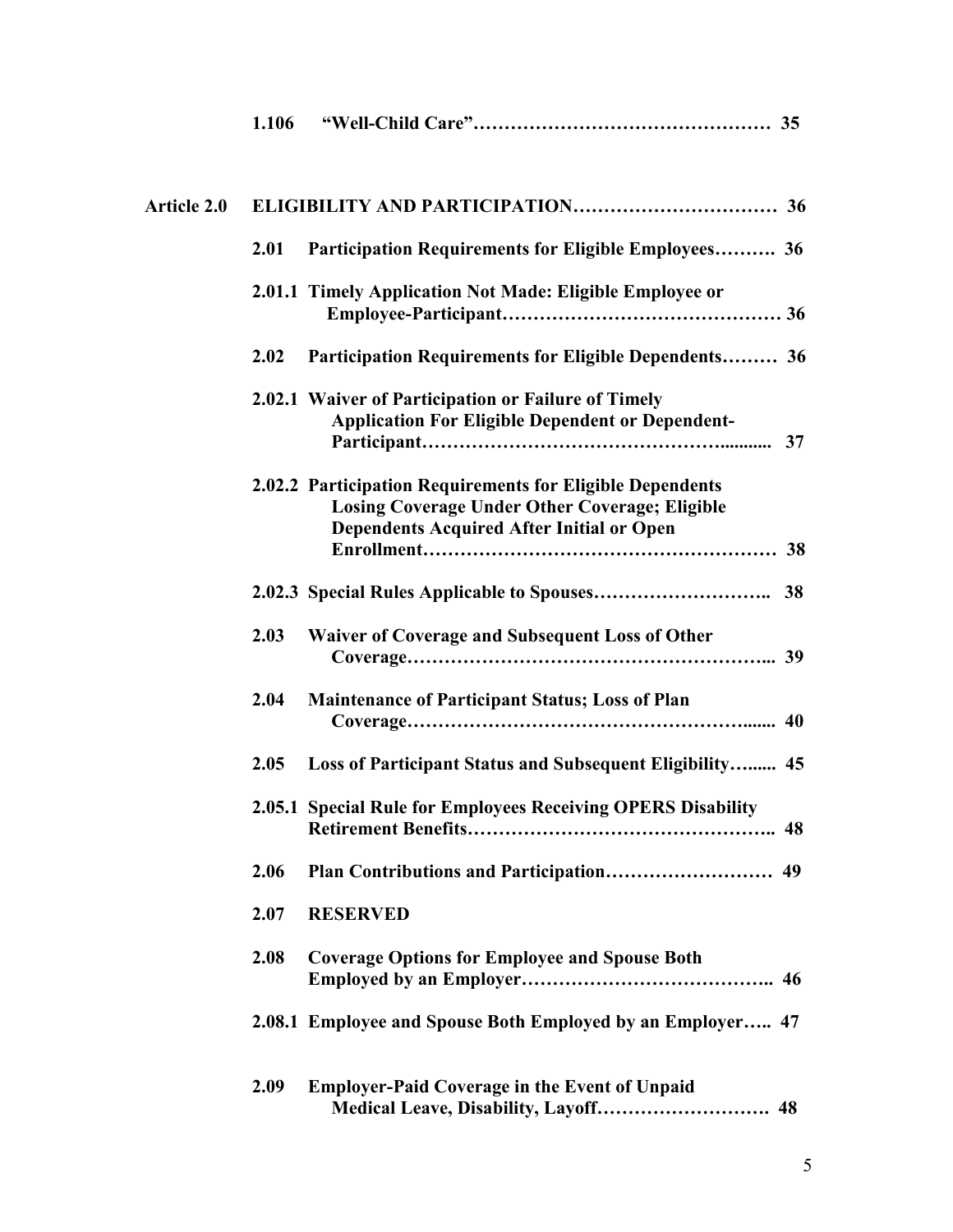|                    | 2.09.1 Twelve (12) Month Period of Coverage is Lifetime Limit 49                                                                                                                                                              |
|--------------------|-------------------------------------------------------------------------------------------------------------------------------------------------------------------------------------------------------------------------------|
|                    | 2.09.1.1 Maximum Amount of Employer-Paid Plan Coverage 49                                                                                                                                                                     |
|                    | 2.09.2 COBRA Coverage After Exhaustion of Employer-Paid                                                                                                                                                                       |
|                    | 2.09.3 Plan Administrator's Disagreement With Award of<br><b>Authorized Medical Leave of Absence and/or</b><br><b>Disability Separation and Right to Require</b><br><b>Independent Examination of Employee-Participant 51</b> |
|                    | 2.10                                                                                                                                                                                                                          |
|                    | 2.11                                                                                                                                                                                                                          |
| <b>Article 3.0</b> | PRIOR AUTHORIZATION, UTILIZATION REVIEW                                                                                                                                                                                       |
|                    | 3.01                                                                                                                                                                                                                          |
|                    |                                                                                                                                                                                                                               |
|                    | <b>Inpatient Hospital Admissions Must Be Certified as</b><br>3.02                                                                                                                                                             |
|                    | 3.02.1 Non-Emergency (Elective) Hospital Admissions 53                                                                                                                                                                        |
|                    |                                                                                                                                                                                                                               |
|                    | 3.02.3 Extension of Certification Following Hospital Admission 55                                                                                                                                                             |
|                    | 3.03<br><b>Other Designated Services Requiring Prior</b><br>55                                                                                                                                                                |
|                    | Newborns' and Mothers' Health Protection Act of 1996 57<br>3.04                                                                                                                                                               |
|                    | 3.05                                                                                                                                                                                                                          |
|                    | 3.06                                                                                                                                                                                                                          |
| <b>Article 4.0</b> | 3.07<br>58                                                                                                                                                                                                                    |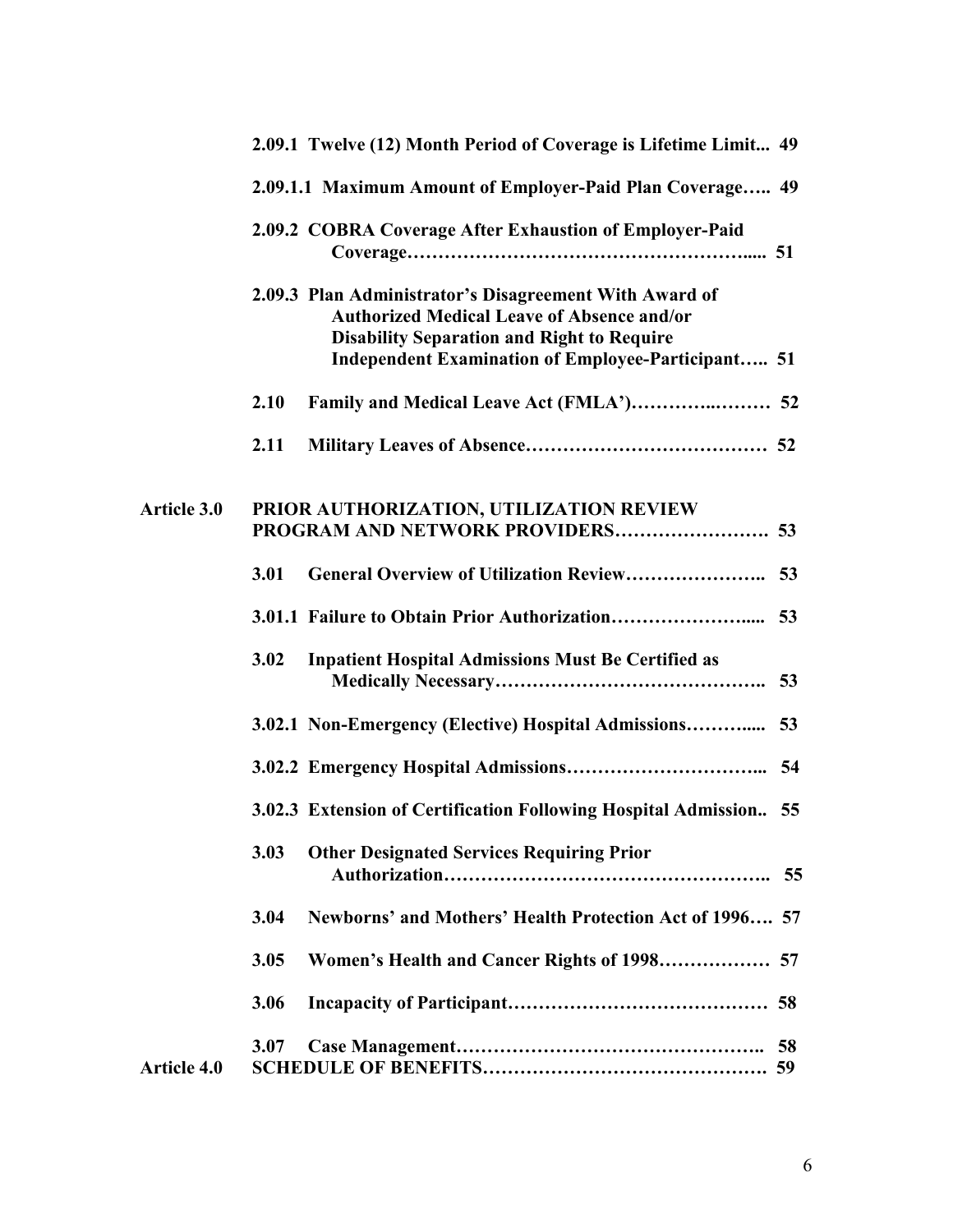|                    | 4.01 |                                                              |    |
|--------------------|------|--------------------------------------------------------------|----|
|                    | 4.02 | <b>Schedule of Benefits and Network, Non-Network</b>         |    |
|                    | 4.03 |                                                              |    |
|                    |      |                                                              | 68 |
|                    |      | 4.03.2 Deductible for Failure to Complete Annual Health Risk |    |
| <b>Article 5.0</b> |      |                                                              |    |
|                    | 5.01 |                                                              |    |
|                    | 5.02 | Applicability of Certain Co-payments Toward Out-of-          |    |
|                    | 5.03 | Allocation and Apportionment of Benefits                     | 70 |
|                    | 5.04 |                                                              | 70 |
|                    | 5.05 | <b>Covered Expenses Must Result From Medically</b>           |    |
| Article 6.0        |      | <b>CONTINUATION COVERAGE UNDER COBRA</b>                     | 77 |
|                    | 6.01 |                                                              | 78 |
|                    | 6.02 |                                                              |    |
|                    | 6.03 |                                                              | 78 |
|                    | 6.04 |                                                              | 78 |
|                    | 6.05 |                                                              |    |
|                    | 6.06 |                                                              |    |
|                    | 6.07 |                                                              |    |
|                    | 6.08 |                                                              |    |
|                    | 6.09 |                                                              |    |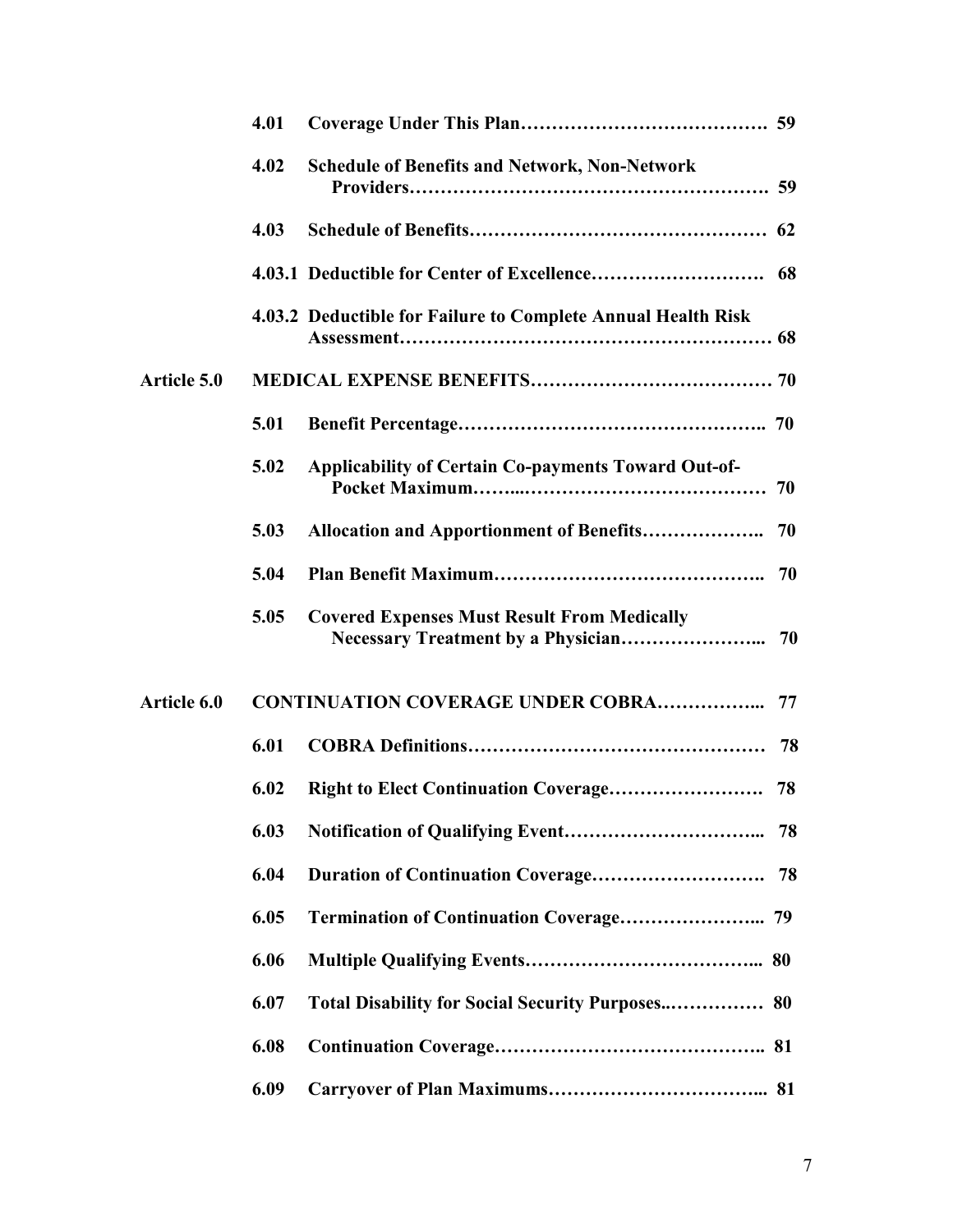|                    | 6.10 |                                                              |      |
|--------------------|------|--------------------------------------------------------------|------|
|                    | 6.11 |                                                              |      |
| <b>Article 7.0</b> |      | <b>GENERAL PLAN EXCLUSIONS AND LIMITATIONS</b>               | 84   |
|                    | 7.01 | <b>Exclusions From and Limitations On Incurred Expenses.</b> | - 84 |
| Article 8.0        |      |                                                              |      |
|                    | 8.01 |                                                              |      |
|                    |      |                                                              |      |
|                    | 8.02 |                                                              |      |
|                    | 8.03 |                                                              |      |
|                    | 8.04 |                                                              | -96  |
| Article 9.0        |      |                                                              |      |
|                    | 9.01 |                                                              | 97   |
|                    | 9.02 | Appealing a Denial of a Claim or Certification of Medical    |      |
|                    |      |                                                              |      |
|                    |      |                                                              |      |
|                    | 9.04 |                                                              |      |
|                    | 9.05 |                                                              |      |
|                    | 9.06 |                                                              |      |
|                    | 9.07 |                                                              |      |
| Article 10.0       |      |                                                              |      |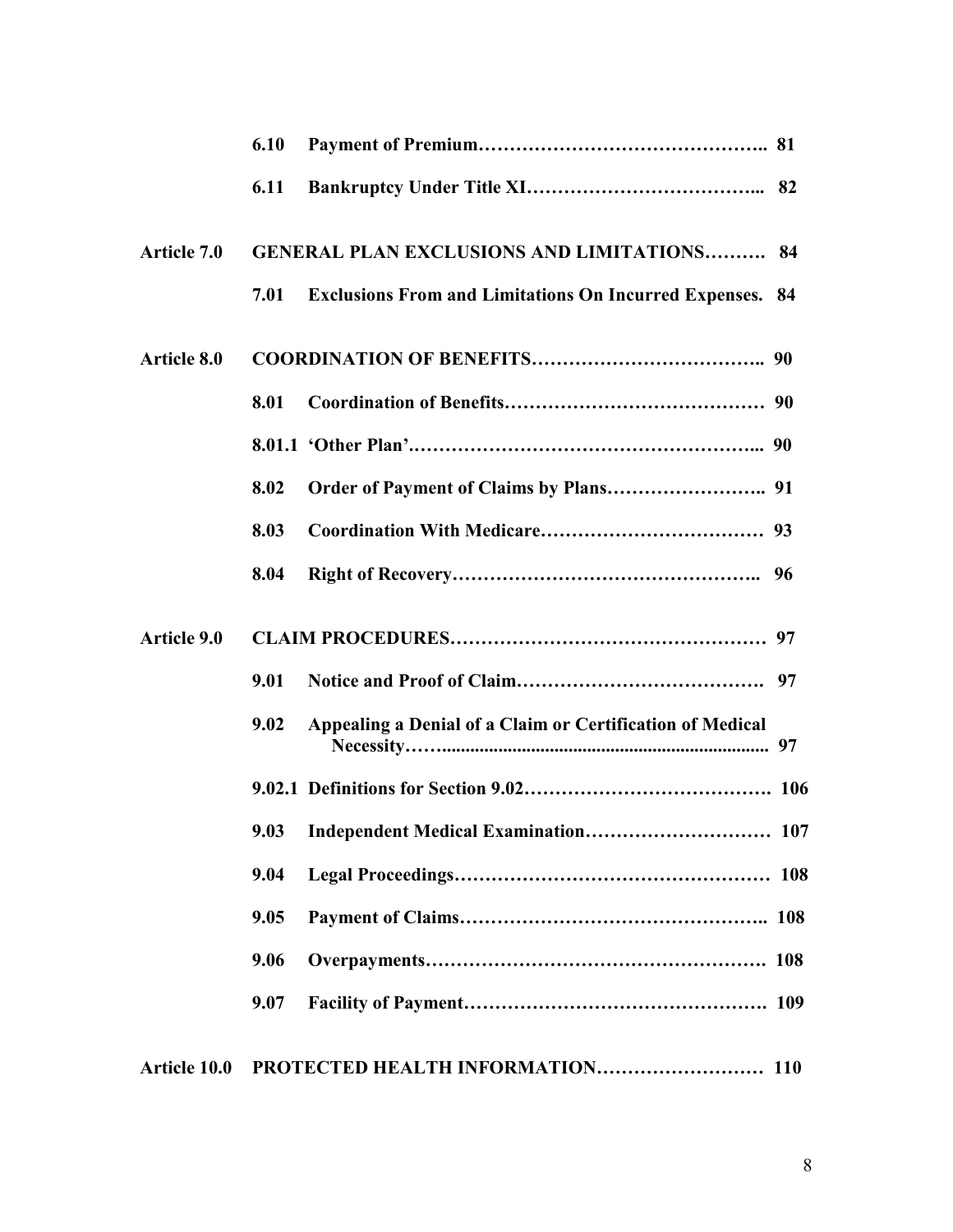|                     | 10.01 Use and Disclosure of Protected Health Information 110                                                        |  |
|---------------------|---------------------------------------------------------------------------------------------------------------------|--|
|                     |                                                                                                                     |  |
|                     |                                                                                                                     |  |
|                     | 10.02 The Plan Will Use and Disclose PHI as Required by Law<br>And as Permitted by Authorization of the Participant |  |
|                     |                                                                                                                     |  |
|                     | 10.03.1 Plan Sponsor Agrees to Certain Conditions Regarding                                                         |  |
|                     | 10.03.2 Adequate Separation Between the Plan and the Plan                                                           |  |
|                     | 10.03.3 Limitations of PHI Access and Disclosure 113                                                                |  |
|                     |                                                                                                                     |  |
| <b>Article 11.0</b> |                                                                                                                     |  |
|                     |                                                                                                                     |  |
|                     | 11.02 Plan Administrator Responsibilities<br>115                                                                    |  |
|                     |                                                                                                                     |  |
|                     |                                                                                                                     |  |
|                     |                                                                                                                     |  |
|                     | 11.06                                                                                                               |  |
|                     | <b>116</b>                                                                                                          |  |
|                     | <b>116</b>                                                                                                          |  |
|                     | 11.09<br><b>116</b>                                                                                                 |  |
|                     | 117                                                                                                                 |  |
|                     | 117                                                                                                                 |  |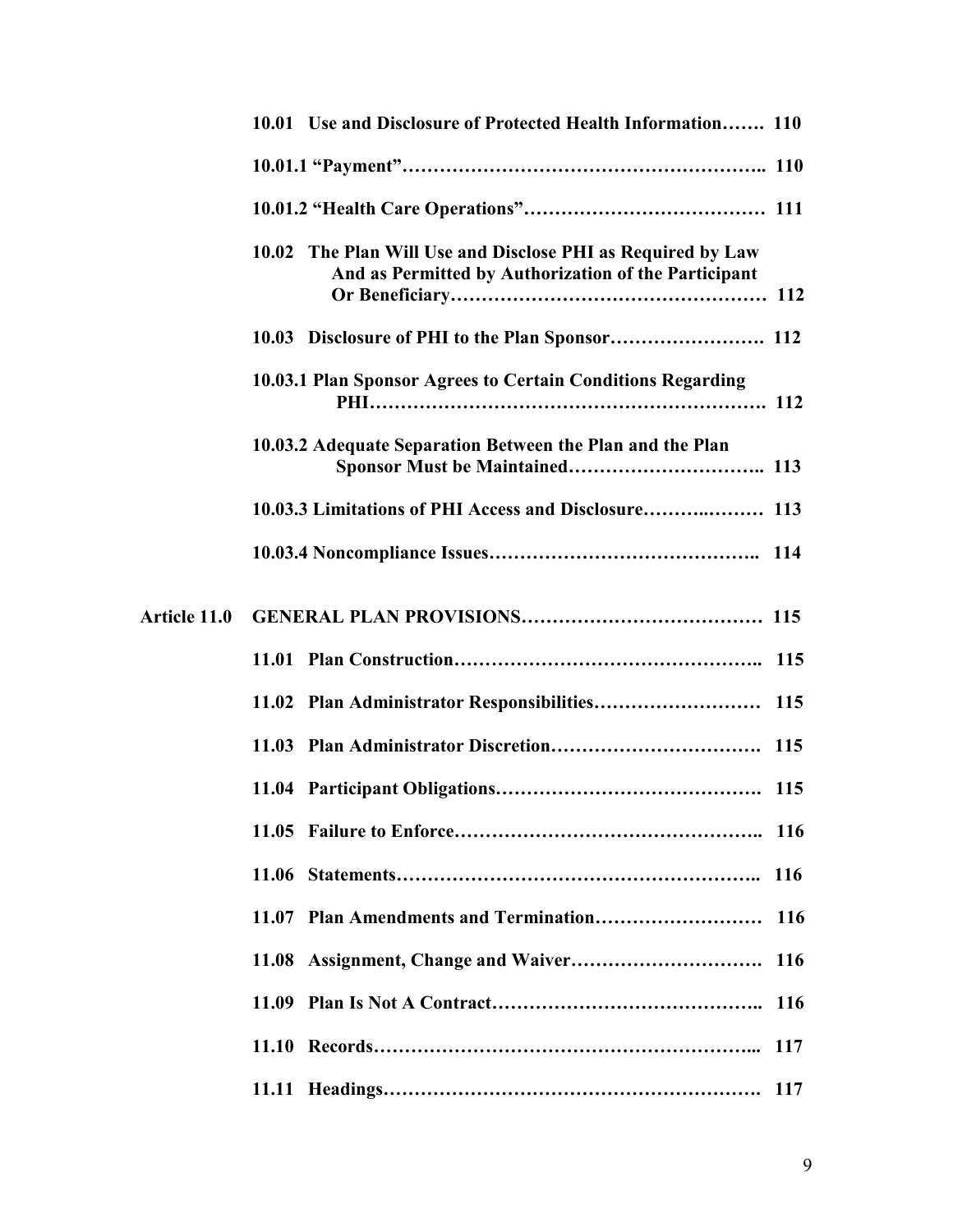|--|--|--|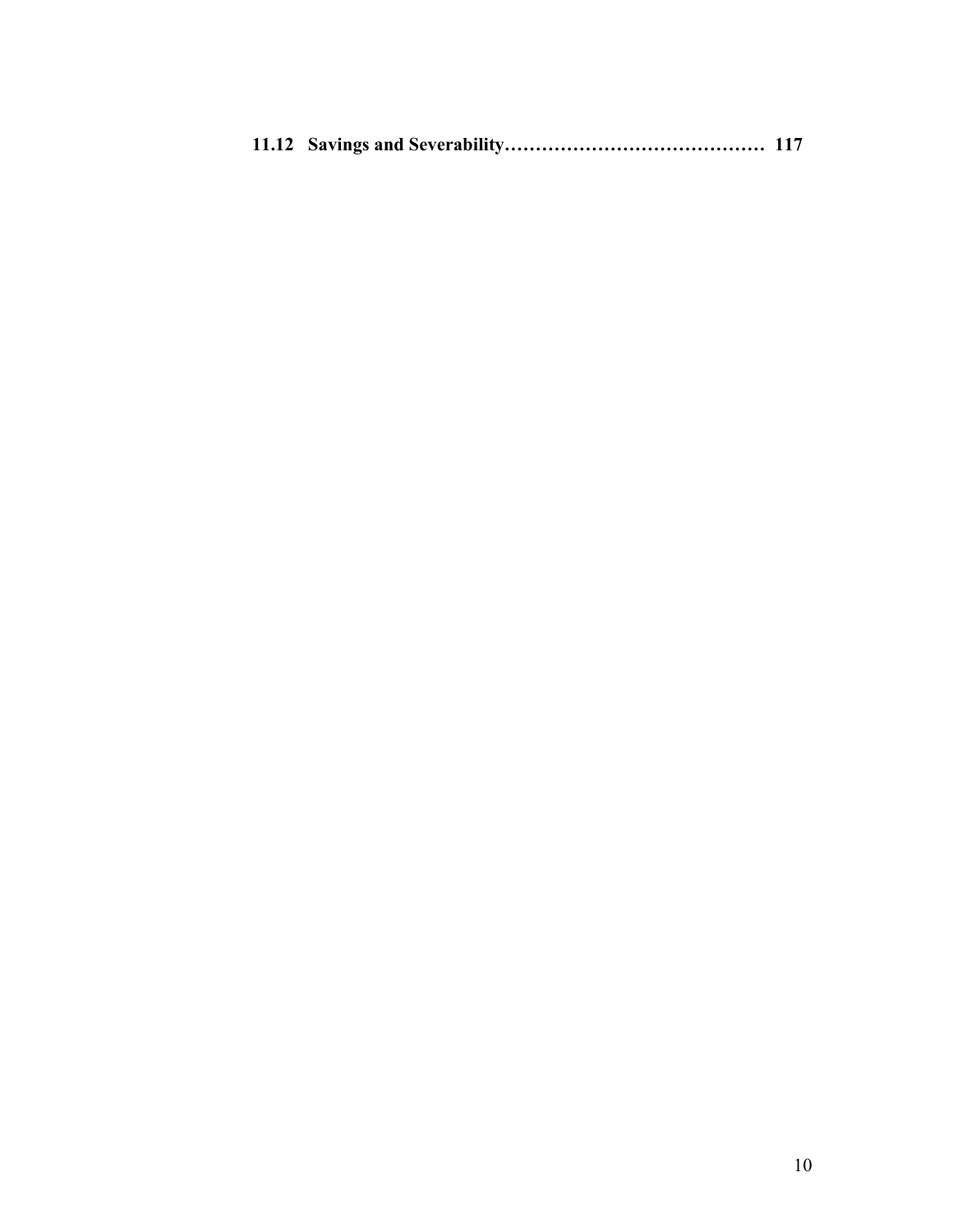#### **PURPOSE OF THE PLAN**

The Board of County Commissioners, Lucas County, Ohio adopts this document, including any addenda, to establish a health benefit plan for the exclusive benefit of its Eligible Employees and their Eligible Dependents and the Eligible Employees and their Eligible Dependents of eligible designated entities.

#### **PLAN ADMINISTRATION**

The Plan is self-administered by the Plan Administrator; however, the Plan Administrator has engaged the services of the Claims Administrator to handle the day-to-day operation of the Plan and has purchased stop-loss insurance to pay large, single claims incurred in any Plan Year in which the claim(s) may exceed an expected amount. The Plan's administrative costs are borne by the Plan Sponsor.

#### **ERISA COMPLIANCE**

This plan is a 'governmental plan' as defined by ERISA Section 29 USC §1002 (32) and is exempt from the provisions of United States Code Title 29, Chapter 18, Subchapter I (29 USC §1001 through 29 USC §1191(c). Adoption or use of a term or procedure in the Plan that is identical or substantially similar to a term or procedure contained in 29 USC §1001 through 29 USC 1191(c) shall not cause the plan to lose its 'governmental plan' exemption.

#### **GENERAL COMMENTS PERTAINING TO ELIGIBLITY**

**Non-Bargaining Unit Employees.** The Plan Sponsor reserves the right at its sole discretion to modify, suspend, or terminate the eligibility rules contained in Article 2.0, herein and/or any or all provisions contained herein with or without notice. The Plan Administrator is the sole arbiter of the eligibility rules. The eligibility rules are not a contract, express or implied. No representative of the Plan Sponsor, or any other Lucas County agency, board, department or official, has the authority to enter into an agreement with an employee or employee representative that provides any benefit greater than the benefits set forth in these rules. There is no guarantee of eligibility or coverage for any agreement made contrary to these rules.

**Collective Bargaining Unit Employees.** The eligibility rules contained in Article 2.0, herein shall be subject to labor contract negotiations between the Plan Sponsor and the various unions representing Lucas County, Ohio employees. It is in the best interest of all parties that there be only one health insurance benefit package for all Lucas County, Ohio employees. Therefore, these eligibility rules shall be discussed and reviewed at meetings of the Lucas County Health Care Cost Containment Board.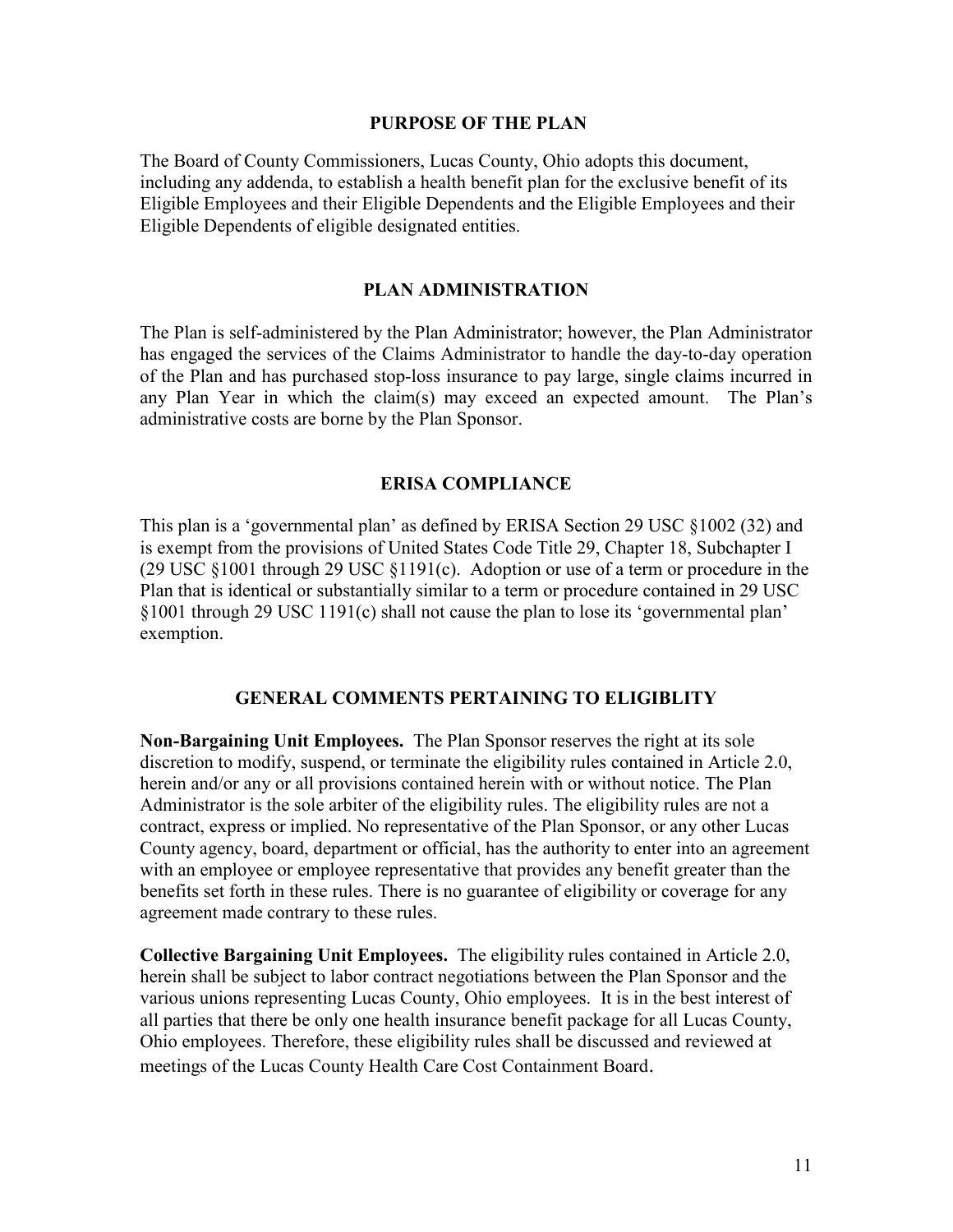### **ARTICLE 1.0**

### **DEFINITIONS**

The following terms used in this Plan document shall have the following meanings. Use of a term in this document that is identical to, or having substantially the same meaning as, the same term in 29 USC §1002 shall not constitute, or be interpreted as, either a waiver or other revocation of the Plan's status as a 'governmental plan' as defined under 29 USC  $\S 1002(32)$ , or a waiver or other revocation of the Plan's 29 USC  $\S 1003(b)(1)$ exemption from the provisions of ERISA contained in United States Code Title 29, Chapter 18, Subchapter I (29 USC §1001 through 29 USC §1191c).

- 1.01 **"Actively at Work".** An Employee's actual engagement in employment at an Employer's business establishment, or at other locations that the Employer may require the Employee to travel to and work at, for which the Employee is eligible to receive, or actually receiving, Pay.
- 1.02 **"Active Pay Status".** The conditions under which an Employee is receiving Pay from his Employer.
- 1.03 **"Active Work Status".** Conditions under which an Employee is employed by an Employer but not actually receiving Pay.
- 1.04 **"Adopting Employer".** Any of the following entities (other than the Plan Sponsor) which have adopted this Plan for the benefit of their Employees:

 Board of Lucas County Commissioners (Human Resources, Support Services, OMB, Administration, Commissioners, Facilities, Building Regulations, Child Support Enforcement Agency, Dog Warden, Emergency Services, Job and Family Services, Maumee River Wastewater Treatment Plant, Sanitary Engineer, Solid Waste Management and Workforce Development.) Criminal Justice Coordinating Council Lucas County Auditor Lucas County Board of Developmental Disabilities Lucas County Board of Elections Lucas County Children Services Lucas County Clerk of Courts Lucas County Common Pleas Court Lucas County Coroner Lucas County Domestic Relations Court Lucas County Engineer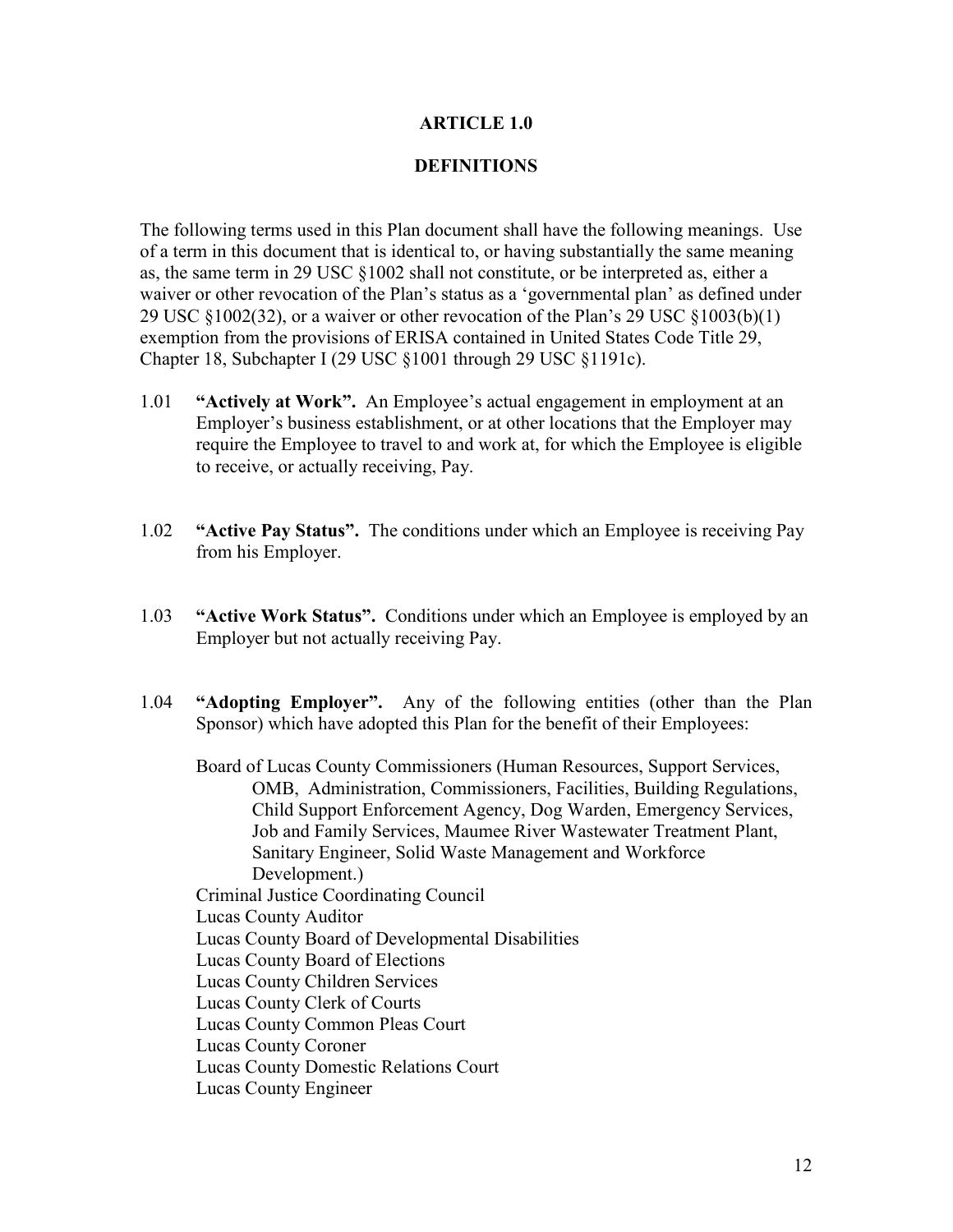Lucas County Family Council Lucas County Juvenile Court Lucas County Land Bank Lucas County Law Library Lucas County Mental Health & Recovery Services Board Lucas County Probate Court Lucas County Prosecutor Lucas County Recorder Lucas County Sheriff Lucas County Soil & Water Conservation District Lucas County Treasurer Lucas County Veteran Service Commission Metropolitan Park District of Toledo Area Olander Park District Toledo-Lucas County Health Department

- 1.05 **"Allowable Expenses".** The submitted charges that are considered Covered Expenses under Article 4.0, "Schedule of Benefits", subject to Reasonable and Customary limitations.
- 1.06 "**Alternate Care".** Medical treatment or care that is provided in lieu of the benefits specified in this Plan, because it may be provided in a less comprehensive setting or because it is less expensive. Alternate care must be:
	- (A) recommended by Case Management for a Participant whose condition(s) would otherwise require Hospital care; and
	- (B) Medically Necessary; and
	- (C) approved by the Claims Administrator.
- 1.07 "**Appeals Committee".** The entity established by the Claims Administrator to review and rule on appeals of the Claims Administrator's denial of benefits and/or coverage submitted by Participants and/or Providers. The address of the Appeals Committee is:

 NFP Benefit Alliance 701 Adams, Suite 850 Toledo, OH 43604-6600 Phone: (419) 244-0135 1-877-934-4272 FAX: (419) 244-5743 E-mail: info@nfpba.org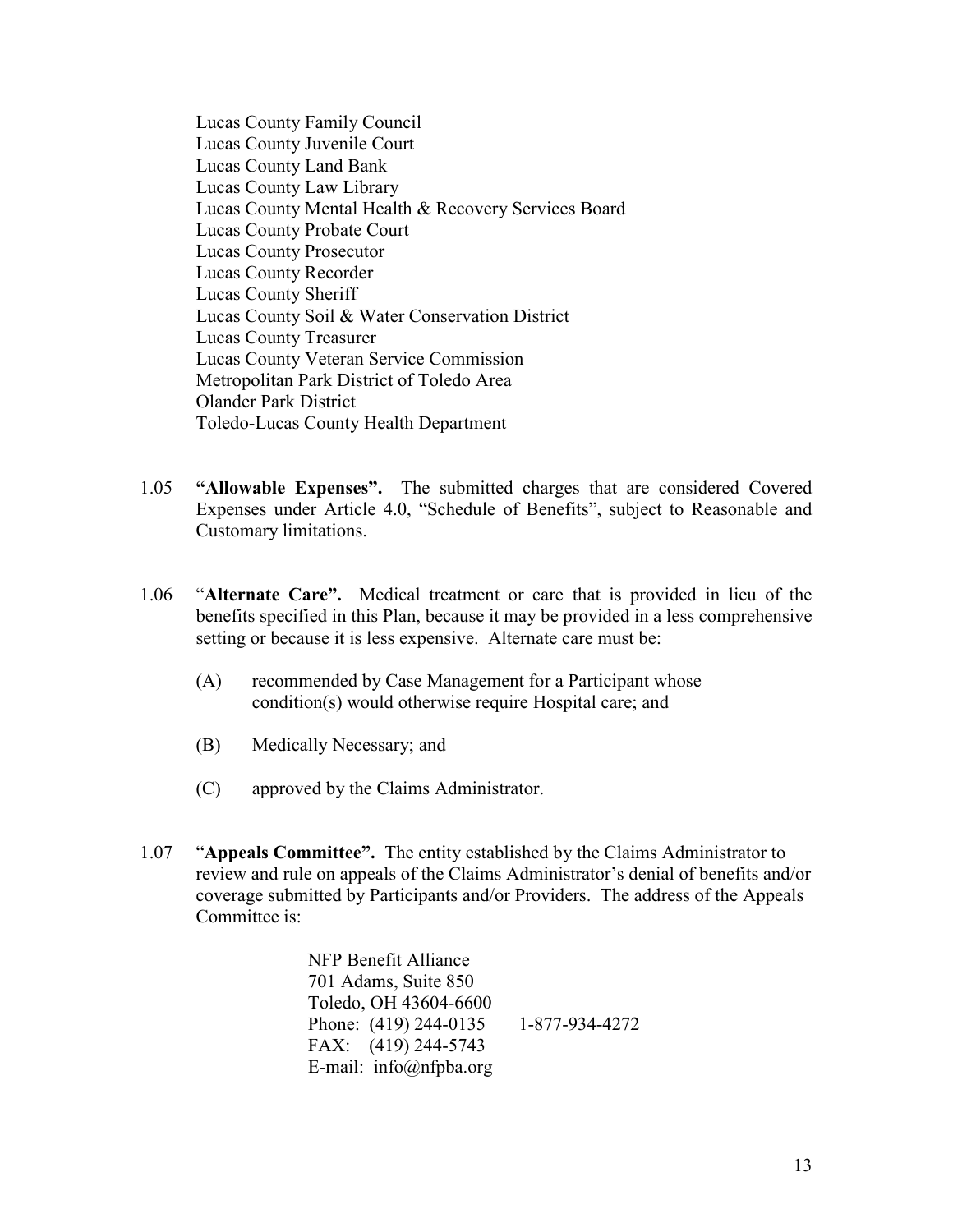- 1.08 "**Authorized Medical Leave of Absence".** An Employee's leave of absence for medical reasons as approved by the Employee's Employer. An Authorized Medical Leave of Absence does not include a leave of absence granted for workers' compensation purposes.
- 1.09 **"Benefit Percentage".** That portion of Covered Expenses in excess of any applicable Co-payment that is to be paid in accordance with Section 4.03, "Schedule of Benefits", hereinbelow subject to the Plan's designated maximum benefit amounts.
- 1.10 **"Benefit Period".** An annual time period commencing on March 1 of each Plan Year. The Benefit Period will terminate on the earliest of the following dates:
	- (A) the last day of February of the same Plan Year in which the Benefit Period commenced; or
	- (B) the day the Participant ceases to be a Participant under this Plan.
- 1.11 **"Case Management".** The process described in Section 3.08, herein.
	- 1.11.1 **"Center of Excellence"**. A facility that may or may not be in a Primary Network, as defined by each such Primary Network or Plan Administrator and described in the following list:

 Akron Children's Hospital Arthur James Cancer Center Cincinnati Children's Hospital Cleveland Clinic Doctor's Hospital (Columbus, OH) Glenbeigh Hospital (Rock Creek, OH) Grant Medical Center (Columbus, OH) Karmanos Cancer Center (Detroit, MI) Mayo Clinic, The Medical City Dallas Hospital Nationwide Children's Hospital Northshore University Hospital Ohio State University Hospital Providence Hospital (MI) Riverside Methodist Hospital (Columbus, OH) University Hospitals of Cleveland (Includes UHC Rainbow Children's Hospital) University of Michigan Medical Center (Regents U of M)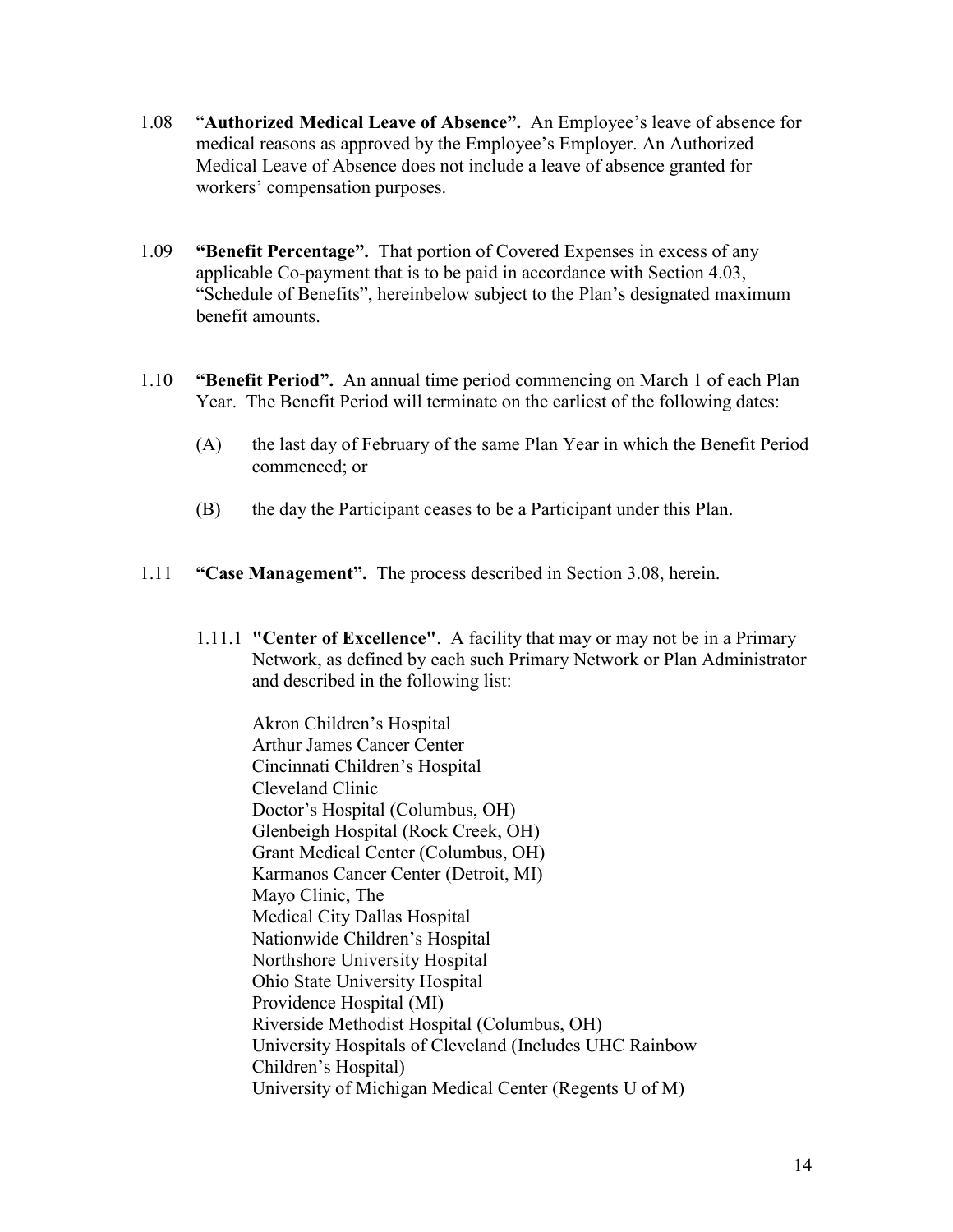University of Pittsburgh Medical Center Weisburg Cancer Center (Farmington Hills, MI) Williams County Hospitals and Wellness Centers (Archbold, Montpelier, and Bryan, OH)

- 1.12 **"Certification" or "Certified".** The process by which the designated utilization review organization has:
	- (A) reviewed the pertinent medical data; and
	- (B) concurred with the plan of treatment of the Participant's attending Physician; and
	- (C) approved the Hospital admission and the length of the Hospital stay, or authorized designated services.

# 1.13 "**Child" or "Children".** An individual who is a:

- (A) biological child of the Employee;
- (B) stepchild of the Employee (except in the case of the child of a domestic partner who is a Spouse);
- (C) legally-adopted child of the Employee; or
- (D) a child not described in Section 1.13(A), (B) or (C) hereinabove, but for whom the Employee and/or his Spouse is/are the court-ordered guardian(s) or court-ordered custodian(s) provided the court-ordered custody or guardianship has not been granted solely for the purpose of qualifying the child for coverage under the Plan.

The Plan Administrator may require the Employee to submit Documentation demonstrating, to the sole satisfaction of the Plan Administrator, that the individual claimed to be the Employee's and/or Spouse's Child meets the requirements of paragraph  $(A)$ ,  $(B)$ ,  $(C)$  or  $(D)$ , of this Section 1.13.

- 1.14 **"Claim Determination Period".** A Plan Year or that portion of a Plan Year during which the Participant for whom a claim is made has been covered under this Plan.
- 1.15 **"Claims Administrator".** The individual or business entity, if any, selected and retained by the Plan Administrator to supervise the administration, consideration,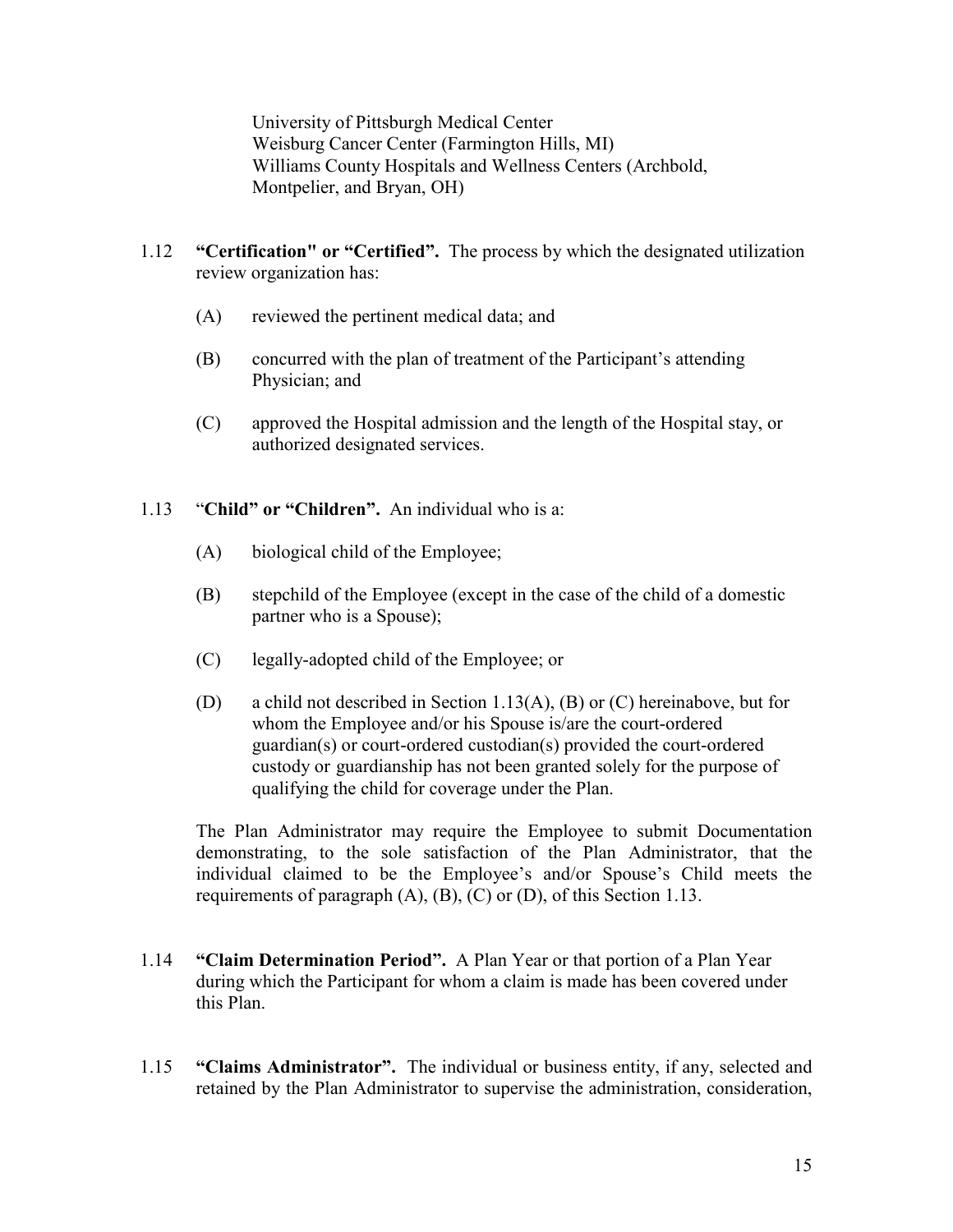investigation and settlement of claims, maintain records, submit reports and other such duties as may be set forth in a written administration agreement. If no Claims Administrator is appointed or retained (as a result of the termination or expiration of the administrative agreement or other reason) or if the term is used in connection with a duty not expressly assigned to and assumed by the Claims Administrator in writing, the term will mean the Plan Administrator.

The entity retained by the Plan Administrator to serve as the Claims Administrator of the Plan is:

 NFP Benefit Alliance 701 Adams, Suite 850 Toledo, OH 43604-6600 Phone: (419) 244-0135 1-877-934-4272 FAX: (419) 244-5743

- 1.16 **"Close Relative".** The Spouse, parent, brother, sister, or Child of an Employee-Participant or the parent, brother, sister or Child of an Employee-Participant's Spouse.
- 1.17 **"COBRA".** The health insurance continuation coverage provisions of the Consolidated Omnibus Budget Reconciliation Act of 1985 added to Title XXII of the Public Health Service Act at 42 USC §300bb-1 et.seq. as amended from time to time.
	- 1.17.1 **"Cohabitate", "Cohabitating", "Cohabitation".** An Eligible Employee or an Employee-Participant and Spouse dwelling together or sharing the same living quarters.

 Periods of time during which the Eligible Employee or Employee- Participant and Spouse are not dwelling together or sharing the same living quarters for reasons OTHER THAN Separation, Legal Separation, divorce, annulment of marriage, dissolution of marriage or termination of domestic partnership (e.g. being away on business, vacation or military duty) shall not be considered in determining whether an Eligible Employee or Employee-Participant and Spouse are no longer Cohabitating.

1.18 **"Coinsurance" or "Co-insurance".** That portion of Covered Expenses in excess of any applicable Co-payment that is to be paid by the Participant.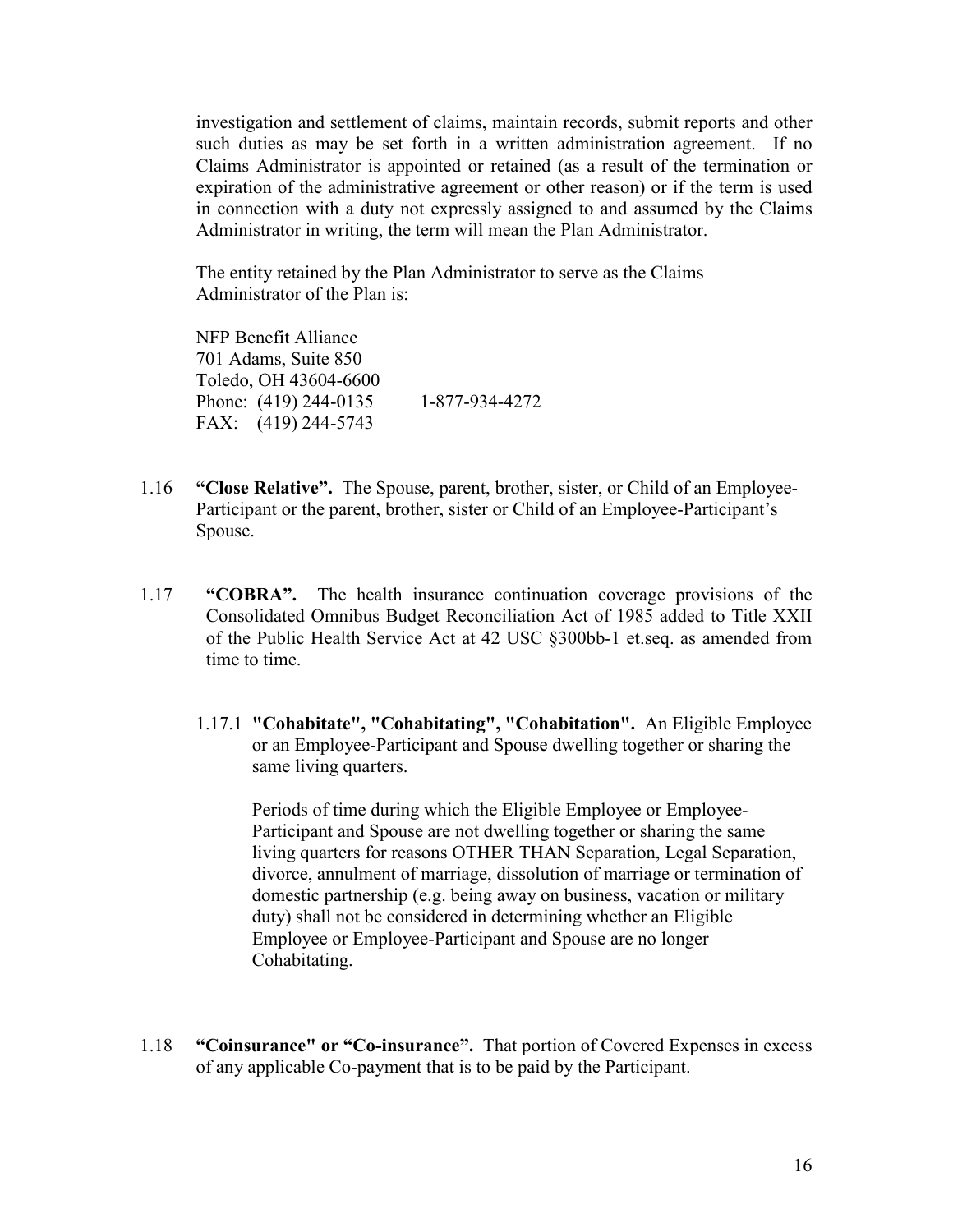- 1.19 **"Convalescent/Skilled Nursing Facility".** An institution, or distinct part, thereof, operating under applicable law:
	- (A) that is licensed to provide, and is engaged in providing, on an Inpatient basis, professional nursing services by a Registered Nurse or by a Licensed Practical Nurse under the direction of a Registered Nurse and physical restoration services to individuals convalescing from Injury or Illness to assist those individuals reach a degree of body functioning that permits self-care in essential daily activities; and
	- (B) whose services are rendered for compensation from its clients or patients and are under the full-time supervision of a Physician or Registered Nurse; and
	- (C) which maintains a complete medical record on each client or patient; and
	- (D) which has an effective utilization review plan; and
	- (E) which is not, other than incidentally, a place for: rest or Respite Care, the aged, drug addicts, alcoholics, individuals with mental retardation, custodial or educational care, or care of mental illness or disorders.
- 1.20 "**Convalescent Period".** A period of time commencing with the initial date of a Participant's confinement at a Convalescent/Skilled Nursing Facility. Such confinement must meet both of the following conditions:
	- $(A)$  the confinement must have lasted for a period of not less than three  $(3)$ consecutive days (unless Prior Authorized); and
	- (B) the confinement commences no later than twenty four (24) hours (unless otherwise Prior Authorized) after the Participant is discharged from a Hospital; provided both the Hospital and Convalescent/Skilled Nursing Facility confinements were for the care and treatment of the same Illness or Injury. Alternatively, the Convalescent/Skilled Nursing Facility confinement must be an alternative to hospitalization. The Plan Administrator may require that a Physician certify that the convalescent care is rendered as an alternative to hospitalization(s).

A Convalescent Period will terminate when the Participant has been free of confinement in any and all institutions providing Hospital or convalescent care for a period of ninety (90) consecutive days. A new Convalescent Period shall not commence until a previous Convalescent Period has terminated unless there is a second, separate occurrence.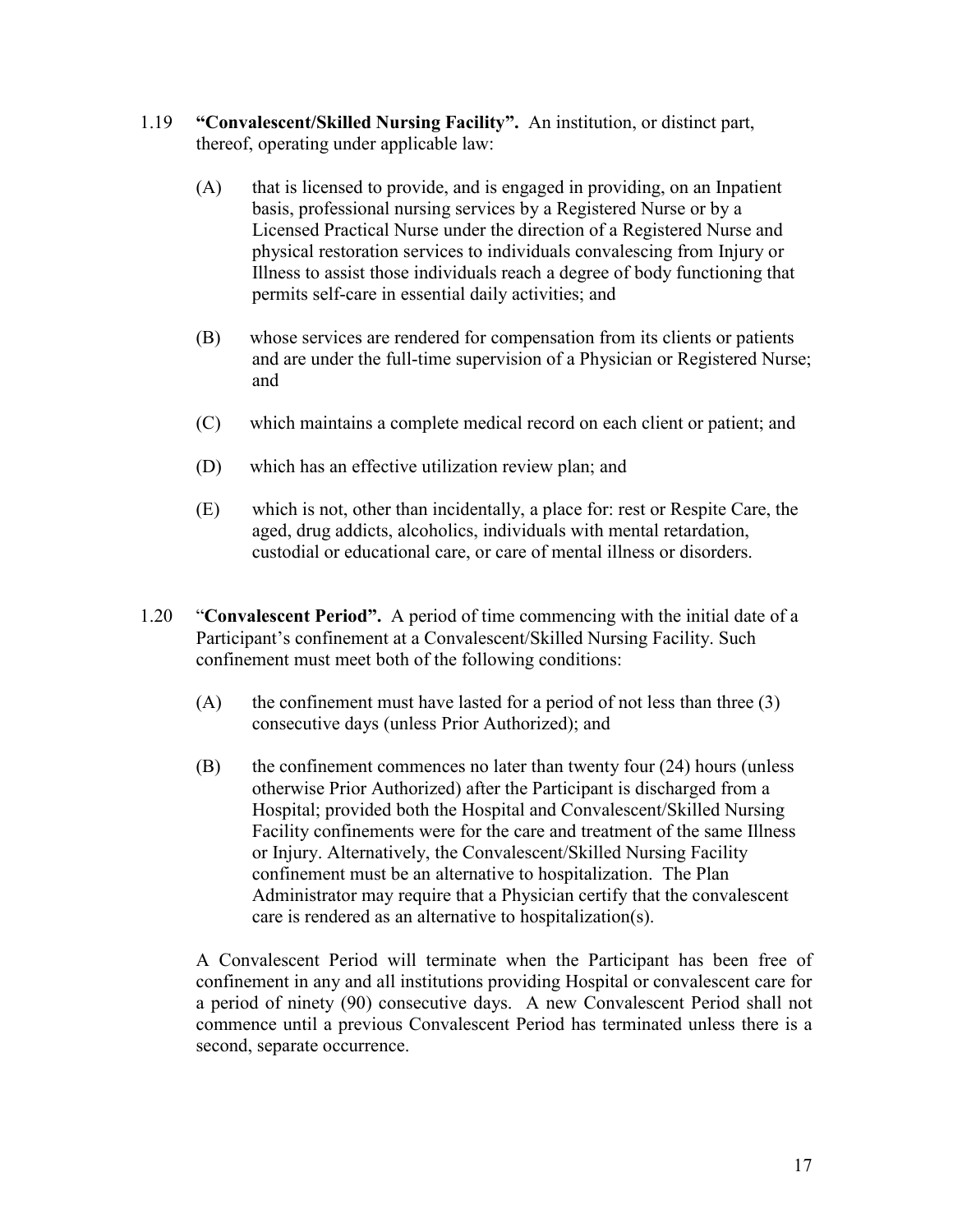- 1.21 **"Co-payment" or "Co-pay".** A dollar amount determined under Section 4.03, hereinbelow, that must be paid at the time Covered Expenses are incurred by a Participant.
- 1.22 **"Cosmetic Procedure".** A procedure performed primarily for the improvement of a Participant's appearance rather than for the improvement or restoration of bodily function(s).
- 1.23 **"Covered Expense", "Covered Expenses".** Expenses incurred by a Participant for any Medically Necessary procedures, drugs or treatments, services, or supplies that are not specifically excluded from coverage elsewhere in this Plan.
- 1.24 **"Custodial Care".** That type of care or service, wherever furnished and by whatever name, that is designed primarily to assist a Participant, whether or not Totally Disabled, in the activities of daily living including, but not limited to: bathing, dressing, feeding, preparation of meals or special diets, housekeeping, assistance in walking or in getting in and out of bed, and supervision over medication that can normally be self-administered.
- 1.25 **"Dependent-Participant".** An Eligible Dependent who has met the requirements of Section 2.02, herein and (if applicable) for whom all required Plan contributions are paid.
- 1.26 **"Disability Separated" or "Disability Separation".** The voluntary or involuntary termination of an Employee from his Employer due to that Employee's inability to perform the essential functions of his position because of a disabling Illness, or Injury. Disability Separated or Disability Separation shall be determined by the Employee's Employer; however, for the purposes of a Participant obtaining Employer-Paid coverage in the event of unpaid medical leave, layoff or disability described under Section 2.09, herein, the Plan Administrator may, in accordance with the provisions of Section 2.09.3, herein, overrule an Employer's determination that an Employee has been Disability Separated.
- 1.27 **"Documentation".** Written information to be provided by an Employee upon the request of the Plan Administrator, the Appeals Committee or their authorized representatives, as may be deemed necessary by the Plan Administrator and/or the Appeals Committee, to ensure compliance with the provisions of the Plan. The type of written information that may be required by the Plan Administrator and/or the Appeals Committee will depend on the situation and/or provision of the Plan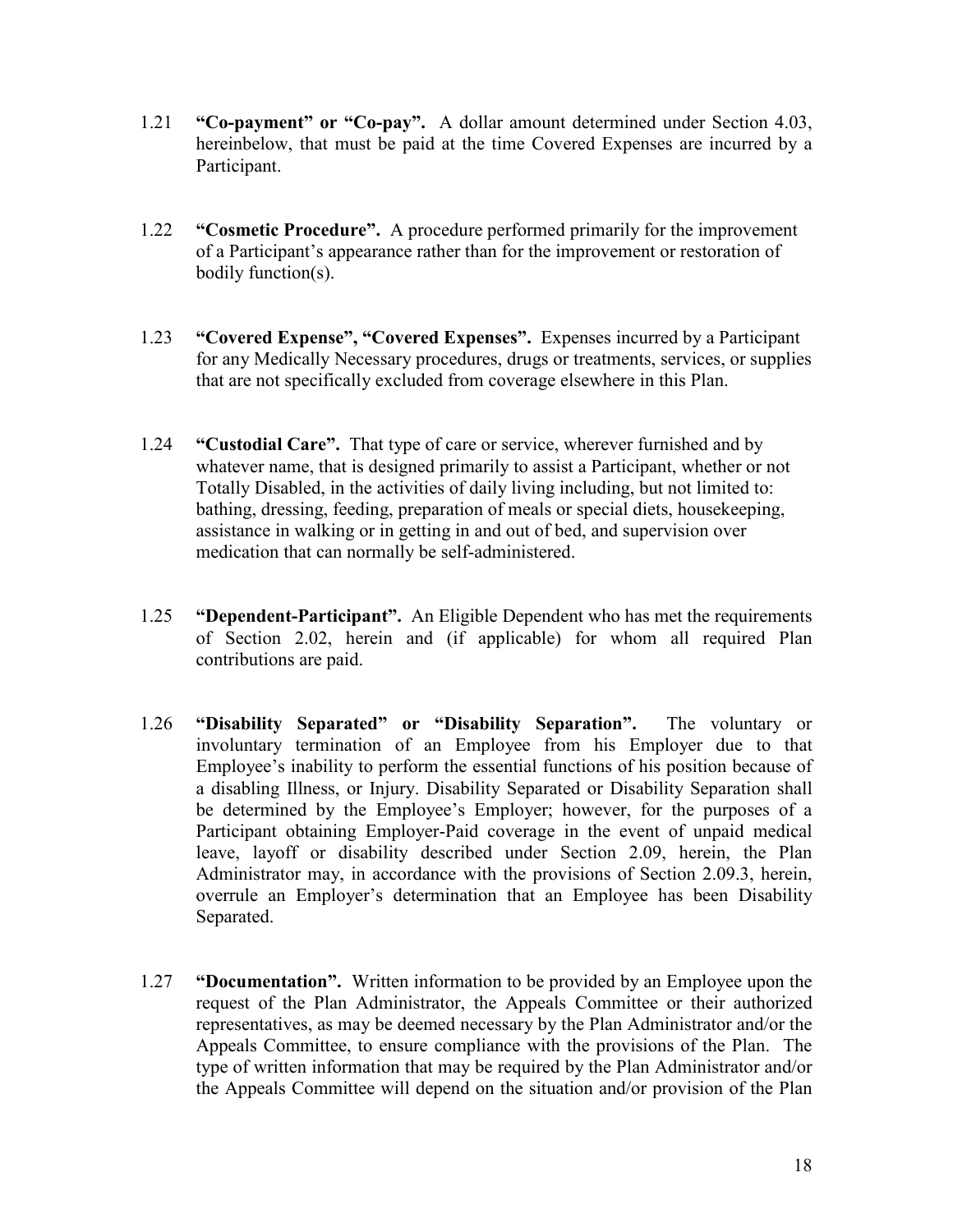in question; however, with respect to the following specific situations, the required written information may include, **but is not limited to**, the following:

 (A) **Evidence an individual is a Spouse:** Photocopy of marriage certificate identifying both the Employee and his Spouse; and/or, photocopy of the page(s) of the Employee's most recently filed Federal Tax Return (Form 1040, 1040-A or 1040-EZ) that identifies the Spouse to the sole satisfaction of the Plan Administrator. (The submitter may redact the income totals if they choose.)

# (B) **Evidence an individual is an Employee's dependent Child:**

- (1) **Employee's Biological or Adopted Child:** Photocopy of a birth certificate identifying the Employee as a birth parent; or, photocopy of the court order or decree finalizing the adoption of the Child by the Employee; or photocopy of the page(s) of the Employee's most recently filed Federal Tax Return (Form 1040, 1040-A or 1040-EZ that identifies that individual as the Employee's dependent Child (according to IRS rules and regulations) to the sole satisfaction of the Plan Administrator (the submitter may redact the income totals if they so choose); or, any combination of the above listed information; or any additional documentation requested by the Plan Administrator or voluntarily provided by the Employee that adequately evidences dependent child eligibility.
- (2) **Employee's step-child:** A photocopy of a birth certificate, court order or decree identifying the relationship of the Employee or his Spouse, to the child; or photocopy of the page(s) of the Employee's or Spouse's most recently filed Federal Tax Return (Form 1040, 1040-A or 1040-EZ that identifies that individual as the Employee's or the Spouse's Child (according to IRS rules and regulations) to the sole satisfaction of the Plan Administrator (the submitter may redact the income totals if they so choose); or, any combination of the above listed information; or any additional documentation requested by the Plan Administrator or voluntarily provided by the Employee that adequately evidences a child's eligibility for Plan participation.
- (3) **Child for Whom an Employee is the guardian:** Copy of court order or decree that establishes the Employee's guardianship over the child.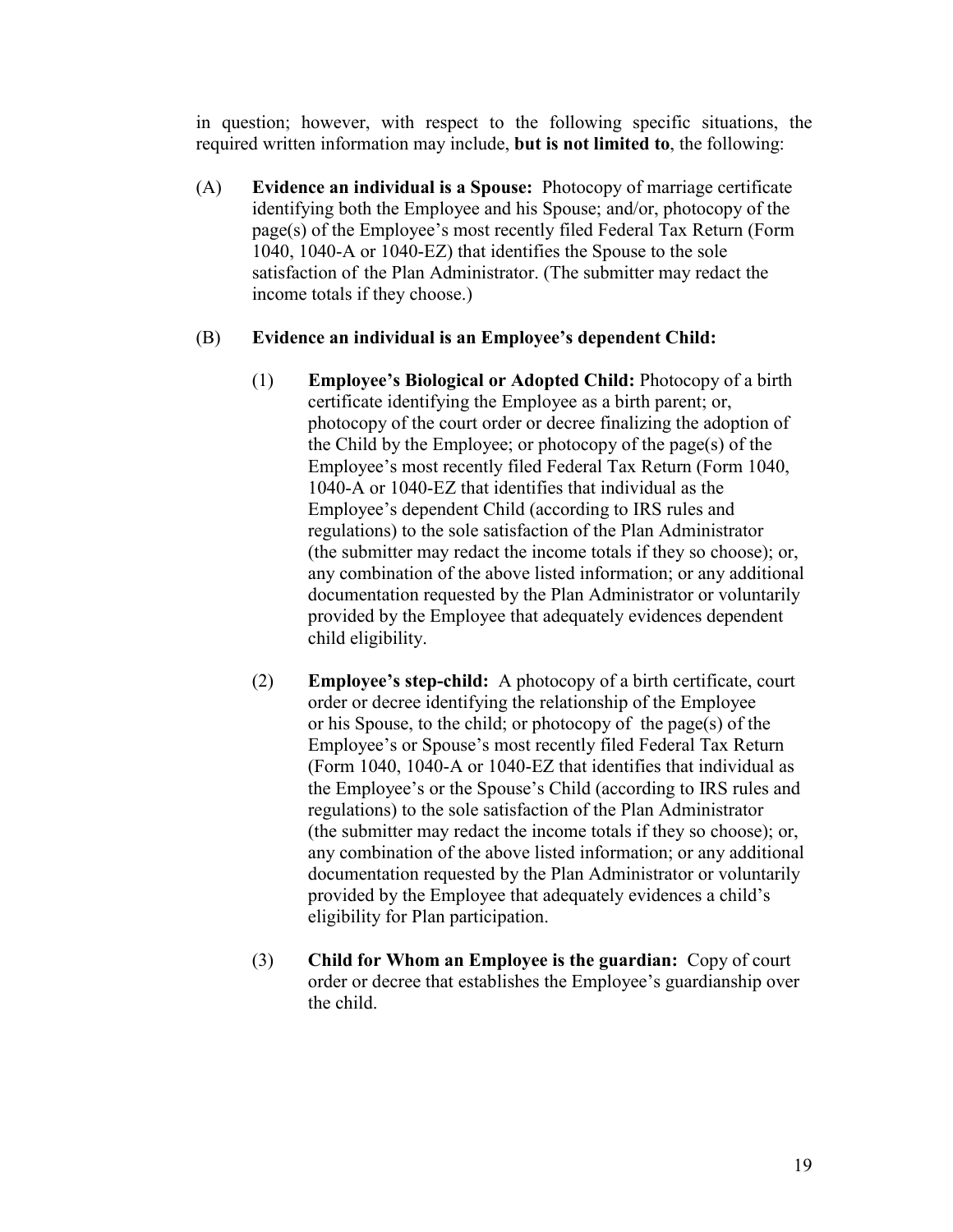- 1.28 **"Doctor of Dental Surgery, (D.D.S.)".** A legally licensed dental surgeon who, within the scope of his/her license, performs services for which coverage is provided in this Plan.
- 1.29 **"Durable Medical Equipment".** Devices which are:
	- (A) able to withstand repeated use; and
	- (B) primarily and customarily used to serve a medical purpose; and
	- (C) not generally useful for a person in the absence of Illness or Injury.
- 1.30 **"Elective Admission".** An Inpatient Hospital admission for a health care condition that is not life threatening and for which there is flexibility in making Hospital arrangements.
- 1.31 "**Effective Date".** The Plan was originally adopted and effective March 1, 1999. This amendment and restatement is effective March 1, 2011.
- 1.32 **"Elective Surgery".** A non-emergency surgical procedure which may be scheduled at the convenience of the patient without jeopardizing the patient's life or causing serious impairment to the patient's bodily functions.
- 1.33 **"Eligible Dependent".** Except as otherwise indicated or described herein, an Eligible Employee's or Employee-Participant's:
	- (A) Spouse; and/or
	- (B) Child; and/or
	- (C) child who is determined by the Plan Administrator (in its sole discretion) to be an 'alternate recipient' entitled to Plan coverage pursuant to a Qualified Medical Child Support Order.

The Plan Administrator reserves the right to require the Eligible Employee or Employee-Participant to submit Documentation satisfactory to the Plan Administrator, as it deems necessary, as to an Eligible Dependent's dependency status. This evidence of dependency status includes, but is not expressly limited to, whether a child can be considered an Eligible Dependent.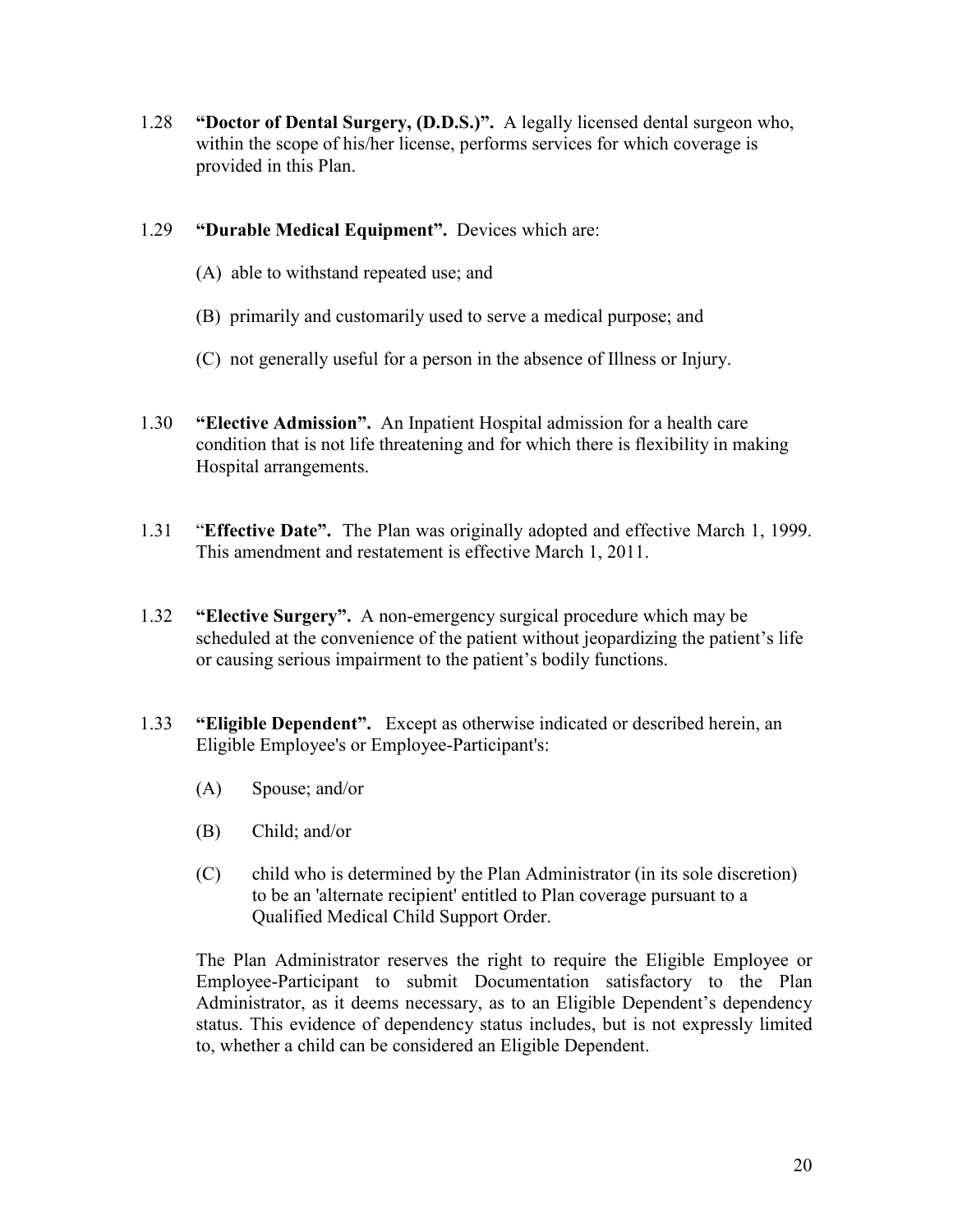A person who is covered under this Plan as an individual Participant shall not qualify as an Eligible Dependent. See also Section 2.08, hereinbelow.

- 1.34 **Eligible Employee".** An Employee or former Employee, who is not an Intermittent Employee.
- 1.35 **"Emergency".** The sudden and unexpected onset of severe symptoms of a lifethreatening Illness or Injury of an individual that requires medical care or treatment immediately after the onset of such Illness or Injury or when the lack of immediate treatment will jeopardize the individual's life or cause serious impairment to the individual's bodily functions.
- 1.36 **"Emergency Room Co-payment".** The amount to be paid by the Participant for treatment in a Hospital's emergency room before any other benefit provisions are applied. The Emergency Room Co-payment does not apply towards the Out-of-Pocket Maximum.
- 1.37 **"Employee".** An individual employed by the Plan Sponsor or an Adopting Employer.
- 1.38 **"Employee-Participant**".An Eligible Employee who has met the requirements for Plan participation under Section 2.01, herein.
- 1.39 **"Employer".** The Plan Sponsor and/or an Adopting Employer as the context may require.
- 1.40 **"Employer Identification Number" or "EIN".** The taxpayer identification number issued to the Plan Sponsor by the Internal Revenue Service. The Plan Sponsor's EIN is 34-6400806.
- 1.41 "**Enrollment Date".** The first day of a Participant's coverage under this Plan or, if earlier, the beginning of any applicable waiting period.
- 1.42 **"ERISA".** The Employee Retirement Income Security Act of 1974 codified at 29 USC §1001 *et. seq*.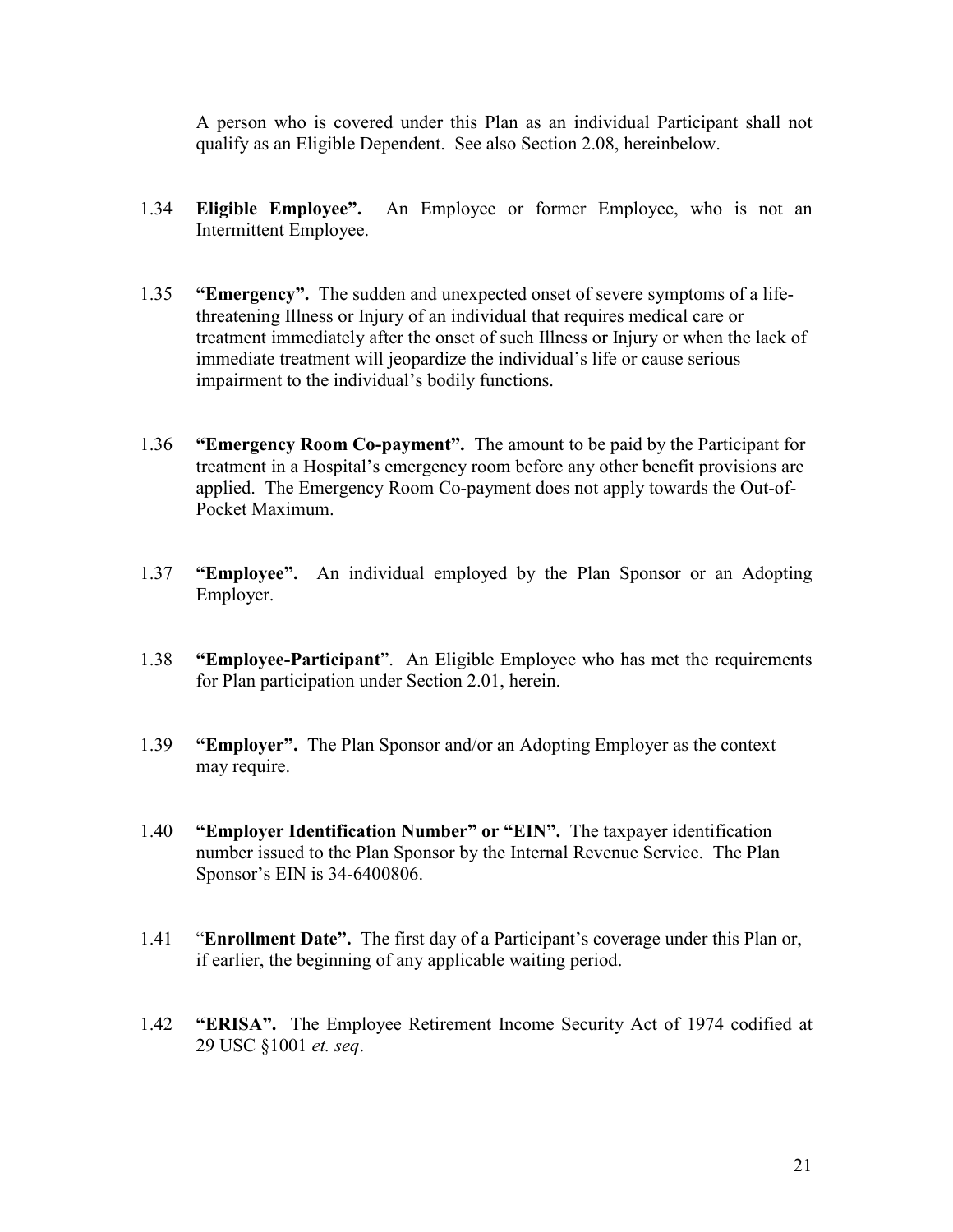- 1.43 **"Experimental/Investigational".** Any treatment, procedure, facility, equipment, drug, device or supply which is not recognized as an accepted medical practice or which did not have required governmental approval when received by the Participant.
- 1.44 **"Family".** An Employee-Participant and his Dependent-Participant(s).
- 1.45 **"Genetic Testing".** Testing prescribed by a Physician because of, or due to, Family history which indicates the Participant is at risk to develop a hereditary disease and whose results could help the Participant's Physician recommend or prescribe treatment options that could reduce the risk that the Participant will develop that hereditary disease.

# 1.46 **RESERVED.**

- 1.47 **"Health Insurance Portability and Accountability Act of 1996" or "HIPAA".**  The law codified at 42 USC §1320-d *et.seq.*
- 1.48 **"Home Health Care Agency".** A public or private agency or organization that specializes in providing medical care and treatment in the home and which:
	- (A) is primarily engaged in providing skilled nursing and other therapeutic services and, if licensing is required, is licensed by the appropriate authority or authorities to provide such services; and
	- (B) establishes and maintains policies developed by a 'professional group' associated with the agency or organization. This 'professional group' must include at least one Physician and at least one Registered Nurse to govern the services provided and must provide for full-time supervision of such services by a Physician or Registered Nurse; and
	- (C) maintains a complete medical record on each individual to whom it provides medical care and/or treatment; and
	- (D) has a full-time administrator.
- 1.49 **"Home Health Services".** Services furnished by a Home Health Care Agency consisting of, but not limited to: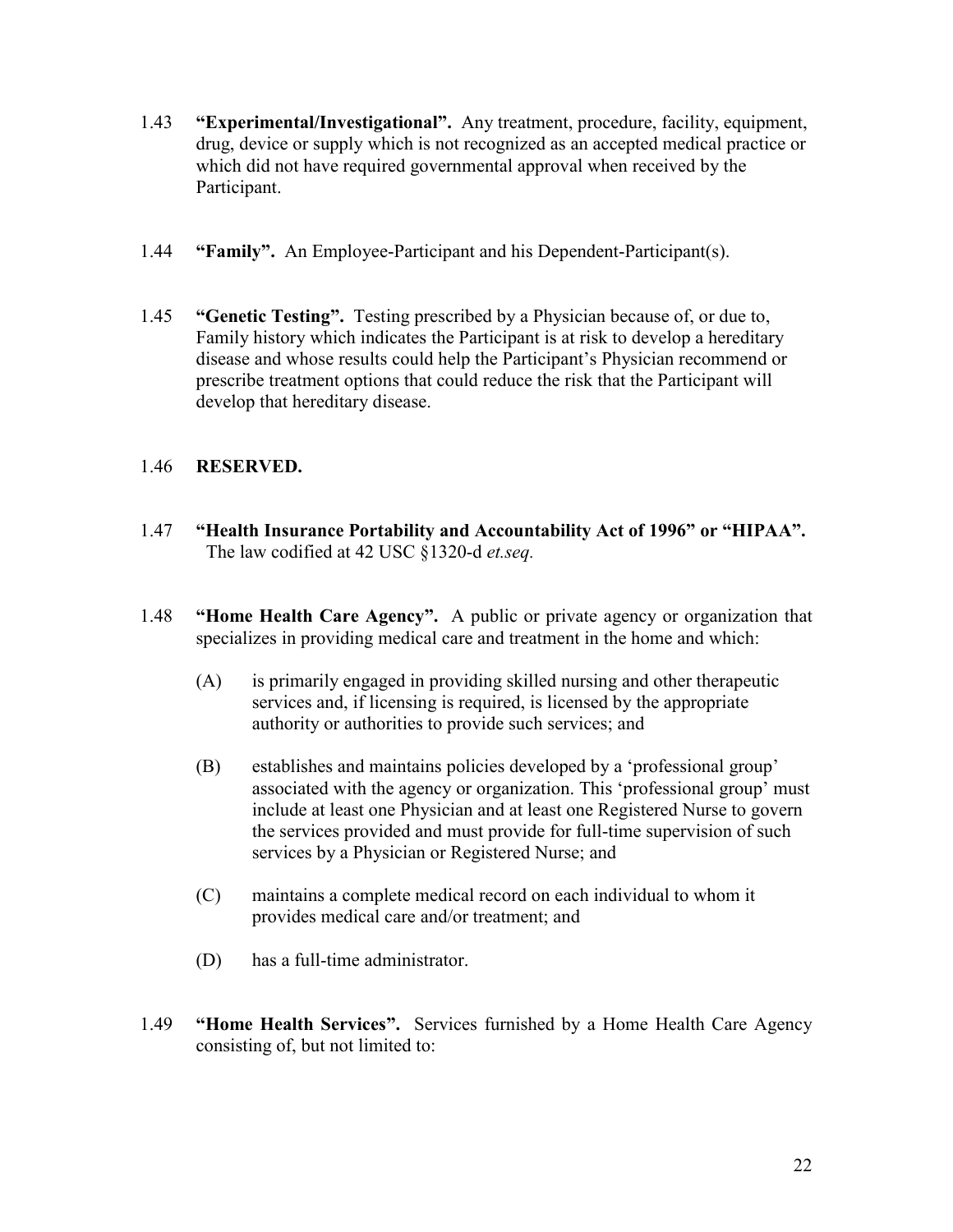- (A) part-time or intermittent skilled nursing services provided by a nurse under the supervision of a Registered Nurse;
- (B) part-time or intermittent home health aide services which provide supportive services in the home under the supervision of a Registered Nurse;
- (C) a physical therapist; a speech therapist, or an occupational therapist;
- (D) medical supplies, drugs and medicines prescribed by a Physician; and/or
- (E) related pharmaceutical services and laboratory services to the extent that charges or costs would have been covered under this Plan if the Covered Person had been hospitalized.
- 1.50 **"Hospice".** A health care program providing a coordinated set of services rendered at home, in Outpatient settings or in institutional settings for Participants suffering from a condition that has a terminal prognosis. A Hospice must have an interdisciplinary group of personnel, which includes at least one Physician and one Registered Nurse, and it must maintain the standards of the National Hospice Organization (NHO) as well as applicable state licensing requirements.
- 1.51 **"Hospice Benefit Period".** A specified amount of time during which the Participant undergoes treatment by a Hospice. A Hospice Benefit Period begins on the date the attending Physician of a Participant certifies a prognosis of 'terminally ill', and the Participant is accepted into a Hospice program. The Hospice Benefit Period shall end on the earlier of:
	- (A) the day which is six (6) months from the date the Participant's 'terminally ill' prognosis is certified;
	- (B) the date of the Participant's death; or
	- (C) the date on which the Participant's attending Physician certifies that the Participant no longer requires Hospice care.

Following the expiration of a Hospice Benefit Period, a new Hospice Benefit Period may begin if the Participant's attending Physician certifies that the Participant is still terminally ill; however, the Plan Administrator may require the submission of additional proof of the Participant's 'terminally ill' status before a new Hospice Benefit Period can begin.

1.52 **"Hospital".** An institution which: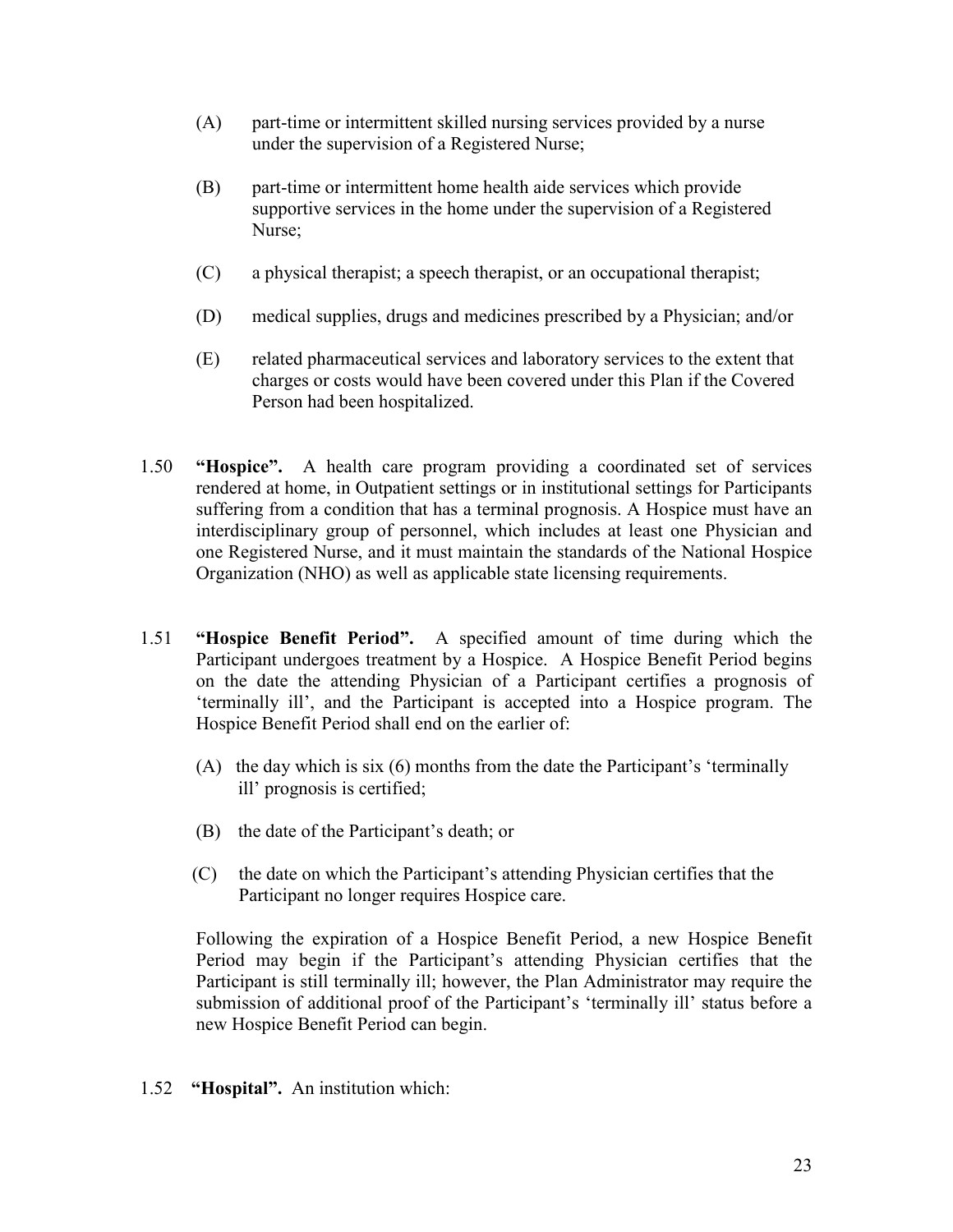- (A) is engaged primarily in providing medical care and treatment to ill and injured individuals on an Inpatient basis at the individual's expense; and
- (B) is constituted, licensed, and operated in accordance with the laws which pertain to Hospitals in the jurisdiction in which it is located; and
- (C) maintains on its premises the facilities necessary to provide for the diagnosis and medical and surgical treatment of an Illness or an Injury; and
- (D) provides treatment of an Illness or Injury for compensation by and under the supervision of Physicians with continuous twenty-four (24) hour nursing services by Registered Nurses; and
- (E) qualifies as a hospital and is accredited by the Joint Commission on the Accreditation of Healthcare Organizations (JCAHO); and
- (F) is not, other than incidentally, a place for: rest or Respite Care, Custodial Care or educational care.
- 1.53 **"Illness".** A bodily disorder, disease, physical sickness, mental infirmity, functional nervous disorder, mental illness or disorder or Pregnancy of a Participant. A recurrent Illness will be considered one Illness. Concurrent Illnesses will be considered one Illness unless the concurrent Illnesses are totally unrelated. All such disorders existing simultaneously, which are due to the same or related causes, shall be considered one Illness.
- 1.54 **"Injury".** A condition caused by accidental means from an external force or event which results in damage to the Participant's body.
- 1.55 "**Inpatient".** The classification of a Participant upon admission to a Hospital, Hospice, or Convalescent/Skilled Nursing Facility for treatment, where charges are made for Room and Board to the Participant as a result of such admission.
- 1.56 **"Intensive Care Unit".** A section of a Hospital which is segregated from other Hospital facilities and:
	- (A) is operated exclusively for the purpose of providing professional medical treatment for critically ill individuals; and
	- (B) has special supplies and equipment necessary for such medical treatment available on a standby basis for immediate use; and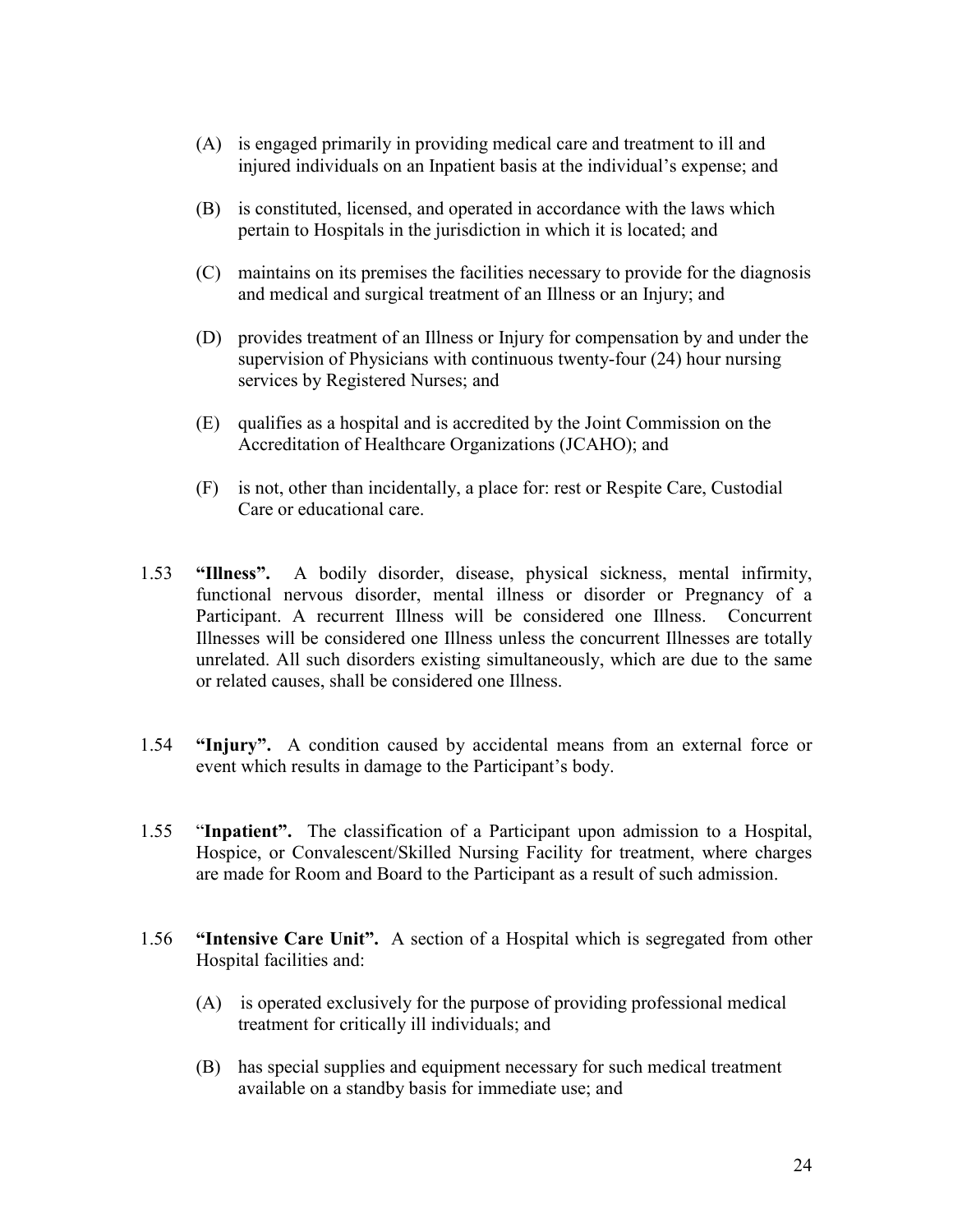(C) provides observation and treatment by Registered Nurses or other highly trained Hospital personnel.

# 1.57 **"Intermittent Employee".**

- (A) An Employee who is required to work less than one thousand (1000) hours in a calendar year and whose work schedule is generally irregular and fluctuating based on work needs; or
- (B) a "seasonal Employee" who works for an Employer during a certain regular season or period of each calendar year performing some work or activity limited to that season or period of the calendar year; or
- (C) a "temporary Employee" who works for a limited period of time established by the Employer and whose employment is limited to no more than one hundred twenty (120) calendar days unless the reason for hiring the "temporary Employee" is due to an Authorized Medical Leave of Absence of another Employee in which case the "temporary Employee" can work for the duration of such Authorized Medical Leave of Absence.
- 1.57.1 **"Seasonal appointment".** For purposes of Section 1.57, an Employee who works a certain regular season or period of each calendar year performing some work or activity limited to that season or period of the year notwithstanding the requirements of Section 1.57(A).
- 1.58 **"Legal Separation"**. Separation (as defined under Section 1.99, herein) pursuant to a decree or order issued by a court of competent jurisdiction.
- 1.59 **"Licensed Practical Nurse".** An individual who has received specialized nursing training and practical nursing experience, and is duly licensed to perform such nursing services as a licensed practical nurse by the state or regulatory agency responsible for such licensing in the state in which that individual performs such services.
- 1.60 **"Medical Management Company".** The contracted entity (as may be changed from time-to-time at the Plan Administrator's sole discretion) responsible for providing medical management services to the Plan including, but not limited to, Prior Authorization, utilization management, large case management, and preadmission certification.

As of the Effective Date of this Plan, the Medical Management Company is: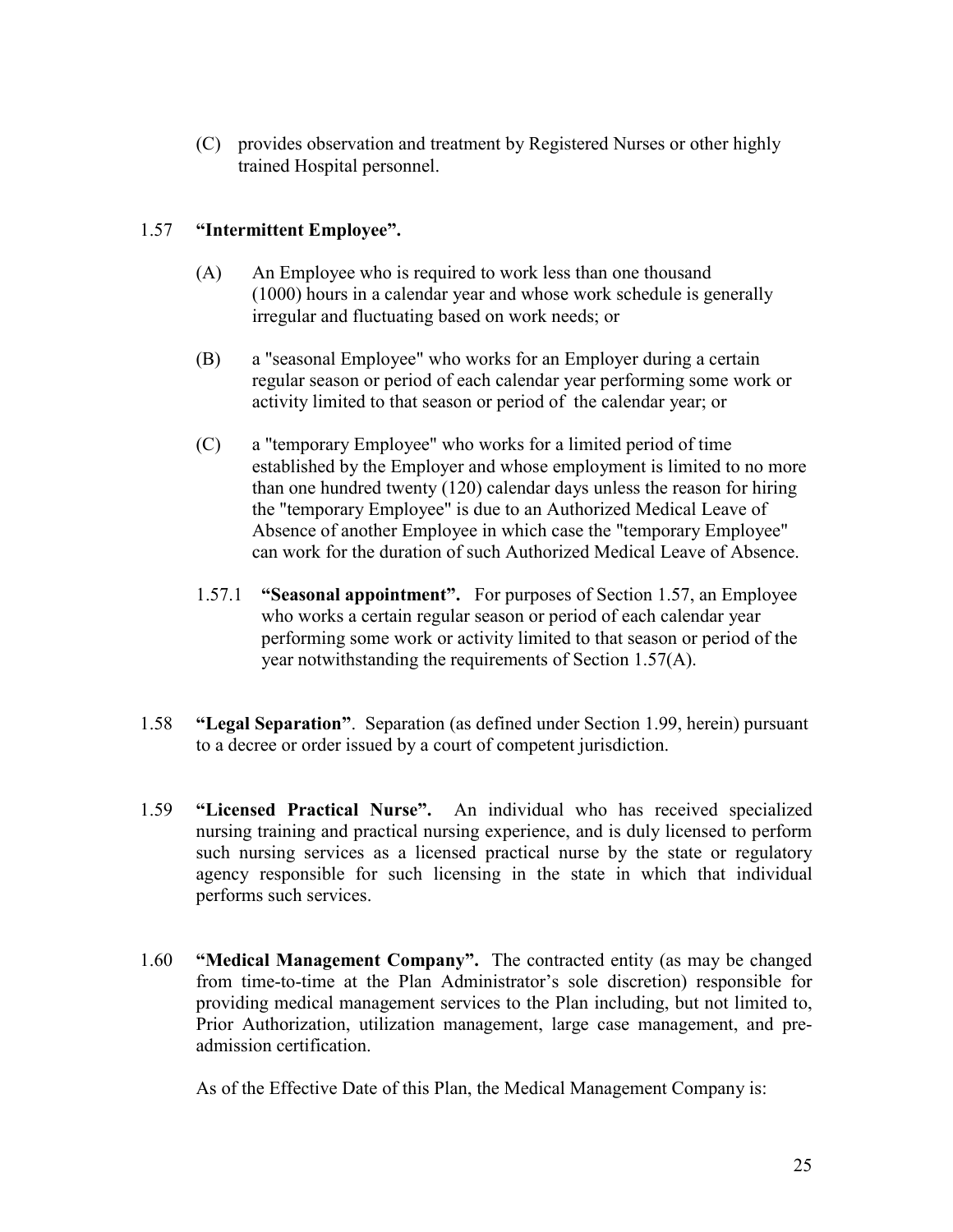### Health Design Plus 1.800.877.5762.

1.61 **"Medically Necessary".** A service, medicine, or supply which is necessary and appropriate for the diagnosis or active treatment of an Illness or Injury, as determined by the Plan Administrator, based on generally accepted current medical practice.

 A service, medicine, or supply will NOT be considered Medically Necessary if it:

- (A) is provided only as a convenience to the Participant or provider;
- (B) is not appropriate treatment for the Participant's diagnosis or symptoms;
- (C) exceeds (in scope, duration, or intensity) that level of care that is needed to provide safe, adequate, and appropriate diagnosis or treatment;
- (D is part of a plan of treatment that is considered to be Experimental/Investigational or for research purposes in the diagnosis or treatment of an Illness or Injury;
- (E) involves the use of a drug or substance not formally approved by the United States Food and Drug Administration; provided, however, that even if such approval is not required, the fact that any particular Physician may prescribe, order, recommend, or approve a service or supply does not, of itself, make the service or supply Medically Necessary; or
- (F) involves the use of a drug or substance not normally utilized under generally accepted current medical practice, as determined in the sole discretion of the Plan Administrator.
- 1.62 "**Medicare".** The health insurance for the aged program established under Public Law 89-97 as subsequently amended from time to time.
- 1.63 **"Multiple Surgical Procedure(s)".** A secondary surgical procedure or procedures performed at the same time and in the same setting as a primary surgical procedure which is (are) not an 'incidental procedure' or an 'integral part' of the primary surgical procedure.
	- 1.63.1 **"Incidental Procedure".** For purposes of Section 1.63, an 'incidental procedure is a medical procedure considered to be not medically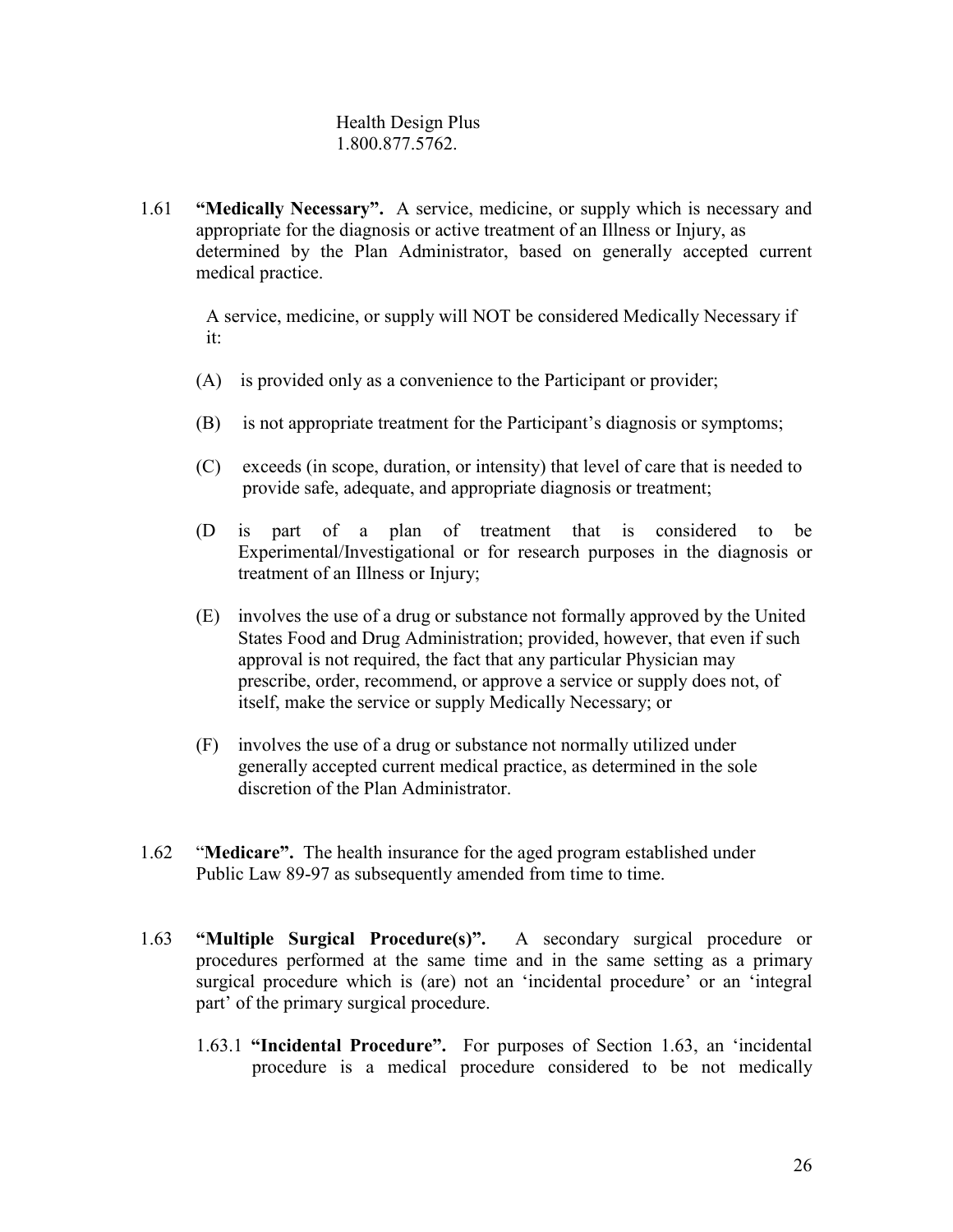necessary, but is routinely performed at the time of another procedure, usually as a preventative measure.

- 1.63.2 **"Integral Part".** For purposes of Section 1.63, a surgical procedure is considered to be an "integral part" of another procedure if it may be performed independently but, when performed in conjunction with certain other specific procedures, is considered to be part of the other specific surgical procedure and is not treated separately for claim reporting and reimbursement purposes.
- 1.64 **"Network Provider".** A duly licensed healthcare provider that provides, within the scope of its authority, services that are covered under this Plan and which has directly or indirectly entered into a contract with the Plan Administrator to provide those services to Participants at a contracted rate.
- 1.65 **"Newborn".** The status of an infant from the time of the infant's birth until the earlier of :
	- (A) the infant's initial Hospital discharge; or
	- (B) the time at which the infant becomes seven (7) days old.
- 1.66 **"Non-Network Provider".** A duly licensed healthcare provider that provides, within the scope of its authority, services that are covered under this Plan, but which has not directly or indirectly entered into a contract with the Plan Administrator to provide those services at a contracted rate.
- 1.67 **"Occupational Therapy".** The treatment rendered on an Inpatient or Outpatient basis as a part of a physical medicine and rehabilitation program to improve function impairments where the expectation exists that the therapy will result in practical improvement in the level of functioning within a reasonable period of time.
- 1.68 **"Office Visit Co-payment".** The Co-payment to be paid by the Participant for a Physician office visit before any other benefit provisions are applied.
- 1.69 **"Open-Enrollment Period".** An annual period of time established by the Plan Administrator during which: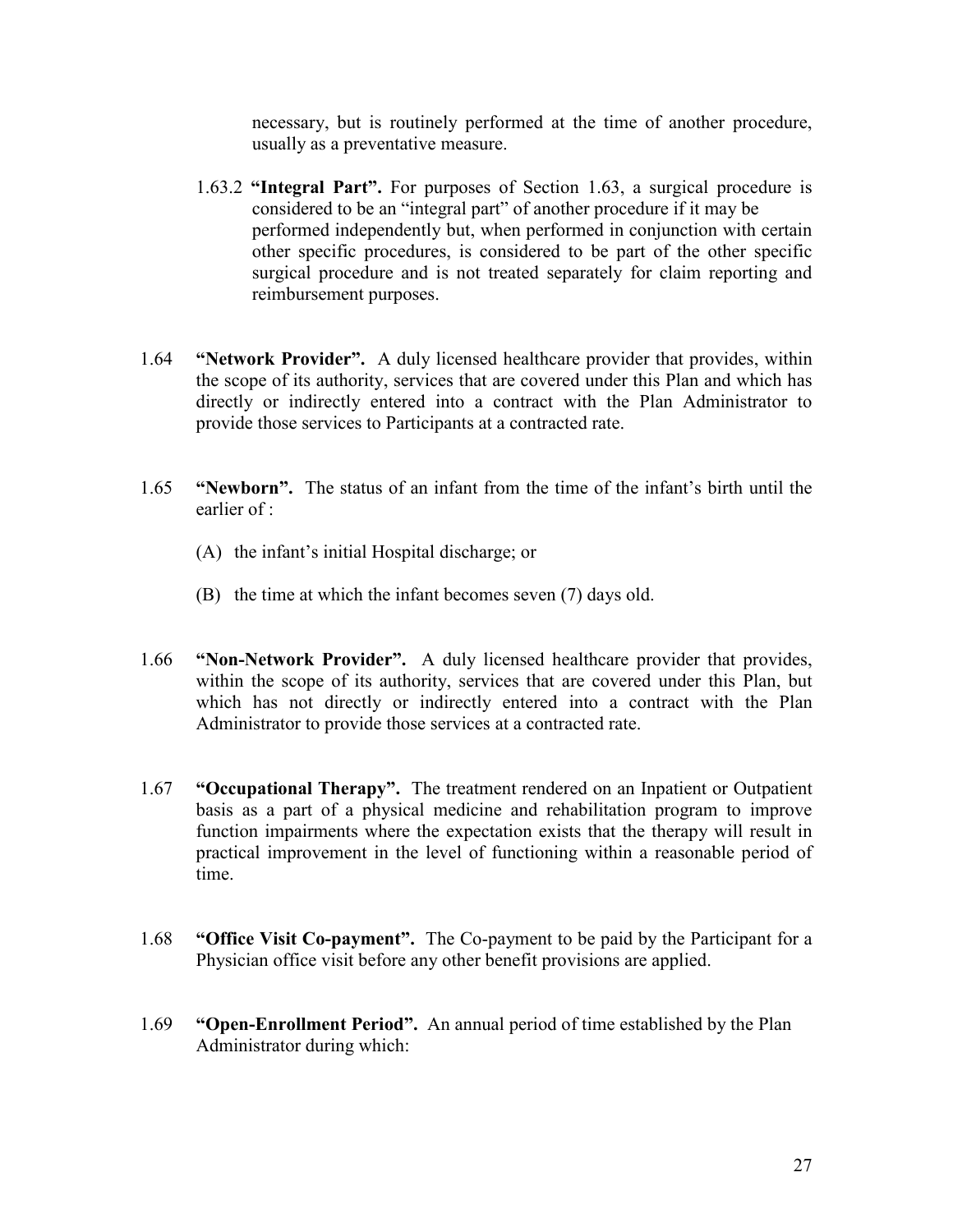- (A) an Eligible Employee who has initially met the Plan's eligibility requirements may enroll in the Plan along with any Eligible Dependents; and/or
- (B) an Employee-Participant may change Plan coverage for himself and/or his Eligible Dependents; and/or
- (C) an Employee-Participant may add or drop Eligible Dependents from Plan coverage.
- 1.70 **"Orthotic Appliance".** An external device intended to correct a defect in the form or a function of the human body.
- 1.71 **"Other Coverage".** Any and all plans, insurance or other scheme that may pay, in whole or in part, for health care provided to a Participant OTHER THAN plans sponsored by the Plan Sponsor. Solely for purposes of Section 2.02.3, herein, 'Other Coverage' shall also include 'single', 'primary' prescription drug coverage, if such coverage offered or provided.
- 1.72 **"Out-of-Pocket Maximum".** The Plan Year limit on **t**he total payments made for Covered Expenses under this Plan (e.g. Co-payments and Coinsurance) that a Participant is responsible to pay as described in Section 4.03, "Schedule of Benefits", herein. When payments reach the Out-of-Pocket Maximum, benefits will increase to pay for 100% of a Participant's Network Provider Covered Expenses for the remainder of the Plan Year or benefit period in which the Outof-Pocket Maximum is reached. Payments for:
	- (A) Non-Covered Expenses such as amounts over annual benefit maximums or amounts in excess of Reasonable and Customary allowances; and
	- (B) non-Emergency expenses incurred through Non-Network Providers

do not apply to the Out-of-Pocket Maximum.

 Furthermore, Co-payments paid in a given Plan Year shall not apply toward satisfying the Out-of-Pocket Maximum for that Plan Year. Co-payments will continue to apply regardless of whether the Out-of-Pocket Maximum has been met.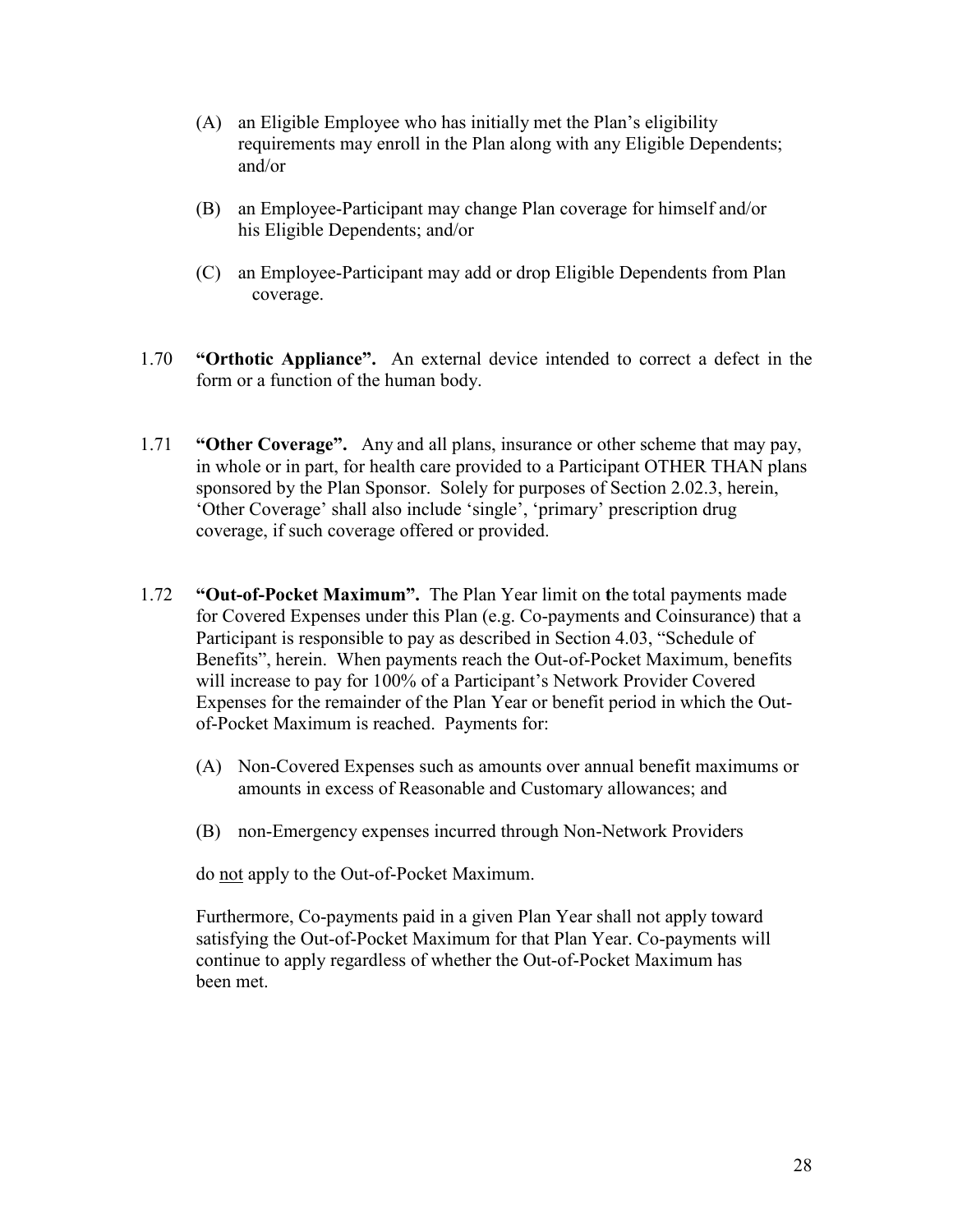- 1.73 **"Outpatient"**. The status of a Participant who receives medical care, treatment, services or supplies at a clinic, a Physician's office, a Hospital (if not a registered bed patient at that Hospital), an outpatient psychiatric facility or an outpatient alcoholism treatment facility.
- 1.74 **"Participant".** An Employee-Participant and/or a Dependent-Participant, as the context may require.
- 1.75 **"Pay".** The remuneration an Employee receives from an Employer.
- 1.76 **"Pharmacy".** A duly-licensed facility where Prescription Drugs are dispensed by a pharmacist pursuant to applicable federal and state laws.
- 1.77 **"Physical Therapy".** Treatment by physical means including (but not limited to) modalities such as whirlpool and diathermy; procedures such as massage, ultrasound and manipulation; and test of measurement required to determine the need and progress of treatment. Physical Therapy must be given to relieve pain, restore maximum function, and/or prevent disability following disease, Injury, or loss of a body part. Physical Therapy must be supplied for acute conditions where rehabilitation potential exists and the skills of a Physician or other professional are required.
- 1.78 **"Physician".** A duly licensed medical doctor, dentist or surgeon, chiropractor, osteopath, chiropodist, podiatrist, optometrist, certified consulting Psychologist or limited licensed Psychologist, who, within the scope of their licenses, are permitted to perform services for which coverage is provided in this Plan.
- 1.79 "**Plan".** The Lucas County Employee Health Benefit Plan, as amended and restated effective March 1, 2011. The Plan was originally effective March 1, 1999.
- 1.80 **"Plan Administrator".** The Plan Sponsor, which is responsible for the day-today functions and management of the Plan. The Plan Administrator has engaged the services of the Claims Administrator to process claims and perform other Plan-related services and may engage or utilize the services of other persons or firms to assist in the administration of the Plan, as it may deem necessary.
- 1.81 **"Plan Number".** The Plan Number is 100LC1A.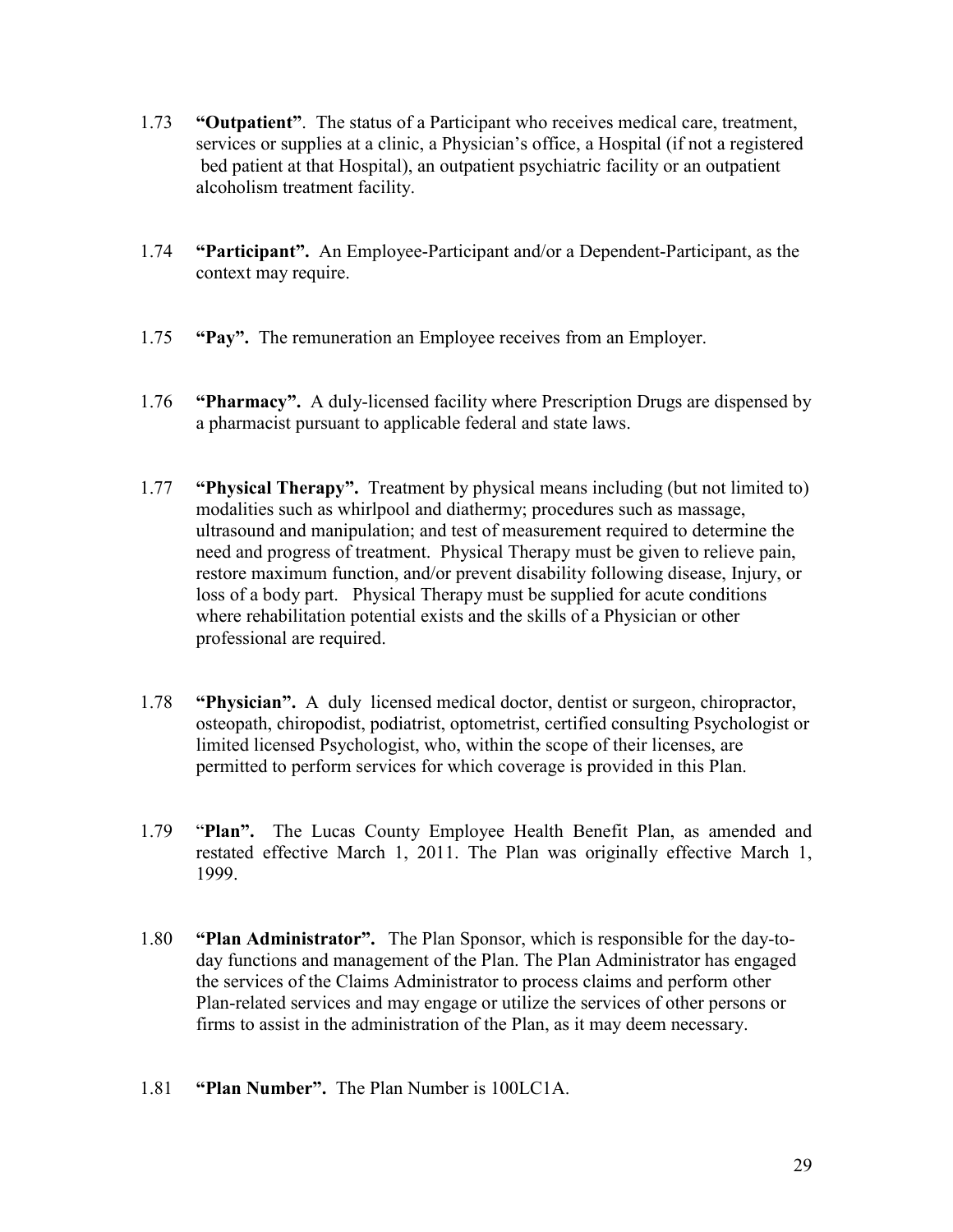- 1.82 **"Plan Sponsor".** The Board of County Commissioners, Lucas County Ohio, One Government Center, Suite 800, Toledo, Ohio 43604-2259, (419)213-4500**.**
- 1.83 **"Plan Year".** The twelve (12) consecutive month period commencing March 1 and ending the immediately following February 28/29.
- 1.84 **"Pregnancy"**. That physical state which results in childbirth, abortion, or miscarriage, and any medical complications arising out of or resulting from such state.
- 1.85 **"Precertification", or "Precertified".** Shall have the same definition as under Section 1.12, hereinabove.
- 1.86 **"Prescription Drug".** Any medicinal substance which is required to bear the label: "Caution: Federal law prohibits dispensing without prescription" (including compounded medications which contain at least one Prescription Drug), injectable insulin and contraceptive medications.
- 1.87 **"Primary Care Physician".** A duly licensed medical doctor who maintains a practice in general medicine, family medicine, internal medicine, obstetrics/ gynecology and/or pediatrics, and, within the scope of his/her license, is permitted to perform services for which coverage is provided under this Plan.
	- 1.87.1. **"Primary Network".** Medical facilities and Physicians retained by the Plan Administrator to provide medical care paid in accordance with the Network Provider schedule of benefits. The Plan Administrator may contract with more than one Primary Network.
- 1.88 **"Prior Authorization or "Prior Authorized".** The process whereby the Participant or the Participant's Physician has notified the designated utilization review organization in advance of services to be rendered; and whereby the utilization review organization has reviewed the pertinent medical data, concurred with the decision of the attending Physician, and authorized the designated services.
- 1.89 **"Prosthesis".** Any device (including a surgically-implanted device) which replaces all or part of a body/limb in order to prevent or correct a physical deformity or malfunction.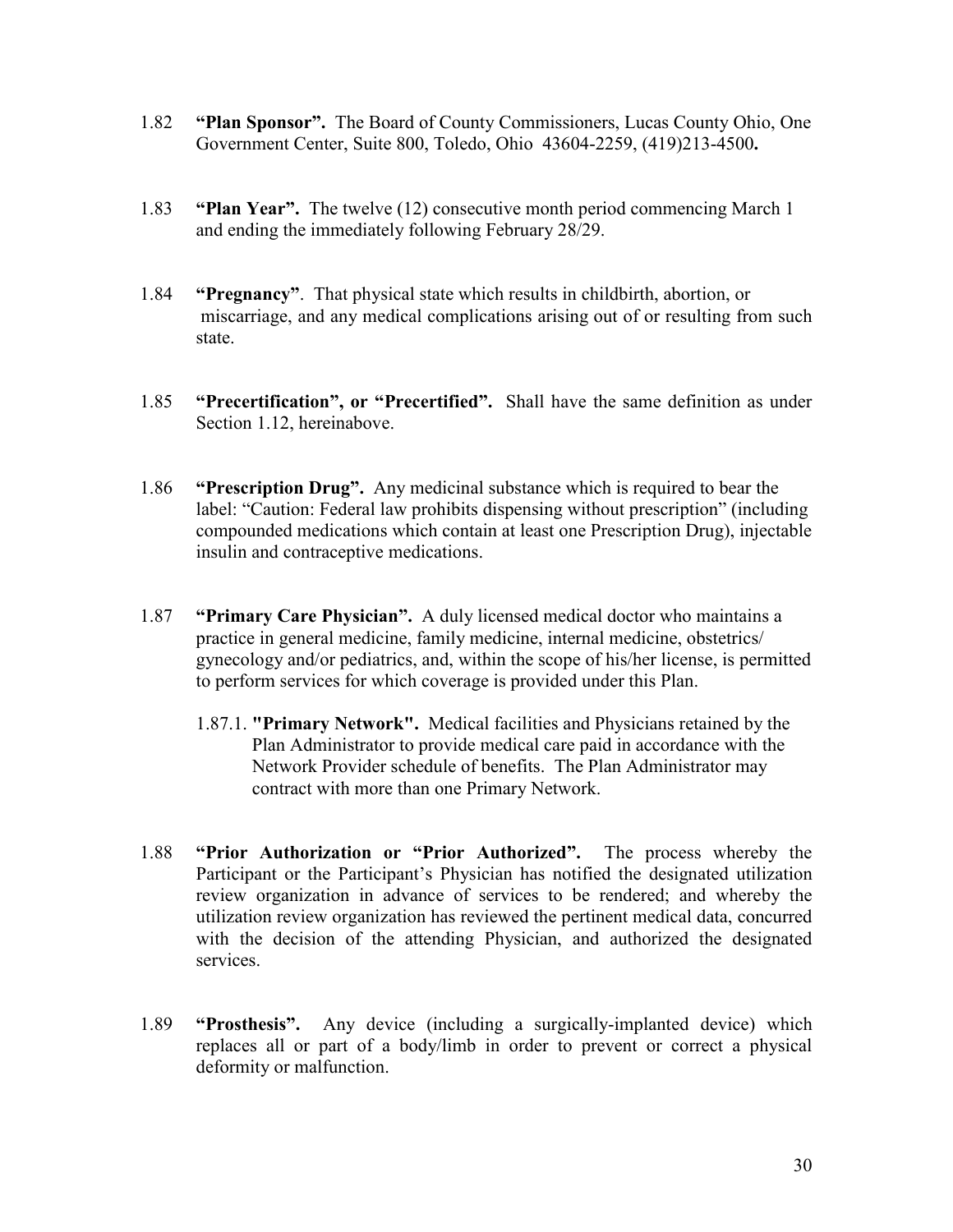- 1.90 **"Protected Health Information" or "PHI".** Any individually identifiable information that is created or received by a HIPAA covered entity and which relates to the past, present or future physical or mental health or condition of an individual, the providing of health care to an individual or the past, present or future payment for the provision of health care to an individual. PHI can be oral or recorded in any form or medium.
- 1.91 **"Psychiatric Care" or "Psychoanalytic Care".** Treatment for a mental illness or disorder, a functional nervous disorder, compulsive disorder, and/or chemical dependency/substance abuse.
- 1.92 **"Psychologist".** An individual holding the degree of Ph.D. in the science of the mind and behavior (Psychology) who is duly licensed by the jurisdiction in which he/she practices and is acting within the scope of his/her license.
- 1.93 **"Qualified Medical Child Support Order".** A court order, as defined and provided under ERISA Section 609, that directs the Plan to provide, or continue providing benefits under the Plan for the Child of a Participant who is the noncustodial parent of the Child, and which has been deemed 'qualified' by the Plan Administrator. In making its determination as to whether a medical support order is 'qualified' the Plan Administrator may (if deemed necessary in its sole discretion) seek clarification and/or modification of the order up to and including the right to seek a hearing before the court that issued the order.
- 1.94 **"Reasonable and Customary".** The designation of a charge as being the usual charge made by a Physician or other provider of health care services and supplies, medication, or equipment that does not exceed the general level of charges made by other providers rendering or furnishing the same care, services, supplies medication and/or treatment within the same 'Area'. Due consideration will be given to the nature and severity of the condition being treated and any medical complications or unusual circumstances that require additional time, skill or expertise.
	- 1.94.1 **"Area"**. For purposes of Section 1.94, 'Area shall mean a county or other geographical territory determined by the Plan Administrator, in its sole discretion.
- 1.95 **"Registered Nurse".** An individual who has received specialized nursing training, is authorized to use the designation of "R.N.", and is duly licensed by the state or regulatory agency responsible for such licensing in the state in which the individual performs such nursing services.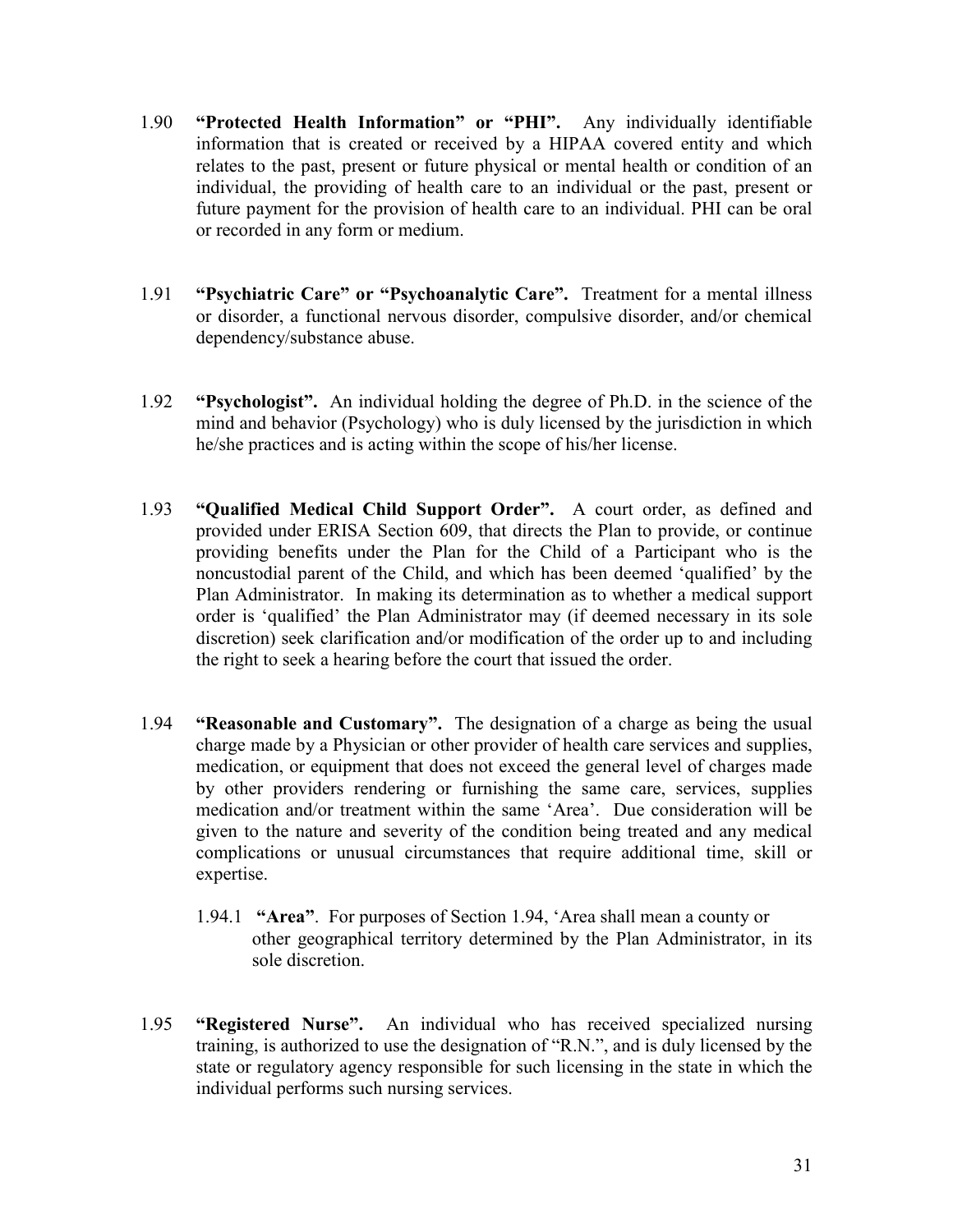- 1.96 **"Respite Care"**. Short-term care provided to a Participant at home or an appropriate facility on an Inpatient or Outpatient basis for the purpose of giving the Participant's primary caregiver temporary relief from the care of the Participant.
- 1.97 **"Room and Board".** All charges, by whatever name, which are made by a Hospital, Hospice, or Convalescent/Skilled Nursing Facility as a condition of occupancy. Such charges do not include the professional services of Physicians or intensive nursing care by whatever name called.
- 1.98 **"Semi-private" or "Semiprivate".** A class of accommodations in a Hospital or Convalescent/Skilled Nursing Facility in which at least two (2) patient beds are available per room.
- 1.99 **"Separation" or "Separated"**. A determination made by the Plan Administrator in its sole discretion that an Eligible Employee or an Employee-Participant and his Spouse have ceased Cohabitation.
- 1.100 **"Speech Therapy".** Active treatment for improvement of an organic medical condition causing a speech impairment. Treatment must be either post-operative or for the convalescent stage of an active Illness.

# 1.101 **"Spouse".**

- (A) Except as otherwise provided under Sections 1.101.1 and 1.101.2, herein, an individual who:
	- (1) is legally married to an Employee-Participant or Eligible Employee; and
	- (2) is a resident of the United States; and
	- (3) legally resides in the United States.
- (B) A Participant may have only one (1) Spouse at a time.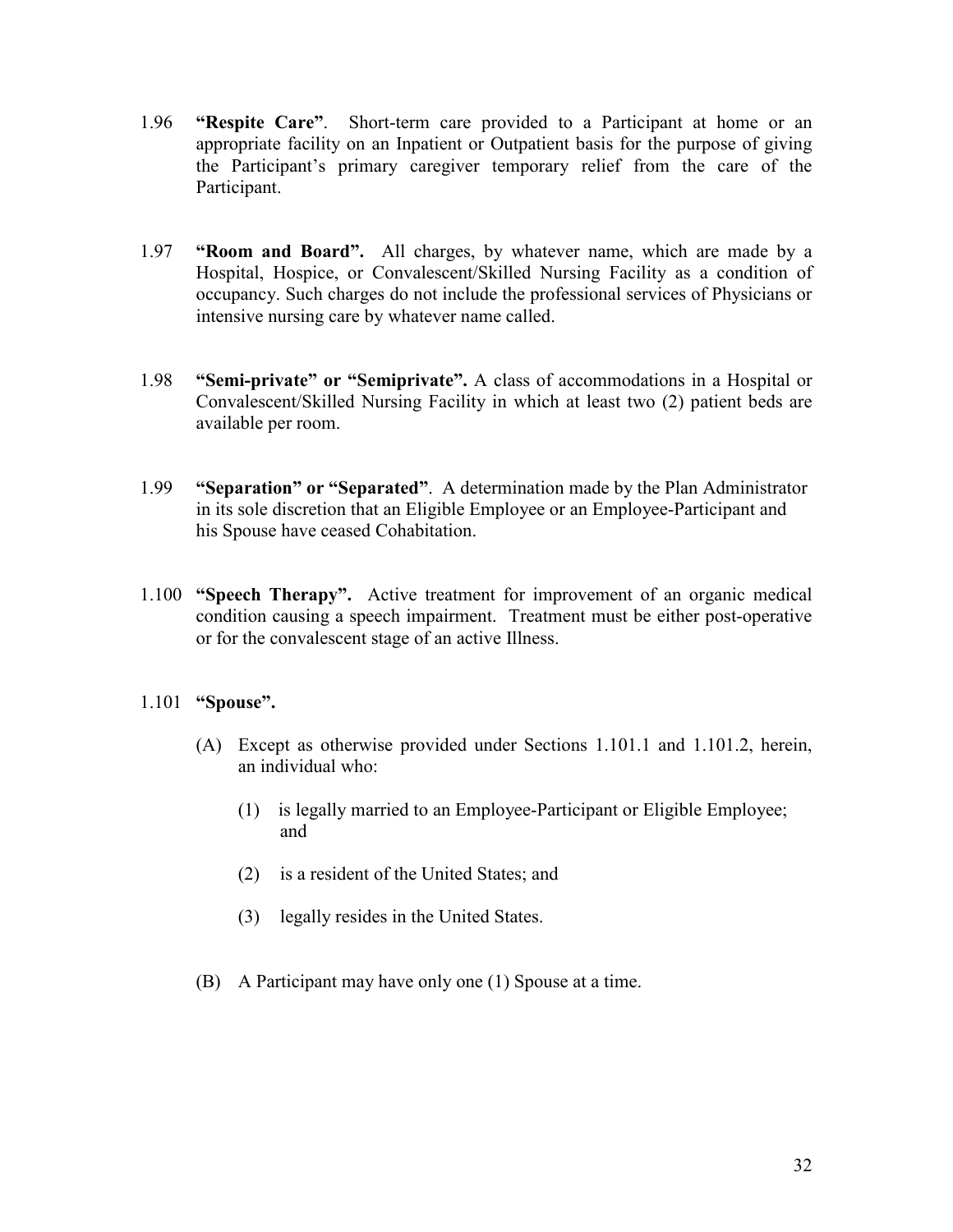#### 1.101.1 **Special Rules Regarding Spouses in Common Law Marriages.**

- (A)An individual seeking the status of Spouse through a claim of a common law marriage with an Employee in the state of Ohio on and after October 10, 1991, shall not qualify as a Spouse for purposes of this Plan.
- (B) An individual who has entered into a common law marriage in the state of Ohio with an Employee prior to October 10,1991, or who has at any time entered into a common law marriage in any other jurisdiction that allows common law marriages, shall qualify as a Spouse; provided
	- (1) Documentation of the common law marriage is submitted to the Plan Administrator; and
	- (2) such Documentation is deemed by the Plan Administrator (in its sole discretion) as satisfactorily substantiating the existence of the common-law marriage; and
	- (3) the common law marriage is recognized as valid by the state of Ohio.
- 1.101.2 **Special Rule Regarding Domestic Partners.** A same-sex, domestic partner of an Employee, who is not otherwise an Eligible Employee, shall be deemed to be the Employee's Spouse provided the Employee and his domestic partner meet the requirements for domestic partnership as described under Lucas County Board of Commissioners Resolution 09-1266.
- 1.102 **"Timely Application".** An application for initial participation or continued participation in the Plan:
	- (A) made by an Eligible Employee or (in the case of mandatory re-enrollment) Employee-Participant on his own behalf and/or on behalf of his Eligible Dependent(s) or (in the case of mandatory re-enrollment) Dependent-Participants; and
	- (B) that is received and approved by the Plan Administrator:
		- (1) within thirty-one (31) days (plus any extensions granted by the Plan Administrator) of the date on which the Eligible Employee and/or his Eligible Dependent(s) met the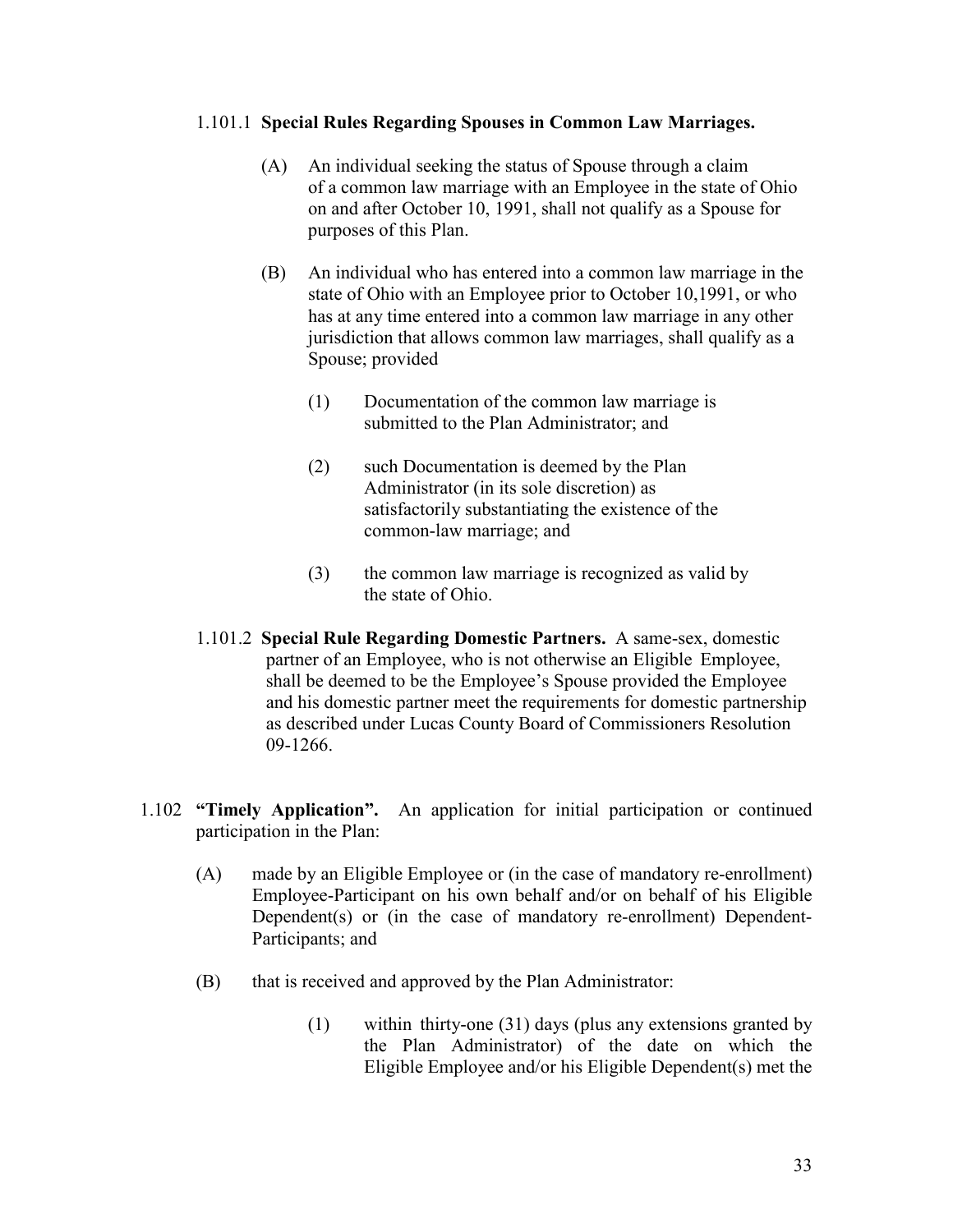Plan's participation requirements under Sections 2.01 and/or 2.02, herein; or,

- (2) within thirty-one (31) days (plus any extensions granted by the Plan Administrator) of the date on which the Eligible Employee and/or his Eligible Dependent(s) lost 'primary' Other Coverage previously selected in lieu of Plan coverage, as described in Section 2.03(A) and (B), herein; or
- (3) within thirty-one (31) days (plus any extensions granted by the Plan Administrator) of the date on which the Eligible Employee acquired a new Eligible Dependent, or
- (4) on or before such other date established by the Plan or Plan Administrator (plus any extensions of that date granted by the Plan Administrator) as being the deadline for submitting all materials relating to:
	- (a) an enrollment in the Plan for any reason not listed hereinabove in this Section 1.102; or,
	- (b) a mandatory re-enrollment required by the Plan Administrator.
- (C) In the event the Plan Administrator receives an incomplete application (as determined in its sole discretion) during the thirty-one (31) day period described in Section 1.102(B)(1), (2) and (3) (plus any extensions granted by the Plan Administrator) or before the deadline date (plus any extensions granted by the Plan Administrator) described in Section 1.102(B)(4), the Eligible Employee or Employee-Participant (as applicable) submitting the application shall be contacted by the Plan Administrator (or its designee) and shall be informed of the corrections that must be made or the missing information that must be supplied in order for the application to be deemed complete along with a deadline date by which the properly completed application must be returned to the Plan Administrator who, upon receipt, will again review the application for completeness and approval.
- (D) Failure of the Eligible Employee or Employee-Participant (as applicable) to return an application, completed to the sole satisfaction of the Plan Administrator, by the applicable date (plus any extensions) established by the Plan or the Plan Administrator, shall result in the Eligible Employee or Employee-Participant (as applicable) not being deemed to have made Timely Application.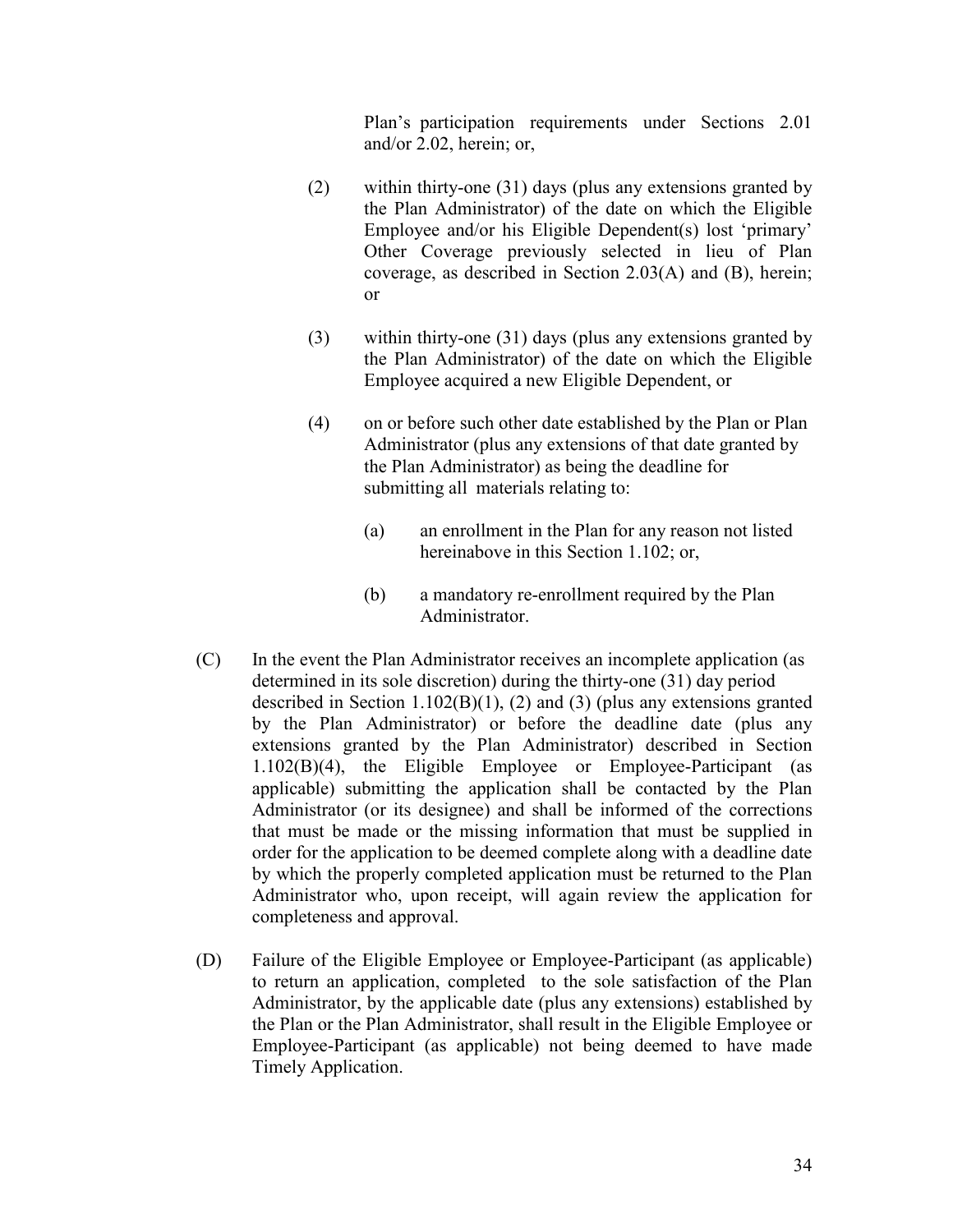- 1.103 **"Total Disability" or "Totally Disabled".** The physical state of a Participant or Eligible Dependent resulting from an Illness or Injury which wholly prevents
	- (A) the Participant, from engaging in any and every business or occupation and from performing any and all work for compensation or profit; and/or
	- (B) an Eligible Dependent, from performing the normal day-to-day living activities of a person of like age and sex in good health; provided, however, the Eligible Dependent is not institutionalized and resides with the Participant at the Participant's residence,

 as determined by the Plan Administrator in its sole discretion based on Documentation satisfactory to the Plan Administrator. Subsequent to an initial determination of the Plan Administrator that a Participant or Eligible Dependent is Totally Disabled, the Plan Administrator shall have the right to reasonably request, at any time, updated Documentation relating to the Eligible Dependent's or Participant's condition for the purpose of determining whether the Participant or Eligible Dependent continues to be Totally Disabled. If, after reviewing the updated Documentation the Plan Administrator, in its sole opinion, determines that the Eligible Dependent or Participant is no longer Totally Disabled, the Eligible Dependent or Participant shall lose Total Disability status on the last day of the month following the date such determination made by the Plan Administrator.

 This definition is separate and distinct from the definition of "Total Disability for Social Security Purposes" described under Section 6.01(G), hereinbelow.

- 1.104 **"Urgent Care Co-payment".** The Co-payment to be paid by the Participant for treatment in an urgent care facility before any other benefit provisions are applied. Urgent Care Co-payments do not apply towards Out-of-Pocket Maximums.
- 1.105 **"Vision Therapy".** Any treatment that utilizes eye exercises to correct defects of the eye including, but not limited to, strabismus and "lazy eye".
- 1.106 **"Well-Child Care".** Services rendered, by or at the discretion of a Physician, in keeping with current generally accepted medical standards, which are necessary to assess the health of a non-infant Child for the purpose of anticipating and averting physical incapacity due to ill health as stated in the "Schedule of Benefits" under Section 4.03, hereinbelow.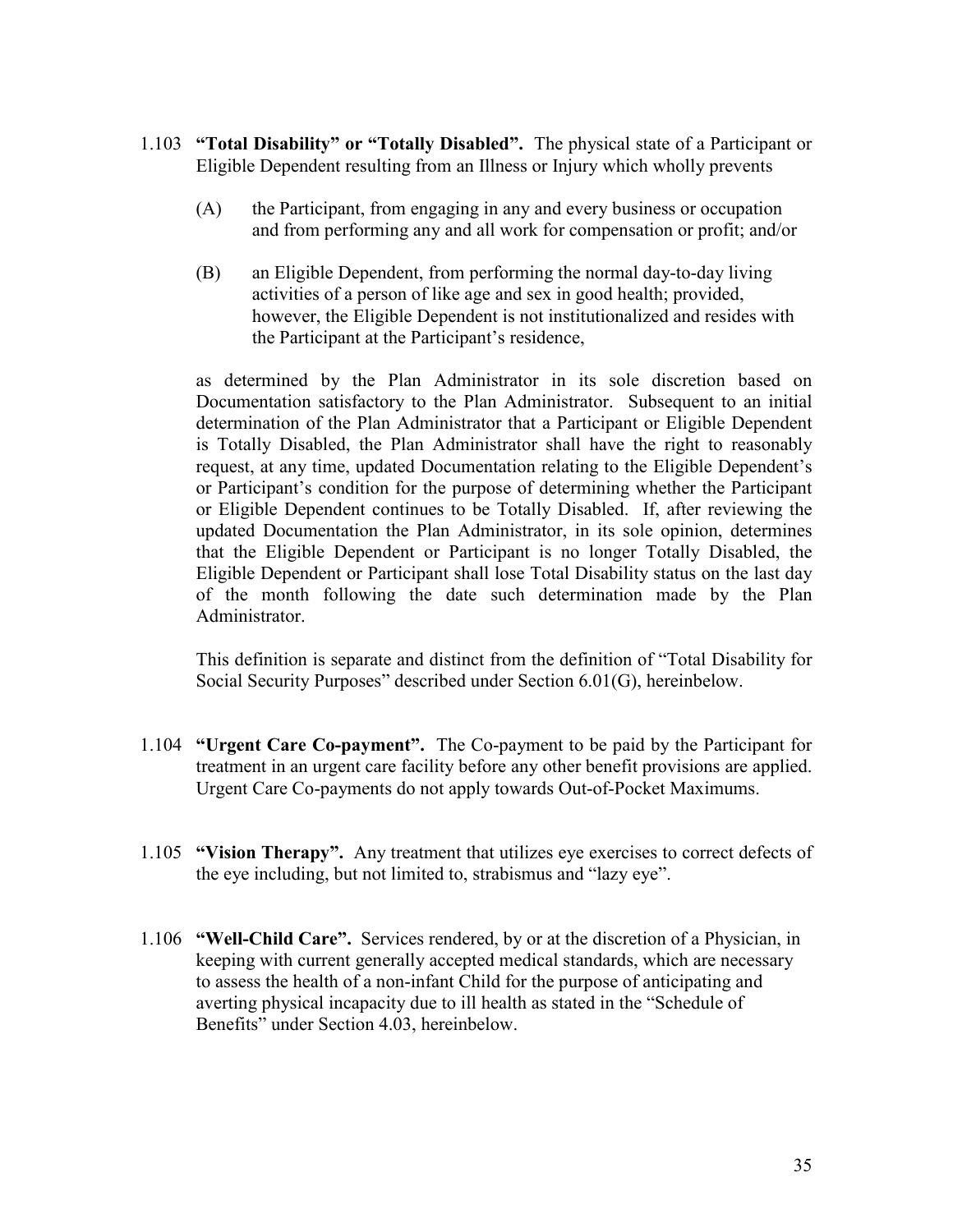#### **ARTICLE 2.0**

## **ELIGIBILITY AND PARTICIPATION**

#### 2.01 **Participation Requirements for Eligible Employees**.

An Eligible Employee who has been Actively at Work more than twenty (20) hours per week over a period of four (4) consecutive weeks and who has made Timely Application, shall become an Employee-Participant at 12:01 a.m., local time on the thirty-first  $(31<sup>st</sup>)$  calendar day following that Eligible Employee's meeting the foregoing 'Actively at Work' requirement.

## 2.01.1 **Timely Application Not Made: Eligible Employee or Employee- Participant.**

 In the event an Eligible Employee or (in the case of a mandatory re enrollment required by the Plan Administrator) an Employee- Participant:

- (A) meets the 'Actively at Work' requirement described in Section 2.01; and
- (B) does not make Timely Application; or
- (C) does not waive participation in the Plan,

 the Plan Administrator shall, as soon as administratively possible, and in its sole discretion, enroll that Eligible Employee or Employee-Participant in, and the Eligible Employee or Employee-Participant shall become an Employee-Participant in the lowest-cost health insurance coverage sponsored by the Plan Sponsor.

 Following such enrollment by the Plan Administrator, the Employee- Participant shall be permitted to elect a different coverage option during the Open-Enrollment Period coincident with or immediately following his enrollment by the Plan Administrator.

#### 2.02 **Participation Requirements for Eligible Dependents.**

(A) An Eligible Dependent who is a Newborn shall become a Dependent- Participant at the moment of birth, following Timely Application by the Employee-Participant.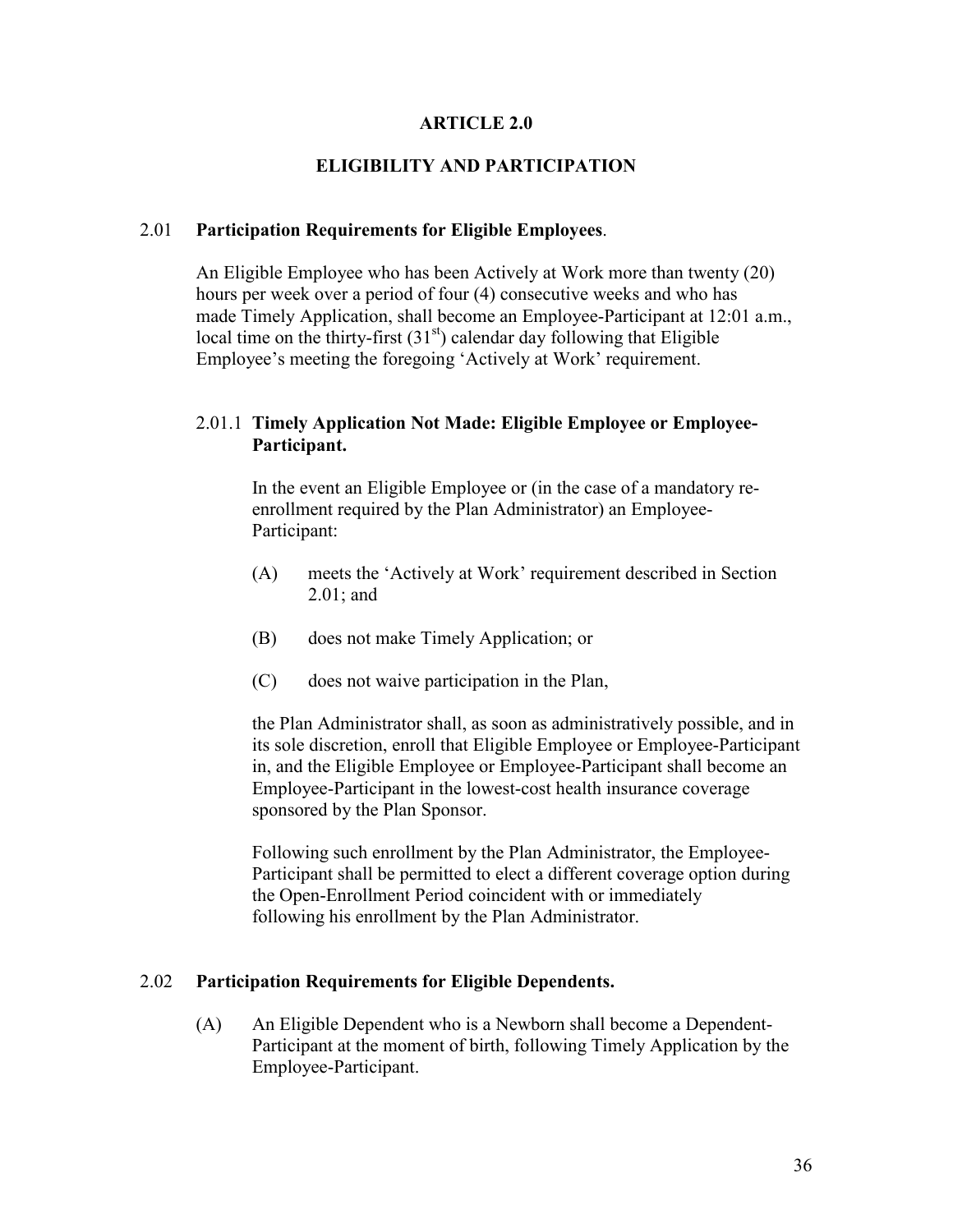- (B) An Eligible Dependent who is a newly-adopted Child shall become a Dependent-Participant from the moment the Child's adoption is finalized by the court, following Timely Application by the Employee-Participant.
- (C) An Eligible Dependent who is a Child for whom the Employee-Participant is the court-ordered guardian or court-ordered custodian shall become a Dependent-Participant at the time the guardianship or custody arrangement becomes effective, following Timely Application by the Employee-Participant.
- (D) An Eligible Dependent who is an 'alternate recipient' under a Qualified Medical Child Support Order shall become a Dependent-Participant at the time specified in the order.
- (E) An Eligible Dependent who is a Spouse shall become a Dependent- Participant entitled only to "secondary" coverage under the Plan following Timely Application by the Eligible Employee or Employee-Participant provided the Spouse:
	- (1) is enrolled in Other Coverage that provides 'primary' coverage; and
	- (2) is not Separated from the Eligible Employee or Employee- Participant.

## 2.02.1 **Waiver of Participation or Failure of Timely Application For Eligible Dependent or Dependent-Participant.**

- (A) In the event the Employee-Participant does not make Timely Application for his Eligible Dependent upon initially meeting the Plan's participation requirements, the Employee-Participant shall not be permitted to enroll such Eligible Dependent in the Plan until the immediately following Open-Enrollment Period.
- (B) In the event of a mandatory re-enrollment required by the Plan Administrator the Employee-Participant fails to make Timely Application for the re-enrollment of his Dependent-Participant, the Dependent-Participant's participation in the Plan shall be terminated as of the March 1 immediately following the mandatory re-enrollment period and the Employee-Participant shall be prohibited from re-enrolling the Dependent–Participant until the immediately following Open-Enrollment Period.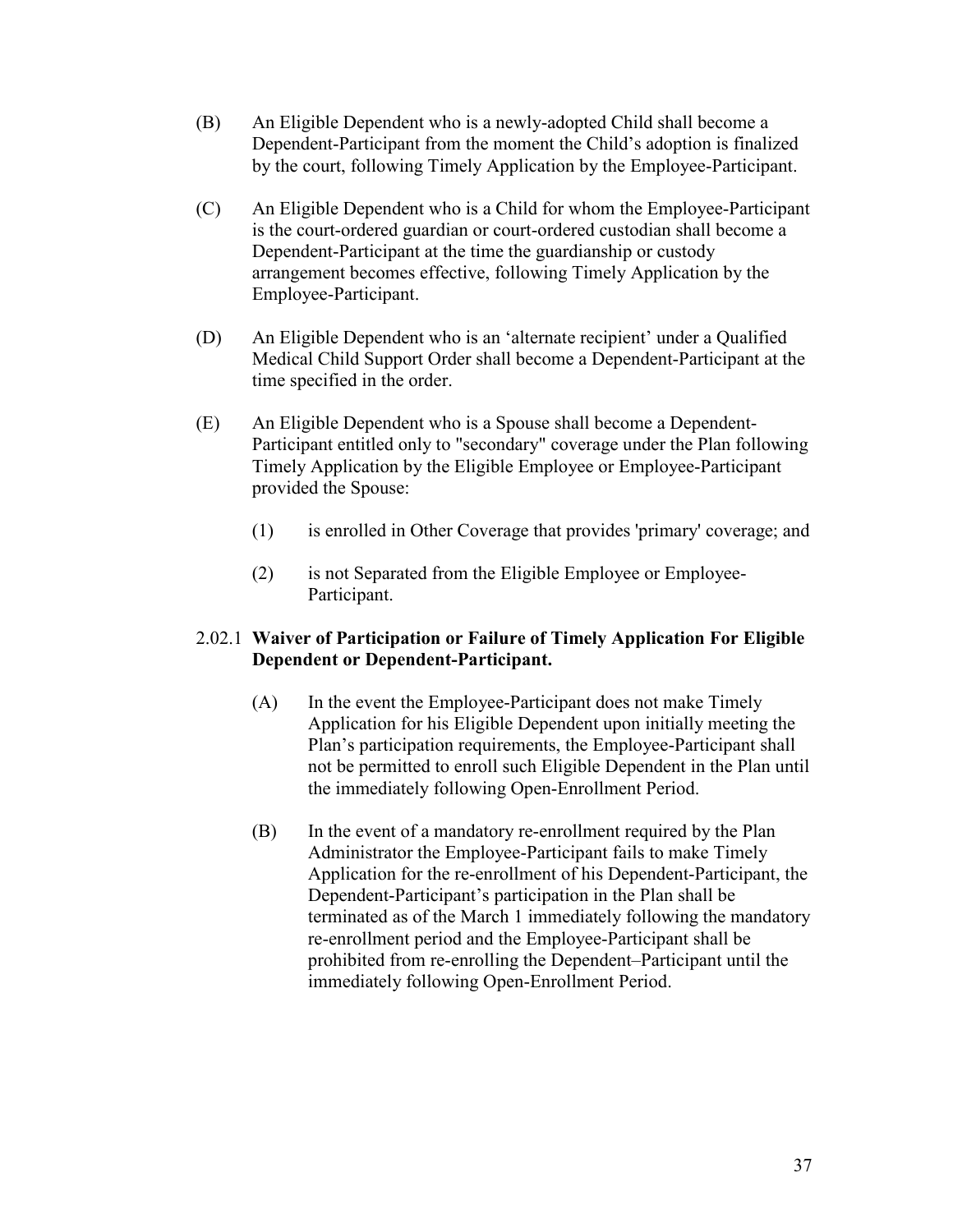## 2.02.2 **Participation Requirements for Eligible Dependents Losing Coverage Under Other Coverage; Eligible Dependents Acquired After Initial or Open Enrollment.**

An Employee-Participant:

- (A) whose Eligible Dependent (other than a Spouse) lost 'primary' Other Coverage or,
- (B) who added a new Eligible Dependent through marriage, birth, adoption or placement for adoption,

shall cause the Eligible Dependent to become a Dependent-Participant as of the date of the Eligible Dependent's loss of such Other Coverage or the date the Eligible Dependent is added to the Employee-Participant's Family, after making Timely Application for that Eligible Dependent. Failure of the Employee-Participant to make Timely Application on behalf of the Eligible Dependent described in Section 2.02(A) or (B), above, will render that Eligible Dependent ineligible for Plan participation until the next Open-Enrollment Period.

## 2.02.3 **Special Rules Applicable to Spouses.**

## (A) **Plan Coverage for Spouse-General Rule.**

### (1) **No 'Primary' Coverage for Spouse On and After March 1, 2014.**

Effective March 1, 2014, 'primary' Plan coverage for a Spouse is eliminated. Subject to Section 8.03(H), herein, a Spouse will be eligible for 'secondary' coverage in accordance with the terms and conditions of this Plan.

## (2) **No Contributions for 'Secondary' Coverage**

There is no premium or other contribution required for a Spouse who receives 'secondary' coverage under the Plan.

## (B) **Failure to Properly Enroll Spouse; Dependent-Participant Spouse Separated; Recovery of Amounts Expended for Separated Spouse.**

(1) An Employee-Participant who fails or failed to properly enroll his Spouse in the Plan shall be responsible for any and all claims and costs incurred by and for that Spouse under the Plan. The Plan Administrator shall exercise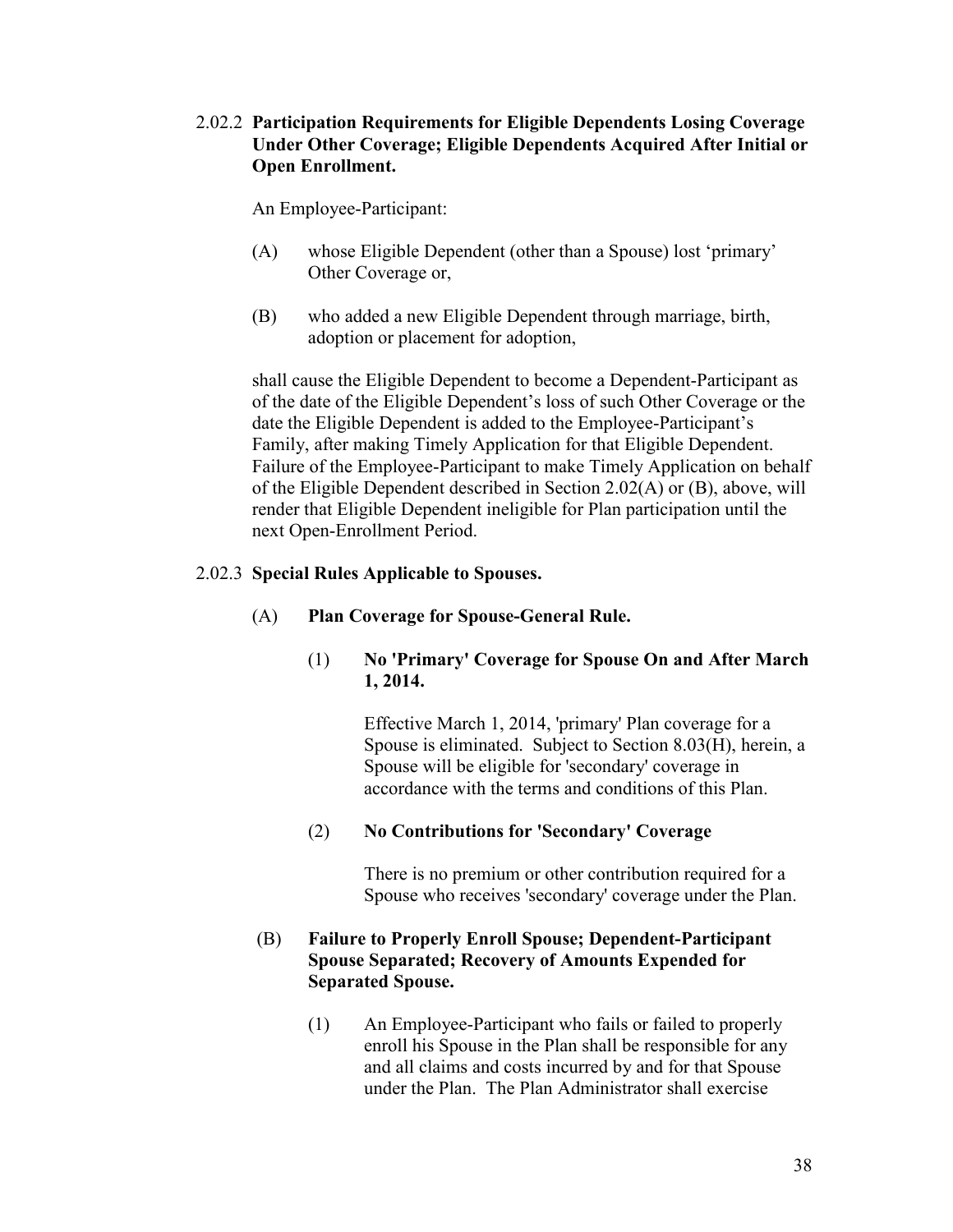all rights of recovery for any and all amounts expended by the Plan during the time the Spouse was not properly enrolled in the Plan.

 (2) A Spouse who incurred claims or costs under the Plan as a Dependent-Participant, but who was Separated from the Employee-Participant at the time such claims or costs were incurred, shall be responsible for any and all such claims and costs. The Plan Administrator shall exercise all rights of recovery for any and all amounts expended by the Plan during a period of time when such Spouse was Separated from the Employee-Participant.

# 2.03 **Waiver of Coverage and Subsequent Loss of Other Coverage.**

An Eligible Employee:

- (A) who waived, in writing, Plan participation for himself and/or his Eligible Dependent(s) upon attaining initial eligibility for participation in the Plan; and
- (B) whose written waiver stated Plan participation was declined because the Eligible Employee and/or Eligible Dependent had obtained Other Coverage on a 'primary' basis; and
- (C) who subsequently loses the Other Coverage for himself and/or his Eligible Dependent(s);

shall, following Timely Application, become a Participant, along with his Eligible Dependent(s) at 12:01 a.m.(local time) on the day after the Other Coverage was lost, PROVIDED, however, that the Eligible Employee and/or any Eligible Dependent:

- (D) was (were) under the Other Coverage's Consolidated Omnibus Budget Reconciliation Act continuation coverage and such continuation coverage was exhausted; or
- (E) was (were) not under such Consolidated Omnibus Budget Reconciliation Act continuation coverage and the Other Coverage was terminated as a result of:
	- (1) loss of eligibility; or
	- (2) employer contributions toward such Other Coverage were terminated.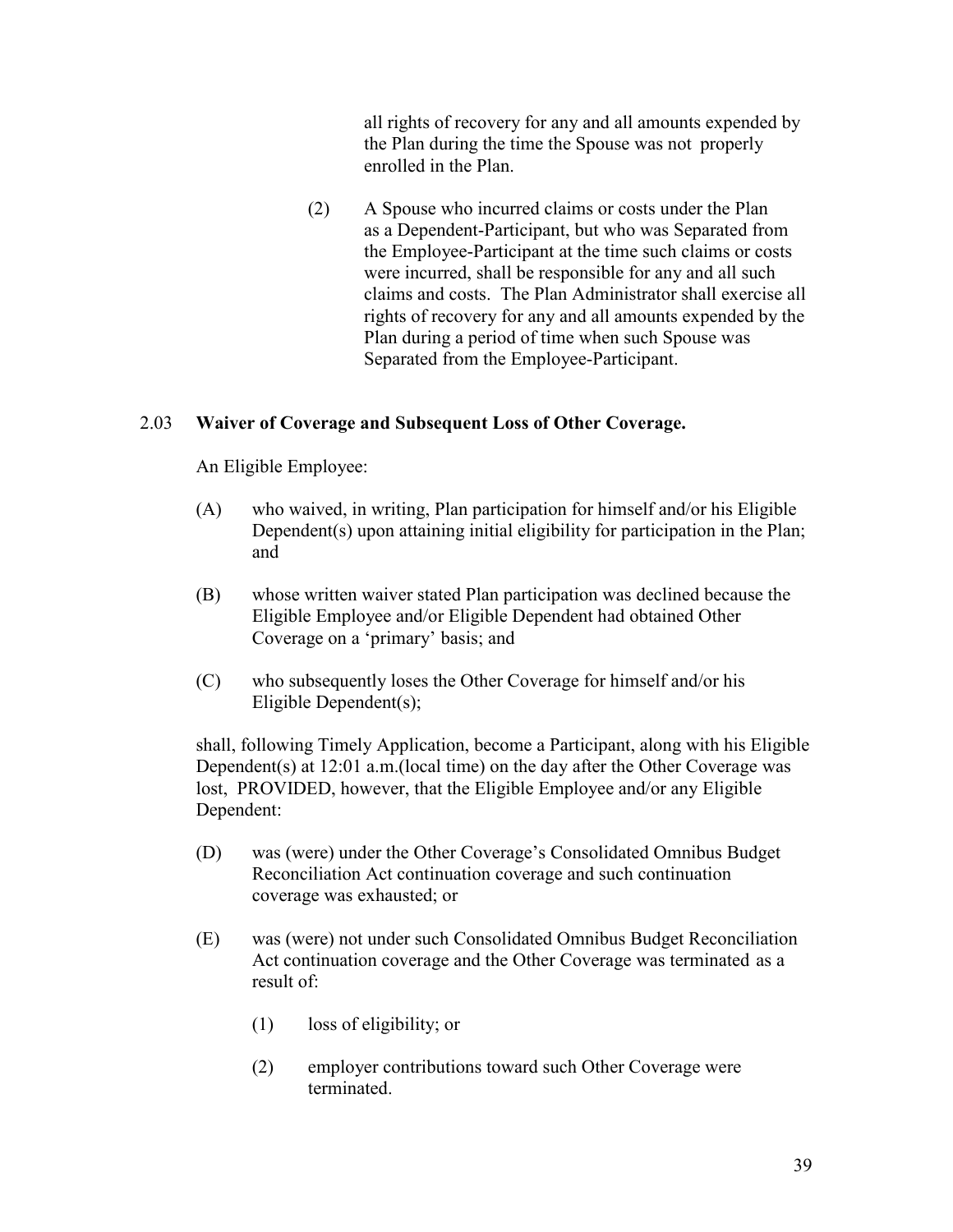Notwithstanding anything in this Section 2.03 to the contrary, an Eligible Employee and/or Eligible Dependent who lost the Other Coverage due to nonpayment of premium(s) or for 'cause' (e.g., filing fraudulent claims) shall not be permitted to enroll in the Plan pursuant to this Section 2.03 and shall, instead, be required to satisfy the requirements of Section 2.01 and (if applicable) Section 2.02, hereof.

Solely for the purposes of this Section 2.03, and notwithstanding Section 1.33 hereof, the term "Eligible Dependent" shall exclude a "Spouse" as defined in Section 1.101, hereof.

### 2.04. **Maintenance of Participant Status; Loss of Plan Coverage.**

#### (A) **Maintenance of Participant Status.**

 An Employee-Participant hired prior to March 1, 2001 shall maintain coverage under this Plan for himself and his Dependent-Participant(s) for any month or any portion of the month in which the Employee-Participant is in Active Pay Status or Active Work Status. Failure of the Employee- Participant to meet the immediately foregoing 'Active Pay Status' or 'Active Work Status' requirement shall result in the loss of Plan coverage, for the Employee-Participant and any Dependent-Participant, at the end of the last day of the month in which the requirement is not satisfied unless otherwise provided herein.

 An Employee-Participant hired on or after March 1, 2001 shall maintain coverage under this Plan for himself and his Dependent-Participant(s) provided the Employee-Participant is in Active Pay Status or Active Work Status for a minimum of 80 hours during a calendar month. Failure of the Employee-Participant to meet the immediately foregoing 'Active Pay Status' or 'Active Work Status' requirement shall result in the loss of Plan coverage for the Employee-Participant and any Dependent-Participant and/or Spouse at the end of the last day of the month in which the requirement is not satisfied, unless otherwise provided herein.

### (B) **Spouse's Loss of Coverage Due to Divorce, Annulment, Dissolution, Separation, Legal Separation, Termination of Domestic Partnership; Last Day of Plan Coverage; Employee-Participant Duty to Notify Plan Administrator.**

Notwithstanding anything in this Section 2.04 to the contrary, Plan coverage (except for COBRA coverage, as applicable) for a Spouse who is a Dependent-Participant shall cease on the day the Spouse's divorce, annulment of marriage, dissolution of marriage, Separation, Legal Separation from, or termination of domestic partnership with, the Eligible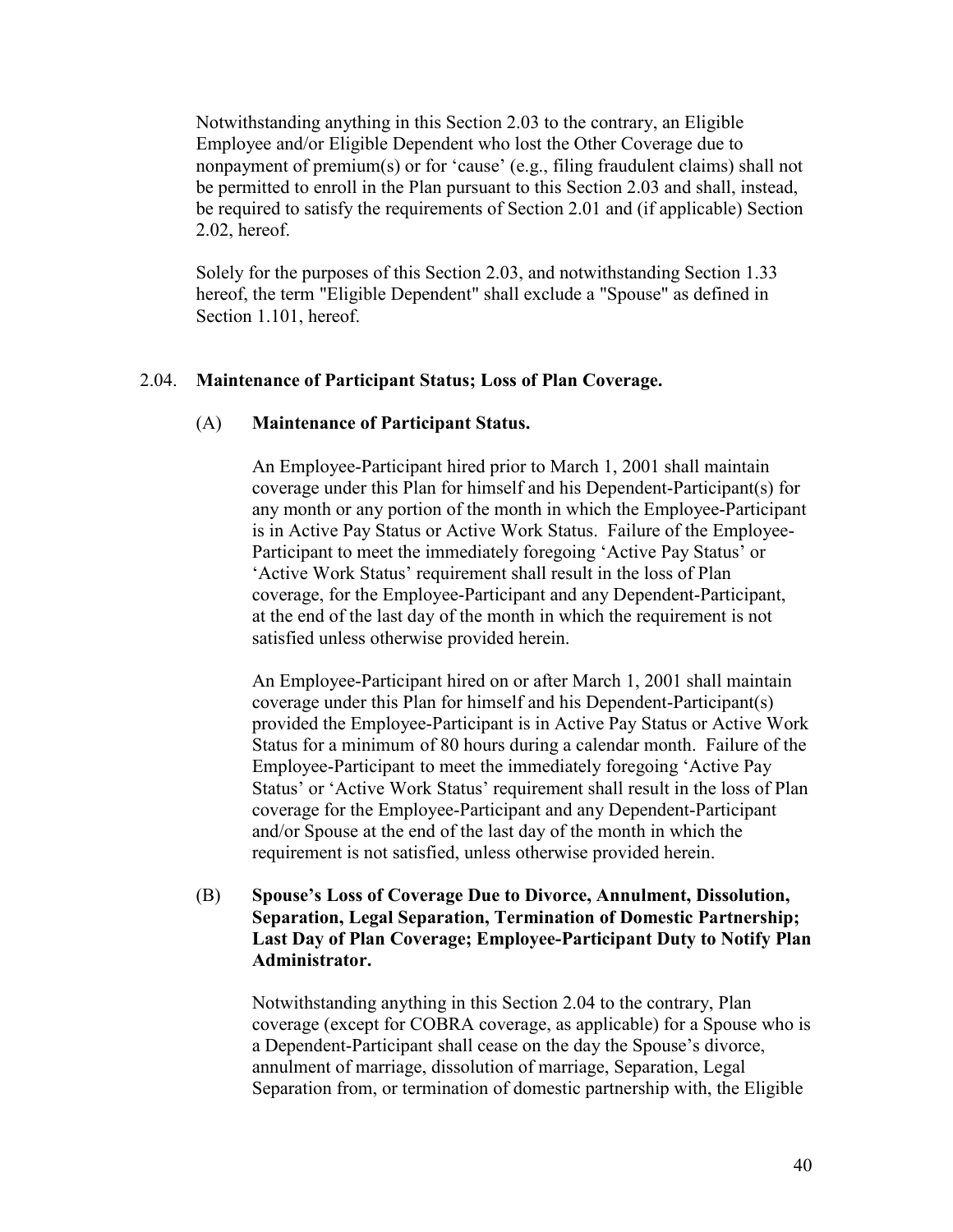Employee or Employee-Participant becomes 'final'. For purposes of this Section 2.04, a:

- (1) Separation is 'final' on the date the Plan Administrator, in its sole discretion, has determined that the Employee-Participant and his Spouse no longer Cohabitate.
- (2) Divorce, annulment of marriage, dissolution of marriage or Legal Separation is 'final' on the date the court's order or decree relating to the divorce, annulment of marriage, dissolution of marriage or Legal Separation is journalized by the court.
- (3) Termination of a domestic partnership is 'final' on the date a 'Notice of Termination of Domestic Partnership' is filed with the City of Toledo, Ohio in accordance with Toledo Municipal Code Section 114.05 or the Plan Administrator receives written notice of the termination of the domestic partnership.

 The Employee-Participant who is a party to the Spouse's divorce, annulment of marriage, dissolution of marriage, Separation, Legal Separation or termination of domestic partnership is required to immediately notify the Plan Administrator of the occurrence of any of the events described in this paragraph (B).

- (C) **Loss of Coverage Due to Employee-Participant's Termination of Employment, Retirement, Death, Military Service, Plan Termination and Last Day of Coverage.** 
	- (1) Except as otherwise provided, an Employee-Participant shall lose Plan coverage for himself and any Dependent-Participant at midnight of the last day of the month in which the Employee- Participant's employment with an Employer is terminated.
	- (2) Except as otherwise provided, an Employee-Participant who retires from an Employer shall lose Plan coverage for himself and any Dependent-Participant on the date that Employee-Participant becomes eligible for benefits under the Ohio Public Employees Retirement System.
	- (3) Except as otherwise provided, an Employee-Participant shall lose Plan coverage for himself on the date of his death. Plan coverage for Dependent-Participants of the deceased Employee-Participant shall continue through the last day of the month in which the Employee-Participant died.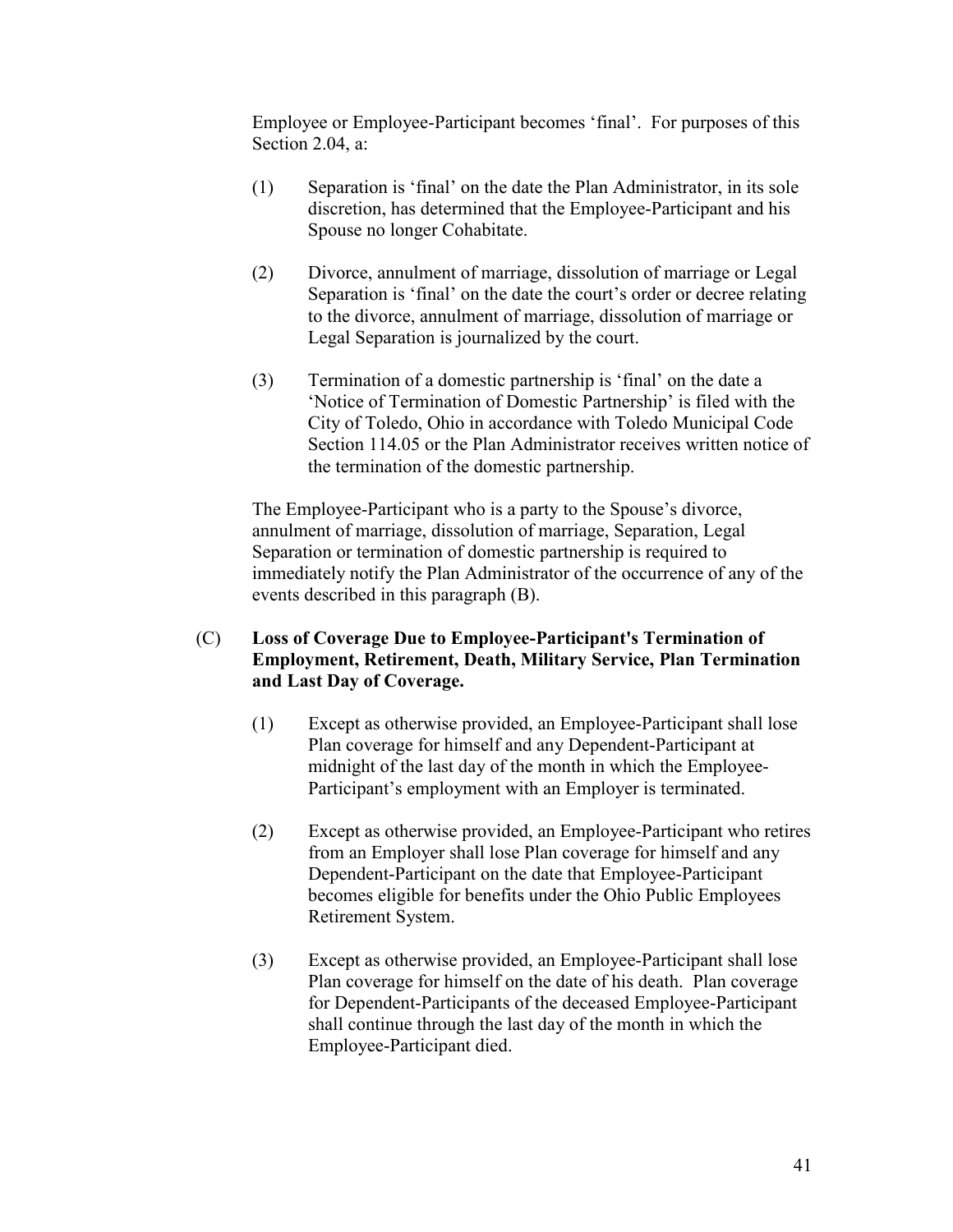- (4) Except as otherwise provided under Section 2.11 hereinbelow, an Employee-Participant shall lose Plan coverage for himself and any Dependent-Participant on the date the Employee-Participant enters active United States military service.
- (5) Coverage for all Employee-Participants and their Dependent- Participants shall cease on the date the Plan is terminated.

## (D) **Loss of Coverage Due to Strike.**

 Pursuant to Ohio Revised Code Section 4117.15(C), no Employee- Participant (along with any Dependent-Participant) shall be entitled to Lucas County-paid employee benefits (including Employer-paid coverage under this Plan) for the period during which the Employee-Participant is engaged in any strike against his Employer.

 If eligible for COBRA coverage, a striking Employee-Participant will be offered COBRA coverage in accordance with Article 6.0, herein. In the event the striking Employee-Participant returns to Active Work Status after having paid a COBRA premium while on strike, that Employee- Participant will be reimbursed a pro-rata portion of the paid COBRA premium for the portion of the month the Employee-Participant was not on strike PROVIDED the Employee-Participant meets the requirements of Section  $2.04(A)$ .

## **(E) Special Rules Regarding Employees and Worker's Compensation**

## (1) **Special Rule for Employee-Participants Placed on Worker's Compensation before March 1, 2011.**

An Employee-Participant who is no longer Actively at Work because he has been placed on a worker's compensation leave of absence from an Employer commencing before March 1, 2011 shall retain Plan coverage for himself and any Dependent- Participant(s) for a period of up to two (2) years following the commencement of such leave of absence.

## (2) **Special Rule for Employee-Participants Placed on Worker's Compensation On and After March 1, 2011**

An Employee-Participant who is no longer Actively at Work because he has been placed on a worker's compensation leave of absence from an Employer on or after March 1, 2011 shall retain Plan coverage for himself and any Dependent-Participants for a period of up to twelve (12) months following the commencement of such leave of absence.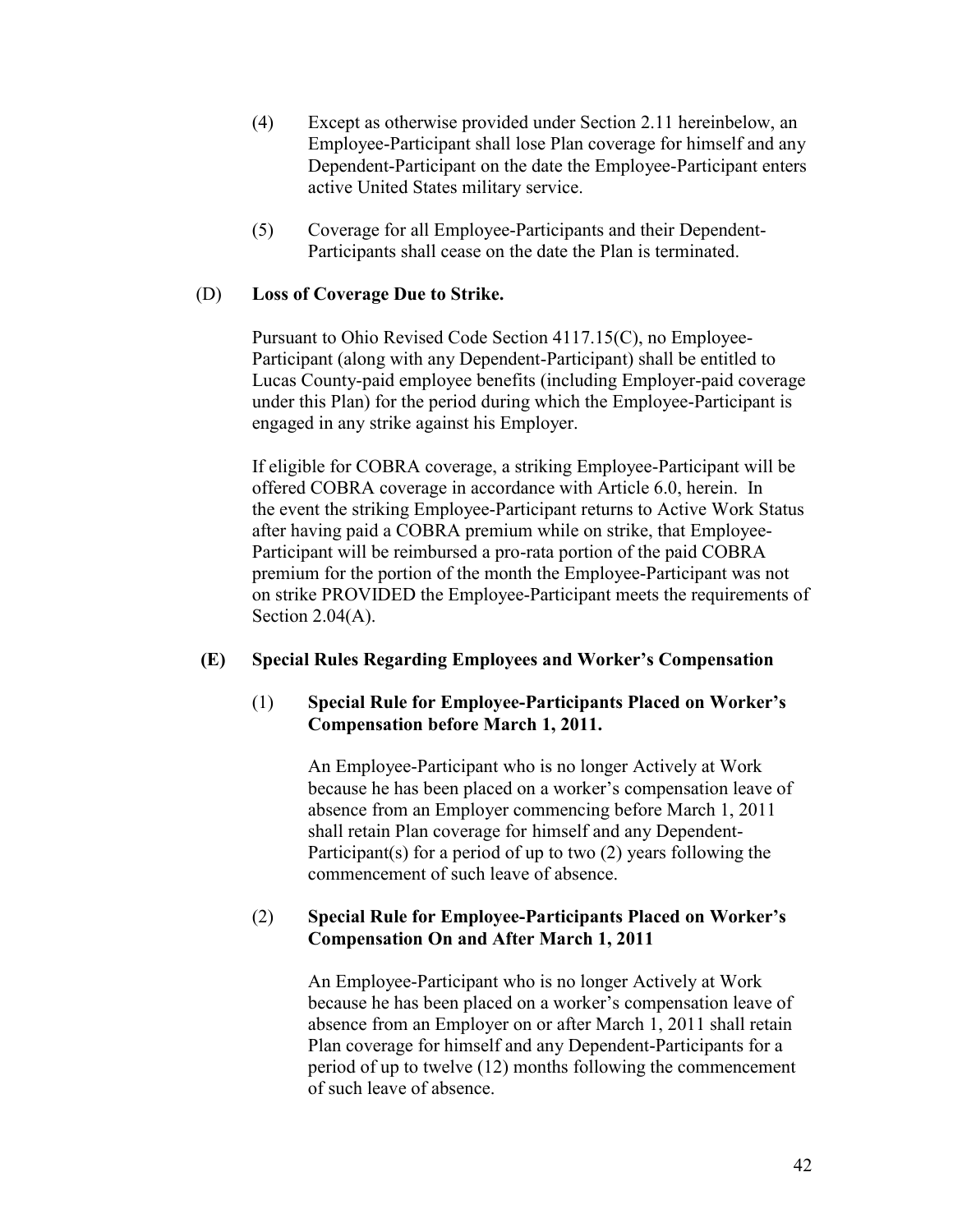## (3) **Duration of Coverage for Employee-Participant on Worker's Compensation.**

The two (2) year period [twelve (12) month period on and after March 1, 2011] of Employer-paid Plan coverage described in Section  $2.04(C)(1)$  and (2) is a "lifetime" limit that applies per Employee-Participant without regard to:

- (a) the number of Employers he is or may have been employed by; or
- (b) the number of times he may have been on a worker's compensation leave of absence from an Employer (subject to the limitations of paragraph (4), below).

That is, prior to March 1, 2011, a Participant is "credited" with two (2) years of Employer-paid Plan coverage that may be received during workers' compensation leaves of absence from an Employer [on and after March 1, 2011, the two (2) year period is reduced to become twelve (12) months of Employer-paid Plan coverage]. The two (2) year or twelve (12) month period (as applicable) is reduced by number of days during which Employerpaid Plan coverage was provided to the Employee-Participant during any and all workers' compensation leaves of absence from an Employer .

## (4) **Workers' Compensation Leave of Absence and Employer-Paid Coverage Commencing Before March 1, 2011 and Ending After March 1, 2011; Employer-paid Coverage Offset.**

An Employee-Participant whose workers' compensation leave of absence from an Employer and Employer-paid Plan coverage begins prior to March 1, 2011 and continues beyond that date shall be eligible for Employer-paid Plan coverage during such leave of absence up to the two (2) year limit described under Section  $2.04(C)(1)$ , above, notwithstanding the reduction in the duration of the Employer-paid coverage period effective March 1, 2011.

An Employee-Participant:

 (a) whose worker's compensation leave of absence from an Employer and Employer-paid Plan coverage commenced prior to March 1, 2011 and ended after March 1, 2011 ("original leave of absence"); and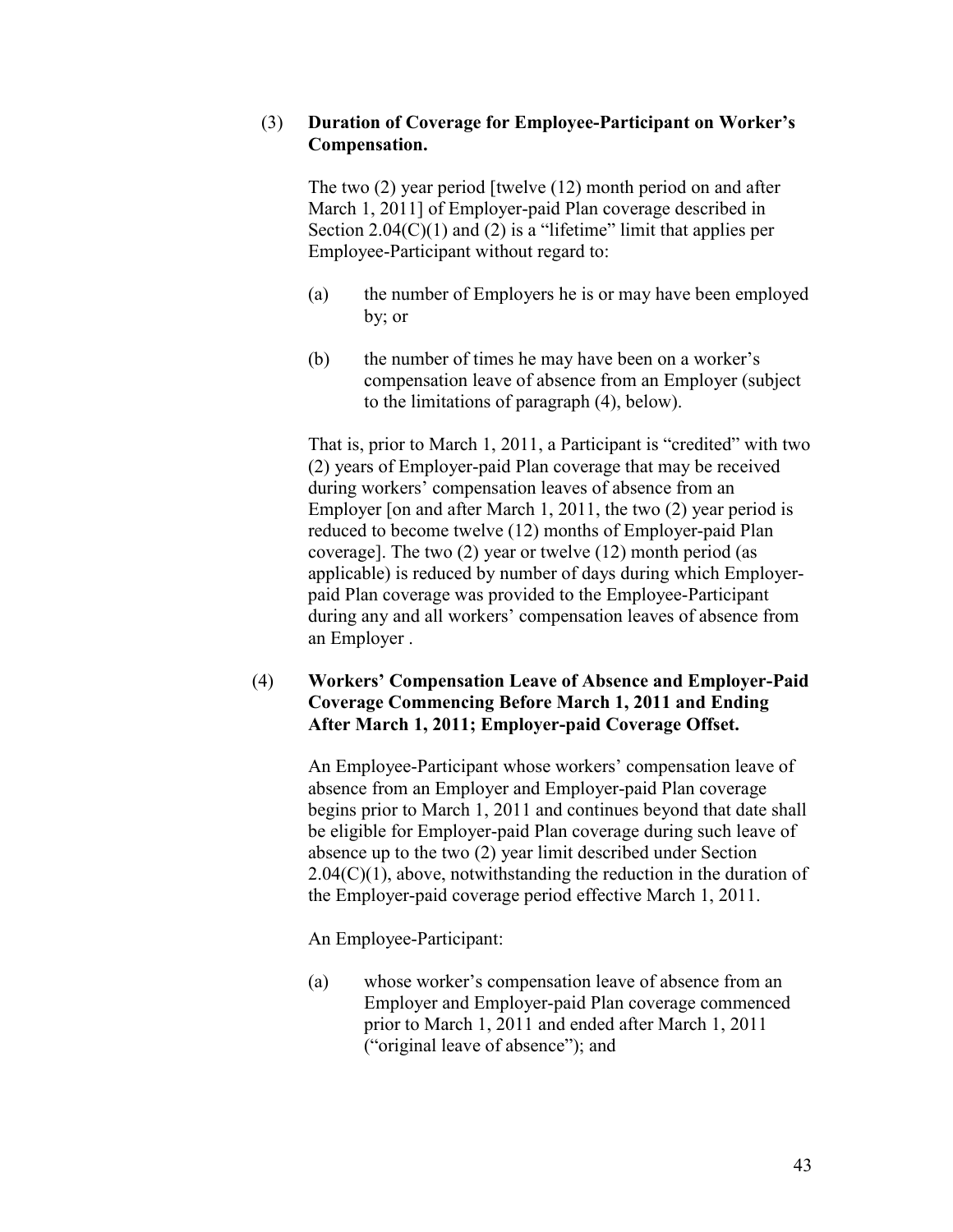(b) who, subsequent to the end of the "original leave of absence" described in the immediately preceding paragraph (a), is placed on a new worker's compensation leave of absence from an Employer,

 shall be eligible for twelve (12) months of Employer-paid Plan coverage, as described under Section 2.04(C)(2); provided, however, that such twelve (12) month period of coverage shall be reduced by the number of days Employer-paid Plan coverage was provided to the Employee-Participant under the "original leave of absence" for the period of time on and after March 1, 2011.

## (F) **Loss of Coverage by a Child**

- (1) Plan coverage for a Dependent-Participant who is a Child defined under Section 1.13(A), (B) or  $(C)$  will terminate the end of the month in which that Dependent-Participant reaches age 26; however, such termination of coverage may be extended to the end of the month in which that Dependent-Participant reaches age 28 under certain circumstances, provided Timely Application is made to the Plan Administrator by the Employee and any Documentation required by the Plan Administrator is timely submitted.
	- (a) Notwithstanding anything in the immediately foregoing paragraph (1), a Dependent-Participant who is a Child defined under Section 1.13(A), (B) or  $(C)$  who has been determined to be Totally Disabled may have coverage extended beyond age 26 or age 28 (whichever is applicable) upon Timely Application and timely submission of any Documentation required by the Plan Administrator. Such an extension shall continue until the earlier of the date of the Dependent-Participant's death, the date the Dependent-Participant no longer resides at the Employee-Participant's residence or the last day of the month in which the Plan Administrator has determined that the Dependent-Participant is no longer Totally Disabled.
- (2) Plan coverage for a Dependent-Participant who is a Child defined under Section 1.13(D), hereinabove, will terminate at the end of the month in which such Dependent-Participant reaches the State of Ohio's age of majority, unless otherwise provided elsewhere in this Plan document.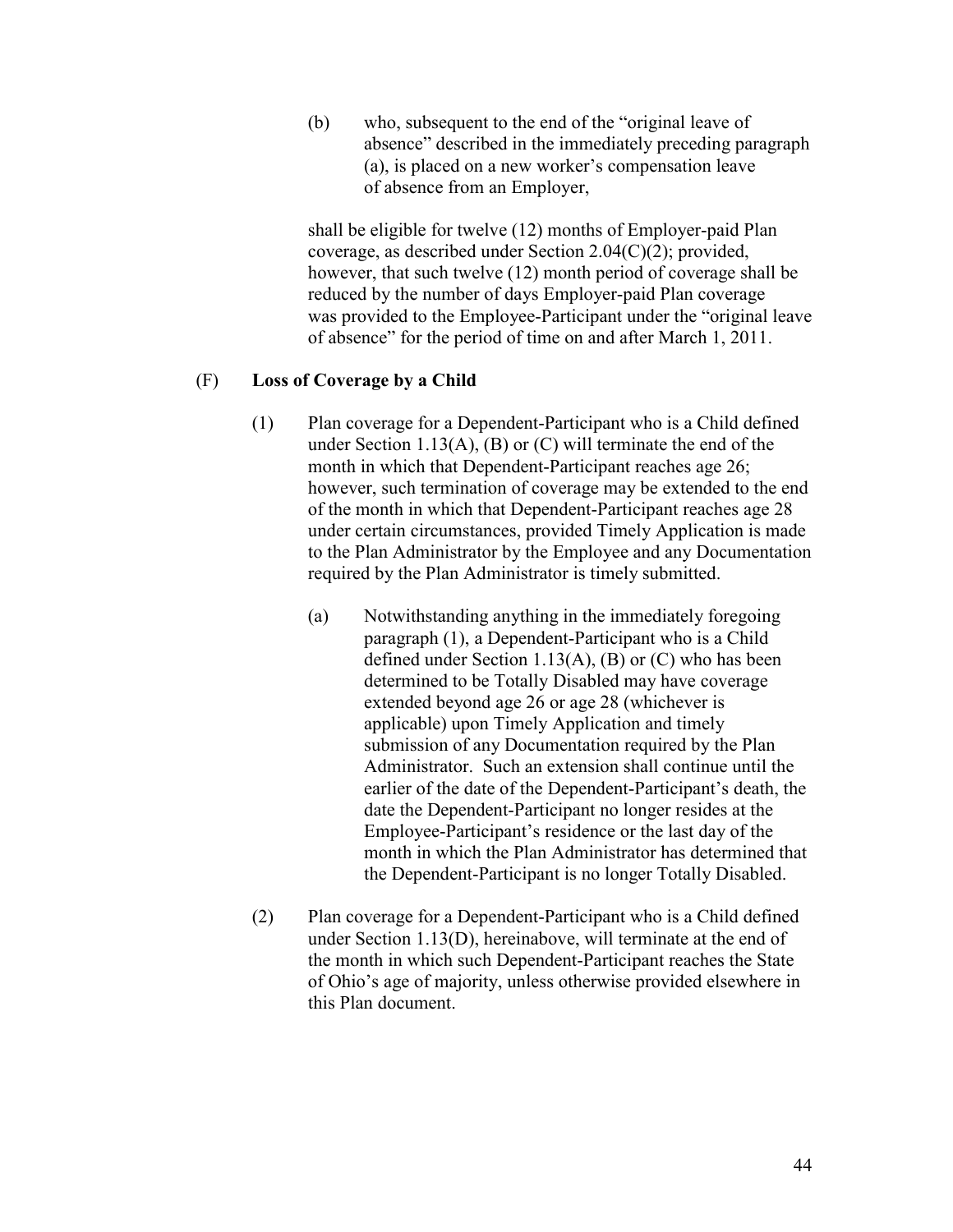### 2.05 **Loss of Participant Status and Subsequent Eligibility.**

An Employee-Participant who:

- (A) loses Employee-Participant status;
- (B) has not elected COBRA coverage; and
- (C) has had thirty (30) days or less elapse from the time Employee-Participant status was lost,

 shall again become an Employee-Participant immediately upon resuming Active Work Status.

An Employee-Participant who has met the conditions of Section 2.05(A) and (B) hereinabove but who has had MORE THAN thirty (30) days elapse from the time Employee-Participant status was lost and who resumes Active Work Status shall be treated as a new Eligible Employee for Plan purposes and shall be required to meet the requirements of Section 2.01 hereinabove.

## 2.05.1 **Special Rule for Employees Receiving OPERS Disability Retirement Benefits**

In the event an Employee-Participant:

- (A) becomes Disability Separated; and
- (B) loses Employee-Participant status; and
- (C) qualifies for disability retirement health benefits from the Ohio Public Employees' Retirement System ("OPERS"); and
- (D) has his OPERS disability retirement health benefits terminated by OPERS on or before the fifth (5th) anniversary of the date his Disability Separation became effective, and
- (E) resumes Actively at Work status,

 then, upon resuming Actively at Work Status, that former Employee- Participant shall be treated as an Eligible Employee who shall again become an Employee- Participant on the day after his OPERS disability retirement health benefits ended upon making Timely Application provided:

 (F) (in the case of an Eligible Employee whose initial date of hire was before March 1, 2001) the Eligible Employee was Actively at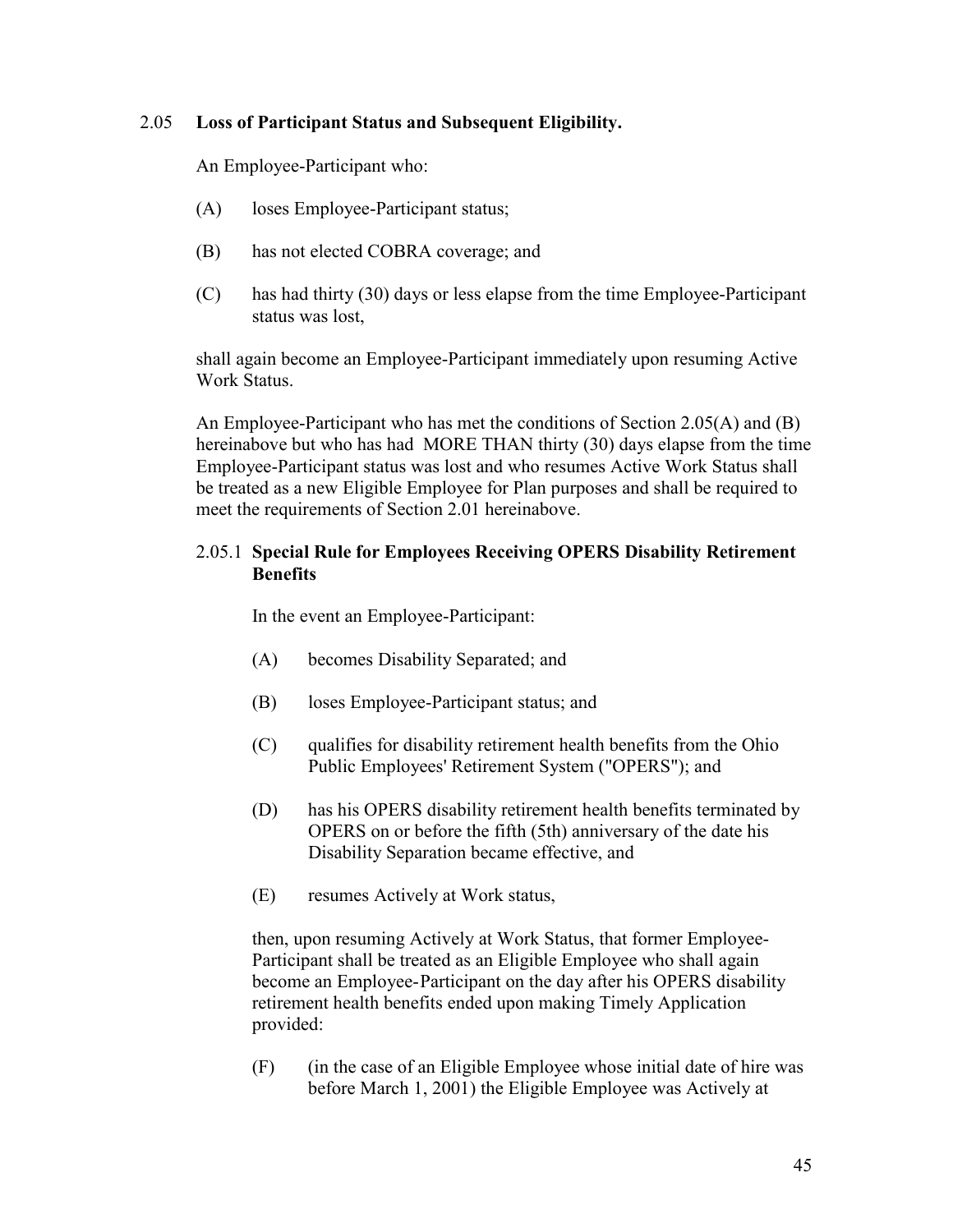Work for any portion of calendar month in which he resumed employment; or

 (G) (in the case of an Eligible Employee whose initial date of hire was on or after March 1, 2001) the Eligible Employee was Actively at Work for an average of twenty (20) hours per week or eighty (80) hours total during the thirty-one (31) consecutive day period commencing with the day he resumes Actively at Work status.

## 2.06 **Plan Contributions and Participation.**

 The Plan Administrator may require a contribution from or on behalf of a Participant in order to maintain participation in the Plan. An Eligible Employee will be advised of any contributions required for him and/or any Eligible Dependent at the time application for Plan participation is made. Participants in the Plan will be notified by the Plan Administrator prior to an increase in any required contribution amount.

 Effective April 1, 2004 an Eligible Employee whose Timely Application includes 'primary' coverage for his Spouse shall be required to contribute a portion of the monthly premium for Family coverage in an amount determined solely by the Plan Administrator.

 Effective March 1, 2014, 'primary' coverage for a Spouse is eliminated; monthly contributions to the Plan for a Spouse's 'primary' coverage will no longer be required, charged or accepted.

## 2.07 **RESERVED**

## 2.08 **Coverage Options for Employee and Spouse Both Employed by an Employer.**

- (A) An Employee and his Spouse who are both employed by an Employer and who both meet the requirements for participation in the Plan shall be required to elect between the following Plan coverage options:
	- (1) "Single" (i.e. non-"family") coverage for each of them; or
	- (2) single (i.e., one) "family" coverage covering the both of them.
- (B) In the event an Employee-Participant and his Spouse have been determined to be Separated during the Plan Year, the Plan coverage being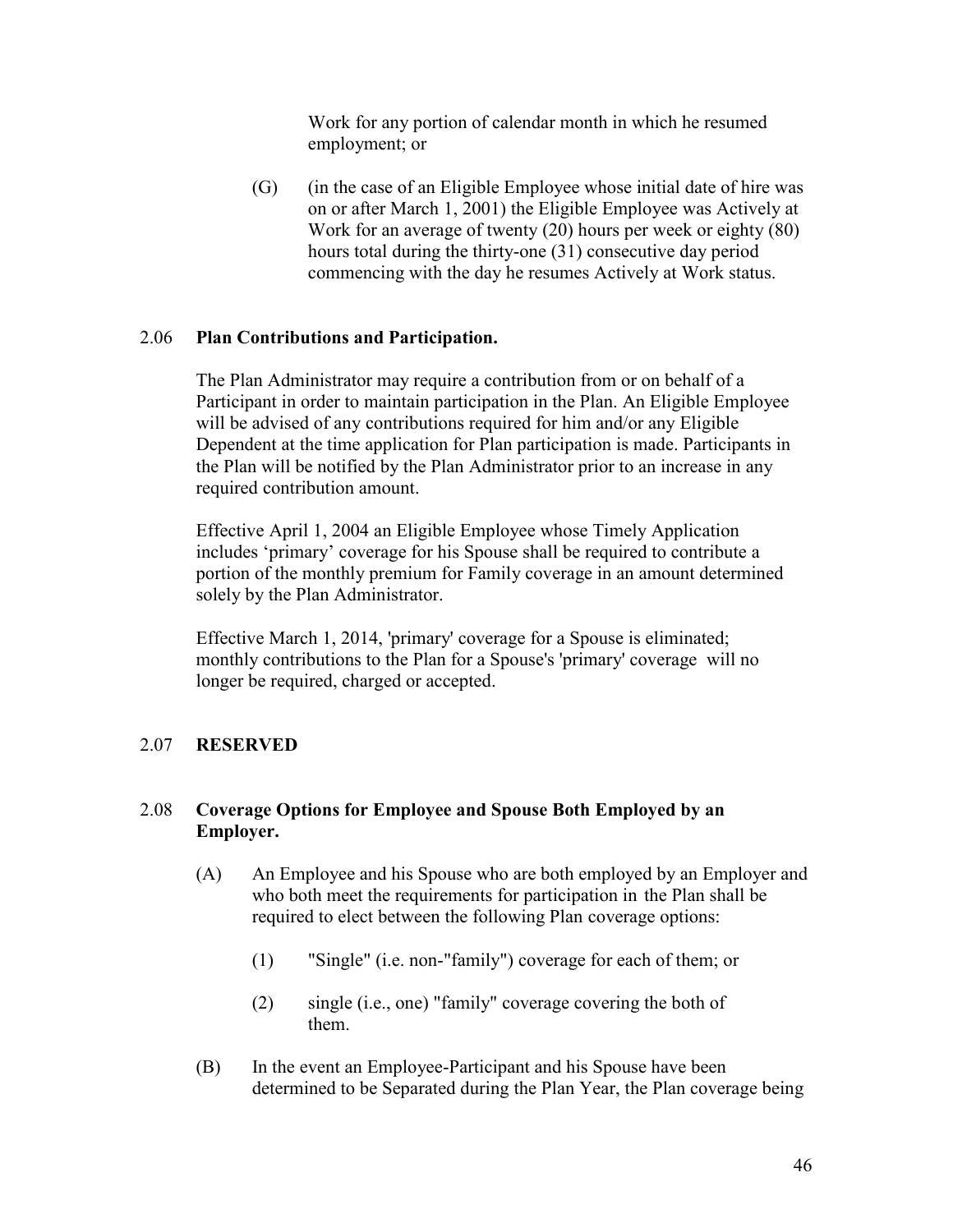provided prior to such Separation shall continue uninterrupted notwithstanding such Separation (e.g. if "family" coverage was elected prior to the Separation, the "family" coverage shall continue during the Separation notwithstanding the fact that the parties no longer Cohabitate).

 (C) In no event shall a Separated Employee-Participant and Spouse each be permitted to individually elect "family" coverage.

# 2.08.1 **Employee and Spouse Both Employed by an Employer.**

An Employee and his Spouse, both of whom are Eligible Employees, will be required to choose between the following Plan coverage options:

- (A) separate 'single' coverage for each of them; or
- (B) sole 'Family' coverage covering both of them.

In the case of

 (C) an Employee and Spouse, BOTH of whom are employed by an Employer;

and

 (D) EITHER of whom has their employment with their Employer terminated (whether voluntarily or involuntarily),

 the following rules regarding coverage shall apply. Solely for purposes of this Section 2.08.1 'terminated individual' shall mean the Employee or Spouse whose employment with their Employer was terminated and 'employed individual' shall mean the Employee or Spouse who continues employment with their Employer:

| <b>Status prior to</b><br>termination:                            | Action required from 'employed individual' to<br>maintain Plan coverage for the 'terminated<br>individual':                                                                                                                  |
|-------------------------------------------------------------------|------------------------------------------------------------------------------------------------------------------------------------------------------------------------------------------------------------------------------|
| Employee and Spouse each<br>carry their own 'single'<br>coverage. | 'Employed individual' may request a change from 'single'<br>coverage to 'family' coverage.<br>The 'terminated individual' shall become, and shall be<br>treated as, a Spouse seeking 'secondary' coverage under the<br>Plan. |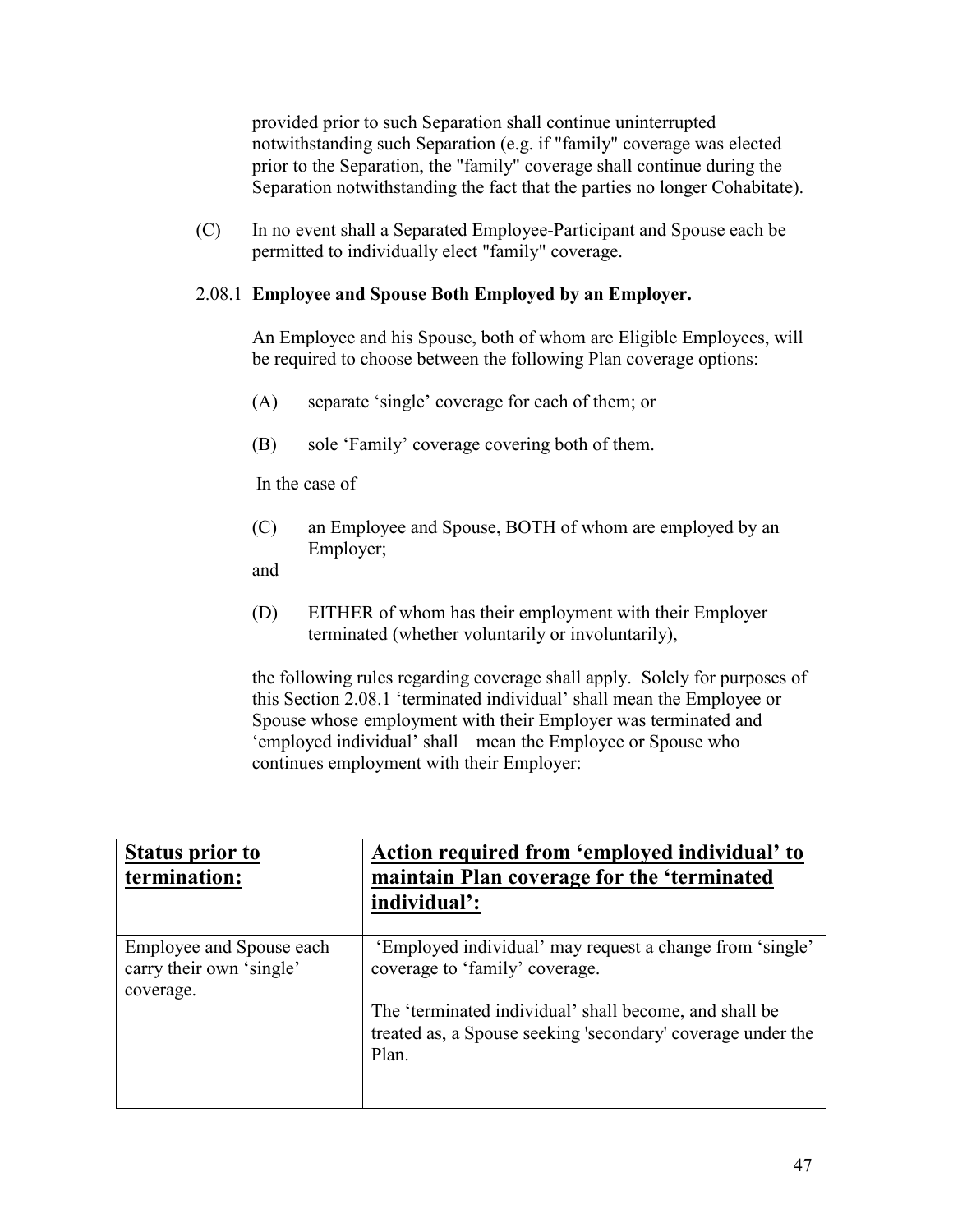| <b>Employee and Spouse</b><br>covered under 'family'<br>coverage held by 'terminated<br>individual'.   | 'Employed individual' may request a change to 'family'<br>coverage, effective as of the date the 'terminated<br>individual' would otherwise have lost coverage.<br>The 'terminated individual' shall become, and shall be<br>treated as, a Spouse seeking 'secondary' coverage under the<br>Plan. |
|--------------------------------------------------------------------------------------------------------|---------------------------------------------------------------------------------------------------------------------------------------------------------------------------------------------------------------------------------------------------------------------------------------------------|
| <b>Employee and Spouse</b><br>covered under 'family'<br>coverage held by the<br>'employed individual'. | The 'terminated individual' shall become, and shall be<br>treated as, a Spouse seeking 'secondary' coverage under the<br>Plan.                                                                                                                                                                    |

 In all of the foregoing instances described in this Section 2.08.1 and regardless of whether the termination of employment involves the Employee or the Spouse, the 'employed individual' is solely responsible for making Timely Application for coverage of the 'terminated individual' within 31 days of the termination of employment (plus any extensions that may have been granted by the Plan administrator).

## 2.09 **Employer-Paid Coverage in the Event of Unpaid Medical Leave, Disability, Layoff.**

- **(**A) An Employee-Participant who:
	- (1) has exhausted his/her paid sick leave and is awarded an unpaid Authorized Medical Leave of Absence; or
	- (2) has been laid off and is not, or does not become, eligible for
		- (a) Medicare; or
		- (b) any other group health insurance coverage by reason of new employment, retirement, disability retirement or social security retirement;
		- or
	- (3) has become Disability Separated

is eligible for continued Employer-paid Plan coverage for himself and any Dependent-Participant for up to twelve (12) months following the otherwise-scheduled expiration of such coverage provided that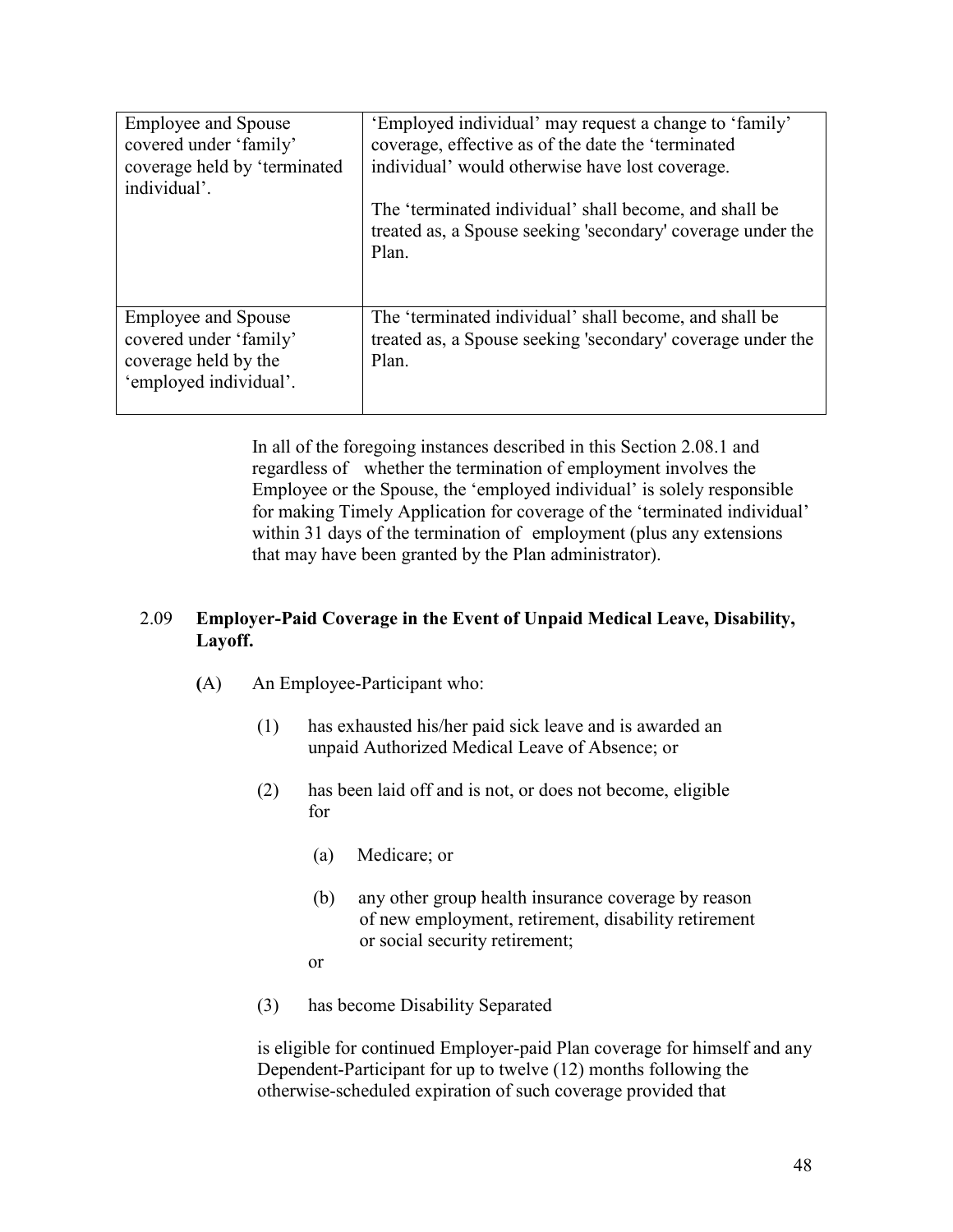Employee-Participant has been in Active Pay Status for the twelve (12) consecutive calendar month period immediately preceding the effective date of the unpaid Authorized Medical Leave of Absence, layoff or Disability Separation.

# 2.09.1 **Twelve (12) Month Period of Coverage is Lifetime Limit.**

 The twelve (12) month period of Employer-paid Plan coverage described in Section 2.09 is a "lifetime" limit that applies per Employee-Participant without regard to:

- (A) the number of Employers he is or may have been employed by; or
- (B) the number of times he may have been awarded an Authorized Medical Leave of Absence or Disability Separation, or was laid off.

 That is, upon becoming a Participant, each Employee-Participant is "credited" with twelve (12) months of Employer-Paid Plan coverage that may be provided under Section 2.09. The twelve (12) month period is reduced:

- (C) by each period of time Plan coverage was provided to the Employee-Participant pursuant to Section 2.09; and
- (D) by the period of time any Plan coverage was provided to that Employee-Participant following such Employee- Participant's layoff, Disability Separation or taking of an Authorized Medical Leave of Absence, in his new status as a Spouse with 'primary' Plan coverage or other Dependent- Participant; and

 Nothing in this Section 2.09.1 shall limit, or be interpreted as limiting, an Employee's right to continued benefits under the Family Medical Leave Act. Additional coverage beyond the twelve (12) month period of Employer-paid Plan coverage shall be provided if and as required under the Family Medical Leave Act.

# 2.09.1.1 **Maximum Amount of Employer-Paid Plan Coverage.**

 (A) The twelve (12) month period of Employer-paid Plan coverage described in Section 2.09 shall be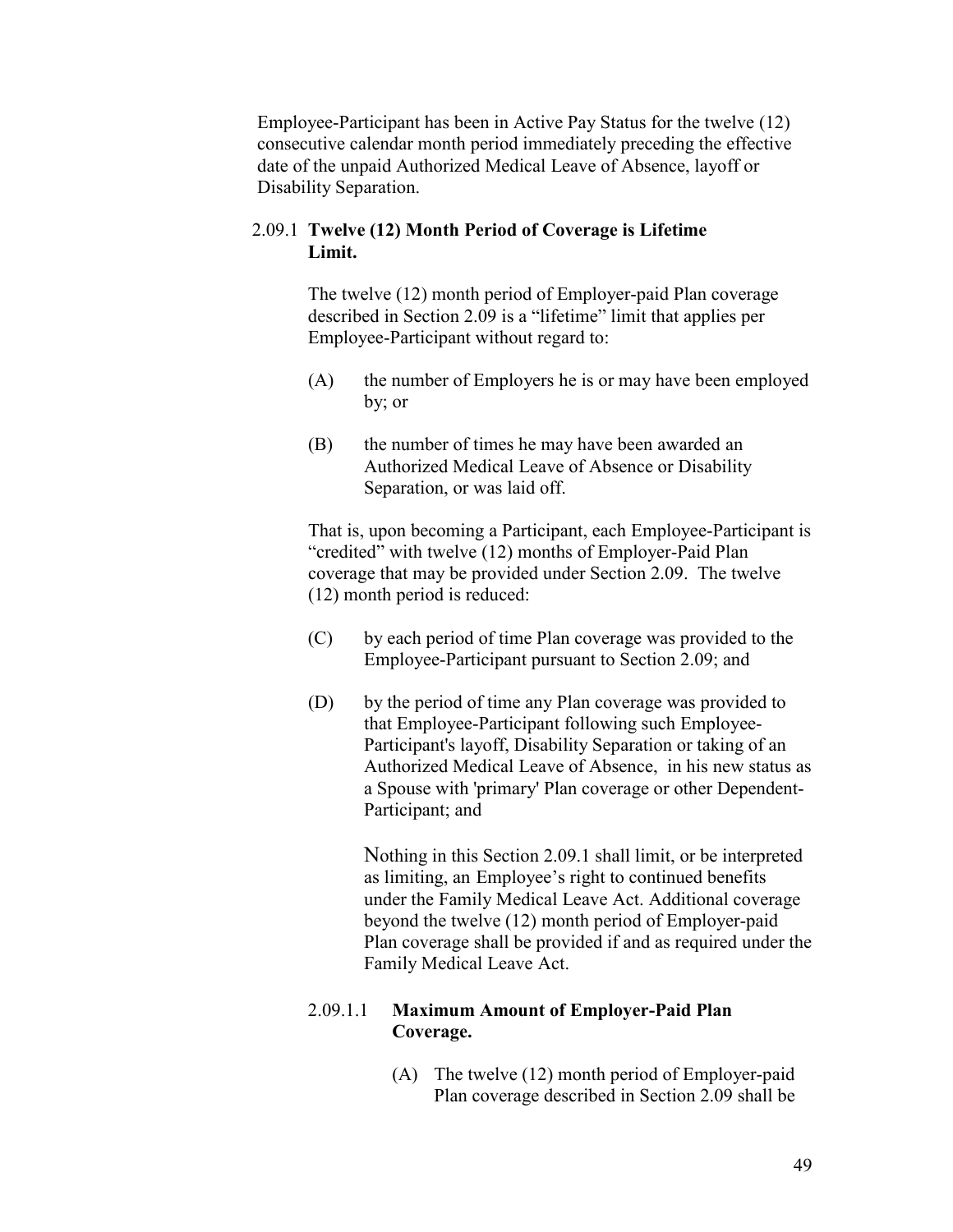reduced by periods of Employer-paid coverage (not to exceed a total of six (6) months) provided under the provision entitled "Extended Disability and Lay-Off" under the Lucas County Employee Health Benefit Plan (Revised March 1, 2007) as it existed prior to the Effective Date of this Plan (the "prior plan").

- (B) In the event an Employee-Participant was receiving Employer-paid Plan coverage under the "Extended Disability and Lay-Off" provision of the "prior plan" and such coverage continued beyond the Effective Date, the Employee- Participant shall be entitled to a maximum of six (6) months of Employer-paid Plan coverage from the date such coverage began under the "prior plan" (i.e. the fact that the Employee-Participant's continuous period of disability or layoff began prior to the Effective Date of the Plan and continued after the Effective Date of the Plan would not entitle that Employee-Participant to a maximum additional six (6) months of Employer paid Plan coverage). However, if:
	- (1) the Employee-Participant's Authorized Leave of Absence, Disability Separation or layoff began prior to March 1, 2011; and
	- (2) the Employee-Participant's Authorized Leave of Absence, Disability Separation or layoff ended on or after March 1, 2011; and
- (3) the Employee-Participant was Actively at Work after the end of his Authorized Leave of Absence, Disability Separation or layoff; and
	- (4) the Employee-Participant subsequently incurred a new Authorized Leave of Absence, Disability, Separation, or layoff

 that Employee-Participant shall be entitled to twelve (12) months of Employer-paid Plan coverage LESS the amount of time he received Employer-paid Plan coverage for Authorized Leave of Absences, Disability Separations or layoffs that began and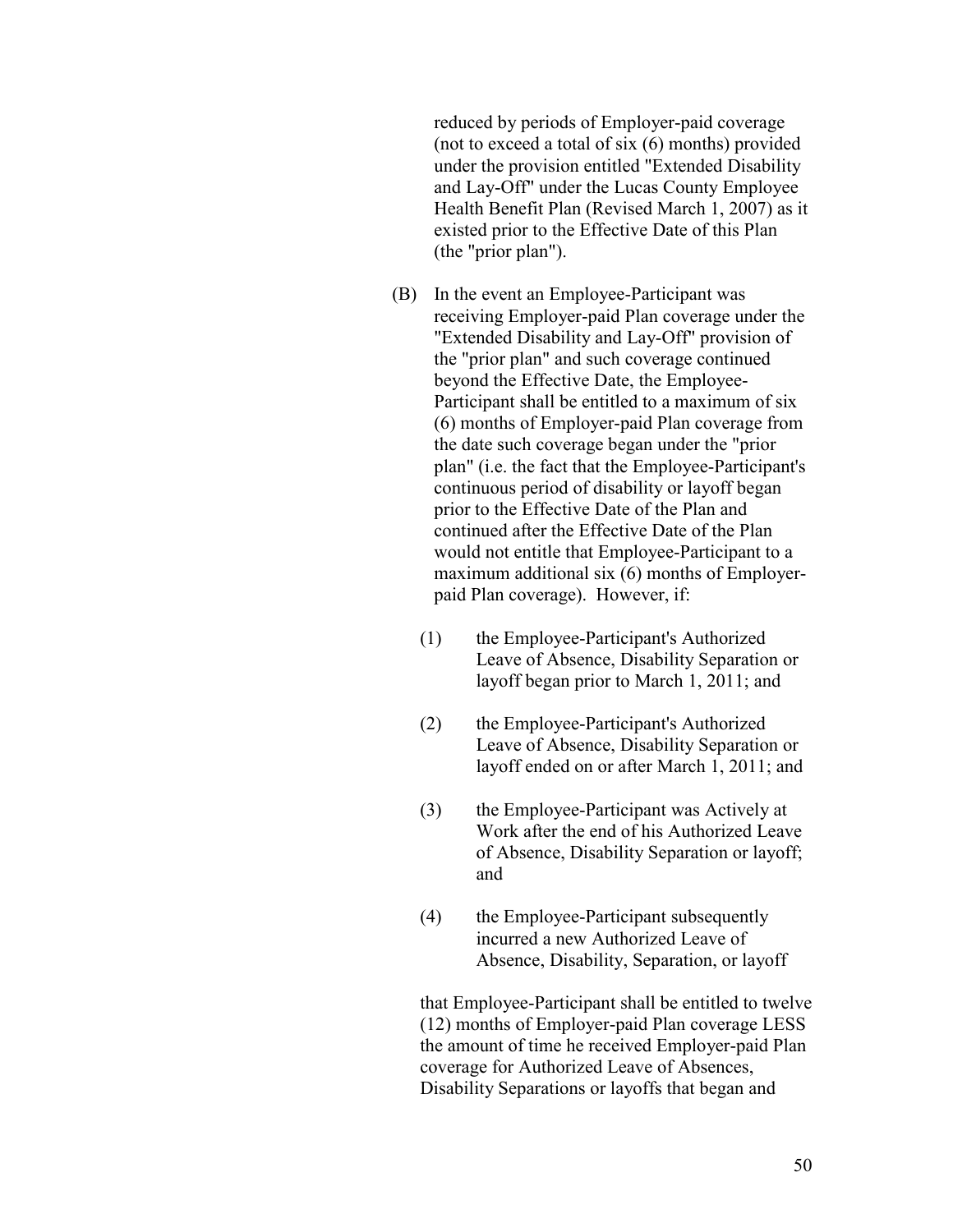ended before March 1, 2011 and/or that began prior to March 1, 2011 and ended after March 1, 2011.

#### 2.09.2 **COBRA Coverage After Exhaustion of Employer-Paid Coverage.**

 An Employee-Participant who has exhausted the twelve (12) month period of Employer-paid coverage described in Section 2.09 shall be eligible for COBRA coverage as described under Article 6.0, herein.

## 2.09.3 **Plan Administrator's Disagreement With Award of Authorized Medical Leave of Absence and/or Disability Separation and Right to Require Independent Examination of Employee- Participant.**

The Plan Administrator shall have the right to challenge the award of an Authorized Medical Leave of Absence or Disability Separation for purposes of an Employee-Participant seeking the Employer-paid coverage described in Section 2.09. In challenging the award of an Authorized Medical Leave of Absence or Disability Separation, the Plan Administrator shall have the right to require that the Employee-Participant be examined by an independent medical examiner of the Plan Administrator's choosing, at the expense of the Plan Administrator, for the purpose of determining whether, for Plan purposes and in the Plan Administrator's sole opinion, the Authorized Medical Leave of Absence or Disability Separation is warranted by the Employee- Participant's medical condition(s). Failure of the Employee- Participant to submit to the independent medical examination required by the Plan Administrator shall result in a denial of the additional Employer-paid coverage to the Employee-Participant and his Dependent-Participant.

 Each Employee-Participant is deemed, through his participation in the Plan, to authorize the Plan Administrator to review the results of the independent medical examination. If, in the Plan Administrator's sole opinion, the results of the examination do not support the award of the Authorized Medical Leave of Absence or Disability Separation, the Plan Administrator may, in its sole discretion, deny the twelve (12) month Employer-paid coverage. The Plan Administrator's decision shall be final and binding.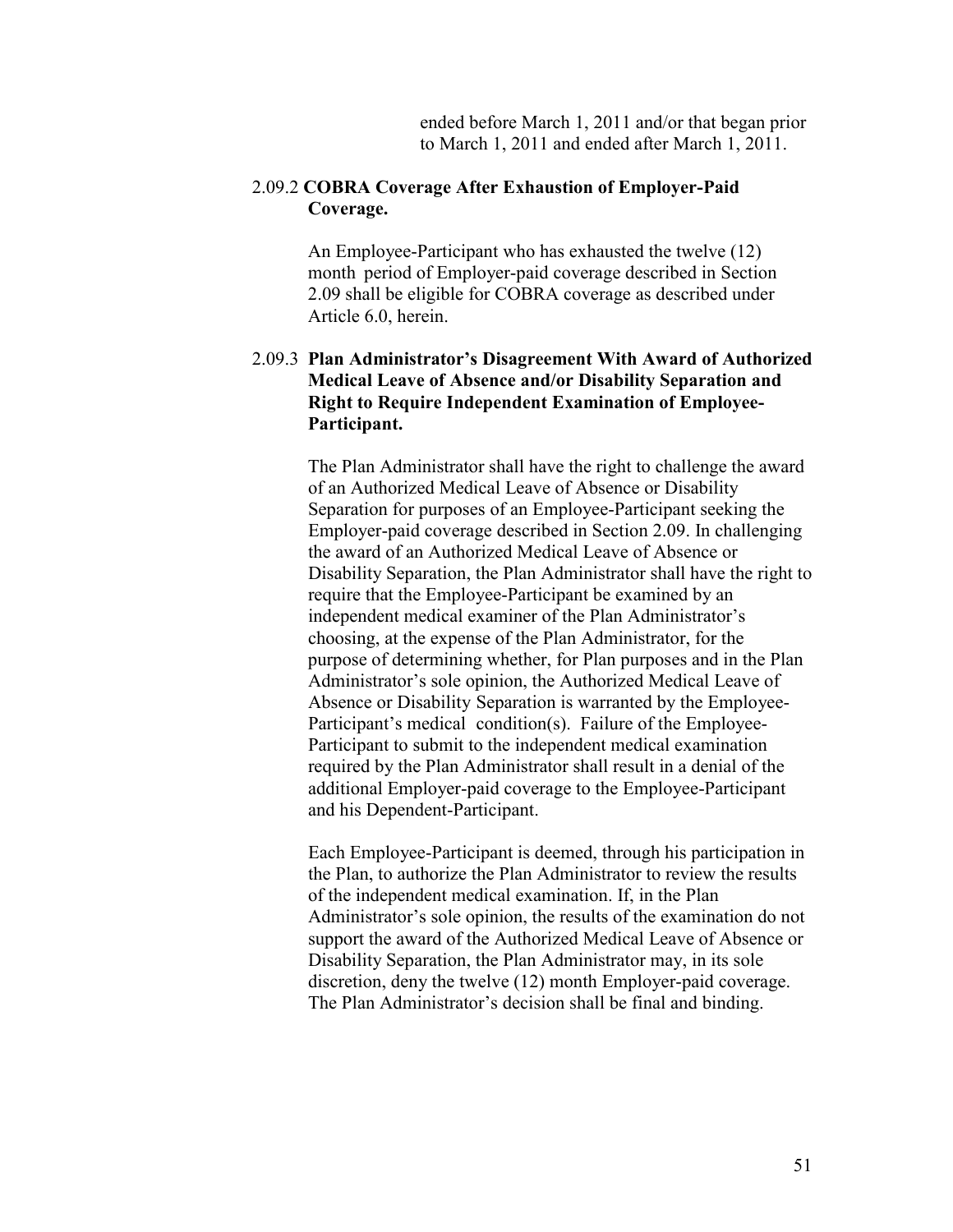#### 2.10 **Family and Medical Leave Act ('FMLA').**

 All provisions relating to Plan coverage and participation are intended to be in compliance, and shall comply, with the Family and Medical Leave Act of 1993 (FMLA). To the extent the FMLA applies to an Employer, group health benefits may be maintained during certain leaves of absence at the level and under the conditions that would have been present as if employment had not been interrupted. Employee eligibility requirements, the obligations of the Employer and Employee concerning conditions of leave, and notification and reporting requirements are specified in the FMLA. Any Plan provision that conflicts with the FMLA is superseded by the FMLA to the extent such provision conflicts with the FMLA. A Participant with questions concerning any FMLA rights and/or obligations should contact his Employer.

### 2.11 **Military Leaves of Absence**.

 Employee-Participants and/or Dependent-Participants on approved military leaves will have Plan benefits provided in accordance with the Uniformed Services Employment and Re-employment Rights Act ("USERRA") and any policy or provisions enacted by the Plan Sponsor.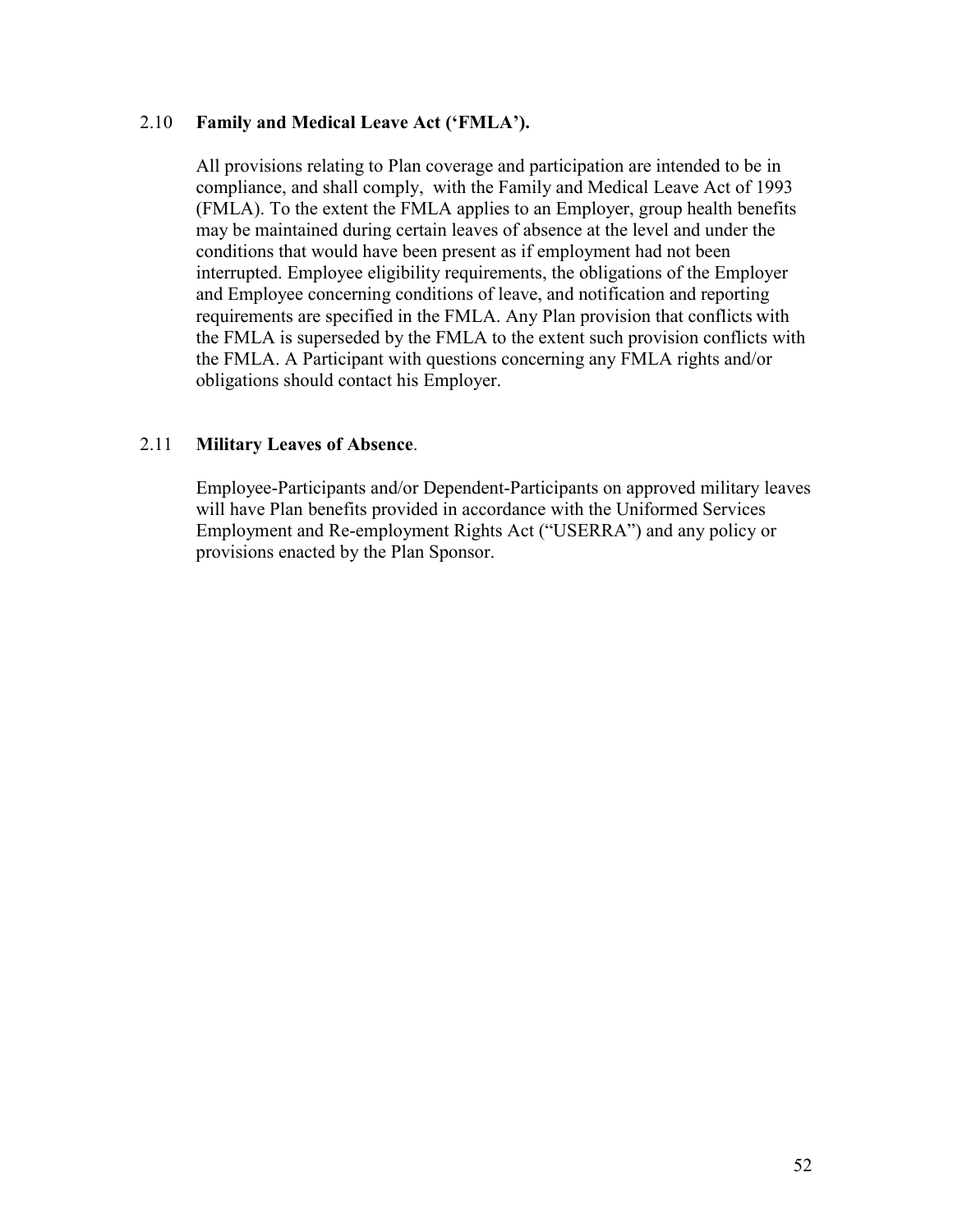#### **ARTICLE 3.0**

#### **PRIOR AUTHORIZATION, UTILIZATION REVIEW PROGRAM AND NETWORK PROVIDERS**

#### 3.01 **General Overview of Utilization Review.**

All Inpatient Hospital admissions and other designated services, treatments, tests, care, medications and/or equipment must be Prior Authorized in accordance with the provisions of this Article 3.0. Participants are solely responsible for ensuring that the Prior Authorization requirement for any Inpatient Hospital admission and/or other applicable service, treatment, test, care, medication and/or equipment has been met prior to the Inpatient Hospital admission or other applicable service, treatment, test, or care being rendered to, or the medication or equipment received by, the Participant. Participants may confirm that Prior Authorization for a an Inpatient Hospital admission or other applicable service, treatment, test, care medication or equipment has been issued by contacting the Medical Management Company or the provider subject to the Prior Authorization requirement.

 All benefits provided through the Plan are subject to, and contingent upon, the approval of the Medical Management Company retained by the Plan Administrator.

#### 3.01.1 **Failure to Obtain Prior Authorization.**

 If Prior Authorization is not obtained in accordance with the provisions of the Plan, benefits otherwise payable will be reduced by 20% or, at the sole discretion of the Plan Administrator, may not be covered at all. Furthermore, if a 20% reduction is imposed, the reduced amount will not accumulate toward the Out-of-Pocket Maximum.

#### 3.02 **Inpatient Hospital Admissions Must Be Certified as Medically Necessary.**

 A Hospital stay, to be covered under this Plan, must be Prior Authorized and Certified as Medically Necessary.

#### 3.02.1 **Non-Emergency (Elective) Hospital Admissions.**

 The Medical Management Company must receive a request for Prior Authorization of an impending non-Emergency Hospital admission at least seven (7) calendar days before the non-Emergency Hospital stay. If there are less than seven (7) calendar days before a scheduled non-Emergency Hospital admission, the Medical Management Company must receive the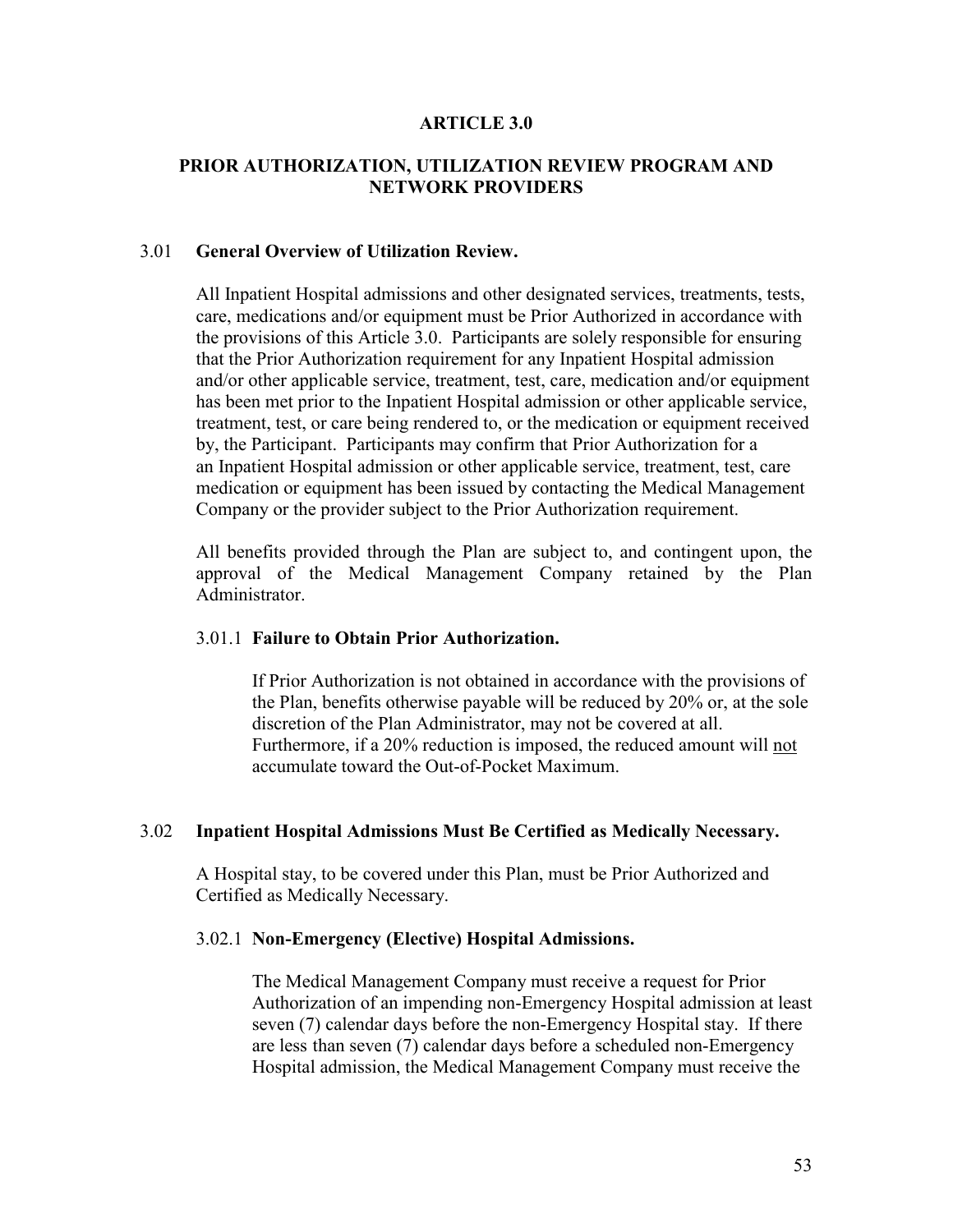request for Prior Authorization no less than forty-eight (48) hours prior to the admission in order to obtain Certification of Medical Necessity.

 Following receipt of notification of the impending admission, the Medical Management Company will obtain the data needed to review the plan of treatment recommended by the Participant's attending Physician. Upon its review, the Medical Management Company will either:

- (A) Agree with the Participant's attending Physician, in which case it will issue Certification of Medical Necessity for the Participant's Hospital admission and determine the length of Hospital confinement it deems Medically Necessary; or
- (B) Disagree with the Participant's attending Physician and deny Certification of Medical Necessity in which case it will inform the Participant's attending Physician, the Participant, the Hospital and the Plan Administrator of the denial of the Certification, in writing. Upon receipt of the Certification denial, the Participant is entitled to appeal the Medical Management Company's decision through the appeals process described under Section 3.07, herein.

#### 3.02.2 **Emergency Hospital Admissions.**

 The Medical Management Company must be notified of a Participant's Hospital admission due to an Emergency within forty-eight (48) hours of the admission due to Emergency or by the next business day following such admission. Upon being notified of the admission due to Emergency, the Medical Management Company will obtain the data needed to review the plan of treatment recommended by the Participant's attending Physician. Following its review of the data, the Medical Management Company will either:

- (A) Agree with the Participant's attending Physician, in which case it will issue Certification of Medical Necessity for the Hospital admission due to Emergency and will determine the length of Hospital confinement it deems Medically Necessary; or
- (B) Disagree with the Participant's attending Physician and deny Certification of Medical Necessity in which case it will inform the Participant's attending Physician, the Participant, the Hospital and the Plan Administrator of the denial of the Certification. The denial will be supplied to the foregoing immediately by telephone and be followed by written confirmation. In addition, alternate methods of providing care may be recommended by the Medical Management Company.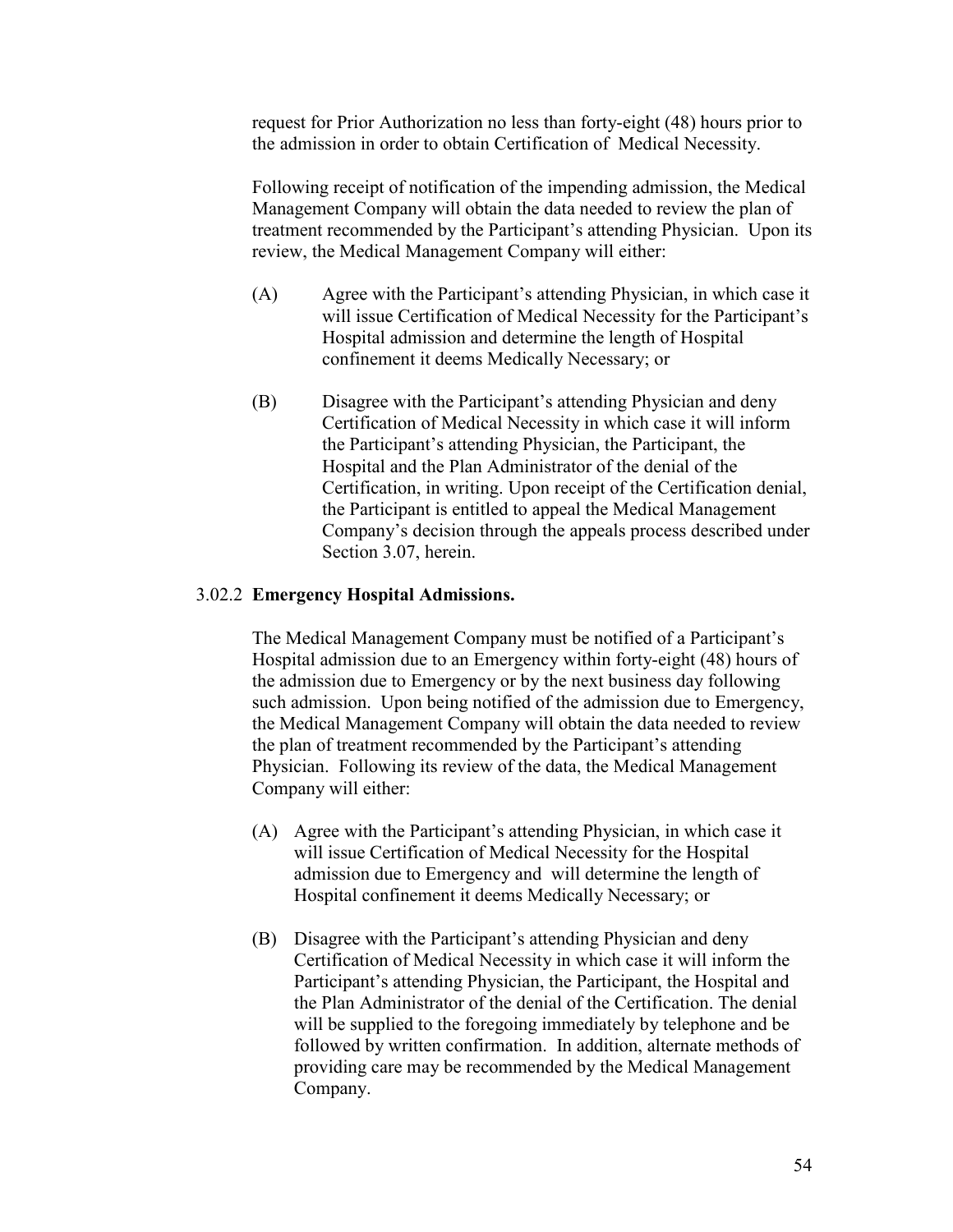Upon receipt of the Certification denial, the Participant is entitled to appeal the Medical Management Company's decisions through the appeals process described under Section 3.07, herein.

## 3.02.3 **Extension of Certification Following Hospital Admission.**

 After a Participant's admission to a Hospital has been Certified as Medically Necessary, the Medical Management Company will monitor the Participant's stay for admission and discharge purposes. If the Participant's attending Physician subsequently prescribes more days than had been Certified for the Hospital stay, the Medical Management Company will confer with the Participant's attending Physician to review the decision to extend the Hospital stay. Upon its review, the Medical Management Company will either:

- (A) Agree with the Participant's attending Physician, in which case it will provide Certification that the additional days are Medically Necessary for the Participant; or
- (B) Disagree with the Participant's attending Physician and deny Certification of Medical Necessity for the additional days in which case it will so inform the Participant's attending Physician, the Participant, the Hospital and the Plan Administrator. The denial will be supplied to the foregoing immediately by telephone and be followed by written confirmation. In addition, alternate methods of providing care may be recommended by the Medical Management Company.

 Upon receipt of the Certification denial, the Participant is entitled to appeal the Medical Management Company's decisions through the appeals process described under Section 3.07, herein.

## 3.03 **Other Designated Services Requiring Prior Authorization.**

 In order for certain services to be covered under this Plan, the following services, treatments, tests, equipment, medications and/or care MUST be Prior Authorized by the Medical Management Company:

- (A) All Inpatient hospitalizations;
- (B) All biopsies;
- (C) Skilled Nursing Facility stays;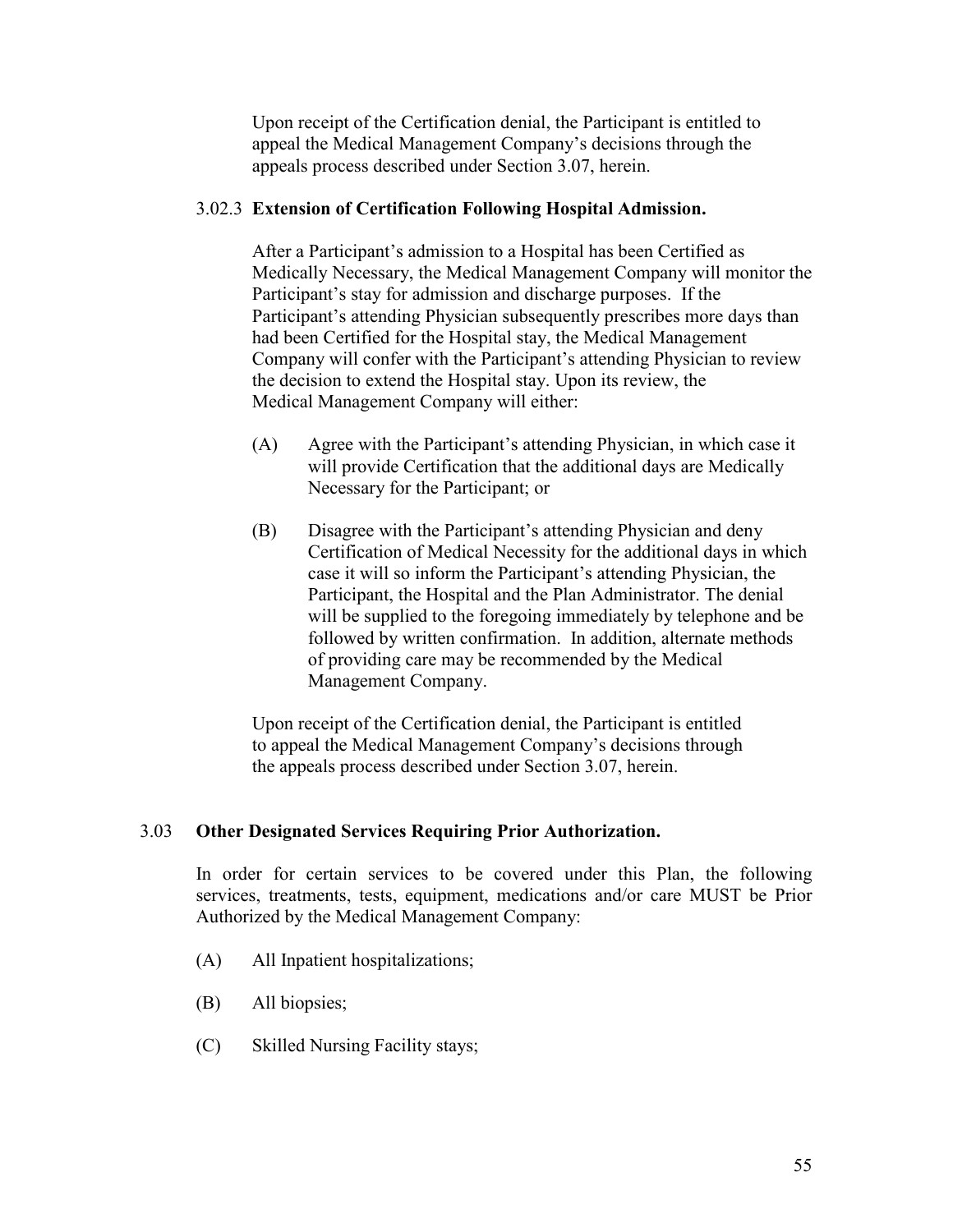- (D) Outpatient surgeries not performed in a Physician's office and Outpatient surgeries not performed in the office in which the Physician routinely sees his patients, and for which a 'facility' or similar fee will be charged.
- (E) All Speech Therapy;
- (F) Chemotherapy/infusion therapy;
- (G) Renal Dialysis;
- (H) Radiation therapy;
- (I) Human organ transplant evaluation and transplantation;
- (J) Home Health Services;
- (K) Hyperbaric oxygen treatment;
- (L) Physical/Occupational/respiratory therapy after the first 15 visits;
- (M) Prosthetic devices;
- (N) Durable Medical Equipment (\$1,500 purchase or rental);
- (O) Hospice care,
- (P) Blepheroplasty,
- (Q) All medications costing more than five hundred dollars (\$500.00) per dose;
- (R) All Genetic Testing; and
- (S) Any other service, procedure, treatment, test, equipment, medication and/or care deemed by the Plan Administrator, in its sole discretion, to require Prior Authorization.

 The Medical Management Company must be notified in advance of the provision of the any of the foregoing services, treatments, tests, equipment, medications, procedures and/or care. Upon such notification, the Medical Management Company will obtain the data needed to review the plan of treatment recommended by the Participant's attending Physician. Following its review, the Medical Management Company will either: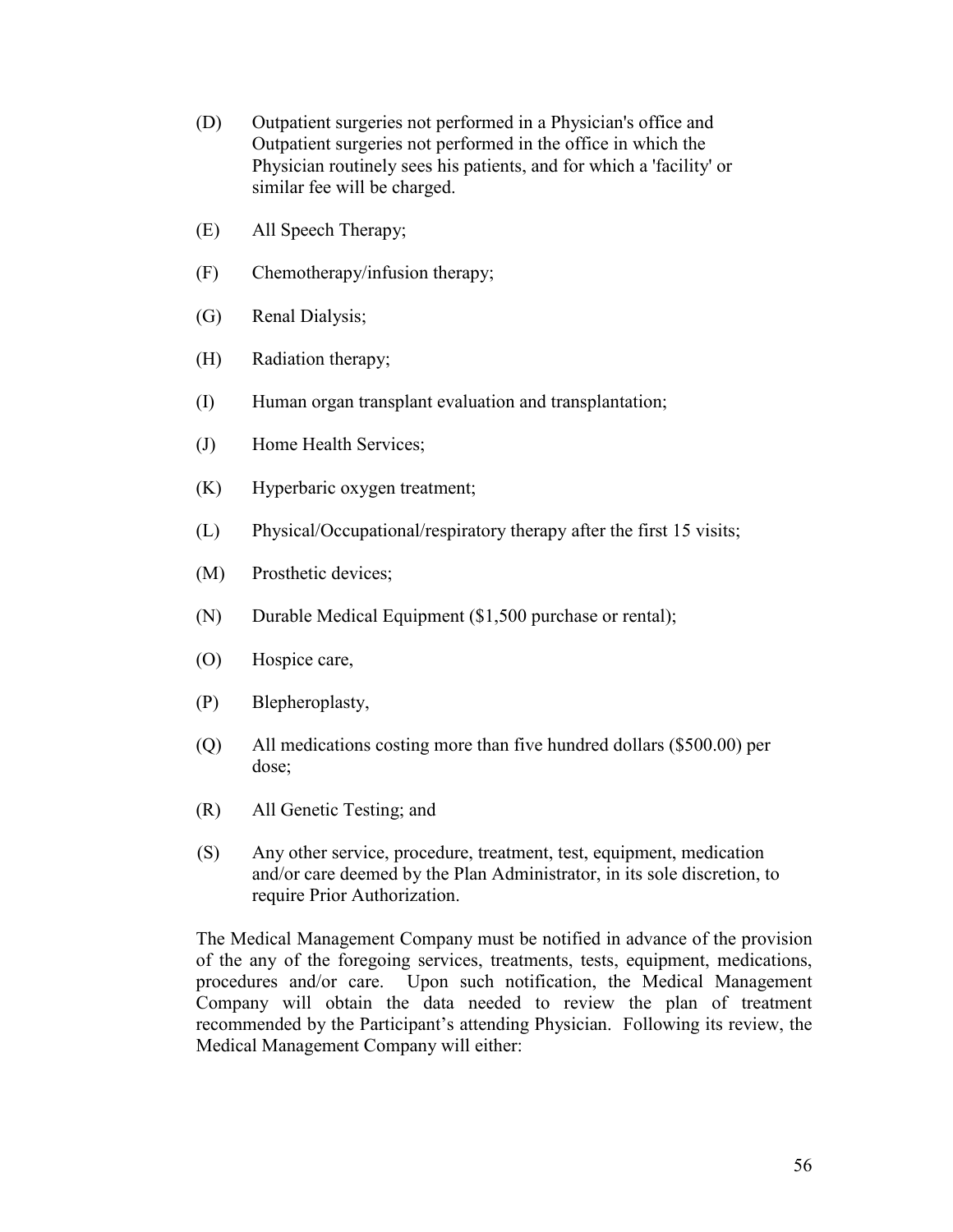- (T) Agree with the Participant's attending Physician, in which case it will issue Certification of the service or procedure as Medically Necessary for the Participant; or
- (U) Disagree with the Participant's attending Physician and deny Certification of Medical Necessity for the service or procedure in which case it will so inform the Participant's attending Physician, the Participant, and the Plan Administrator. The denial will be supplied to the foregoing immediately by telephone and be followed by written confirmation. In addition, alternate methods of providing appropriate care may be recommended by the Medical Management Company.

 Upon receipt of the Certification denial, the Participant is entitled to a case management review of the Medical Management Company's decision(s) through the process described under Section 3.07, herein.

## 3.04 **Newborns' and Mothers' Health Protection Act of 1996.**

The Plan does not restrict benefits for any Hospital length of stay in connection with childbirth for the Participant-mother or Newborn to less than forty-eight (48) hours following a normal vaginal delivery, or less than ninety-six (96) hours following a caesarean section provided, however, the Newborns' and Mothers' Health Protection Act of 1996 generally does not prohibit the Participant-mother's or Newborn's attending Physician (after consulting with the Participant-mother) from discharging the Participant-mother or her Newborn earlier than forty-eight (48) hours (or ninety-six (96) hours, as applicable). In any case, the Plan may not, under Federal law, and shall not require that a provider obtain authorization from the Plan for prescribing a length of stay for the applicable forty-eight (48) or ninety-six (96) hour period.

#### 3.05 **Women's Health and Cancer Rights of 1998.**

 In accordance with the Women's Health and Cancer Rights Act of 1998 signed into law on October 21, 1998, the Plan provides the following coverage to a Participant who elects breast reconstruction in connection with a mastectomy:

- (A) Reconstruction of the breast on which the mastectomy has been performed;
- (B) Surgery and reconstruction of the non-reconstructed (or unaffected) breast to produce symmetrical appearance;
- (C) Coverage for prostheses; and
- (D) Coverage of all stages of mastectomy, including lymphedemas.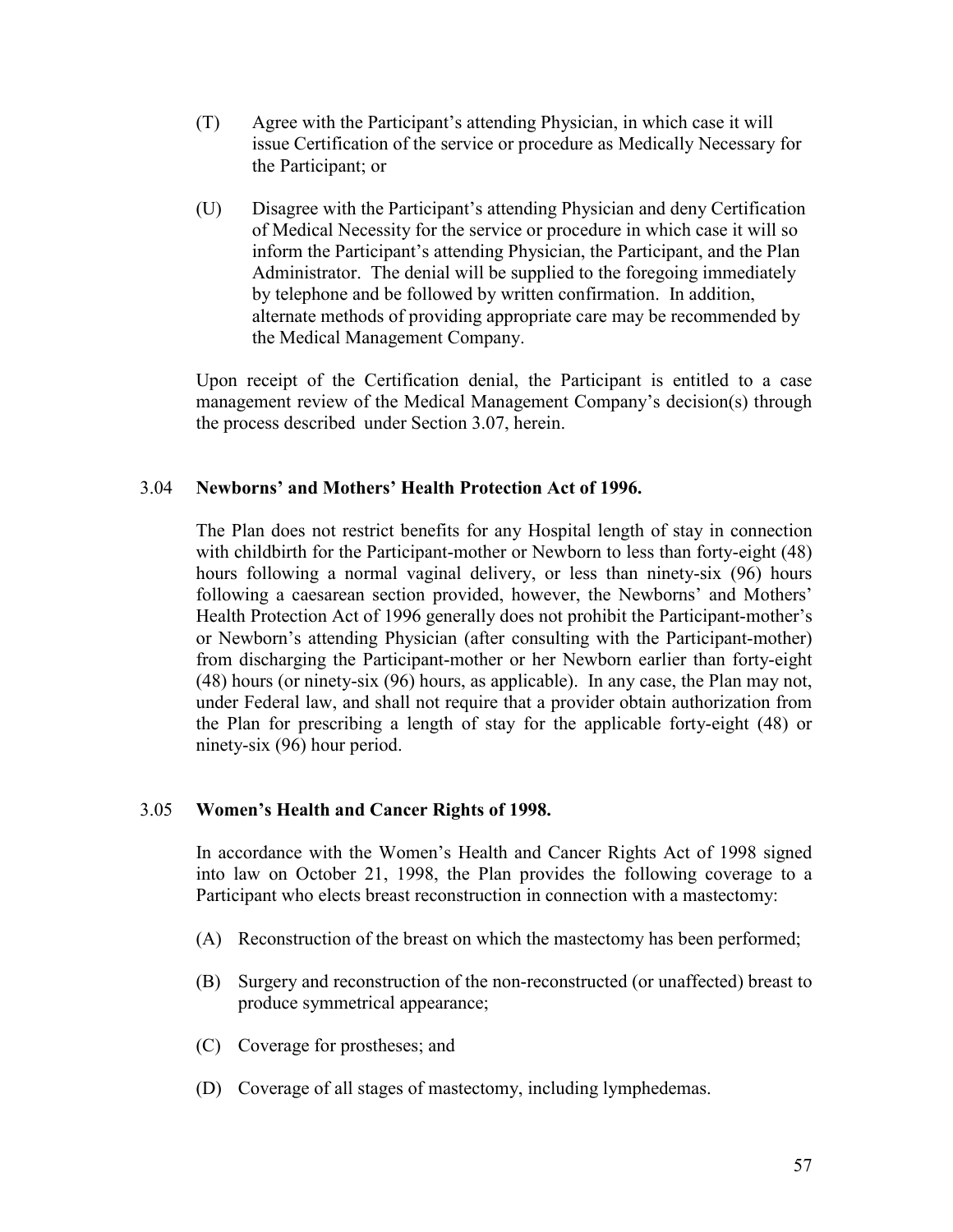Such coverage shall be provided in a manner determined in consultation with the Participant's attending Physician and the Participant. Such coverage may also be subject to Coinsurance provisions, which are deemed appropriate and consistent with those established for other benefits under the Plan.

#### 3.06 **Incapacity of Participant.**

 In the event the Participant cannot obtain Certification of Medical Necessity due to incapacity (e.g. the Participant is unconscious) and no Close Relative, guardian of the Participant or other individual responsible for the care of the Participant is aware of the utilization review process, any denial of Plan coverage for services rendered or procedures performed will automatically be referred to the appeals process described in Section 3.07, herein, for disposition.

### 3.07 **Case Management.**

 Case Management is a voluntary, collaborative process which assesses, plans, implements, coordinates, monitors and evaluates options and services to meet a Participant's health care needs through communications and available resources to promote quality cost effective outcomes. A case manager will consult with the Participant and his attending Physician to develop an alternative plan of treatment to provide the most appropriate health care in a timely, efficient and cost effective manner. An alternative plan of treatment and any extra-contractual services will be recommended to the Plan Administrator and must be approved by the Plan before they are implemented. Decisions regarding medical care remain the sole responsibility of the Participant and his attending Physician. Neither the Plan, nor its fiduciaries or agents, assumes responsibility for the medical treatment of any person.

 When a Participant is diagnosed with a severe Injury or Illness (including, but not limited to: amputation, multiple fractures, spinal cord injury, cerebral vascular accident, head trauma, AIDS, multiple sclerosis, severe burns, severe psychiatric disorders, or high risk pregnancy/infants), an alternative plan of treatment may be determined based on any or all of the following:

- (A) the Participant's current medical status;
- (B) the current treatment plan;
- (C) the potential of an alternative plan of treatment;
- (D) the effectiveness of care; and/or
- (E) the short-term and long-term implications.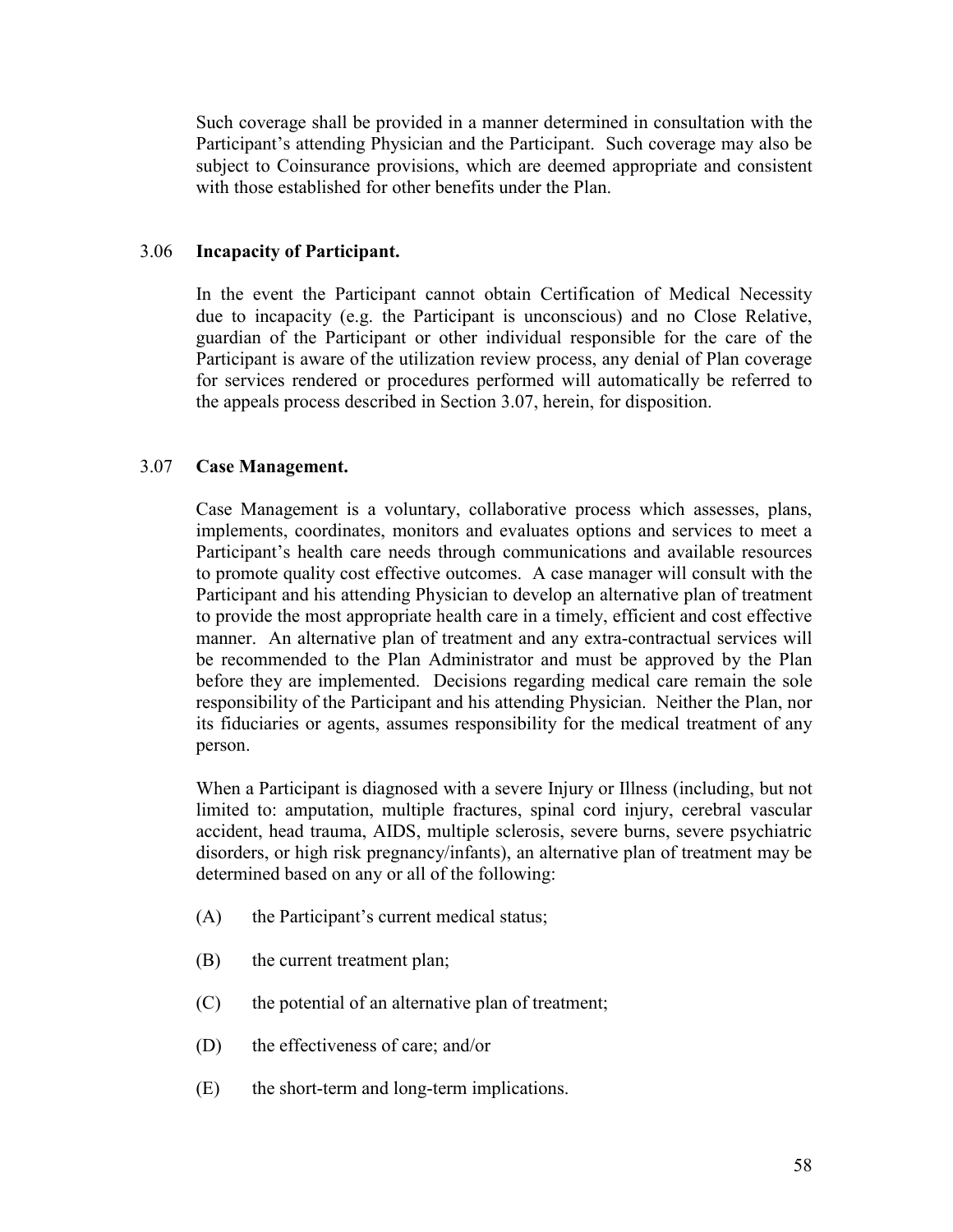The Plan retains the right to:

- (F) review the Participant's medical status while the alternative plan of treatment is in effect; and
- (G) discontinue the alternative plan of treatment with respect to medical services and supplies that are not Covered Expenses under the Plan if:
	- (1) the Participant's attending Physician does not provide medical records or information necessary to determine the effectiveness of the alternative plan of treatment; or
	- (2) the goal of the alternative treatment has been met; or
	- (3) the alternative plan of treatment is no longer beneficial to the Participant.

If payment of benefits ceases in accordance with paragraph  $(G)(1)$ ,  $(G)(2)$ , or (G)(3) above, other benefits for Covered Expenses will remain in effect, subject to Plan maximums and limitations listed under Section 4.03, hereinbelow.

 Covered Expenses for the alternative plan of treatment include the Reasonable and Customary charges, subject to Plan maximums and limitations, under Section 4.03, hereinbelow.

 Case Management emphasizes the effective utilization of available health care benefits. Participants seeking alternatives through this voluntary program should contact the Medical Management Company. General health information is available 24 hours a day, seven days a week through the Medical Information Helpline, 1-800-877-5762.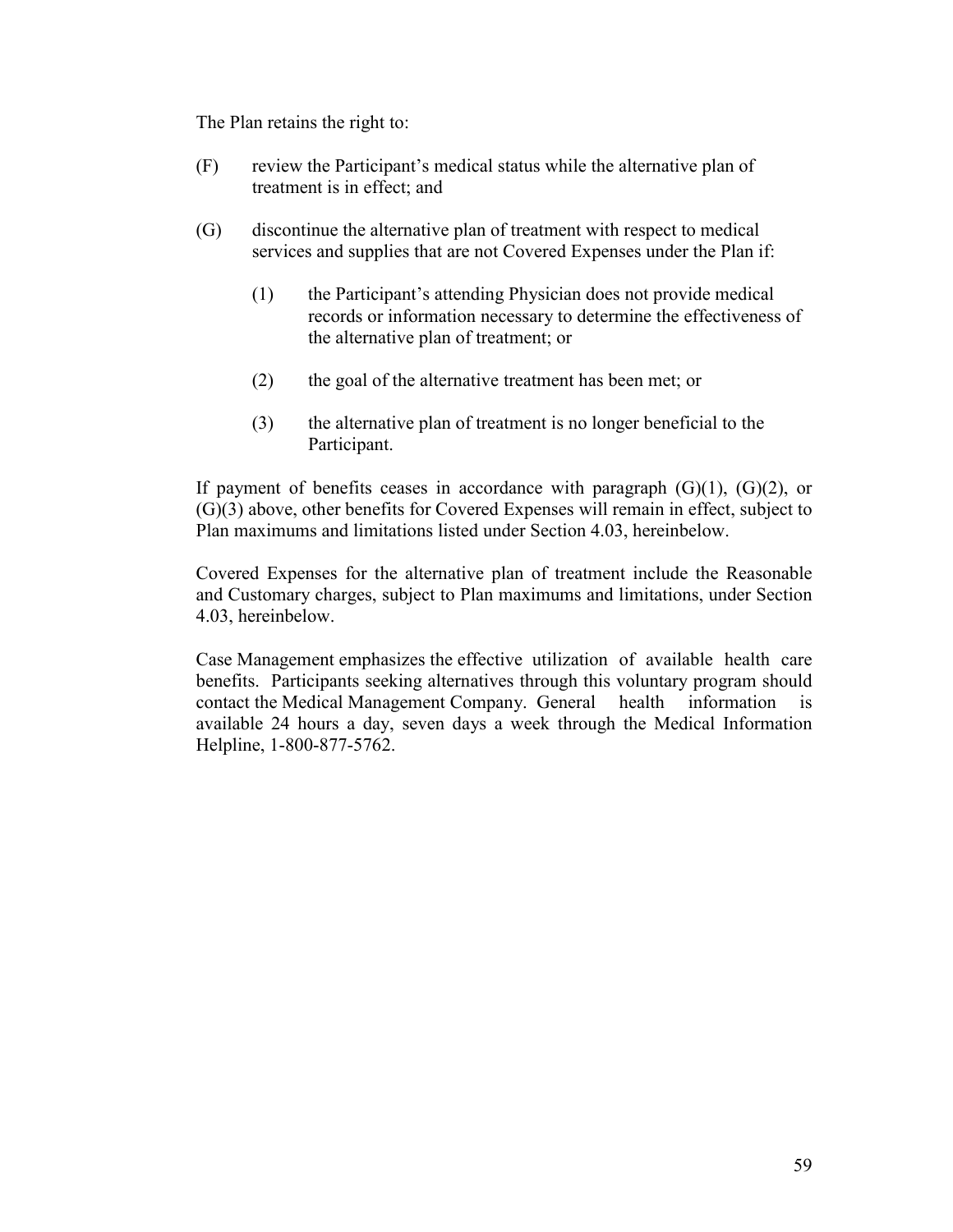#### **ARTICLE 4.0**

#### **SCHEDULE OF BENEFITS**

#### 4.01 **Coverage Under This Plan.**

 Coverage provided under this Plan for Participants shall be in accordance with the provisions as stated in this Plan Document, including any coverage classification stated in the Schedule of Benefits under Section 4.03, hereinbelow.

 If coverage classifications are designated on the Schedule of Benefits, any change in the amount of coverage available to a Participant occasioned by a change in the Participant's classification shall become effective automatically on the classification change date provided by the Employer.

#### 4.02 **Schedule of Benefits and Network, Non-Network Providers.**

(A) Network Providers

 The Plan Sponsor has contracted with selected providers to serve as preferred Network Providers. As described in the Schedule of Benefits under Section 4.03, hereinbelow, the amount of benefits payable is higher when a Participant obtains services from a Network Provider rather than a Non-Network Provider.

 The Network Provider for the Plan can be found at www.frontpathcoalition.com . Participants are referred to that website's provider directory for a full listing of Network Providers.

 Providers designated as Network Providers are subject to change from time to time, at the sole discretion of the Plan Sponsor.

- (B) Exceptions Where There Is No Access to Network Providers
	- (1) In cases where medical services are required and there is no access to Network Providers, the Plan will allow the following Covered Expenses based on the Network Provider schedule of benefits:
		- (a) medical care for a Child who is a Dependent-Participant living away from the Employee-Participant's residence while enrolled at an educational institution that is located outside the service area of the Network Providers;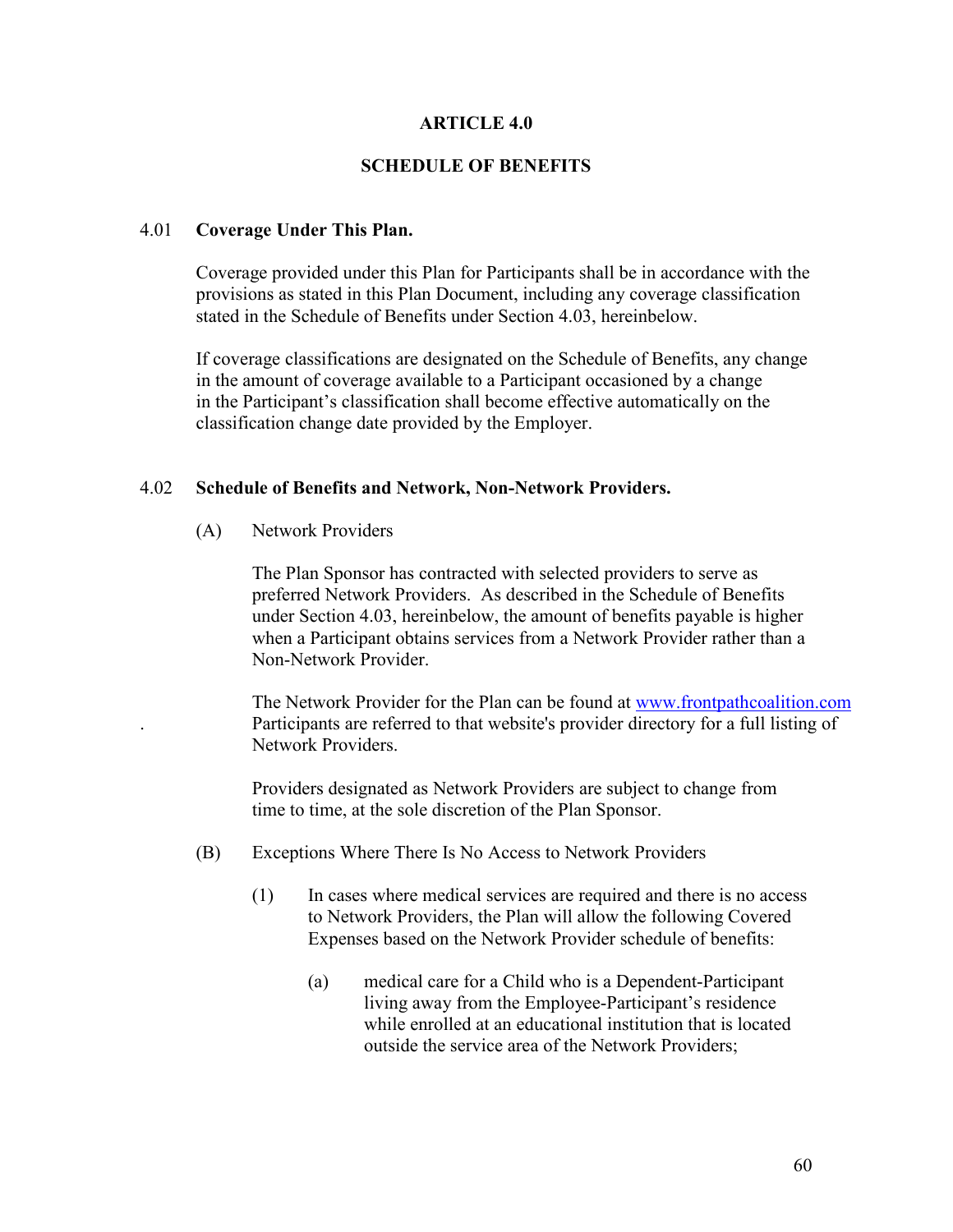- (b) required medical care while traveling on business or vacation outside the service area of Network Providers (Prior Authorization requirements are applicable); PROVIDED, however, that with respect to providers located outside the United States of America, the Participant (at his expense) is solely responsible for obtaining an English language translation of any foreign country provider claims, invoices, bills, etc. and all medical records pertaining to the services rendered and/or procedures performed as well as documented proof of the rate of currency exchange;
- (c) trauma victims transported by a Non-Network Provider to a Non-Network Provider facility by emergency medical services (such as ground or air transportation) when the Participant is not able to choose a medical facility, or is outside of the network area [see also Section 4.02(B)(2), hereinbelow];
- (d) when specialty services are required and cannot be rendered by a Network Provider (however, Prior Authorization is required); and/or
- (e) services with no Network Provider representation.
- (2) If an Emergency exists and a Network Provider cannot reasonably be used to provide the necessary Emergency care, then Covered Expenses incurred from a Non-Network Provider in the course of treatment of the Emergency will be reimbursed according to the schedule for a Network Provider.
- (3) If a Medically Necessary service is not available from any Network Provider, then Covered Expenses incurred from a Non-Network Provider in the course of treatment for such service will be reimbursed according to the schedule for a Network Provider, provided the Participant obtains Prior Authorization.
- (4) Participants who:
	- (a) have dependents that reside beyond the service area of Network Providers; and
	- (b) are required by court order to provide medical insurance for those dependents,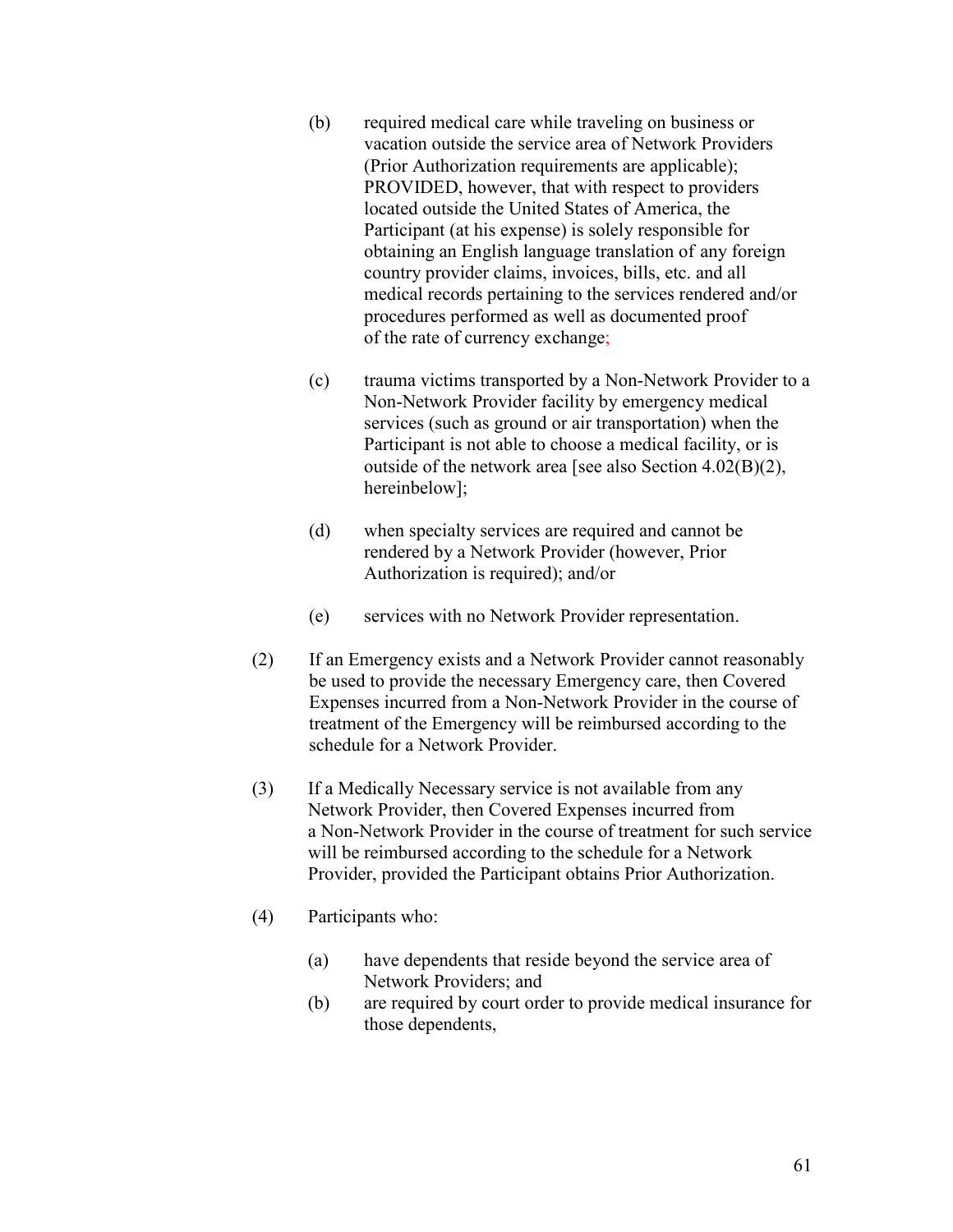may obtain coverage through the Plan with benefits consistent with Network Provider benefits provided the Participant receives Prior Authorization for any services or procedures to be performed.

# 4.03 **Schedule of Benefits.**

| Service, treatment, test, equipment,<br>medication and/or care: | Benefit paid by Lucas County Plan<br>thru Frontpath Network; Participant<br>Coinsurance:<br>Except as otherwise stated, 30%<br>Coinsurance applies to certain clinical,<br>diagnostic and therapeutic procedures<br>delivered by Network Providers. 50%<br>Coinsurance applies to non-Emergency,<br>Non-Network Provider services.<br>All Covered Expenses are subject to<br>Reasonable and Customary guidelines. |
|-----------------------------------------------------------------|-------------------------------------------------------------------------------------------------------------------------------------------------------------------------------------------------------------------------------------------------------------------------------------------------------------------------------------------------------------------------------------------------------------------|
| Pre-Existing Condition                                          | Not applicable                                                                                                                                                                                                                                                                                                                                                                                                    |
| Out-Of-Pocket Maximum                                           | \$2000 Single/\$4000 Family Out-of-Pocket<br>Maximum per Plan Year. Co-payments<br>will NOT count toward satisfying the Plan<br>Year Out-of-Pocket Maximums. There is<br>NO Out-of-Pocket maximum for non-<br>Emergency, Non-Network Provider<br>services.                                                                                                                                                        |
|                                                                 | Certain Network Provider "preventive care" will be covered at 100%                                                                                                                                                                                                                                                                                                                                                |
|                                                                 | with no Co-payment. "Preventive care" includes screenings, checkups,<br>patient counseling to prevent illnesses, diseases or other health<br>problems, including, but not limited to the following:                                                                                                                                                                                                               |
| Well Child Care                                                 | 100% with no Co-payment.                                                                                                                                                                                                                                                                                                                                                                                          |
| Well baby care                                                  | 100% with no Co-payment.                                                                                                                                                                                                                                                                                                                                                                                          |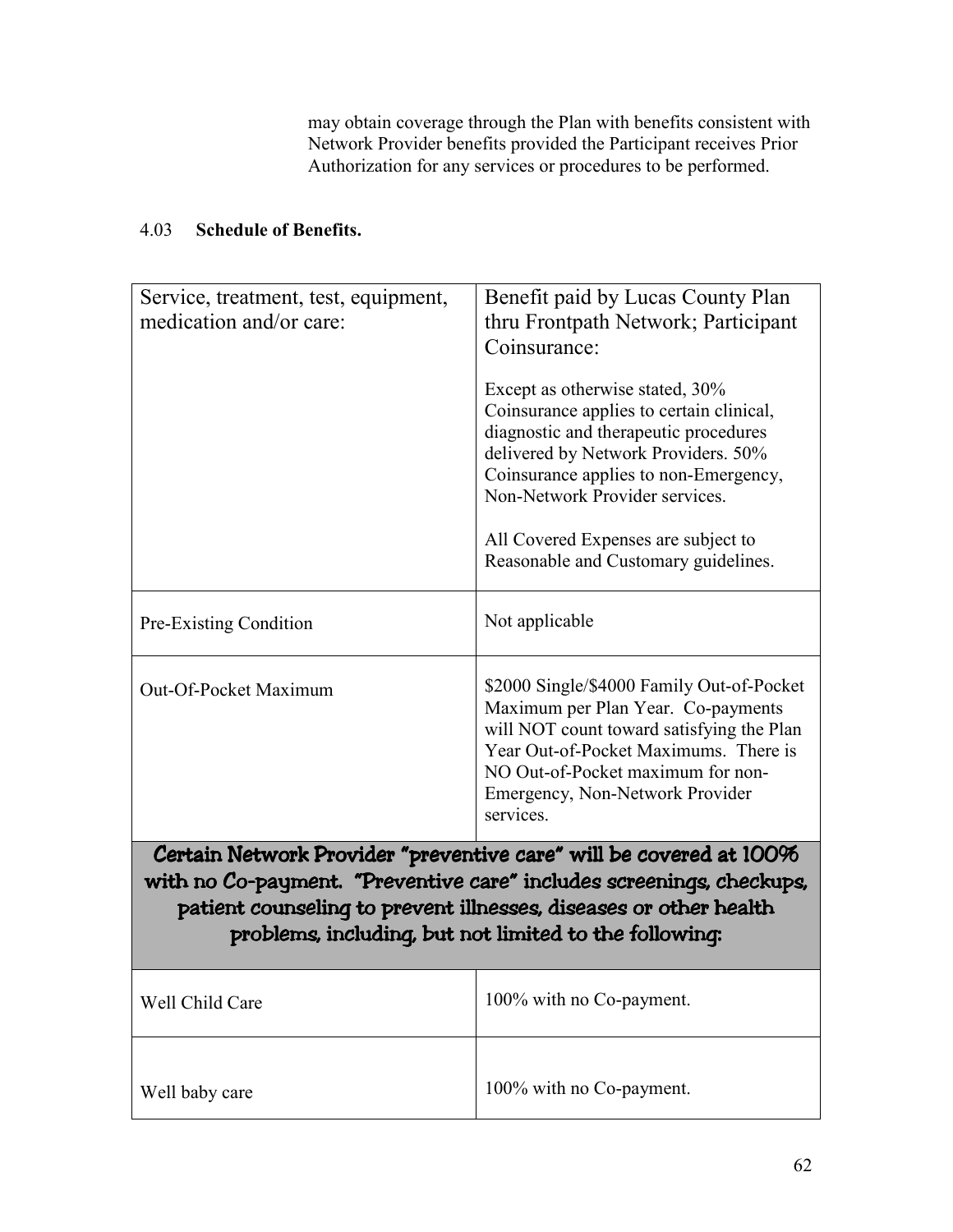| Routine pap test                                                         | 100% with no Co-payment.                                                                                                          |
|--------------------------------------------------------------------------|-----------------------------------------------------------------------------------------------------------------------------------|
| Mammograms                                                               | 100% with no Co-payment.                                                                                                          |
| Prostate exams                                                           | 100% with no Co-payment.                                                                                                          |
| Immunizations                                                            | 100% with no Co-payment.                                                                                                          |
| Routine preventive services $\&$ screenings                              | 100% with no Co-payment.                                                                                                          |
| Diagnostic testing                                                       | 100% with no Co-payment.                                                                                                          |
| Certain health education                                                 | 100% with no Co-payment.                                                                                                          |
| Certain genetic testing                                                  | 100% with no Co-payment; Prior<br>Authorization required.                                                                         |
| Hearing examination                                                      | 100% with no Co-payment. Limited to one<br>examination per Plan Year.                                                             |
| Vision Examination (Children under age 5<br>only); Hardware              | 100% with no Co-payment. Limited to one<br>examination per Plan Year.                                                             |
|                                                                          | Hardware- \$100 reimbursement every 24<br>months for frames, lenses or contact lenses,<br>or additional exam with a paid receipt. |
| The following benefits are subject to Co-payments and/or<br>Coinsurance. |                                                                                                                                   |
| Office visits for (non-preventive) medical<br>problems                   | \$10 Office Visit Co-Payment for general<br>practitioner. Remainder paid at 70% Plan,<br>30% Participant Coinsurance.             |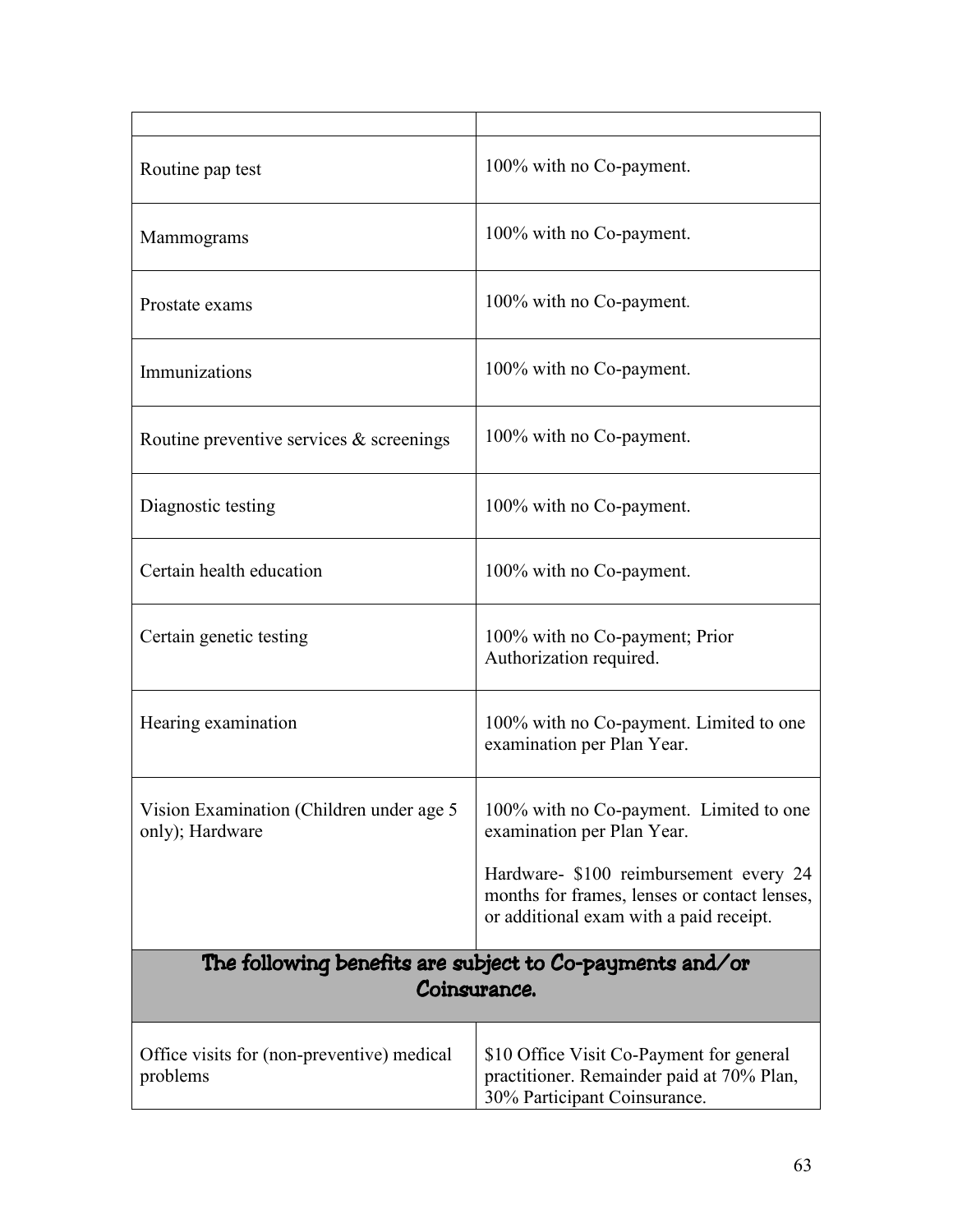| Specialist visit                                                      | \$15 Office Visit Co-payment. Remainder<br>paid at 70% Plan, 30% Participant<br>Coinsurance.                                                                                                               |
|-----------------------------------------------------------------------|------------------------------------------------------------------------------------------------------------------------------------------------------------------------------------------------------------|
| OB/GYN (other than for routine preventive<br>services)                | \$10 Office Visit Co-payment. Remainder<br>paid at 70% Plan, 30% Participant<br>Coinsurance.                                                                                                               |
| Contraceptive services, (e.g. injection,<br>devices and implants):    | \$10 Office Visit Co-payment. Remainder<br>paid at 70% Plan, 30% Participant<br>Coinsurance.                                                                                                               |
| <b>Maternity Care</b>                                                 | \$10 Office Visit Co-payment. Remainder<br>paid at 70% Plan, 30% Participant<br>Coinsurance.                                                                                                               |
| <b>Allergy Treatment</b>                                              | Testing: Plan pays $70\%$ up to \$1000 max.,<br>Participant pays 30% Coinsurance.<br>Injection: Plan pays 70%, Participant pays<br>30% Coinsurance.                                                        |
| Infertility Diagnosis & Testing                                       | Plan pays 70%, Participant pays 30%<br>Coinsurance.<br>Excludes all reproductive technologies.                                                                                                             |
| Sterilization services, vasectomy, tubal<br>ligation                  | Plan pays 70%, Participant pays 30%<br>Coinsurance.                                                                                                                                                        |
| Vision examinations (other than for a Child<br>under age 5); Hardware | Vision- \$15 Office Visit Co-payment for<br>one routine vision exam every 365 days.<br>Plan pays up to Reasonable and Customary<br>amount. No referral required.<br>Hardware- \$100 reimbursement every 24 |
|                                                                       | months for frames, lenses or contact lenses,<br>or additional exam with a paid receipt.                                                                                                                    |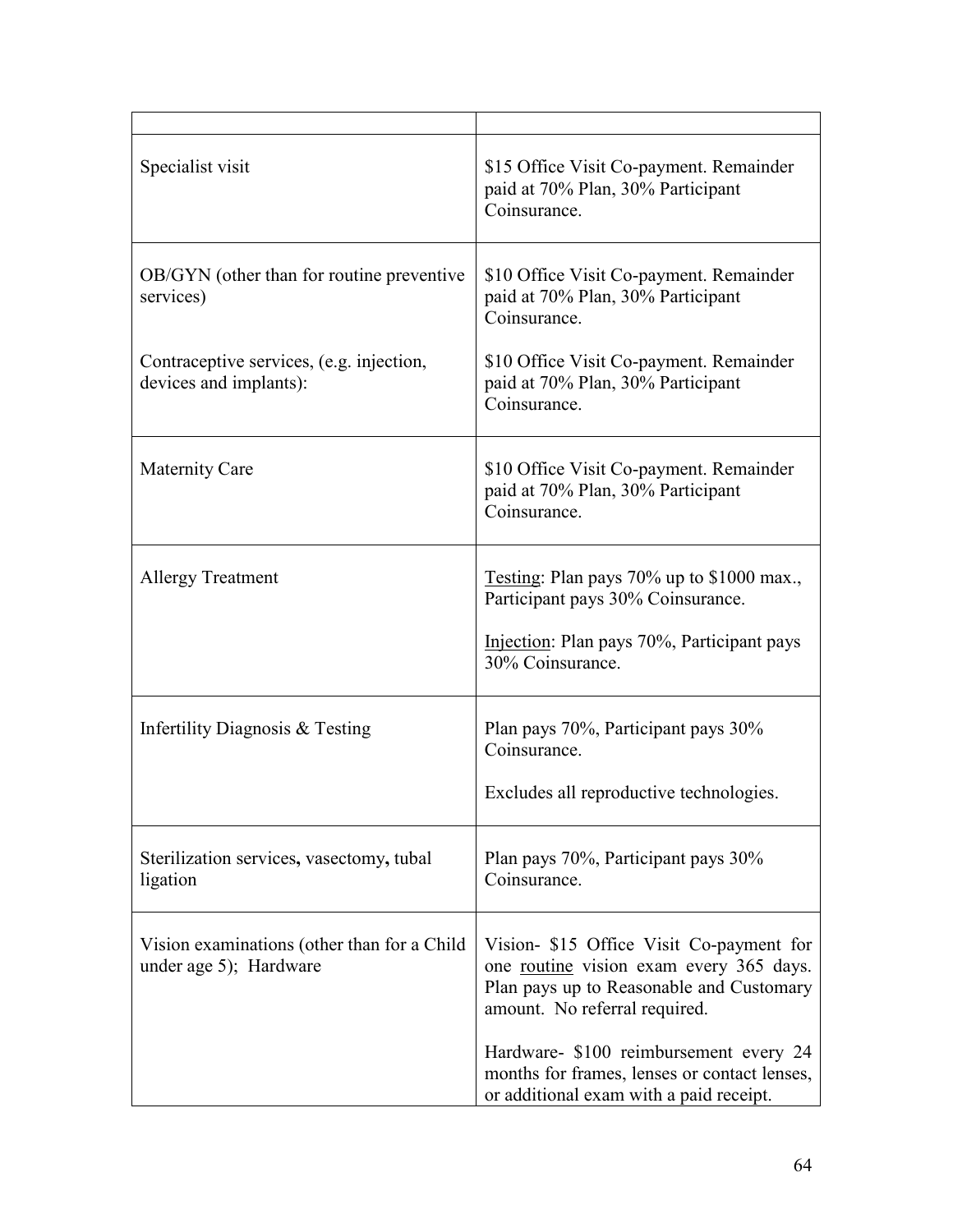| Renal dialysis                                  | Plan pays 70%, Participant pays 30%.<br>Requires Prior Authorization.                                                                                                                                                                      |
|-------------------------------------------------|--------------------------------------------------------------------------------------------------------------------------------------------------------------------------------------------------------------------------------------------|
|                                                 | Participant must enroll in Medicare Part A<br>& B if eligible. Plan will reimburse<br>Participant for the cost of Medicare Part B<br>enrollment regardless of Participant's<br>'primary' or 'secondary' coverage status<br>under the Plan. |
|                                                 | In no event shall Plan reimbursement<br>exceed the negotiated Reasonable and<br>Customary amount.                                                                                                                                          |
| Cardiac rehabilitation                          | Plan pays 70%, Participant pays 30%<br>Coinsurance (however, rehabilitation may<br>be eligible for payment at 100% through<br>the Lucas County Wellness Program).                                                                          |
| Chemotherapy $&$ radiotherapy                   | Plan pays 70%, Participant pays 30%<br>Coinsurance.<br>Requires Prior Authorization.                                                                                                                                                       |
| Outpatient surgery                              | Plan pays 70%, Participant pays 30%<br>Coinsurance.<br>Requires Prior Authorization.                                                                                                                                                       |
| Ambulance                                       | Air/Ground Emergency Transportation-<br>Plan pays 70%, Participant pays 30%<br>Coinsurance.                                                                                                                                                |
| Emergency accident care, urgent care<br>centers | \$100 Emergency Room Co-payment<br>(waived if Participant admitted to Hospital<br>within 48 hours).                                                                                                                                        |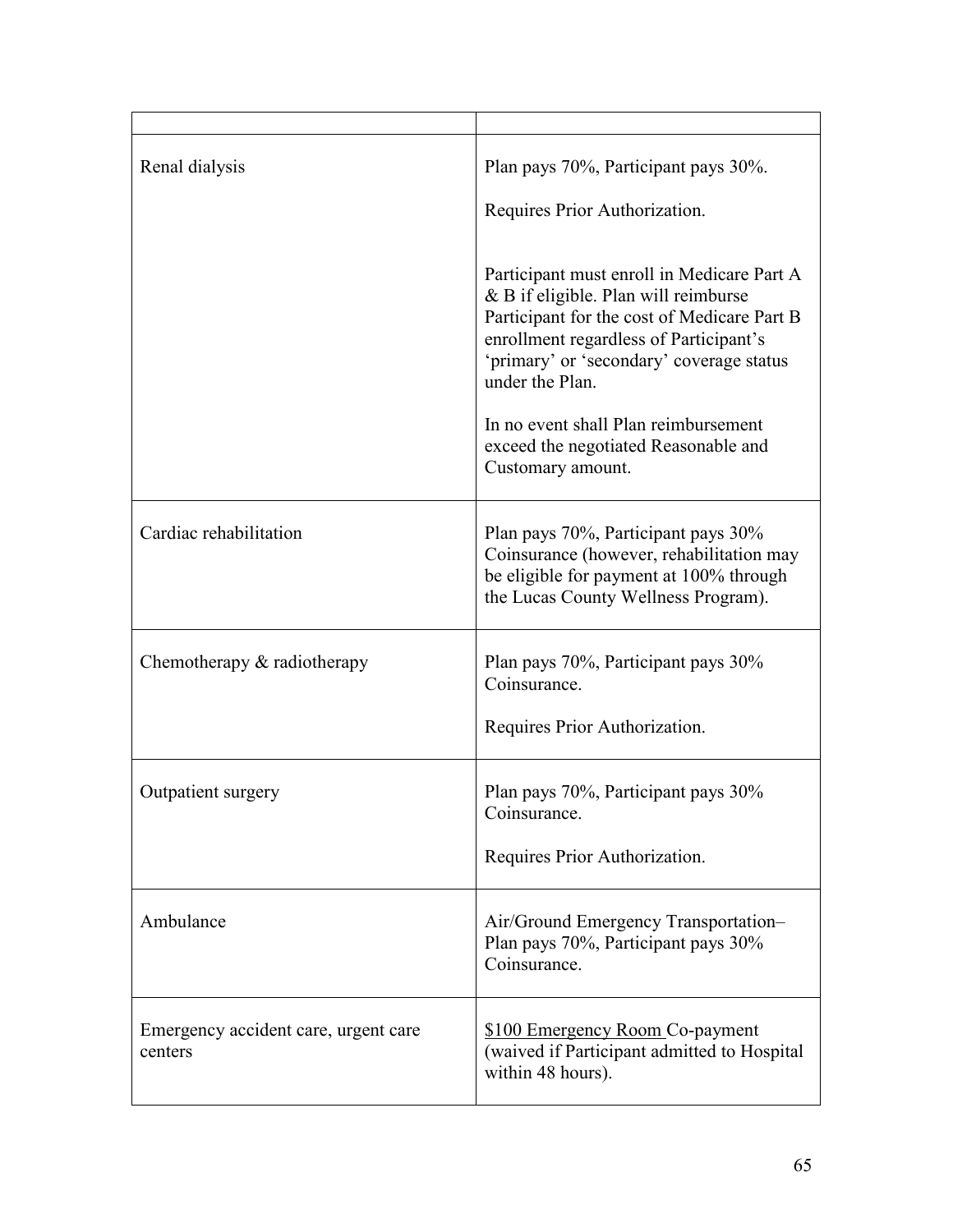|                                                                                                                                                                | If admitted, then Plan pays 70%,<br>Participant pays 30% Coinsurance.             |
|----------------------------------------------------------------------------------------------------------------------------------------------------------------|-----------------------------------------------------------------------------------|
|                                                                                                                                                                | \$15 Urgent Care Co-payment per visit. If                                         |
|                                                                                                                                                                | so admitted to Hospital, then Plan pays<br>70%, Participant pays 30% Coinsurance. |
| Mental health (Outpatient)                                                                                                                                     | \$15 Office Visit Co-payment. Plan pays<br>70%, Participant pays 30% Coinsurance. |
| Mental health (Inpatient)                                                                                                                                      | Plan pays 70%, Participant pays 30%<br>Coinsurance.                               |
|                                                                                                                                                                | Requires Prior Authorization.                                                     |
| Outpatient chemical dependency, substance<br>abuse at a facility approved by any of the<br>following: Medicare, Medicaid, NCQA or<br><b>CARF</b> International | \$15 Co-payment per visit.                                                        |
| Home Health Services                                                                                                                                           | Plan pays 70%, Participant pays 30%<br>Coinsurance.                               |
|                                                                                                                                                                | Requires Prior Authorization.                                                     |
| Hospice care                                                                                                                                                   | Plan pays 70%, Participant pays 30%<br>Coinsurance.                               |
|                                                                                                                                                                | Requires Prior Authorization.                                                     |
|                                                                                                                                                                | Bereavement counseling limited to 2 visits.                                       |
| Chiropractic services and neuro-muscular<br>manipulations                                                                                                      | Plan pays 70%, Participant pays 30%<br>Coinsurance.                               |
| Room & Board; ancillary services in<br>Semiprivate, Intensive Care Unit or                                                                                     | Plan pays 70%, Participant pays 30%<br>Coinsurance. Requires Prior Authorization. |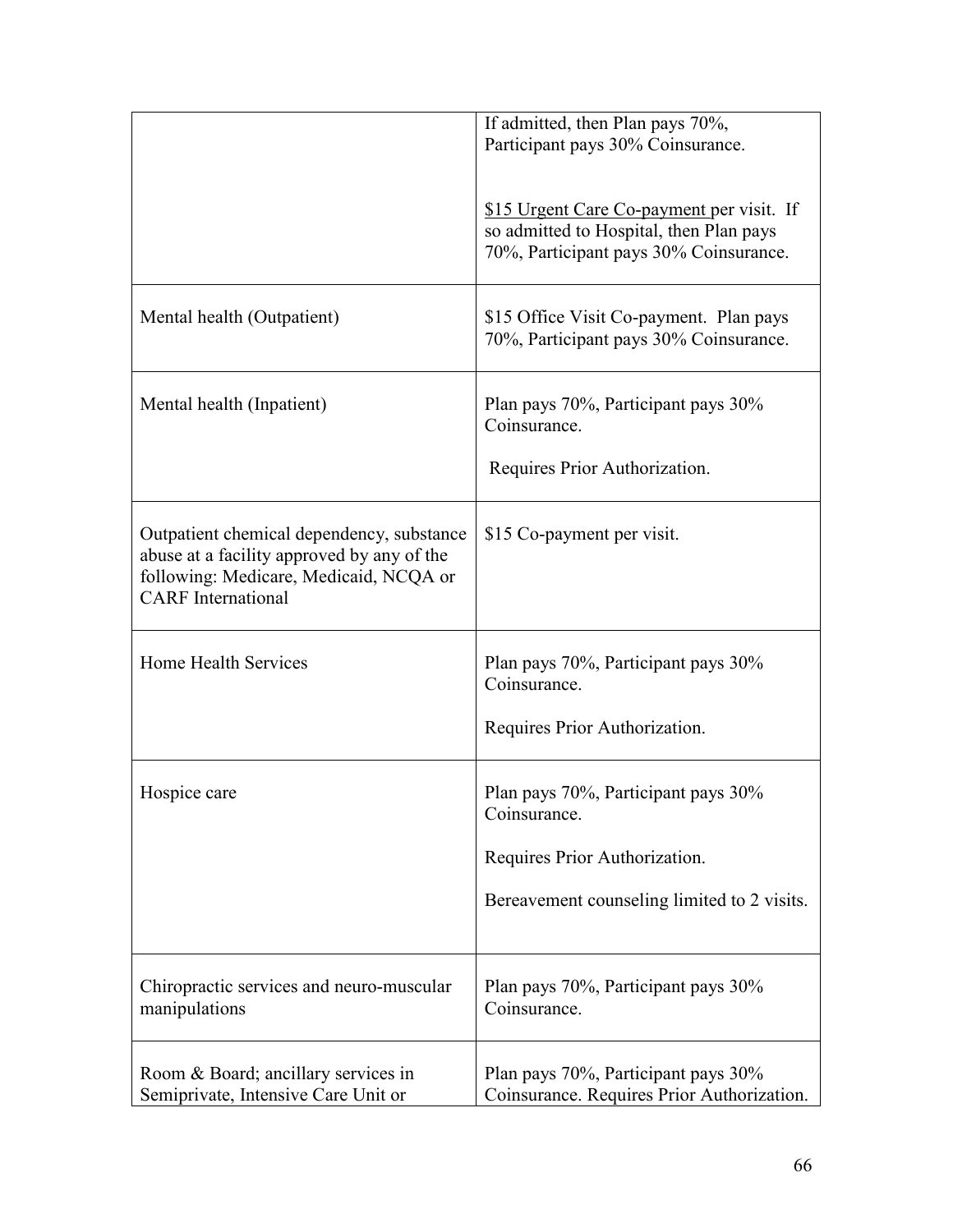| coronary unit                                                                                                                                                |                                                                                                                                                                                  |
|--------------------------------------------------------------------------------------------------------------------------------------------------------------|----------------------------------------------------------------------------------------------------------------------------------------------------------------------------------|
| Inpatient chemical dependency/substance<br>abuse at a facility approved by any of the<br>following: Medicare, Medicaid, NCQA or<br><b>CARF</b> International | Plan pays 70%, Participant pays 30%<br>Coinsurance.<br>Requires Prior Authorization.                                                                                             |
| Physical and Occupational Therapy<br>(provided in an Outpatient setting or<br>specialist's office)                                                           | Plan pays 70 %, Participant pays 30%<br>Coinsurance.<br>Limited to 15 visits per Plan Year.<br>Additional visits with Prior Authorization.                                       |
| Speech Therapy (provided in an Outpatient<br>setting or specialist's office)                                                                                 | Plan pays 70%, Participant pays 30%<br>Coinsurance.<br>Requires Prior Authorization                                                                                              |
| In-Hospital Physician services (includes<br>surgery & anesthesia)                                                                                            | Plan pays 70%, Participant pays 30%<br>Coinsurance (unless otherwise specified<br>elsewhere in the Plan document).<br>Plan pays 20% surgical allowance for<br>assistant surgeon. |
| Skilled nursing facility (up to a maximum<br>of 100 days per Participant)                                                                                    | Plan pays 70%, Participant pays 30%<br>Coinsurance.<br>Requires Prior Authorization.                                                                                             |
| Durable Medical Equipment                                                                                                                                    | Plan pays 70%, Participant pays 30%<br>Coinsurance.<br>Requires Prior Authorization for items over<br>\$1,500.                                                                   |
| All other Medically Necessary Covered<br>Services not described hereof.                                                                                      | Services provided by Network Provider:<br>Plan Pays 70%, Participant pays 30%                                                                                                    |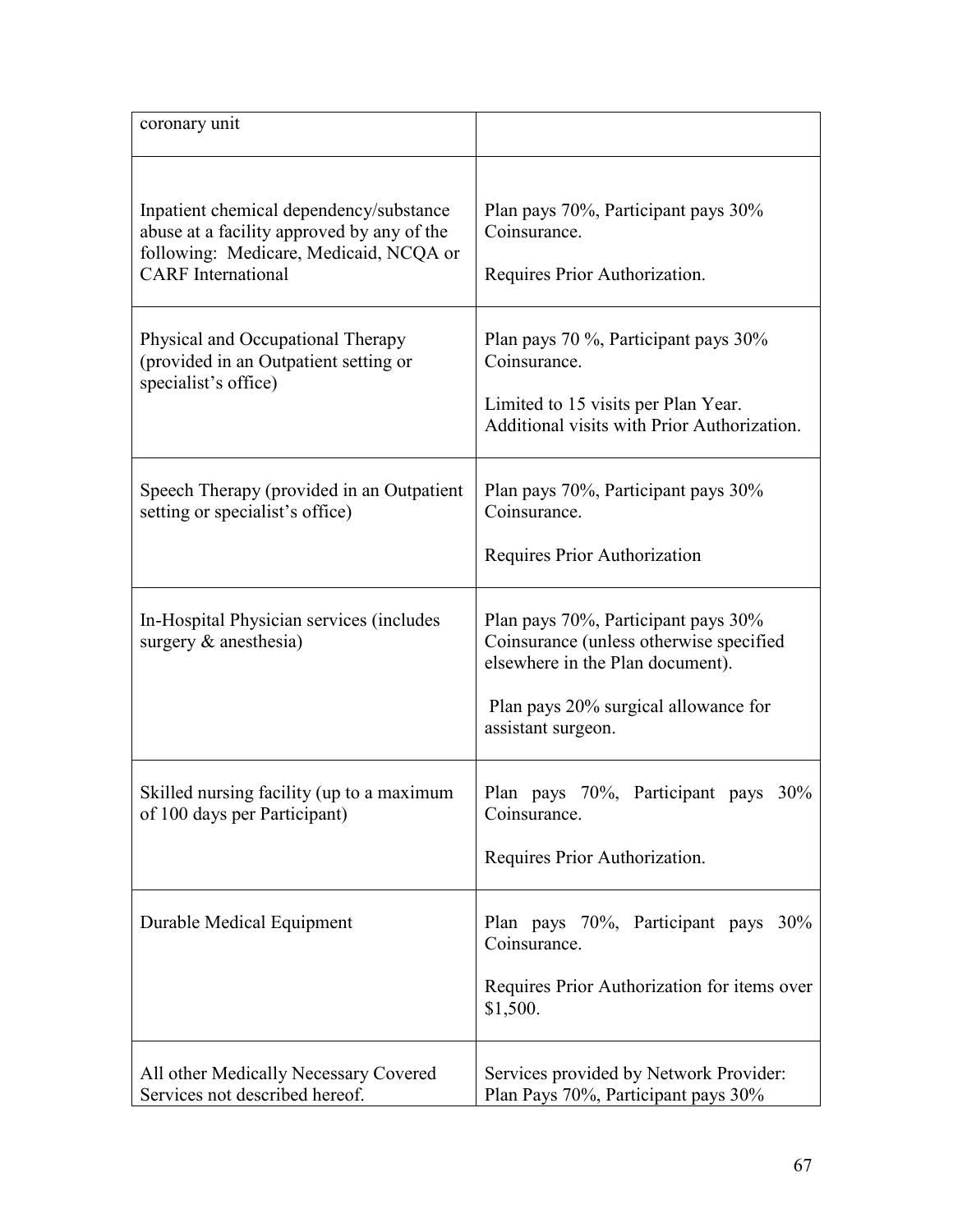| Coinsurance; Out-of-Pocket Maximum<br>applies.                                                                                             |
|--------------------------------------------------------------------------------------------------------------------------------------------|
| Services provided by Non-Network<br>Provider: Plan pays 50%, Participant pays<br>50% Coinsurance; Out-of-Pocket<br>maximum does not apply. |

**Other designated services requiring Prior Authorization:** All Inpatient hospitalizations, all biopsies, Convalescent/Skilled Nursing Facility stays, Outpatient surgeries (not performed at Physician's office), chemotherapy/infusion therapy, renal dialysis, radiation therapy, human organ transplant evaluation and transplantation, Home Health Services, hyperbaric oxygen treatment, Speech Therapy/respiratory therapy prior to first visit, Physical/Occupational Therapy after the first 15 visits, Durable Medical Equipment (\$1,500 purchase or rental), Hospice care, blepheroplasty, breast reduction (except as otherwise provided in the Plan), all Genetic Testing and all medications/Prescription Drugs costing \$500 or more per dose.

> 4.03.1 **Deductible for Center of Excellence".** Notwithstanding anything in this Plan document herein to the contrary, a \$500 per Participant annual Plan Year deductible shall apply for use of any Inpatient or Outpatient services at a Center of Excellence. This \$500 per Participant deductible shall apply towards the Participant's Out-of-Pocket Maximum.

The \$500 per Participant deductible shall **NOT** apply to:

- (A) a Participant whose treatment at a Center of Excellence began before March 1, 2013 and whose treatment was continuous on and after that date until that treatment is concluded (as determined by the Medical Management Company); and
- (B) a Participant seeking only a Physician's opinion at an initial visit at a Center of Excellence.
- 4.03.2 **Deductible for Failure to Complete Annual Health Risk Assessment.** Commencing March 1, 2013, and for each Plan Year thereafter, each Employee-Participant shall be required to complete an **annual** health risk assessment in accordance with rules and procedures established by the Plan Administrator or its designate. Failure of the Employee-Participant to complete the assessment before the first day of the immediately following Plan Year in good faith and to the best of their knowledge shall result in the application of a \$100 deductible for that Employee-Participant in the Plan Year immediately following the Plan Year in which the health risk assessment was required to be completed.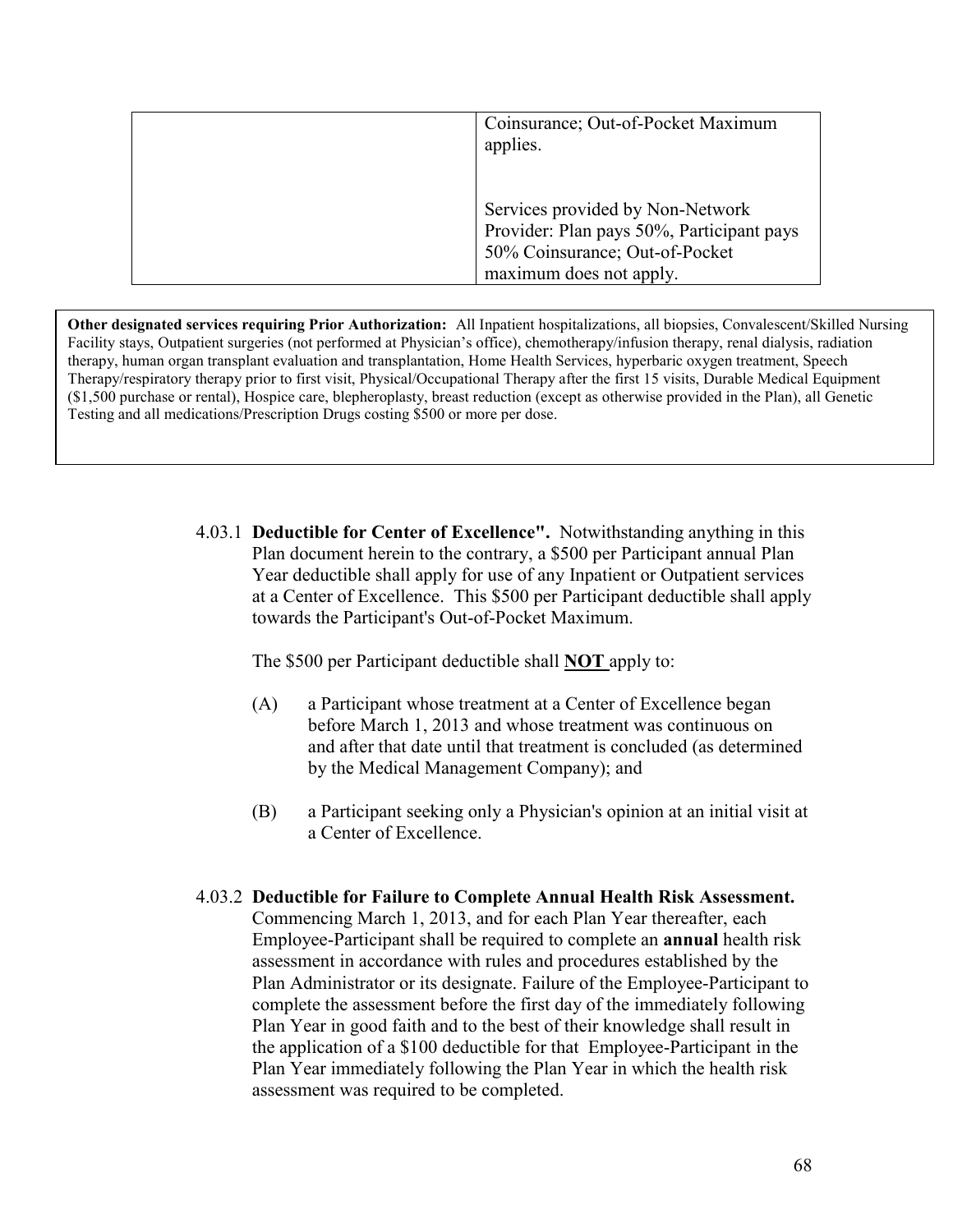For example, an Employee-Participant who does **NOT** complete the health risk assessment before March 1, 2014 shall be required to pay a \$100 deductible in the Plan Year commencing March 1, 2014. By extension, if that same Employee-Participant subsequently **COMPLETES** the health risk assessment in accordance with the immediately preceding paragraph, during the Plan Year commencing March 1, 201**4**, a \$100 deductible will be charged for the 2014 Plan Year but NO deductible shall be charged in the Plan Year commencing March 1, 201**5**.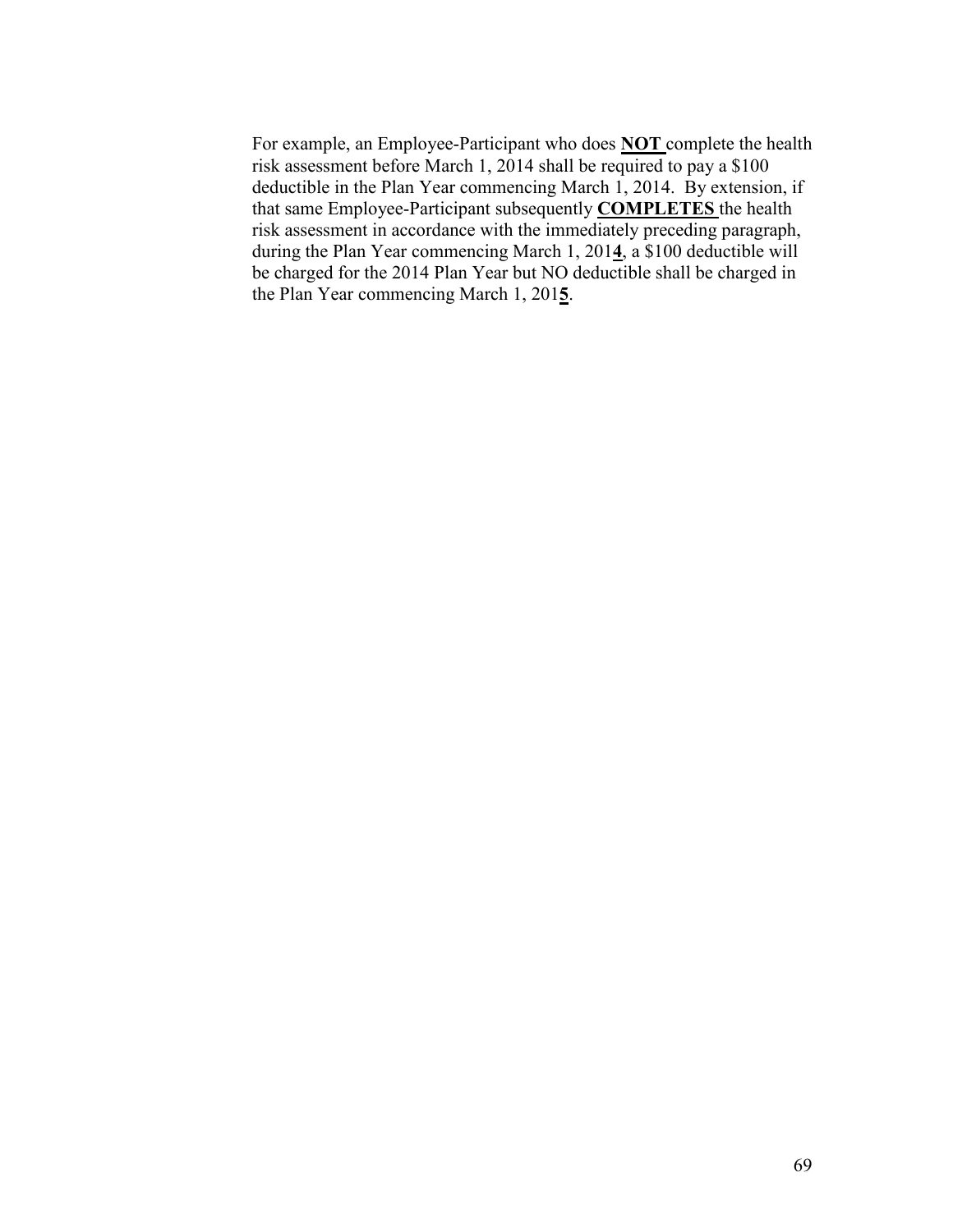#### **ARTICLE 5.0**

#### **MEDICAL EXPENSE BENEFITS**

#### 5.01 **Benefit Percentage.**

 For a Covered Expense incurred by a Participant, the Plan will pay the benefit percentage stated in Section 4.03 hereinabove, however, the Participant, not the Plan, must pay any and all amounts needed to satisfy the Out-of-Pocket Maximums listed under Section 4.03, hereinabove.

#### 5.02 **Applicability of Certain Co-payments Toward Out-of-Pocket Maximum.**

Office Visit Co-payments, Urgent Care Co-Payments, Emergency Room Co- Payments and Co-payments for ambulance services and Prescription Drugs apply each time the facility or service is used or Prescription Drug purchased regardless of whether the Out-of-Pocket Maximum has been met.

#### 5.03 **Allocation and Apportionment of Benefits.**

 The Plan Administrator may allocate a Co-payment amount to any Covered Expense and apportion the benefits to the Participant and any assignees. Such allocation and apportionment shall be conclusive and binding upon the Participant and all assignees.

#### 5.04 **Plan Benefit Maximum.**

 The total Covered Expense benefits payable for a Participant shall not exceed the Participant's Plan benefit maximum as specified in the Section 4.03, hereinabove, even though the Participant may not have been continuously covered under the Plan.

#### 5.05 **Covered Expenses Must Result From Medically Necessary Treatment by a Physician.**

 To be eligible for payment under this Plan, a Covered Expense incurred by a Participant must result from treatment by a Physician and must be Medically Necessary for the diagnosis and treatment of an Illness or Injury, unless otherwise specifically covered herein.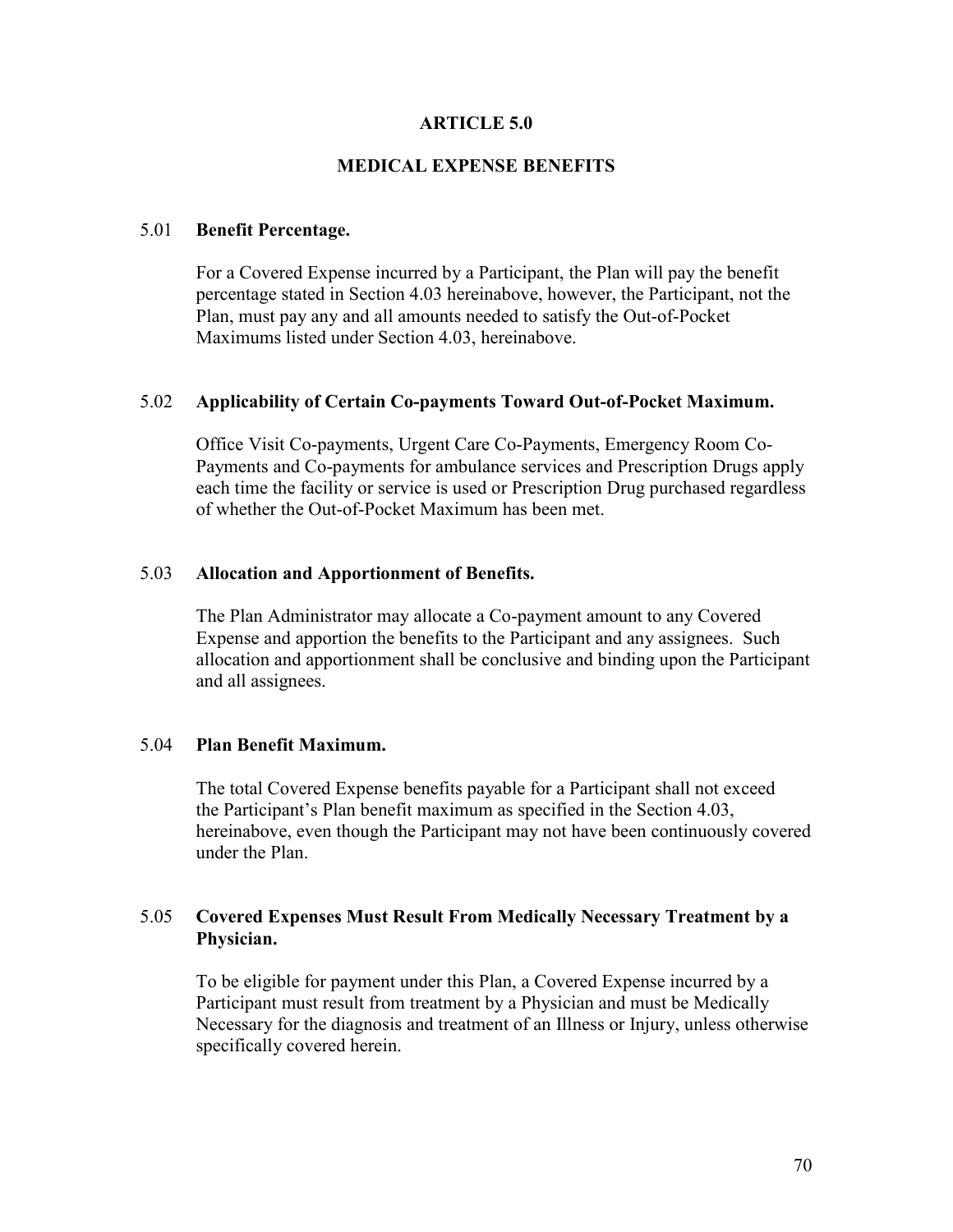Covered Expenses include the Reasonable and Customary charges for the following, subject to any exclusion or limitation under the Plan:

- (A) Charges made by a Hospital for:
	- (1) Inpatient treatment:
		- (a) Semi-private Room and Board or confinement in an Intensive Care Unit or cardiac care unit, not to exceed the Reasonable and Customary charge;
		- (b) Meals, including special diets:
		- (c) General nursing services; and
		- (d) Medically Necessary Inpatient services and supplies furnished by the Hospital, other than Room and Board.
	- (2) Outpatient Treatment:
		- (a) Emergency room use;
		- (b) Treatment for chronic conditions;
		- (c) Physical Therapy treatments;
		- (d) Hemodialysis
		- (e) X-ray and linear therapy;
		- (f) Use of facilities and supplies when surgery is performed in the outpatient department of a Hospital, or at a freestanding or emergency care facility; and Medically Necessary pre admission x-ray and laboratory tests are performed prior to a Hospital confinement, provided such tests are accepted by the Hospital in lieu of similar Inpatient testing and:
			- (i) are made within seven (7) calendar days prior to the Hospital confinement;
			- (ii) are normally required during a Hospital confinement; and
			- (iii) would be covered during a Hospital confinement.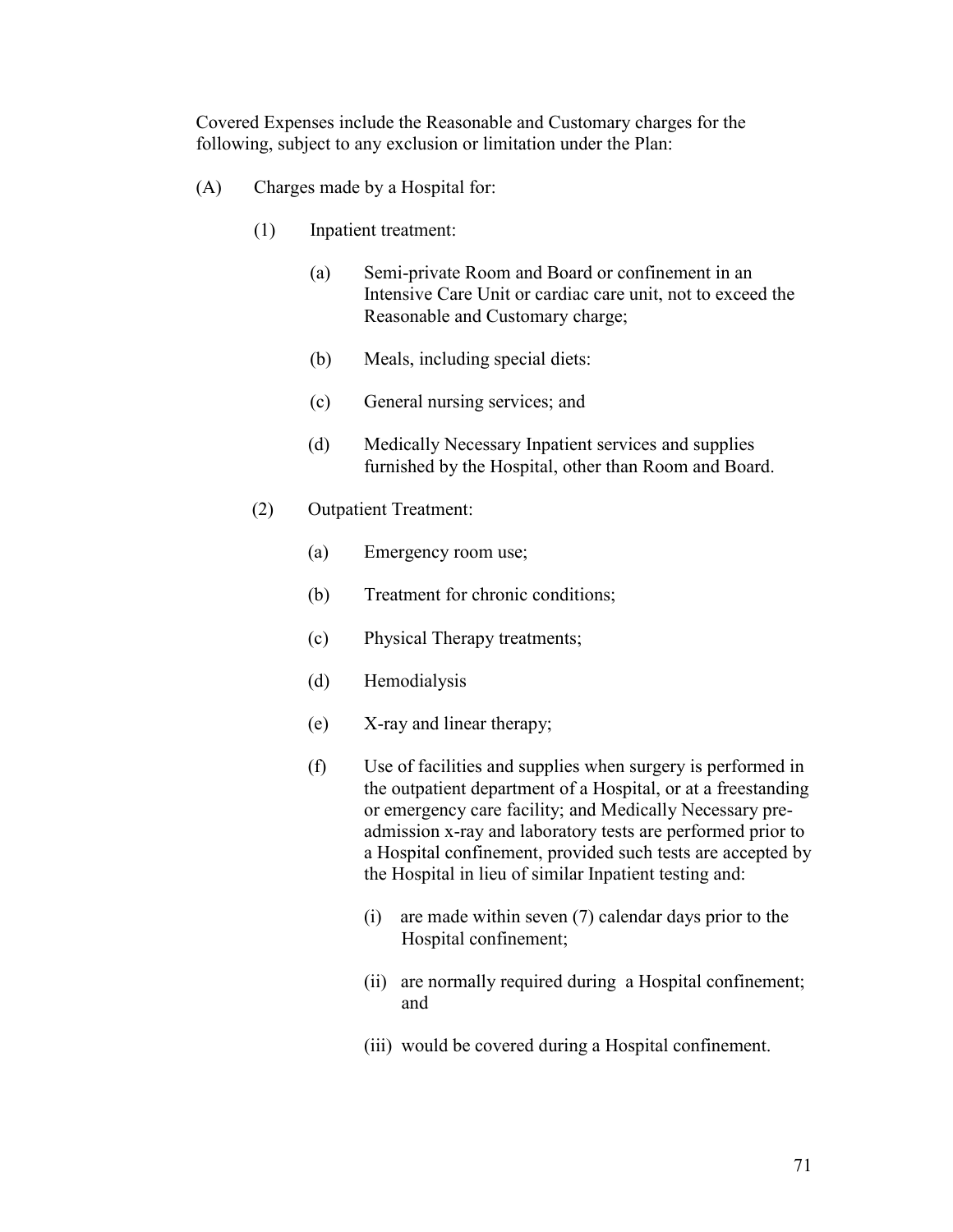- (B) Charges for the most complex surgical procedure when Multiple Surgical Procedures are performed through the same body opening during one surgical operation, unless more than one body system is involved or the procedures are needed for handling multiple trauma. Benefits otherwise payable for the less complex surgical procedure(s) will be reduced by 50%.
- (C) Surgical assistance services rendered by a Physician (who is other than a Hospital intern, Hospital resident Physician, Hospital employee or medical student) when performed at the request of the operating Physician in connection with covered major surgery in a Hospital.
- (D) Charges made by Hospice during a Hospice Benefit Period for services which are provided to a terminally ill patient with a life expectancy of six (6) months or less. Hospice services must be provided according to a Physician-prescribed plan of care and be Prior Authorized by the Plan. Covered Hospice services include:
	- (1) Nursing care by a Registered Nurse, a Licensed Practical Nurse, a vocational nurse, a public health nurse, or a certified home health aide, all of whom are under the direct supervision of a Registered Nurse;
	- (2) Physical, Occupational and Speech Therapy when rendered by a licensed therapist;
	- (3) Medical supplies including drugs and the use of medical appliances;
	- (4) Physician's services;
	- (5) Services, supplies, and treatments deemed Medically Necessary and ordered by a Physician, including medical social services, inhalation therapy, dietary counseling and laboratory services; and
	- (6) Bereavement counseling [limited to two (2) visits].
- (E) Charges made by a Home Health Care Agency, when provided according to a Physician-prescribed plan of care and Prior Authorized by the Plan, for:
	- (1) Registered Nurses or Licensed Practical Nurses;
	- (2) Certified home health aides under the direct supervision of a Registered Nurse;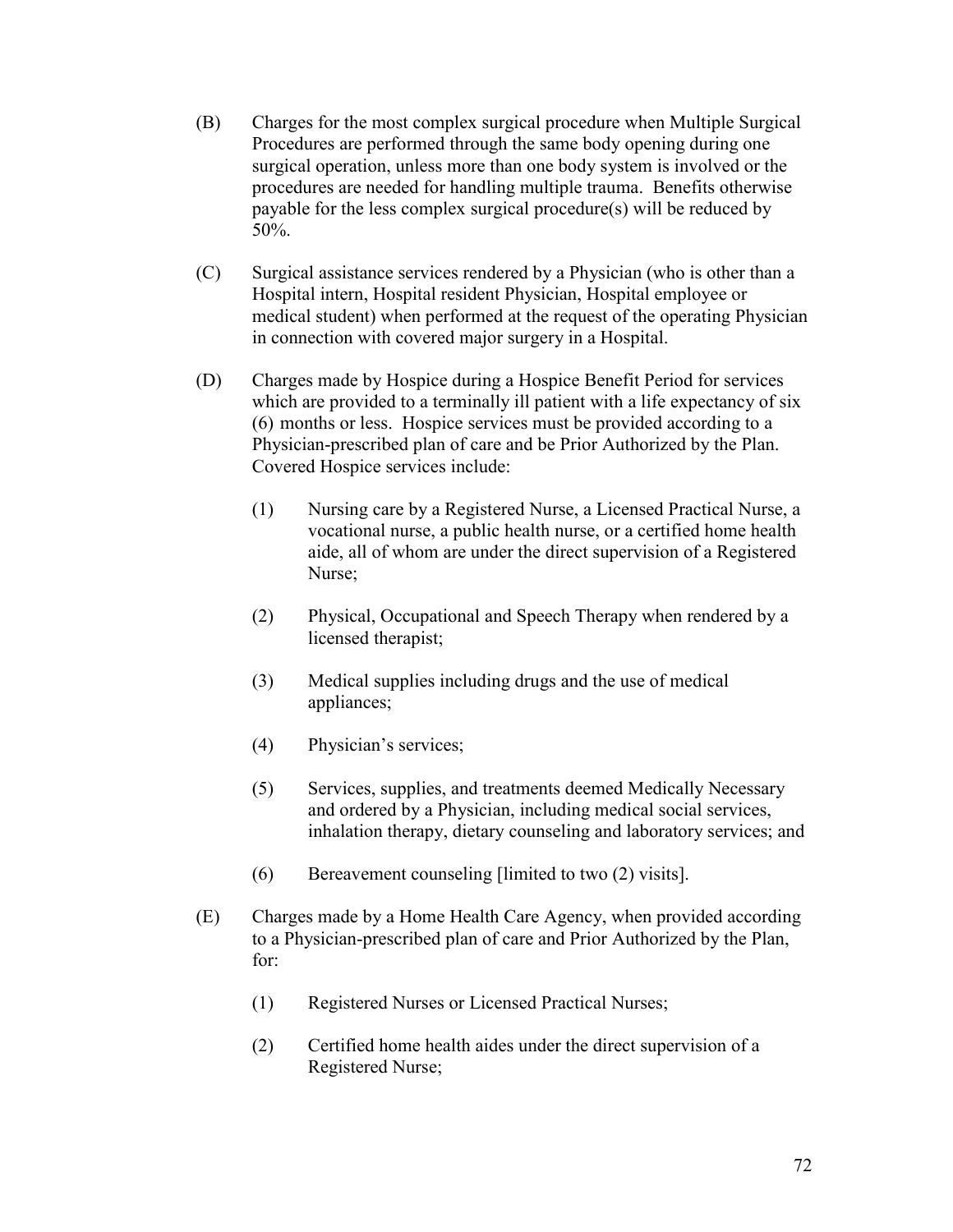- (3) Registered therapists performing Physical Therapy, Occupational Therapy, or Speech Therapy;
- (4) Physician calls in an office, home, clinic or Outpatient department;
- (5) Services, drugs and medical supplies Medically Necessary for the treatment of the Participant that would have been provided in the Hospital, but not including Custodial Care.
- (F) Rental or (if economically justified in the sole opinion of the Plan Administrator) the purchase of Durable Medical Equipment, whichever is less. The services of a Physician for medical care including office visits, home visits, Hospital Inpatient care visits (limited to one per day of Hospital confinement), Hospital Outpatient visits and exams, clinic care, and medical/surgical opinion consultations (limited to one per diagnosis per Hospital admission).
- (G) Fees of Registered Nurses or Licensed Practical Nurses for private duty nursing, (exclusive of Custodial Care) provided the Registered or Licensed Practical Nurse is a not member of the Participant's immediate family or is residing in the Participant's home.
- (H) Treatment or services rendered by a licensed physical or occupational therapist in a home setting or at a facility or institution whose primary purpose is to provide medical care for an Illness or Injury.
- (I) Fees of a duly qualified Physician or qualified speech therapist for restorative or rehabilitative Speech Therapy for speech loss or impairment due to an Illness or Injury, other than a functional nervous disorder, or due to surgery performed as the result of an Illness or Injury. If the speech loss is due to a congenital anomaly, surgery to correct the anomaly must have been performed prior to the Speech Therapy. Expenses are not covered for services to correct non-organic articulatory disorders and services that are otherwise provided by the public schools or other agencies such as, but not limited to, the "Crippled Children's Programs".
- (J) Charges for professional ambulance service to the nearest facility where emergency care or treatment is rendered to the Participant.
- (K) Charges for the processing and administration of blood or blood components, including the actual blood or blood components, if not replaced.
- (L) Charges for oxygen and other gases and their administration.
- (M) Charges for the cost and administration of an anesthetic.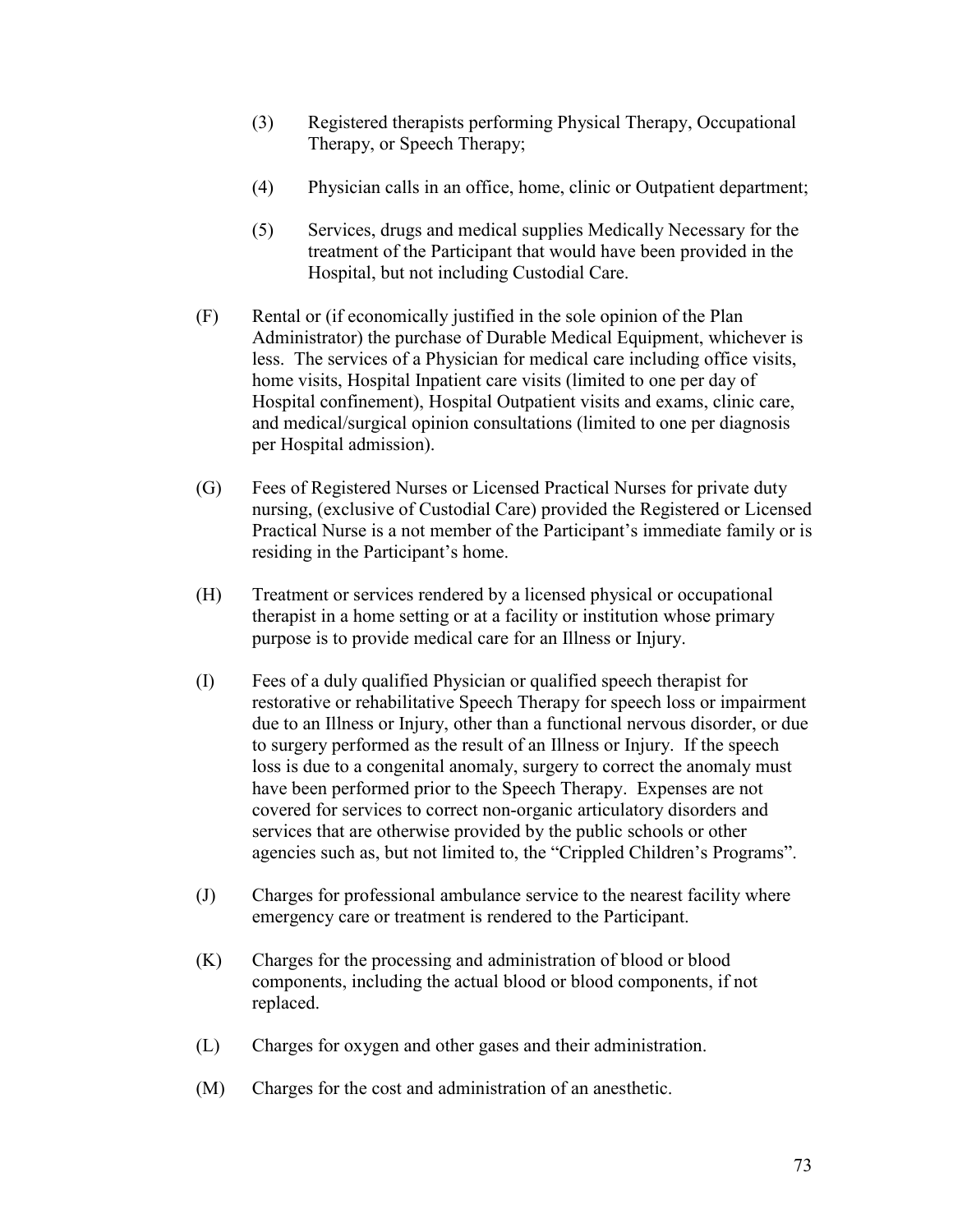- (N) Charges for x-rays, microscopic tests, laboratory tests and other diagnostic tests and procedures.
- (O) Charges for radiation therapy, chemotherapy, and kidney dialysis.
- (P) Charges for dressings, casts, splints, trusses, braces and/or other Medically Necessary medical supplies, with the exception of dental braces, corrective shoes, syringes and needles (except for insulin) or supplies usually stocked in the home for general use (such as, but not limited to, adhesive bandages, thermometers and petroleum jelly).
- (Q) Charges for rental or (if economically justified in the sole opinion of the Plan Administrator) the purchase of a wheelchair, hospital bed, or other Durable Medical Equipment required for temporary therapeutic use, or the purchase of this equipment if economically justified, whichever is less.
- (R) Charges for Orthotic Appliances, artificial limbs, eyes, or larynx; including their replacement, repair, or adjustment when Medically Necessary.
- (S) Charges covered by the Convalescent/ Skilled Nursing Facility care benefits that are for Medically Necessary services, medicines, and supplies. Convalescent/Skilled Nursing Facility care must be provided according to a Physician-prescribed plan of care and be Prior Authorized.
- (T) Physician charges for obstetrical services are paid on the same basis as for an Illness, including the mother's prenatal care.
- (U) Charges incurred for:
	- (1) An alveolectomy, for gingivectomy or for the removal of full or partial bone impacted teeth (no allowance for other extractions) on an Outpatient basis, or, if deemed to be Medically Necessary by the Participant's attending Physician, on an Inpatient basis; and
	- (2) Treatment required because of an accidental bodily Injury to the Participant's face, jaws or sound natural teeth (excluding dentures), provided:
		- (a) treatment begins within thirty-one (31) calendar days of such Injury; and
		- (b) the Participant maintains his status as a Participant during the entire course of treatment for such Injury; and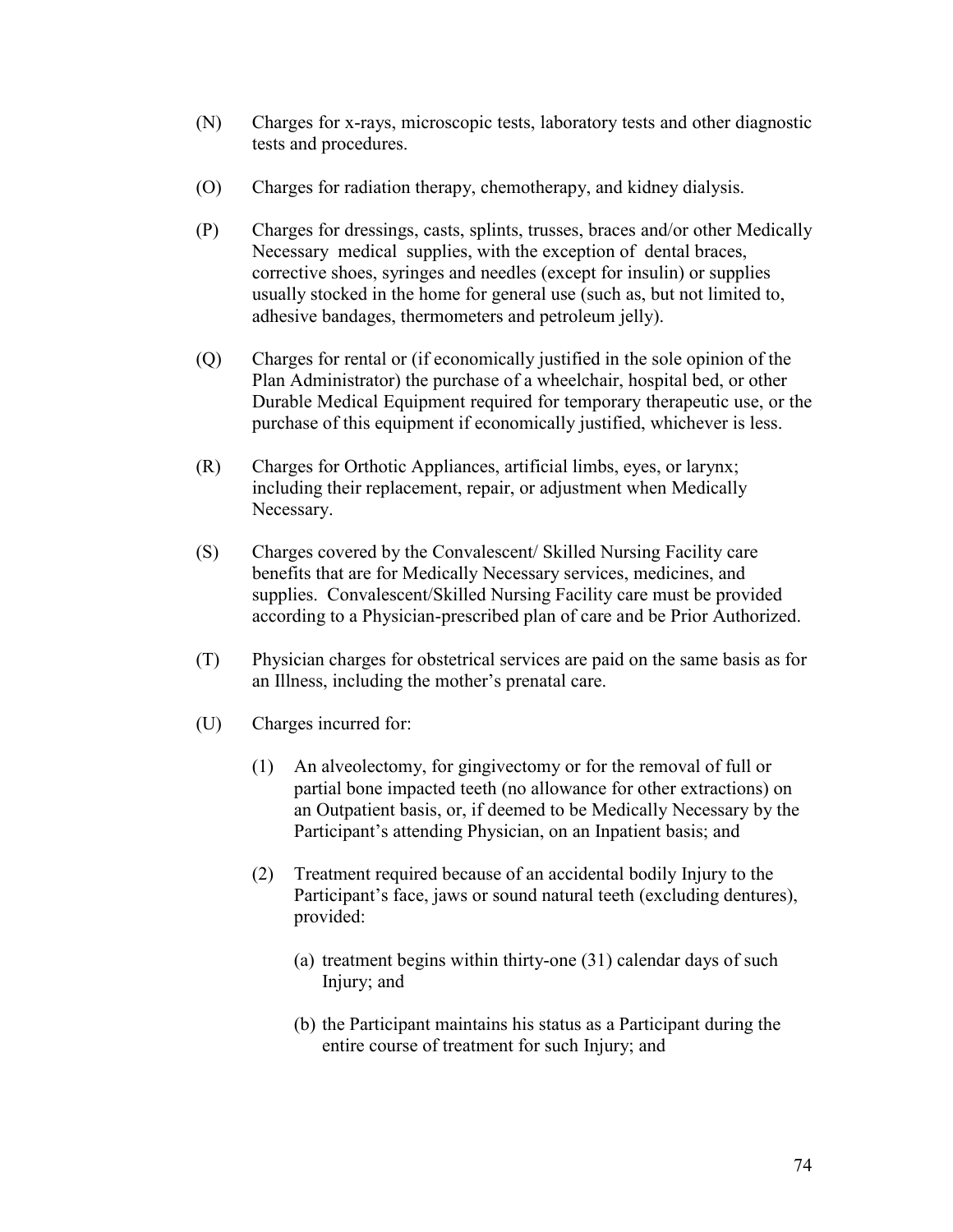- (c) treatment is completed no later than six (6) months from the date of such Injury.
- (3) The Participant's dental insurance plan (if any) will be responsible for 'primary' for the services listed in the immediately preceding paragraphs  $(U)(1)$  and  $(U)(2)$ .
- (V) Charges for mental illness or disorder and chemical dependency/ substance abuse treatment rendered by a Physician, or certified and licensed social worker under the direct supervision of a Physician, subject to the percentages and amounts listed in Section 4.03, hereinabove.
- (W) Hospital and Physician charges for a healthy Newborn Dependent- Participant, including circumcision. These charges are subject to the Newborn-Dependent-Participant's separate Coinsurance amounts.
- (X) Charges for human organ transplant of the following:
	- (1) bone marrow;
	- (2) heart;
	- (3) heart/lung;
	- (4) liver;
	- (5) lung;
	- (6) pancreas;
	- (7) kidney.

 Covered Expenses for any of the foregoing organ transplants include acquisition costs, transportation costs, Inpatient Hospital expenses, surgical expenses, nursing charges and charges for related services and supplies all subject to percentages and amounts listed under Section 4.03, hereinabove.

- (Y) Charges for sterilization.
- (Z) Charges for neuromuscular manipulation and other modalities, subject to percentages and amounts listed under Section 4.03, hereinabove.
- (AA) Charges for allergy testing and allergy serum, subject to percentages and amounts listed under Section 4.03, hereinabove.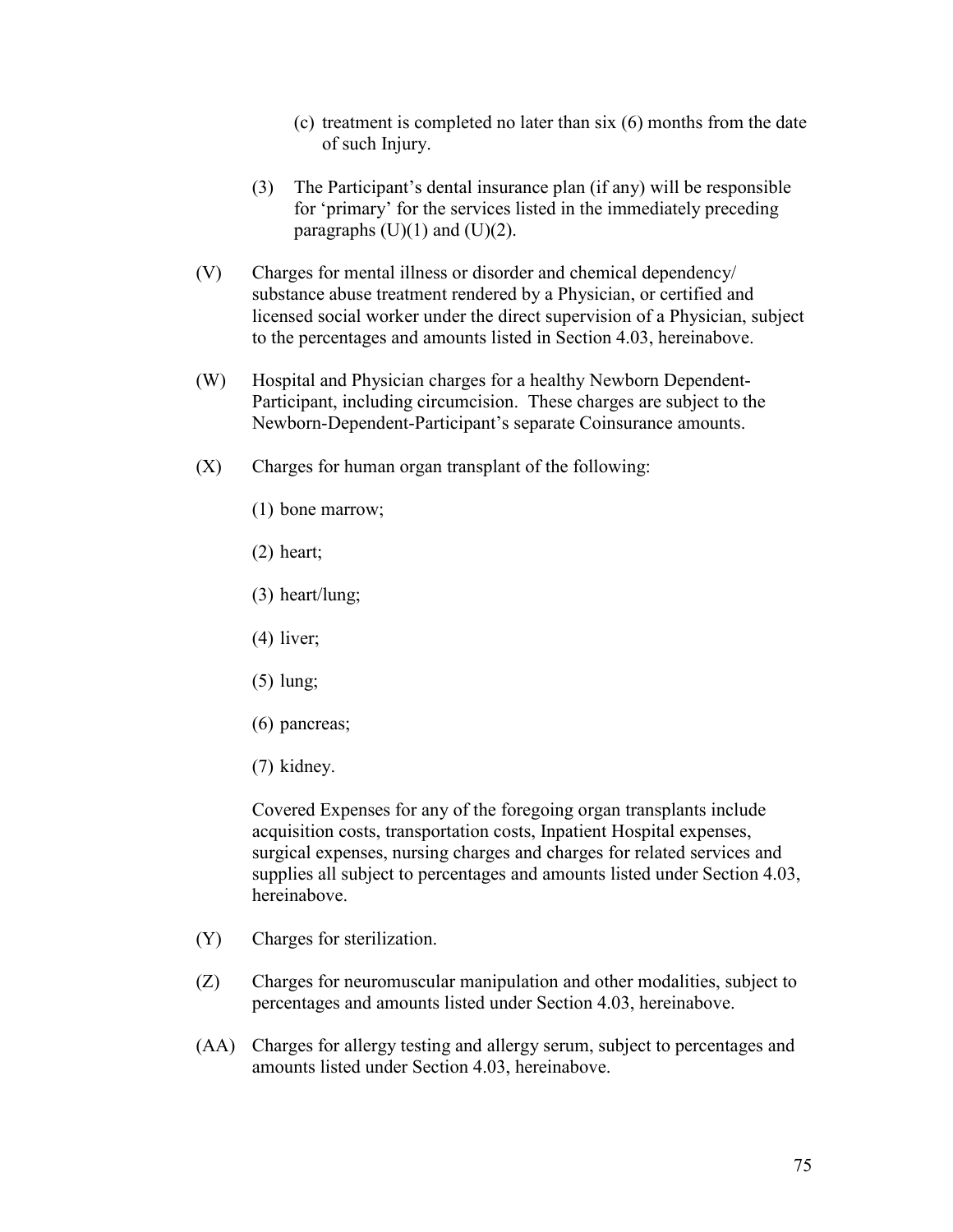- (BB) Preventive care services (e.g. routine physical examination, routine well infant check-ups, routine Well Child Care, mammography, pap smear, and prostate examinations/tests), subject to the percentages and amounts listed under Section 4.03, hereinabove.
- (CC) Charges for an "observation stay". "Observation stay" means active, short-term medical and/or nursing services rendered at a facility other than a clinic, Physician's office, urgent care center or mental health/substance abuse treatment facility for the purpose of monitoring a patient's condition for a period of time not exceeding seventy-two (72) hours in order to determine whether Inpatient care is appropriate. An "observation stay" cannot be used for a planned or elective admission and is reimbursed as an Outpatient service. An "observation stay" of less than twenty-four (24) hours shall not require Prior Authorization. An "observation stay" of twenty-four (24) hours or more shall require Prior Authorization.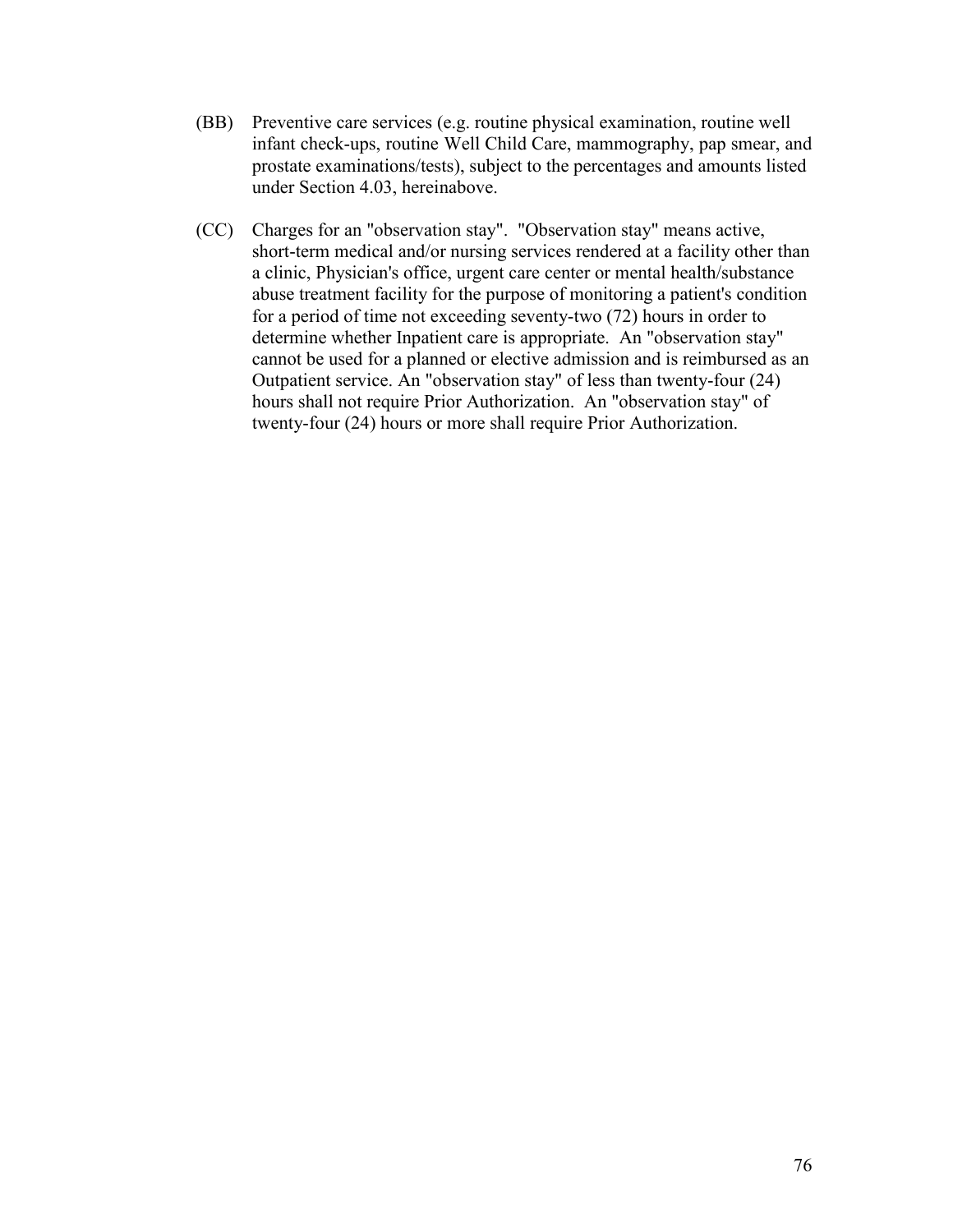## **ARTICLE 6.0**

## **CONTINUATION COVERAGE UNDER COBRA**

## 6.01 **COBRA Definitions.**

 For purposes of this Article 6.0 and with respect to any reference to COBRA benefits throughout the Plan document, the following definitions shall apply in addition to those described in Article 1.0, "Definitions".

- (A) **"Code".** The Internal Revenue Code of 1986, as amended.
- (B) **"Continuation Coverage".** The Plan coverage elected by a Qualified Beneficiary following a Qualifying Event.
- (C) **"Covered Employee"**. An individual defined under 42 USC §300bb- 8(2).
- (D) **"Group Health Plan".** Has the same meaning as that term is defined in COBRA and the regulations thereunder.

## (E) **"Qualified Beneficiary".**

- (1) An Employee-Participant whose employment terminates (other than for gross misconduct) or whose hours are reduced, rendering him/her ineligible for coverage under the Plan;
- (2) A Dependent-Participant who becomes eligible for coverage under the Plan due to a Qualifying Event; and/or
- (3) A Newborn or newly adopted Child of a Participant who is continuing coverage under COBRA.
- (F) **"Qualifying Event".** Any of the following events that may permit a Qualified Beneficiary to elect Continuation Coverage:
	- (1) termination of the Qualified Beneficiary's employment with his Employer (other than for gross misconduct) or reduction in the Qualified Beneficiary's hours of employment;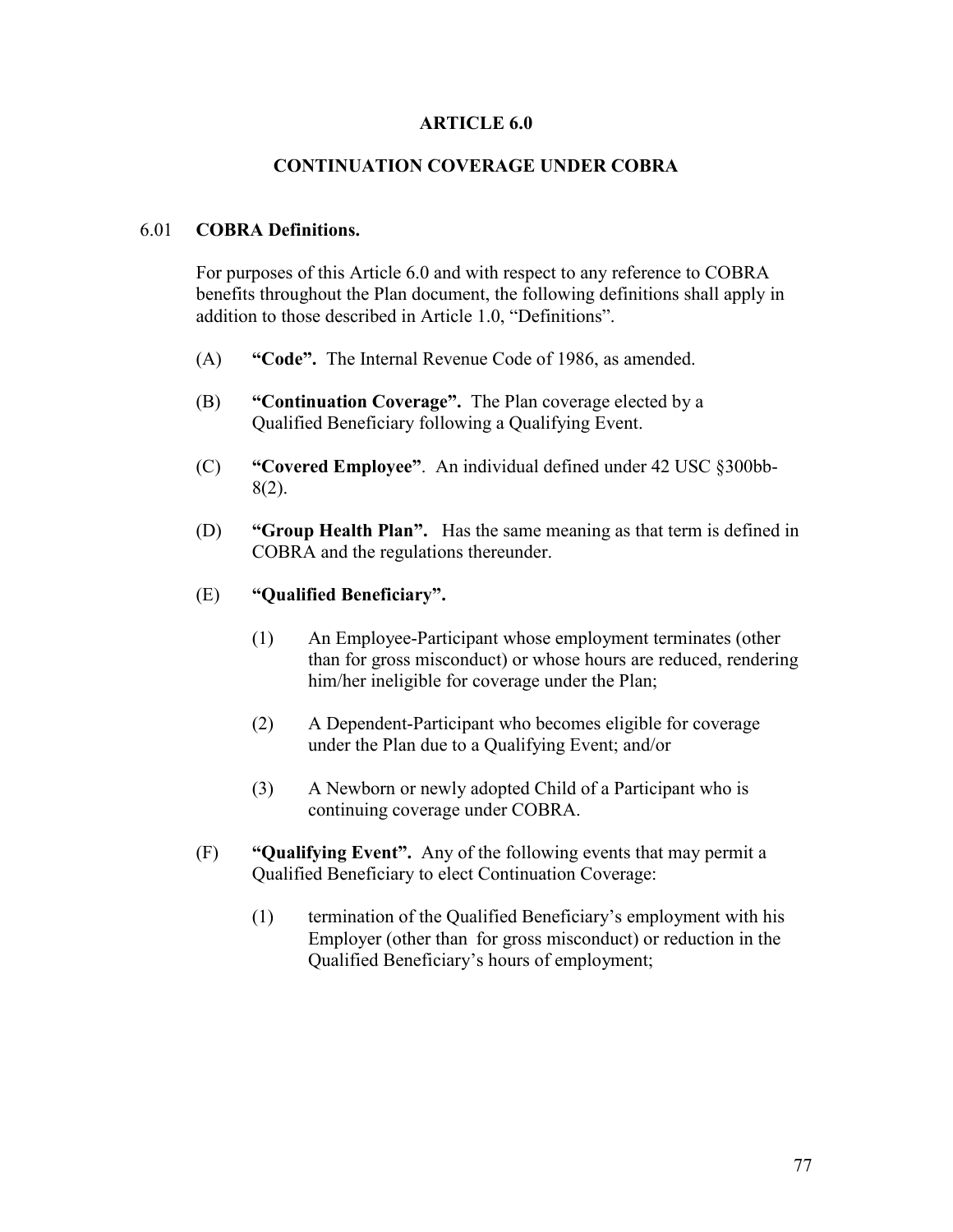- (2) the death of a Qualified Beneficiary who was employed by an Employer;
- (3) the divorce or Legal Separation of the Qualified Beneficiary;
- (4) the Qualified Beneficiary who is an Employee-Participant becoming entitled to Medicare coverage; or
- (5) a Child ceasing to be Dependent-Participant.
- (G) **"Totally Disabled for Social Security Purposes" or "Total Disability for Social Security Purposes".** A determination made by the Social Security Administration that the Participant is totally and permanently disabled under Title II or Title XVI of the Social Security Act.

# 6.02 **Right to Elect Continuation Coverage.**

 If a Qualified Beneficiary loses coverage under the Plan due to a Qualifying Event, he may elect to continue coverage under the Plan in accordance with COBRA upon payment of the monthly premium specified from time to time by the Plan Administrator. A Qualified Beneficiary must elect the coverage by no later than the sixtieth  $(60<sup>th</sup>)$  day following the later of:

- (A) the date of the Qualifying Event triggering the right to elect Continuation Coverage; or
- (B) the date the Qualified Beneficiary was notified of his right to elect Continuation Coverage.

# 6.03 **Notification of Qualifying Event.**

 In the event of a Qualifying Event resulting from divorce, Legal Separation or a Dependent Child's ineligibility under the Plan, the Qualified Beneficiary must notify the Employer of the Qualifying Event within sixty (60) days of the Qualifying Event in order for coverage to continue. In addition, a Qualified Beneficiary who is Totally Disabled for Social Security Purposes must notify the Employer in accordance with Section 6.07, below, in order for Plan coverage to continue.

## 6.04 **Duration of Continuation Coverage.**

 (A) The maximum period of time a Qualified Beneficiary may maintain Continuation Coverage for himself (and, if applicable, any Dependent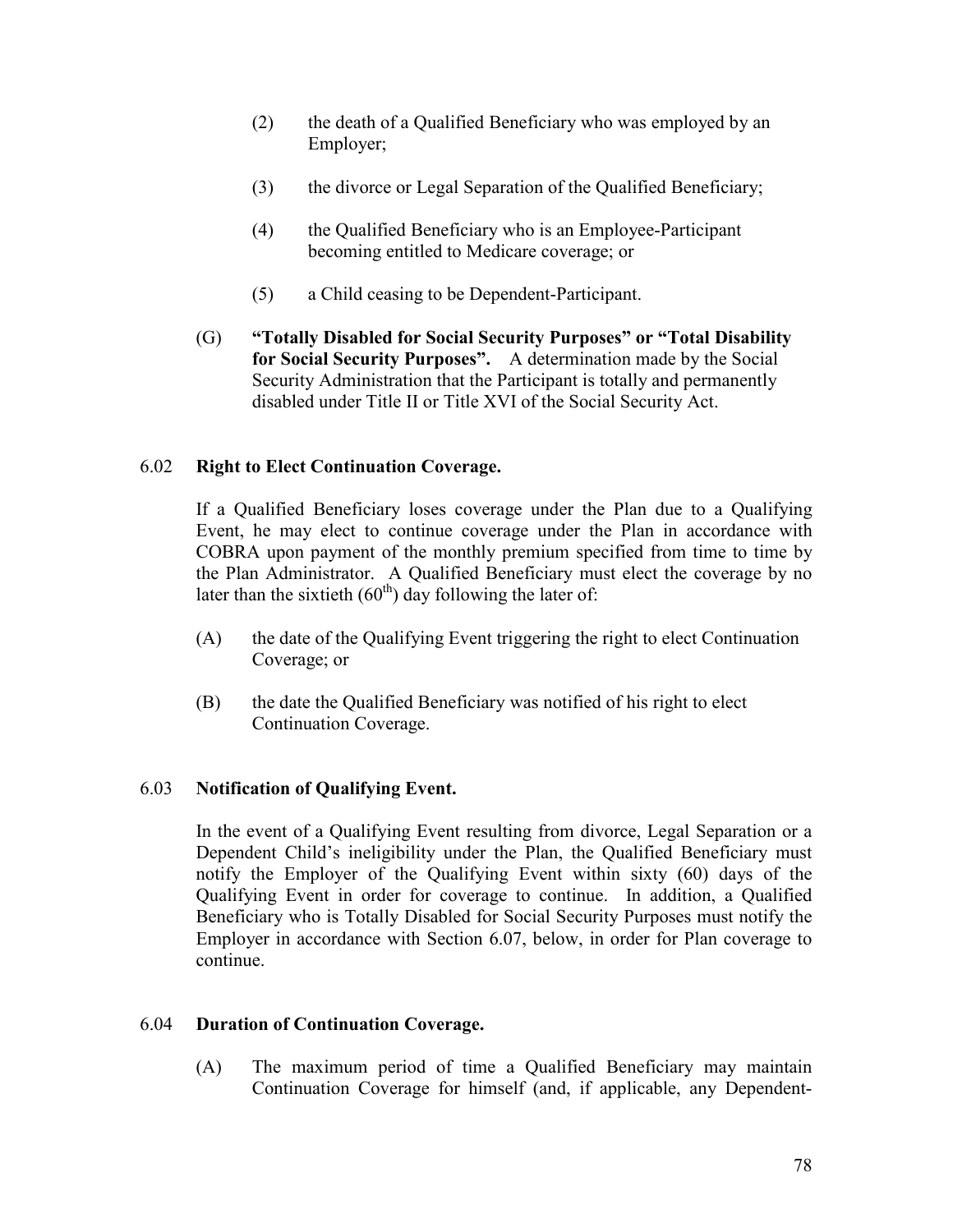Participants) as a result of the Qualified Beneficiary's loss of Plan coverage due to a reduction in hours of employment or termination of employment (other than for gross misconduct) is:

- (1) eighteen (18) months from the date of the Qualifying Event; or
- (2) (regardless of the date of the Qualifying Event), twenty-nine (29) months from the date of the Qualifying Event if the Qualified Beneficiary is determined to be Totally Disabled for Social Security Purposes within sixty (60) days of the Qualifying Event, PROVIDED the Qualified Beneficiary notifies the Plan Administrator of the Social Security Administration's determination of his Total Disability for Social Security Purposes before the end of the original eighteen (18) month period of Continuation Coverage and no later than sixty (60) days following the date of such determination.
- (B) A Qualified Beneficiary (other than an Employee-Participant) who loses coverage due to the Employee-Participant's death, divorce or entitlement to Medicare, and Dependent-Participant who is a Child who has become ineligible for Plan coverage, is eligible for Continuation Coverage for up to thirty-six (36) months from the date of the Qualifying Event or for such period as prescribed by the Internal Revenue Code, ERISA, and the regulations and administrative pronouncements promulgated thereunder.

## 6.05 **Termination of Continuation Coverage.**

 Continuation Coverage will automatically end earlier than the applicable eighteen (18), twenty-nine (29) or thirty-six (36) month period for a Qualified Beneficiary provided:

- (A) the required monthly premium is not received by the Plan Administrator within thirty (30) days following the date it is due;
- (B) the Qualified Beneficiary becomes covered under any other group medical insurance plan as an employee or otherwise. If the other group medical insurance plan contains an exclusion or limitation relating to a pre-existing condition, and such exclusion or limitation applies to the Qualified Beneficiary, then the Qualified Beneficiary shall be eligible for the remaining balance of the Continuation Coverage period specified above under this Plan as long as the exclusion or limitation relating to the pre existing condition limitation or exclusion applies to the Qualified Beneficiary;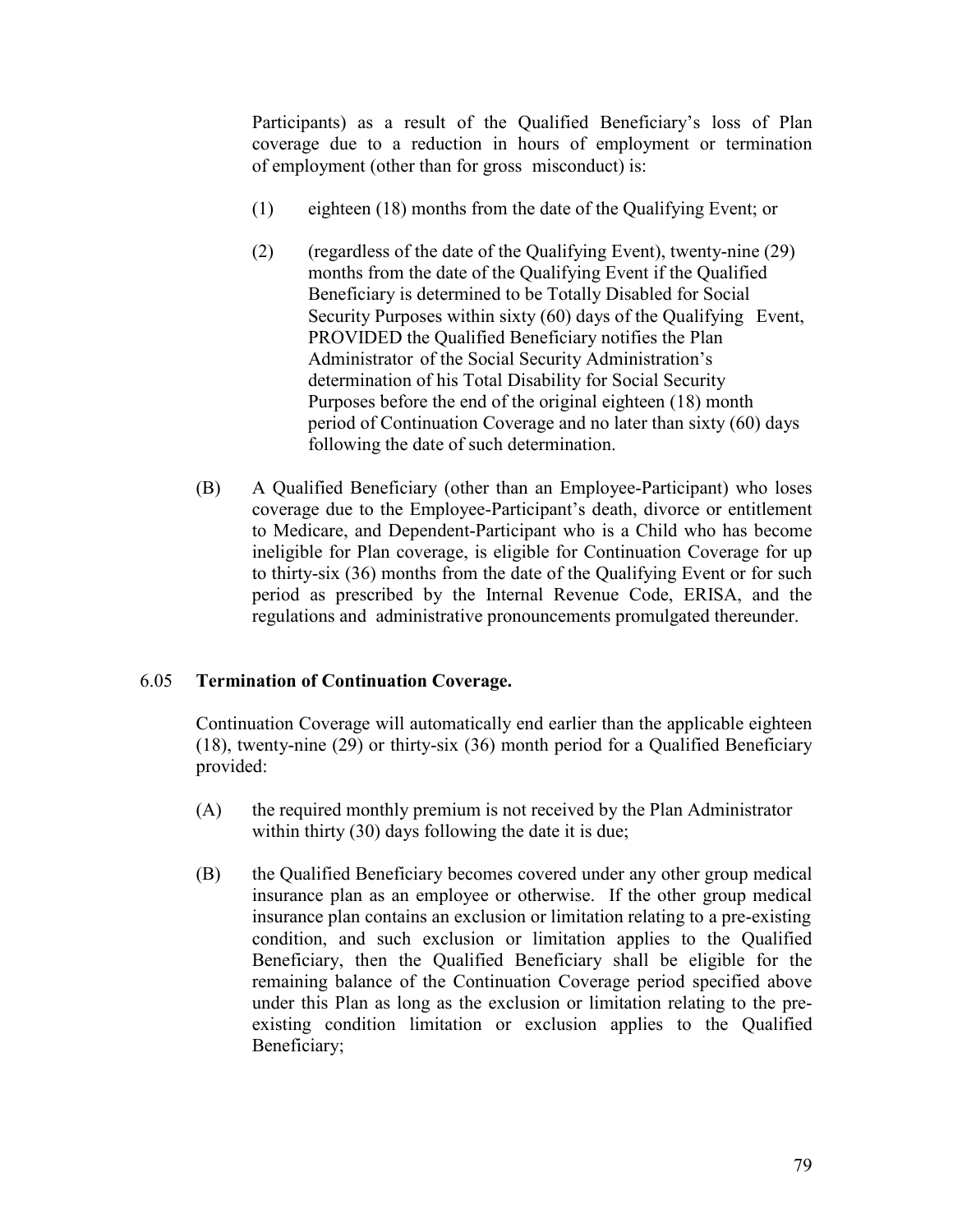- (C) (for a Qualified Beneficiary who is Totally Disabled for Social Security Purposes and continuing coverage for up to twenty nine (29) months) the last day of the month coinciding with or immediately following the thirtieth  $(30<sup>th</sup>)$  day following the date of a final determination by the Social Security Administration that such Qualified Beneficiary is no longer Totally Disabled for Social Security Purposes;
- (D) the Qualified Beneficiary becomes entitled to Medicare benefits; or
- (E) the Employer ceases to offer any group medical insurance plan.

# 6.06 **Multiple Qualifying Events.**

 If a Qualified Beneficiary maintains Continuation Coverage due to a Qualifying Event for which the maximum Continuation Coverage is eighteen (18) or twenty nine (29) months, and a second Qualifying Event occurs during the eighteen (18) or twenty-nine (29) month period, that Qualified Beneficiary may elect, in accordance with Section 6.02 hereinabove, to maintain Continuation Coverage for up to thirty-six (36) months from the date of the first Qualifying Event. In addition, if a Qualified Beneficiary who was an Employee-Participant becomes entitled to benefits under Medicare (whether or not this triggers a Qualifying Event), a Qualified Beneficiary (other than the Employee-Participant) may elect Continuation Coverage for a maximum of thirty-six (36) months from the date of the initial Qualifying Event, to the extent another period of Continuation Coverage is not required by law under COBRA.

## 6.07 **Total Disability for Social Security Purposes.**

- (A) In a case of a Qualified Beneficiary who is determined to be Totally Disabled for Social Security Purposes within sixty (60) days of a Qualifying Event (if the Qualifying Event is termination of employment or reduction in hours), that Qualified Beneficiary may continue coverage (including coverage for Dependent-Participants who were covered under the Continuation Coverage) for a total of twenty-nine (29) months PROVIDED the Qualified Beneficiary notifies the Plan Administrator:
	- (1) prior to the end of eighteen (18) months of Continuation Coverage that he was disabled as of the date of the Qualifying Event; and
	- (2) within sixty (60) days of the determination of Total Disability for Social Security Purposes.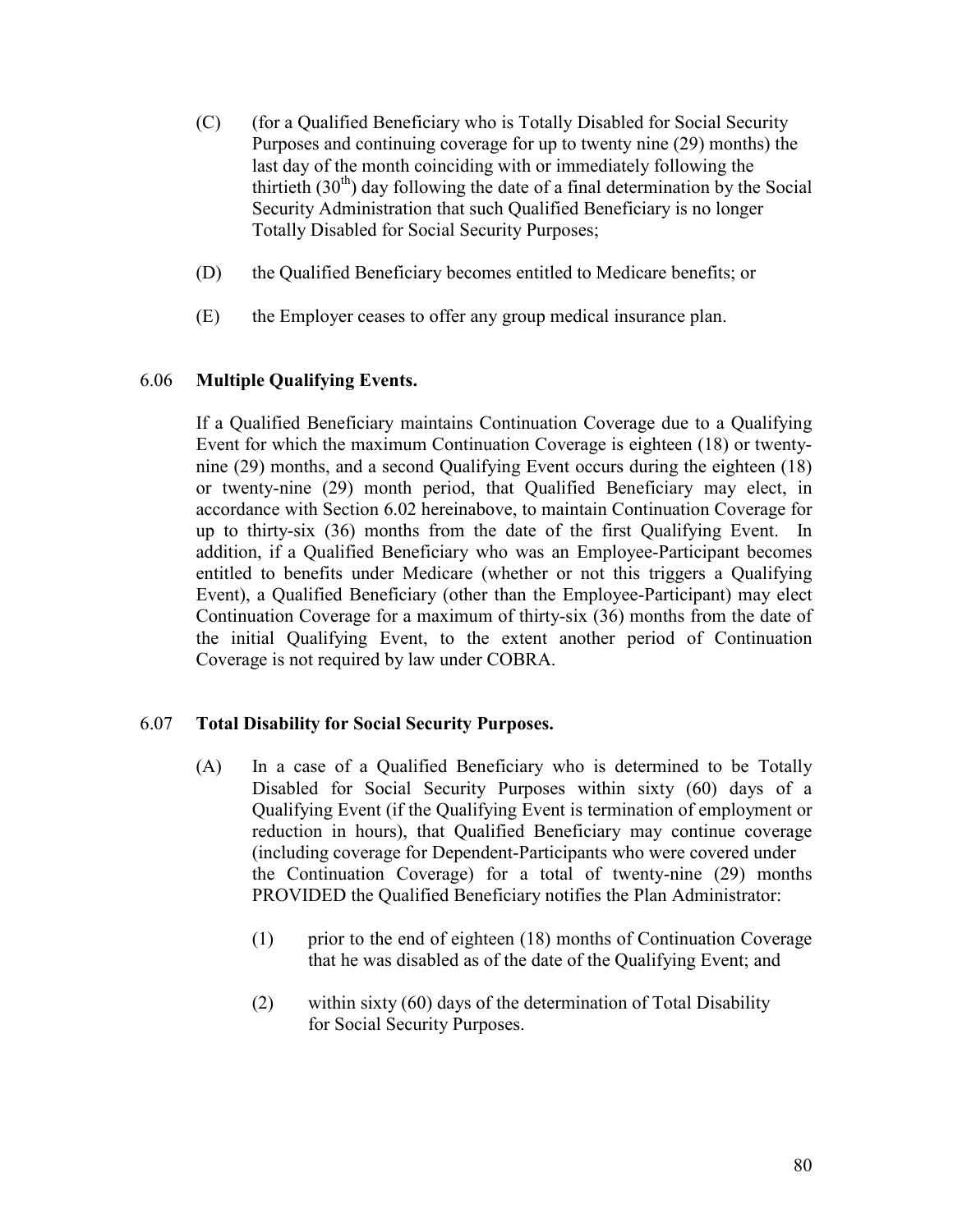- (B) The Plan Administrator will charge the Qualified Beneficiary an increased premium for Continuation Coverage extended beyond eighteen (18) months pursuant to the Section.
- (C) If during the period of extended coverage for Total Disability for Social Security Purposes (i.e. Continuation Coverage in excess of eighteen (18) months and less than or equal to twenty-nine (29) months) a Qualified Beneficiary is determined to be no longer Totally Disabled for Social Security Purposes:
	- (1) The Qualified Beneficiary shall notify the Plan Administrator of this determination within thirty (30) days of the Qualified Beneficiary receiving notice of the determination; and
	- (2) Continuation Coverage shall terminate the last day of the calendar month that is at least thirty (30) days after the date of the final determination under the Act that the Qualified Beneficiary is no longer Totally Disabled for Social Security Purposes.

## 6.08 **Continuation Coverage.**

 The Continuation Coverage elected by a Qualified Beneficiary is subject to all of the terms, conditions, limitations and exclusions which are applicable to the Group Health Plan offered to similarly situated Employee-Participants and Dependent-Participants. The Continuation Coverage is also subject to the rules and regulations under COBRA. If COBRA permits Qualified Beneficiaries to add dependents for Continuation Coverage, such dependents must meet the definition of Eligible Dependent under the Plan.

## 6.09 **Carryover of Plan Maximums.**

 If Continuation Coverage elected by a Qualified Beneficiary, expenses already credited to the Plan's applicable Co-payment features for the Plan Year will be carried forward into the Continuation Coverage.

 Similarly, amounts applied toward any maximum payments under the Plan will also be carried forward into the Continuation Coverage. Coverage will not be continued for any benefits for which Plan maximums have been reached.

## 6.10 **Payment of Premium.**

(A) The Plan Administrator will determine the amount of premium to be charged for Continuation Coverage for any period. Such premium will be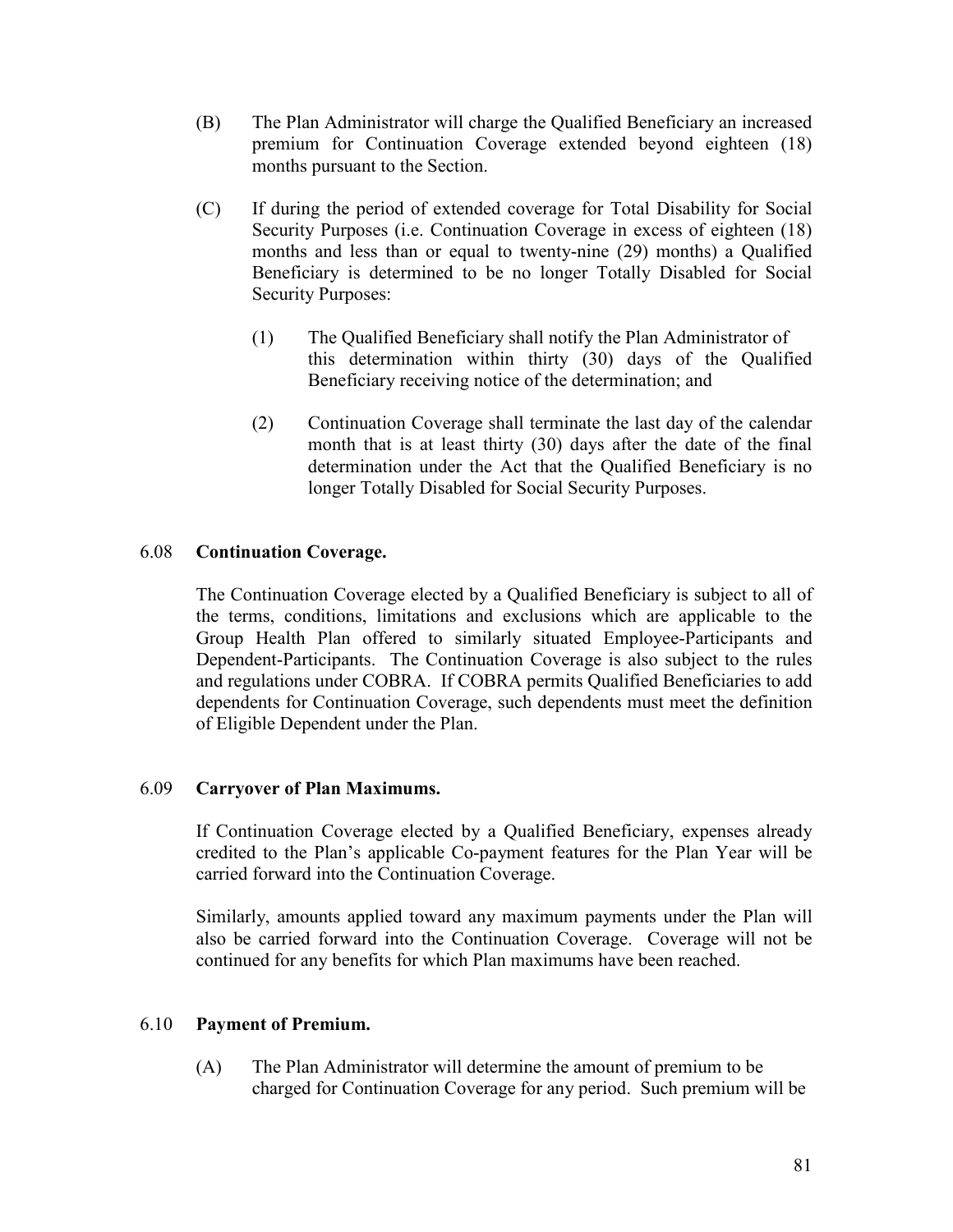a reasonable estimate of the cost for providing coverage for such period for similarly situated individuals, determined on an actuarial basis and considering such factors as the Secretary of Labor may prescribe.

- (1) The Plan may require a Qualified Beneficiary to pay a premium for coverage that does not exceed 102 percent of the applicable contribution for that period.
- (2) For Qualified Beneficiaries whose coverage is continued pursuant to Section 6.07 hereinabove, the Plan may require the Qualified Beneficiary to pay a premium for coverage that does not exceed 150 percent of the applicable premium for Continuation Coverage in excess of eighteen (18) months but less that or equal to twenty nine (29) months.
- (3) Premiums for coverage may, at the election of the payor, be paid in monthly installments.
- (B) If Continuation Coverage is elected, the first monthly premium for coverage must be made within forty-five (45) days of the date of election.
- (C) Without further notice from the Plan Administrator, the Qualified Beneficiary must pay the monthly premium for coverage by the first day of the month for which coverage is to be effective. If payment is not received by the Employer within thirty (30) days of the payment's due date, Continuation Coverage will terminate in accordance with the Section 6.05(A) hereinabove.
- (D) No claim will be payable under this provision for any period for which the premium for coverage is not timely received from or on behalf of the Qualified Beneficiary.

## 6.11 **Bankruptcy Under Title XI.**

- (A) For purposes of this Section 6.11 only:
	- (1) "Qualified Beneficiary" means:
		- (a) An Employee-Participant who retired on or before the date of the Qualifying Event and who was covered as a retiree under the Plan;
		- (b) An individual who was covered under the Plan as a surviving Spouse of a deceased retiree on the day before the date of the Qualifying Event; and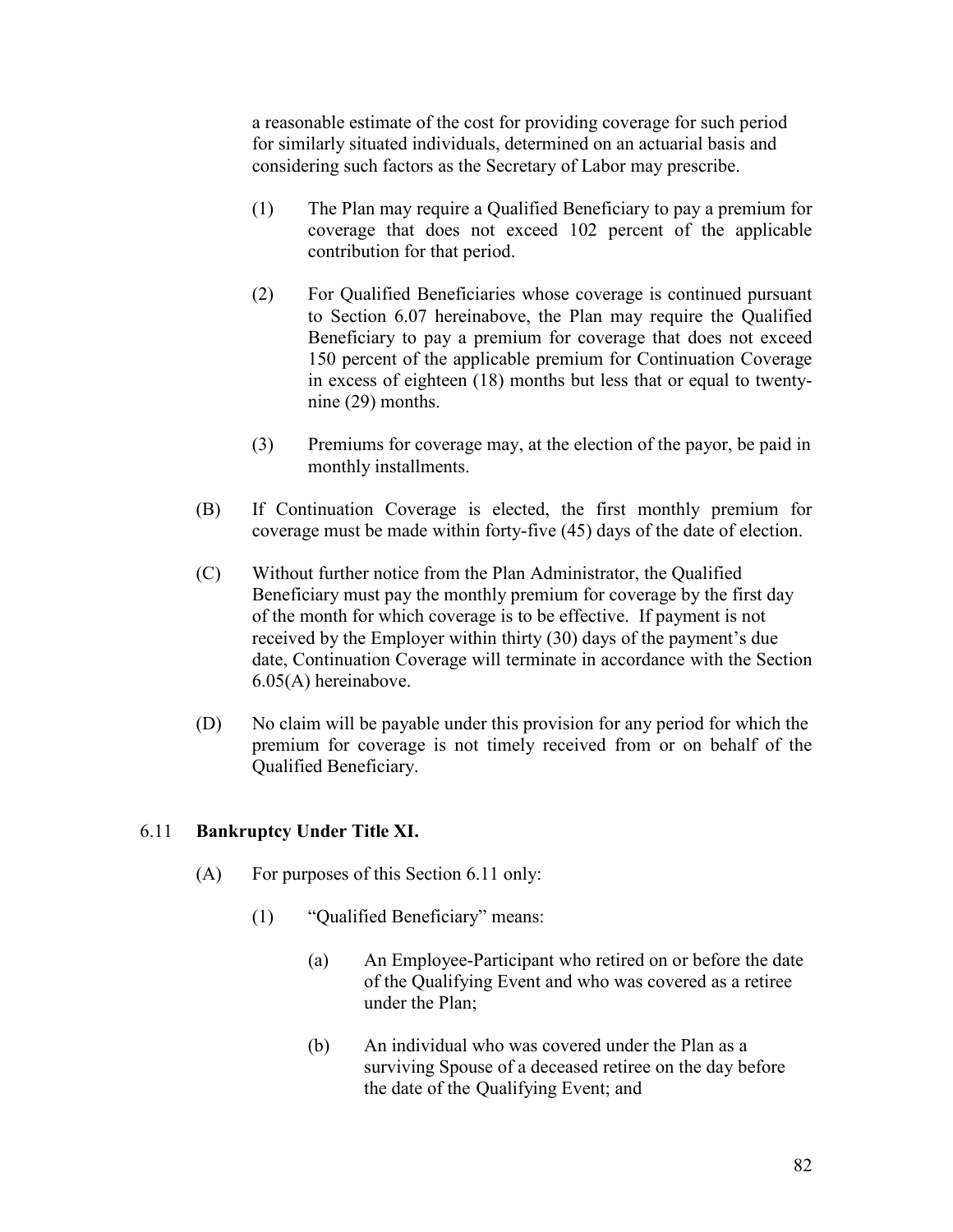- (c) A Dependent of (a) or (b) above who was covered under the Plan on the day before the date of the Qualifying Event.
- (2) "Qualifying Event" means the substantial elimination of coverage under the Plan within one year before or after the Employer files a petition in bankruptcy under Title XI of the United States Code.
- (B) If a Qualified Beneficiary experiences a Qualifying Event , he may elect to continue coverage under the Plan if he pays the monthly premium specified from time to time by the Plan Administrator, and makes his election in accordance with Section 6.02, hereinabove.
- (C) Continuation Coverage elected under this Section 6.11 will automatically end earlier than the periods specified above if the required contribution for coverage is not paid on a timely basis or if the Employer ceases to offer any group health plans.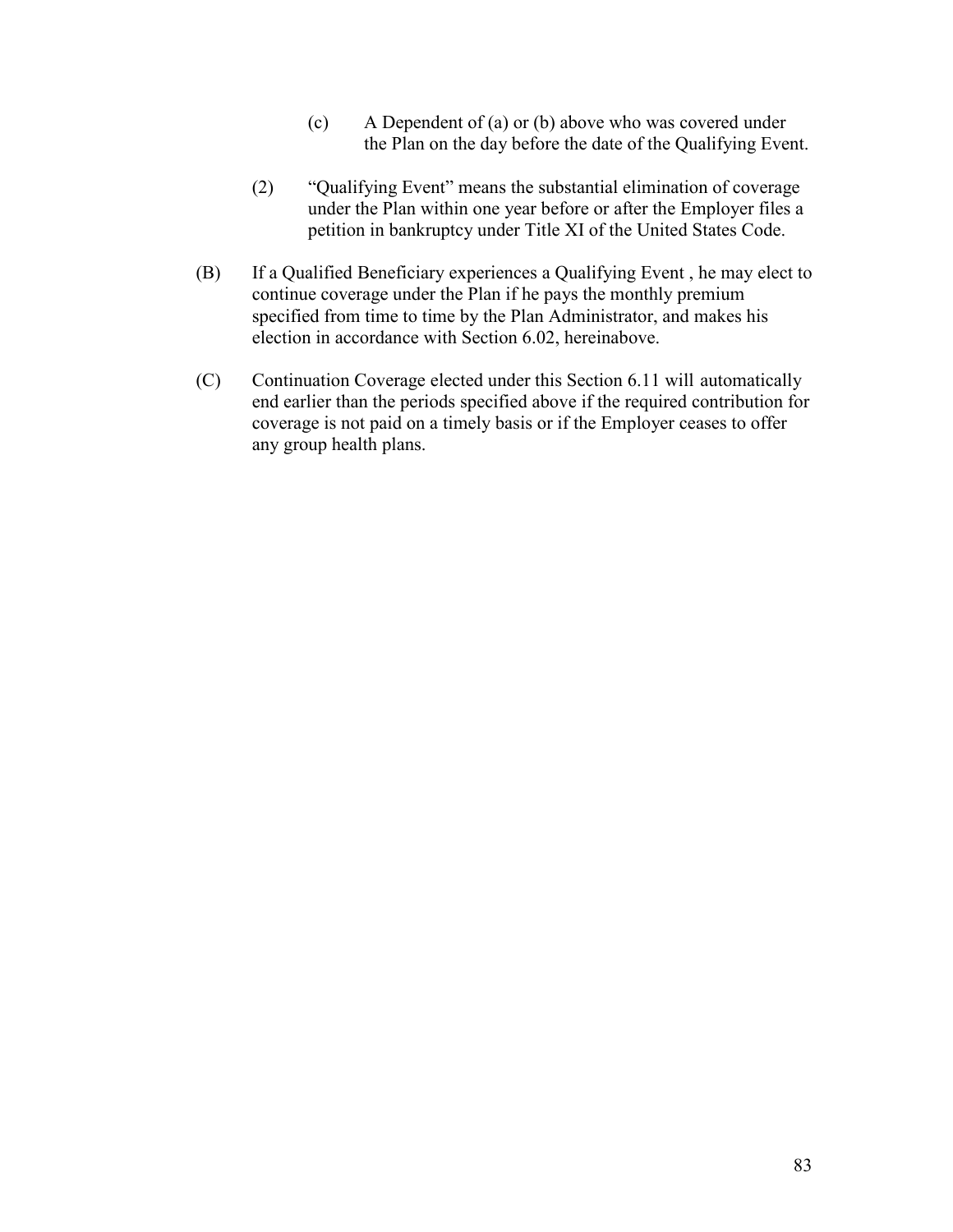## **SECTION 7.0**

## **GENERAL PLAN EXCLUSIONS AND LIMITATIONS**

#### 7.01 **Exclusions from, and Limitations On, Incurred Expenses.**

The following charges and expenses shall not qualify as a Covered Expense:

- (A) Charges incurred prior to an Eligible Employee or Eligible Dependent becoming a Participant in the Plan, or after a Participant's coverage is terminated.
- (B) Charges incurred by a Participant as a result of war or any act of war, whether declared or undeclared, caused during the Participant's service in the armed forces of any country, involvement in insurrection or civil disobedience, or caused by nuclear explosion or nuclear accident.
- (C) Charges arising out of or in the course of any employment or occupation for wage or profit, or for which the Participant is entitled to benefits under any worker's compensation or occupational disease law, or any such similar law.
- (D) Charges incurred for which the Participant is not legally obligated to pay, or for which a charge would not ordinarily be made in absence of Plan coverage, including but not limited to: Charges incurred to the extent that the Participant is reimbursed, entitled to reimbursement, or in any way indemnified for the expenses by or through any public program.
- (E) Charges resulting from an Illness or Injury arising out of or occurring during the commission of an illegal act by the Participant, including, without limitation, the engaging in an illegal occupation.
- (F) Charges incurred for routine medical examinations or routine health checkups, nutritional supplements, or immunizations not Medically Necessary for the treatment of an Injury or Illness, unless specifically shown as a Covered Expense elsewhere in this Plan.
- (G) Charges incurred for services or supplies which constitute personal comfort or cosmetic items.
- (H) Charges for telephone, television, radio, guest trays, personal convenience items, take-home drugs following discharge from a Hospital, or any sales tax or other tax that may be imposed.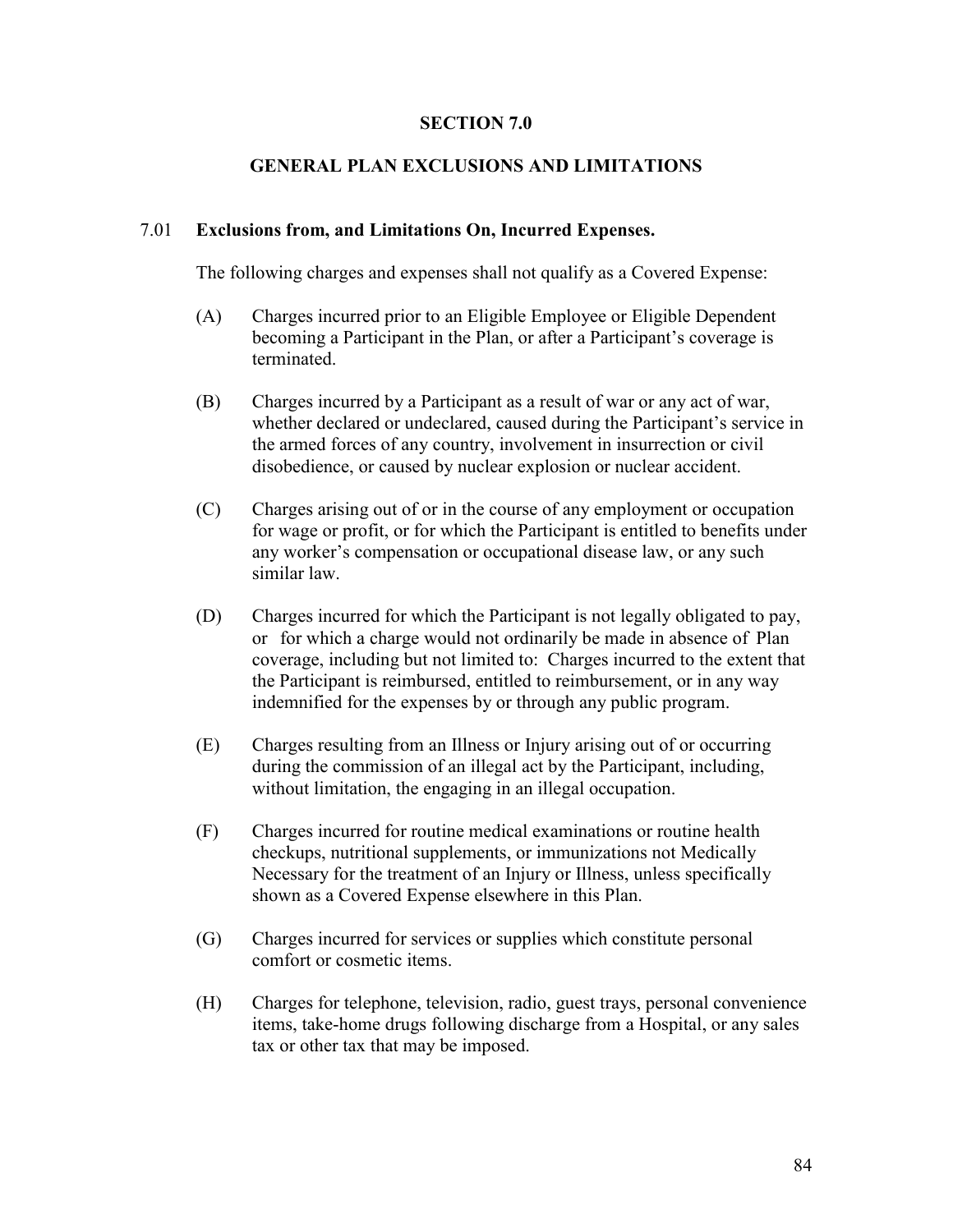- (I) Charges incurred for travel, whether or not recommended by a Physician, unless specifically shown as a Covered Expense elsewhere in the Plan.
- (J) Charges incurred in connection with Custodial Care and/or Respite Care.
- (K) Charges incurred for Cosmetic Procedures, except for the correction of defects from traumatic Injuries, and services rendered to, or procedures performed on, a Newborn which are necessary for treatment or correction of a congenital defect. Specifically excluded charges for the following Cosmetic Procedures include but are not limited to:
	- (1) surgery to the upper and lower eyelid;
	- (2) penile implants;
	- (3) augmentation mammoplasty or reduction mammoplasty (except as may otherwise be required under the Plan);
	- (4) full or partial face-lift;
	- (5) derma- or chemo-abrasion and/or electrolysis for hair removal;
	- (6) scar revision;
	- (7) otoplasty;
	- (8) lift, stretch, or reduction of abdomen, buttocks, thighs or upper arm;
	- (9) silicone injections to any part of the body;
	- (10) rhinoplasty; and
	- (11) Botox injections (unless deemed Medically Necessary and are Prior Authorized).
- (L) Charges incurred in connection with services and supplies which are:
	- (1) not Medically Necessary for the treatment of an Injury or Illness or for preventative care as specifically provided by this Plan; or
	- (2) in excess of Reasonable and Customary charges; or
	- (3) not recommended and approved by a Physician unless specifically shown as a Covered Expense elsewhere in the Plan.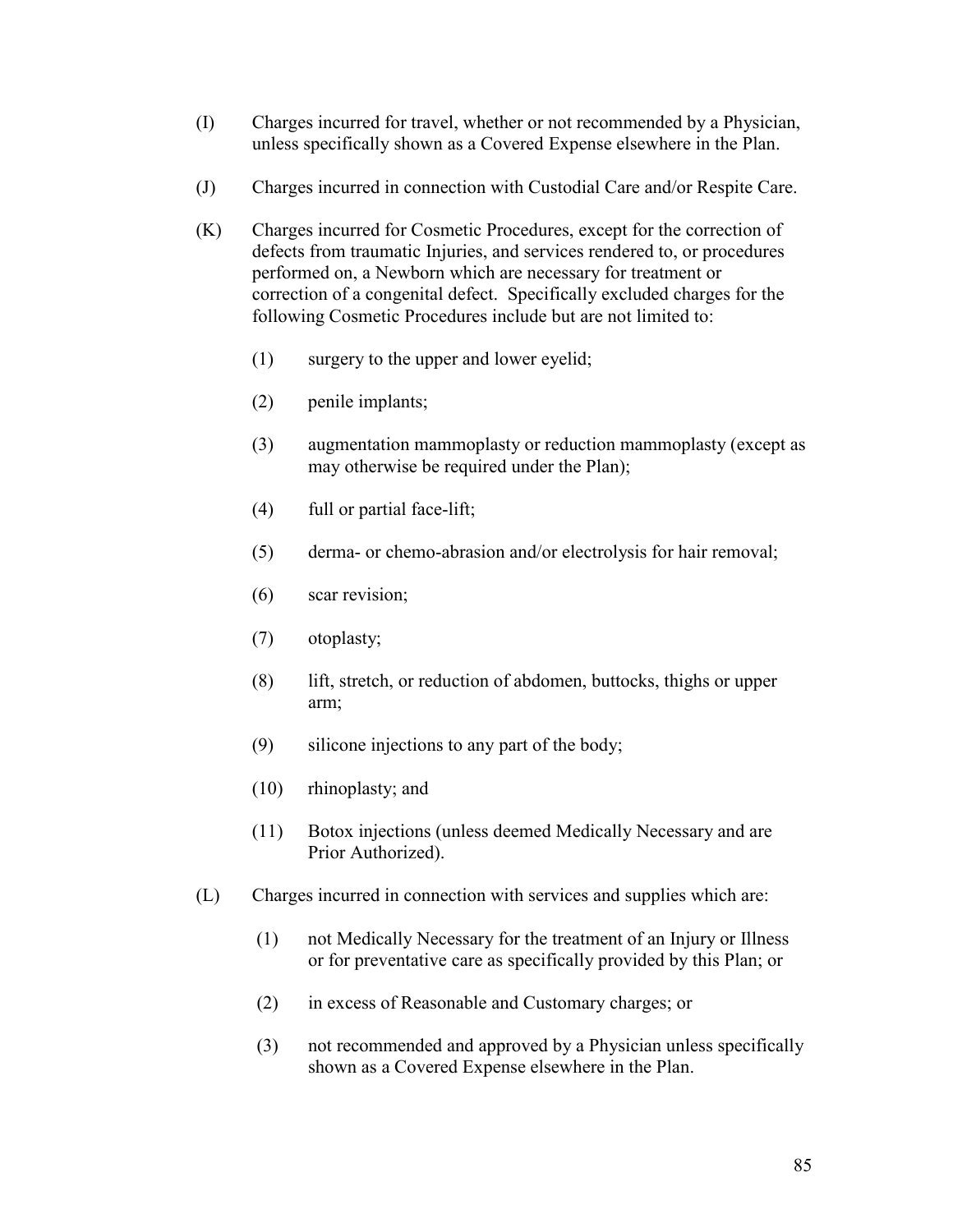- (M) Charges for services, supplies or treatment not recognized by the American Medical Association as generally accepted and Medically Necessary for the diagnosis and/or treatment of an active Illness or Injury or for preventative care as specifically provided by this plan; or charges for procedures, surgical or otherwise, which are specifically listed by the American Medical Association as having no medical value.
- (N) Charges for services rendered by a Physician, nurse, licensed therapist, or Home Health Care Agency employee if such individual is a Close Relative of the Participant, or resides in the same household as the Participant.
- (O) Charges incurred outside the United States if the Participant traveled to such a location for the purpose of obtaining medical services, drugs, or supplies.
- (P) Charges for hospitalization when such confinement occurs primarily for physiotherapy, hydrotherapy, convalescent care, Respite Care or rest care, or any routine physical examinations or tests not connected with the actual Illness or Injury.
- (Q) Charges for Physicians' fees for any treatment not rendered by or in the physical presence of a Physician.
- (R) Charges incurred in connection with Vision Therapy, eye refractions, the purchase or fitting of eyeglasses, contact lenses, hearing aids, or such similar aid devices, unless specifically shown as a Covered Expense elsewhere in this Plan. This exclusion shall not apply to the initial purchase of eyeglasses or contact lenses following cataract surgery.
- (S) Charges for foot care, which is provided solely to improve comfort or appearance, including, but not limited to, care for flat feet, subluxation, corns, bunions (except capsular or bone surgery), calluses, toenails and the like.
- (T) Charges for acupuncture or for the detection or correction of structural imbalance, distortion, or subluxation in the human body, by manual or mechanical means, for the purpose of removing nerve interference or the effects thereof, where such interference is the result of or related to the imbalance, distortion, or subluxation of or in the vertebral column unless specifically shown as a Covered Expense elsewhere in the Plan.
- (U) Charges related to or in connection with artificial insemination, in-vitro fertilization or reversal of sterilization.
- (V) Charges for outpatient prescription drugs are not covered under the medical benefits.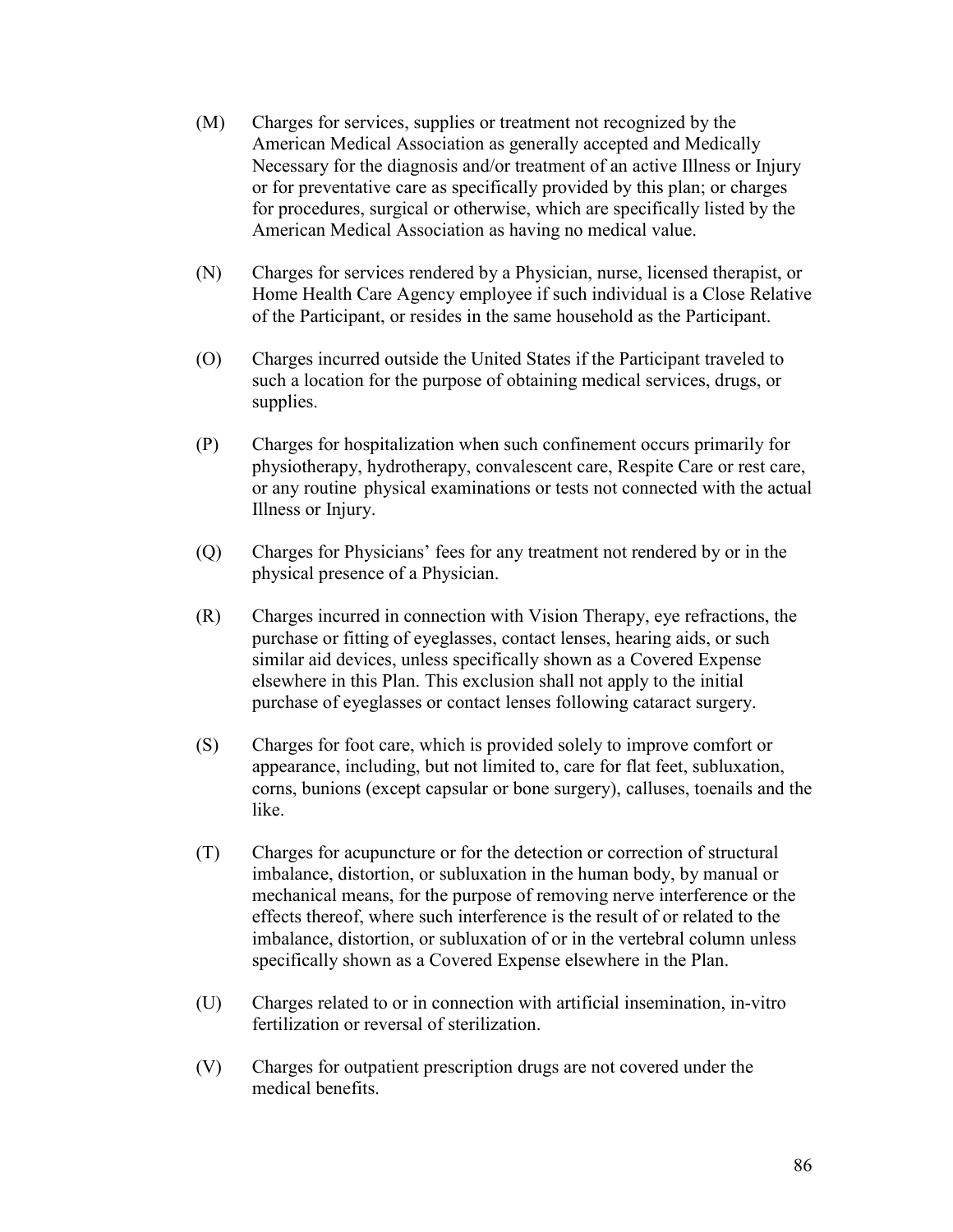- (W) Charges related to transsexual surgery or to sexual dysfunctions or inadequacies.
- (X) Charges for radial keratotomy or other procedures performed to correct refraction.
- (Y) All charges for treatment of obesity and/or weight loss procedures including, but not limited to: gastric reservoir reduction, gastric stapling or diversion for weight loss, corrective or remedial surgery for previously performed gastric bypasses or other gastric procedures performed for the purposes of treatment of obesity or weight-loss.
- (Z) Charges for marital counseling or hospitalization for environmental change.
- (AA) Charges for professional nursing services if rendered by other than a Registered Nurse or Licensed Practical Nurse, unless such care was vital as a safeguard of the Covered Person's life and unless such care is specifically listed as a Covered Expense elsewhere in the Plan.
- (BB) Charges for Experimental/Investigational procedures, drugs, or research studies, or for any services or supplies that are not considered legal in the United States whose use is limited to experimental or investigational purposes by laws or regulations under state or federal law.
- (CC) Charges incurred for treatment on or to the teeth, the nerves or roots of the teeth, gingival tissue or a molar process and any other dental, orthodontic or oral surgical charges except as stated elsewhere in this document.
- (DD) Charges for hypnotism or biofeedback.
- (EE) Charges for completion of claim forms or for preparation of medical reports, referral forms or Prior Authorization forms.
- (FF) Charges for telephone consultations.
- (GG) Charges for missed appointments.
- (HH) Charges for advance payment of services. Covered Expenses will only be paid after the services have been rendered.
- (II) Charges for educational or vocational training except for pre-approved disease management education/training such as diabetic education classes.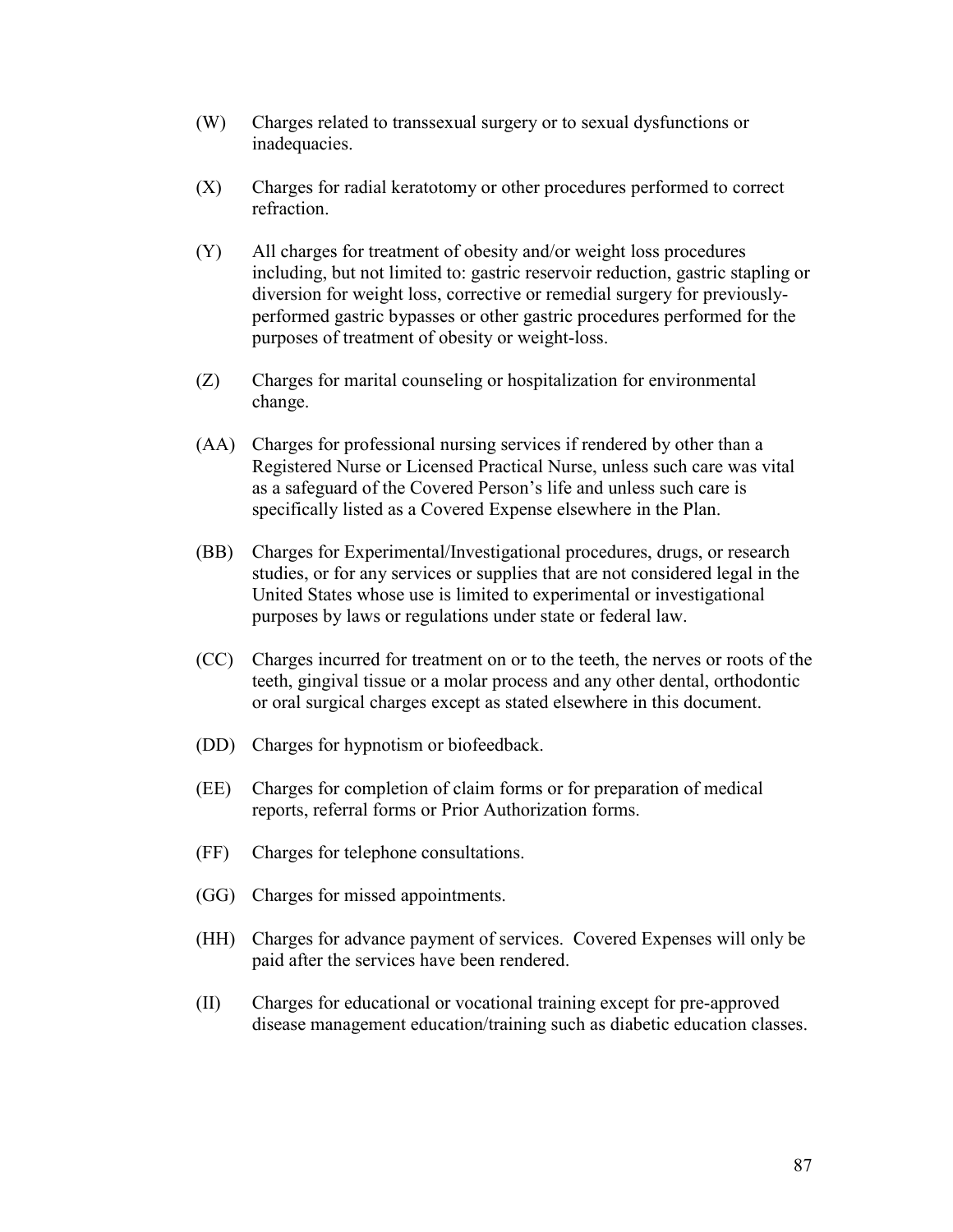- (JJ) Charges for Hospital services not consistent with, and not required in, the management and treatment of an Illness or Injury, or other condition for which a person is admitted.
- (KK) Charges for Room and Board incurred in connection with a Hospital admission on a Friday or Saturday unless the admission is Prior Authorized by the Plan or is for an acute medical Emergency, an accident, or if surgery is performed within twenty-four (24) hours of the admission.
- (LL) Charges for human organ or tissue not specifically shown as a Covered Expense elsewhere in the Plan.
- (MM) Charges for growth hormone treatment or therapy.
- (NN) Third party coverage, such as other primary insurance, workers' compensation, and Medicare will not be duplicated.
- (OO) External nutritional therapy (except for a pump for feeding a patient through an intestinal feeding tube and as otherwise required by applicable law).
- (PP) Health club membership, exercise equipment, or weight loss clinics and massage (except when part of a prescribed physical or occupational therapy program).
- (QQ) Intelligence Quotient (I.Q.) or other testing for educational purposes.
- (RR) 'MENS' (Microcurrent Electrical Neuromuscular Stimulation) unit.
- (SS) Nonmedical supportive counseling services, such as alcoholics anonymous ("AA"), narcotics anonymous ("NA"), aftercare and other community sponsored group alcohol and substance abuse.
- (TT) Physiotherapy (such as therapeutic muscle exercises, galvanic or transcutaneous nerve stimulation, vapocoolant sprays, ultrasound or diathermy) which is not part of a Physical Therapy program.
- (UU) Peak flow meters, unless use of a peak flow meter is part of an approved asthma management program.
- (VV) Screening or treatment associated with learning disabilities, mental retardation and autism.
- (WW) Surgical removal of impacted teeth (except bony or partially bony impacted).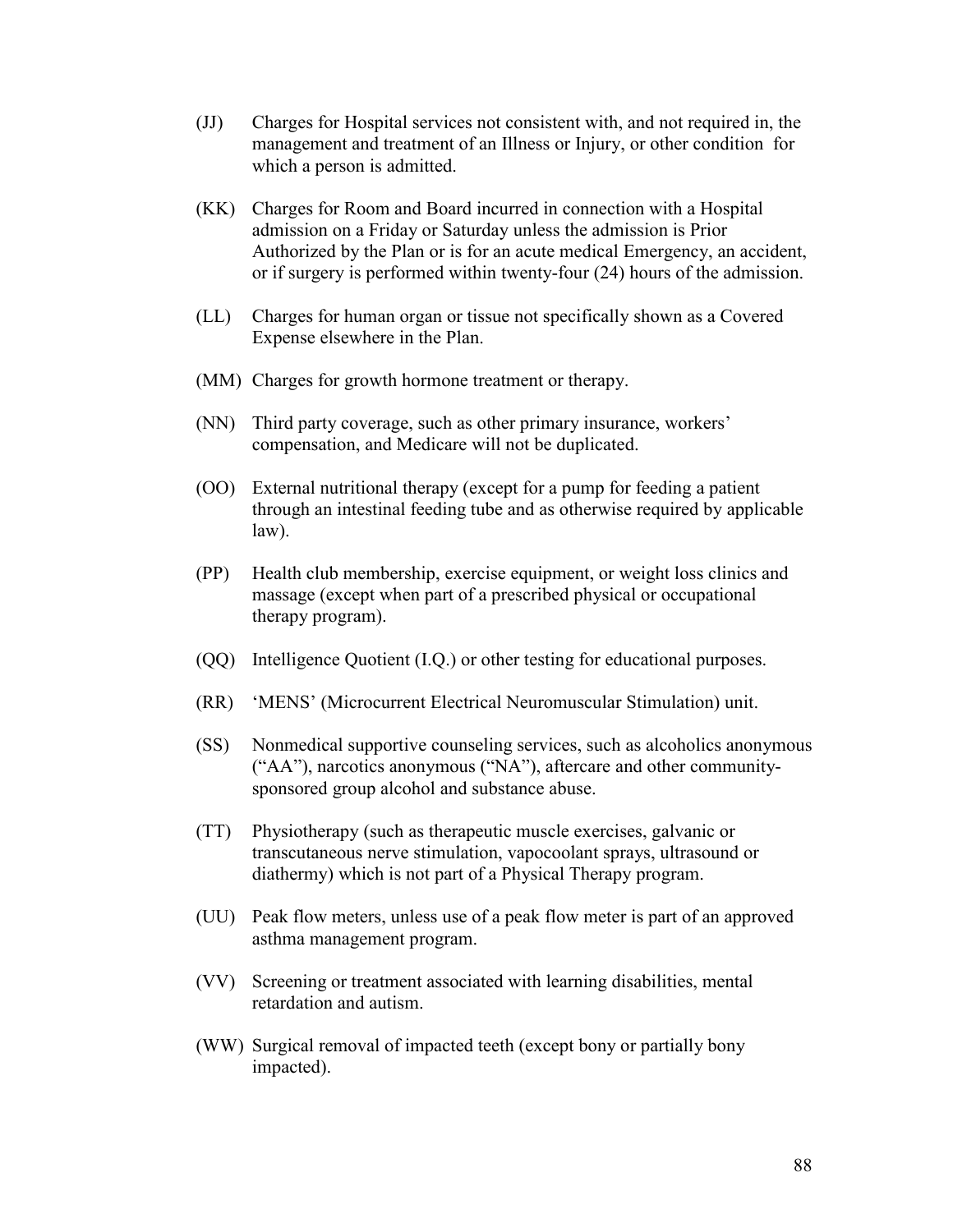- (XX) Vaccination for cholera, plague and yellow fever.
- (YY) Charges for any service not specified in this Plan as a covered service.
- (ZZ) Treatment of temporomandibular joint ("TMJ") dysfunction.
- (AAA) All charges incurred as a result of a non-covered procedure.
- (BBB) Charges for breast augmentation or reduction except as may be required under Section 3.05, hereinabove.
- (CCC) Charges for medical equipment and supplies not covered by Medicare Part B.
- (DDD) Charges for sclerotherapy for spider angiomas (veins), unless medically necessary.
- (EEE) Charges for revisions to, corrections of and/or treatment for complications arising directly from, any procedure, service or treatment listed as a specific exclusion under this Plan.
- (FFF) RESERVED
- (GGG) Any non-covered procedures including, but not limited to, surgeries, services, tests or treatments.
- (HHH) Inpatient and outpatient services provided at a facility not approved by Medicare, Medicaid, NCQA or CARF International.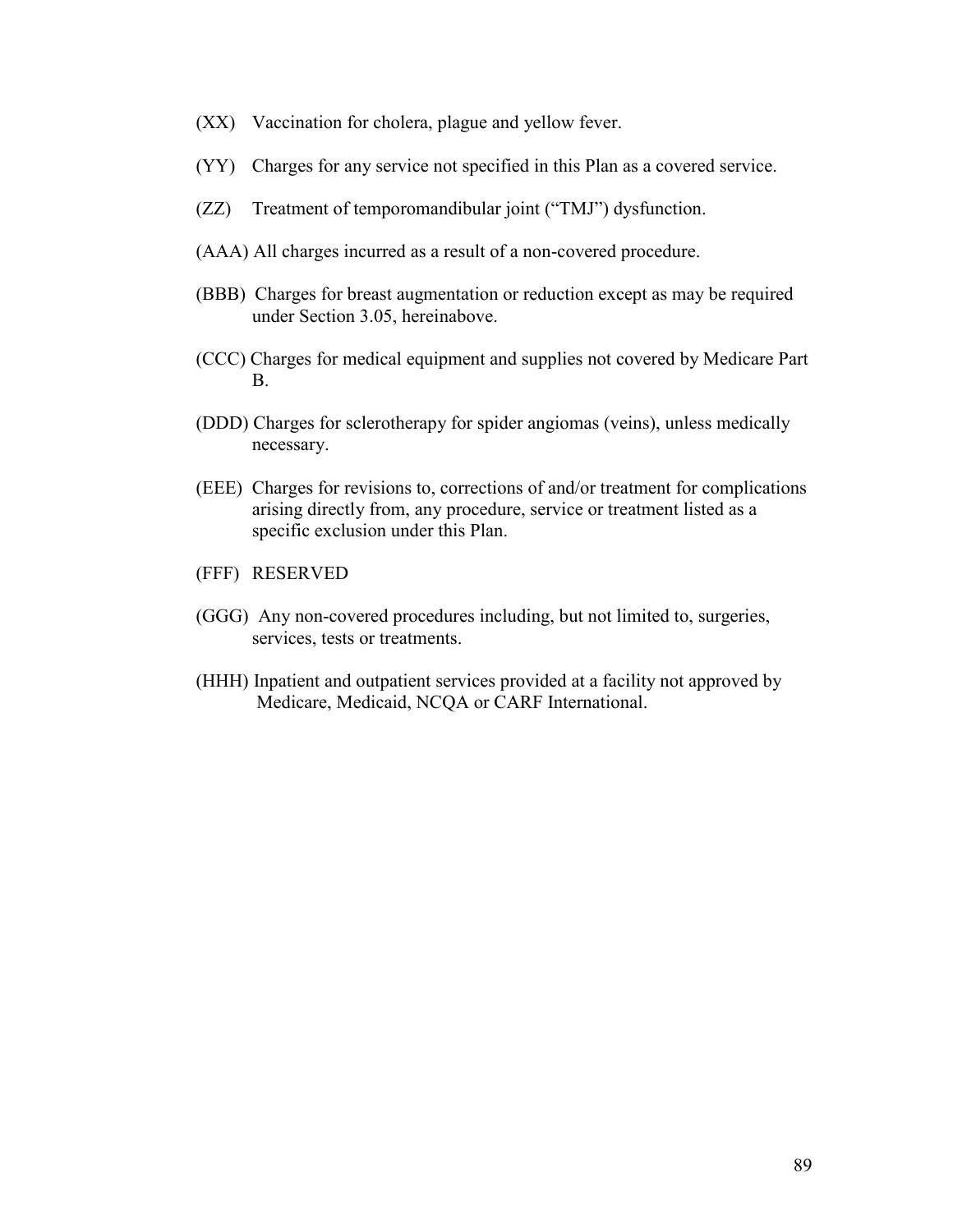## **ARTICLE 8.0**

## **COORDINATION OF BENEFITS**

#### 8.01 **Coordination of Benefits.**

 This Article 8.0 is intended to prevent the duplication of benefits. It applies when a Participant is also covered by any other medical insurance plan(s). When coverage under more than one plan exists, one plan normally pays its benefits in full and the 'other plan(s)' pay a reduced benefit. The Plan will always pay its portion of Allowable Expenses that, when added to benefits payable by the 'other plan', will not exceed 100% of billed charges or this Plan's Allowable Expenses, whichever is less. Only the amount paid by this Plan will be charged against the Plan benefit maximums.

 When this Plan is considered as providing 'secondary' coverage, the benefit payment for each claim submitted by a Participant is calculated by first deducting the amount paid by the 'other plan' (which is providing 'primary' coverage) from expenses determined to be Allowable Expenses under this Plan. The balance is then subject to Co-payments, Benefit Percentage amounts and other provisions as described in Section 4.03, hereinabove.

 This Coordination of Benefits provision applies whether or not a claim is filed under the 'other plan'. If the 'other plan' provides benefits in the form of services rather than cash, the reasonable value of the service rendered shall be deemed the benefit paid.

 The Plan Administrator and Claims Administrator may release to and obtain from any other insurer, plan or party, any information that it deems necessary for purposes of this Article 8.0. The Participant shall cooperate in obtaining such information and shall furnish all information necessary to implement the provisions of this Article 8.0.

#### 8.01.1 '**Other Plan'.**

 For purposes of this Article 8.0 only, the term 'other plan' shall mean any plan, policy or coverage (other than the Plan) providing benefits or services for or by the reason of health, medical or dental care or treatment. Such plans may include, without limitation:

- (A) Group insurance or any other arrangement for coverage for Participants in a group, whether on an insured or uninsured basis, including but not limited to:
	- (1) Hospital indemnity benefits; and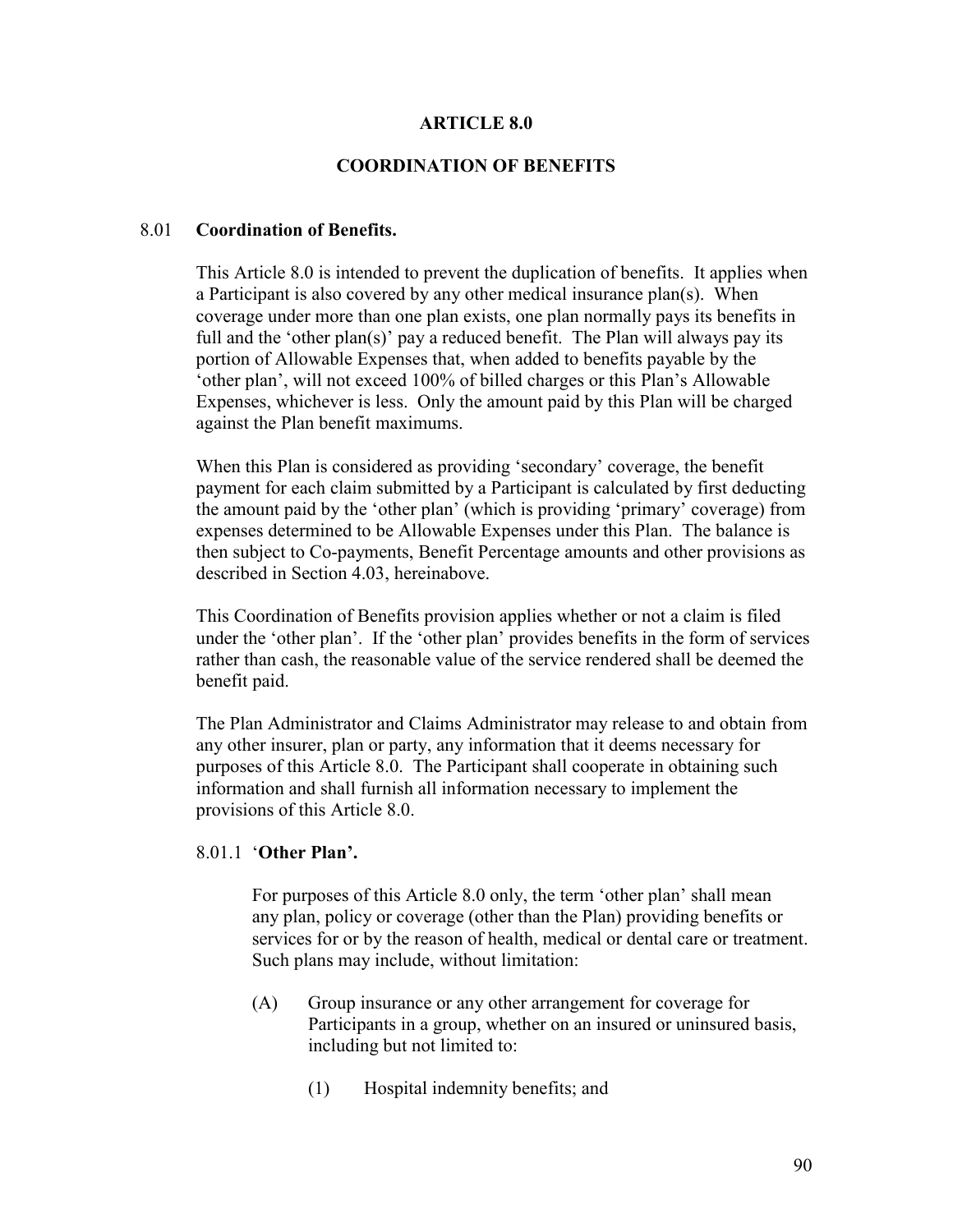- (2) Hospital reimbursement-type plans;
- (B) Hospital or medical service organizations on a group basis, group practice and other group prepayment plans;
- (C) Hospital or medical service organizations on an individual basis having a provision similar in effect to this provision;
- (D) A licensed health maintenance organization ("HMO");
- (E) Any coverage for students which is sponsored by, or provided through, a school or other educational institution;
- (F) Any coverage under a government program, and any coverage required or provided by statute;
- (G) Group automobile insurance;
- (H) Individual automobile insurance coverage on an automobile leased or owned by the Employer;
- (I) Individual automobile insurance coverage based upon the principles of "no fault" coverage;
- (J) Any plans or policies funded in whole or part by an employer or deductions made by an employer from an employee's compensation or retirement benefits; or
- (K) Labor/management trustee, union welfare, employer organization or employee benefit organization plans.

## 8.02 **Order of Payment of Claims by Plans.**

 With respect to claims submitted that involve the coordination of benefits, the Plan and any 'other plan' shall make claim payments according to the following rules of order, provided Medicare is not involved:

- (A) If the 'other plan' contains no provision for the coordination of benefits or states that its coverage is primary, the 'other plan' shall pay a submitted claim before any other plan makes any payment.
- (B) If the 'other plan' covers a claimant as an employee (or named insured) that 'other plan' will pay a submitted claim before a plan which covers the claimant as a dependent or as a recipient of continuation coverage under the Consolidated Omnibus Budget Reconciliation Act of 1985.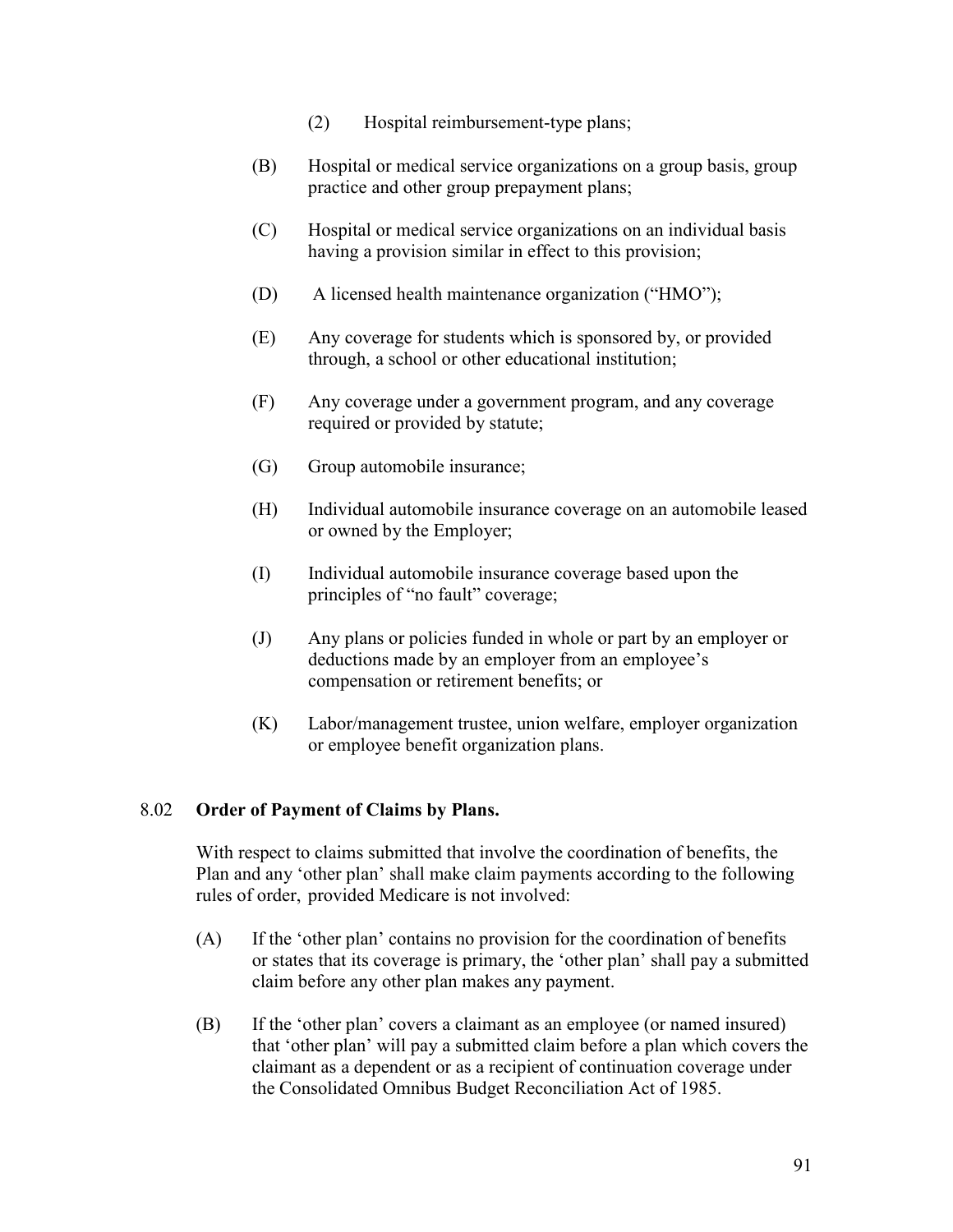- (C) If the 'other plan' covers a claimant as an employee's dependent, that 'other plan' will pay a submitted claim before a plan which covers the claimant as a dependent of a "qualified beneficiary", as that term is defined under the Consolidated Omnibus Budget Reconciliation Act.
- (D) Pursuant to rules established by the Ohio Department of Insurance, if the claimant is a dependent child, the plan of the parent whose birthday falls first (omitting year of birth) during the calendar year shall be deemed to provide 'primary' coverage and shall pay on any claims in that capacity. The plan of the other parent shall be deemed to provide 'secondary' coverage and shall pay any claims in that capacity.

 Notwithstanding the immediately preceding paragraph, if the child's parents are separated or divorced, then, the plan deemed to provide 'primary' coverage will be determined by the first of the following events to occur:

- (1) If a court decree or order makes one parent responsible for the child's health care expenses, that parent's plan is responsible for 'primary' coverage and the other parent's plan is responsible for secondary coverage;
- (2) If a court decree or order grants joint custody or 'shared parenting of the child and does not mention health care, then the 'birthday rule' described in the initial paragraph of this Section 8.02(D) applies; or
- (3) If neither Section 8.02(D)(1) or (D)(2) above applies, then the order for payment of claims is as follows:
	- (a) The plan of the parent with custody of the child.
	- (b) The plan of the spouse of the parent with custody of the child.
	- (c) The plan of the parent not having custody of the child.
	- (d) The plan of the spouse of the parent not having custody of the child.
- (E) If an 'other plan' does incorporate the rule described in Section 8.02(D), above, but, instead, has a rule based upon the gender of the parent, and if, as a result, the Plan and the 'other plan' do not agree on the order of the benefit payment, the Claims Administrator will determine the order of benefit payments.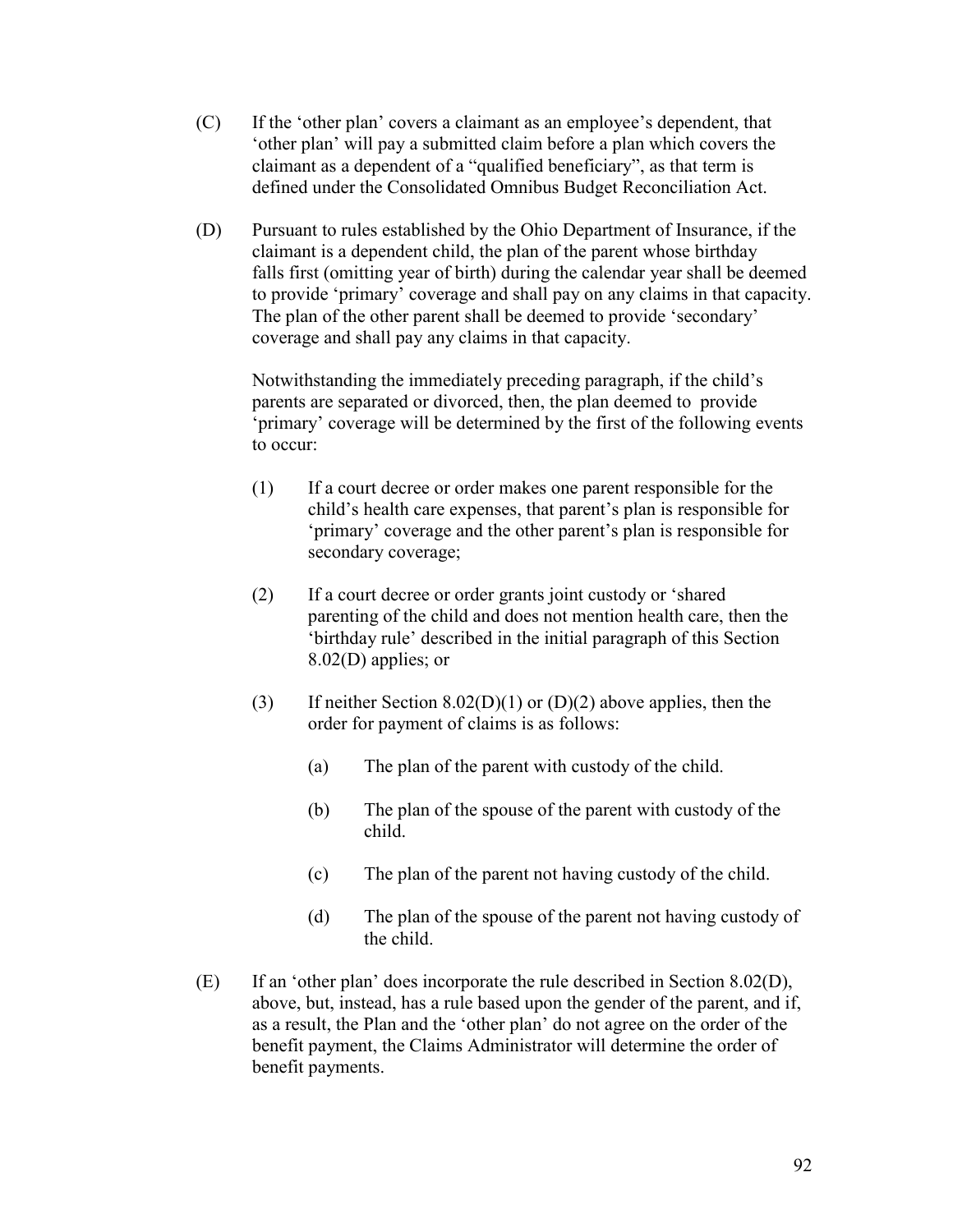- $(F)$  A "no fault" automobile policy not described in Section 8.02(A), above, will pay last;
- (G) If the order set out in Section 8.02(A), (B), (C), (D), (E), or (F) above does not apply in a particular case, then the plan that has covered the claimant for the longest period of time will pay first.

The Plan Administrator reserves the right to:

- (H) obtain information from, or share information with, the 'other plan(s)' regarding Coordination of Benefits without the claimant's consent.
- (I) require that the claimant provide information to the Plan Administrator about 'other plans' so that this Article 8.0 may be implemented; and
- (J) pay the amount due under the Plan to the 'other plan' if necessary in the Plan Administrator's opinion, in order to satisfy the terms of this Article 8.0.

# 8.03 **Coordination With Medicare.**

With respect to

- (A) Eligible Employees who have Plan coverage by virtue of their current employment status as defined by Medicare; or
- (B) Spouses who have Plan coverage by virtue of the Eligible Employee's employment status as defined by Medicare,

 who are age sixty-five (65) or older and who are entitled to benefits under Medicare, this Plan will pay 'primary' benefits, unless the Eligible Employee or Spouse refuses coverage under this Plan. If such Eligible Employee or Spouse refuses coverage under this Plan, Medicare will be the sole source of benefits. Eligible Employees or Spouses who have enrolled in this Plan are deemed to have accepted coverage under this Plan until the Plan Administrator receives written notification from the Eligible Employee or Spouse stating that the Eligible Employee or Spouse refuses coverage under this Plan. Any charges which are not paid under this Plan shall be submitted to Medicare as a 'secondary' payor.

With respect to

 (C) Eligible Employees who have Plan coverage by virtue of their current employment status as defined in Medicare; or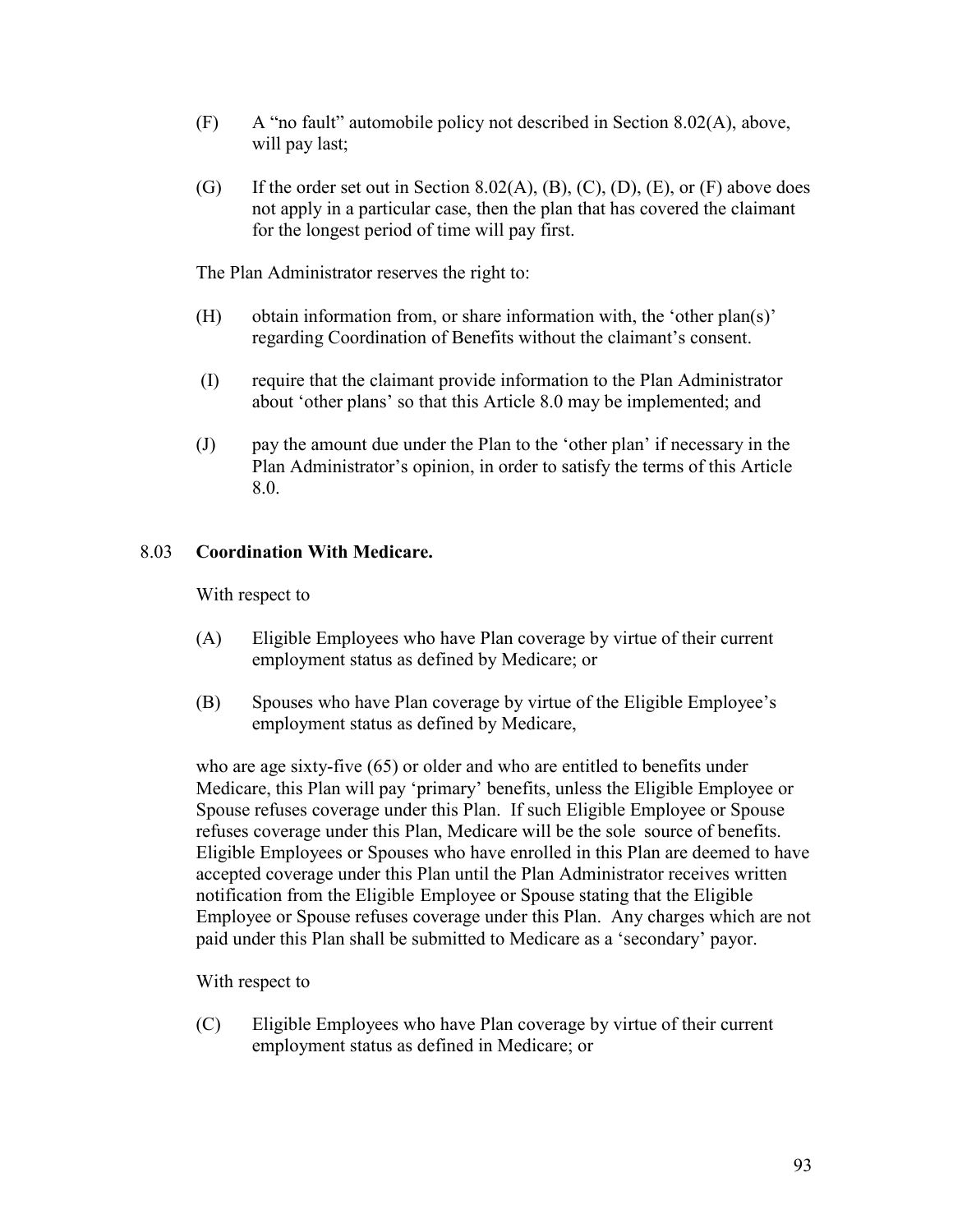(D) Eligible Dependents who have Plan coverage by virtue of a family member's current employment status as defined in Medicare

 who are entitled to benefits under Medicare by reason of receiving Social Security Disability benefits (and who are not or would not be entitled to benefits under Medicare on the basis of 'end stage renal disease'), this Plan will pay 'primary' benefits, unless the Eligible Employee or Eligible Dependent refuses coverage under this Plan. If such Eligible Employee or Eligible Dependent refuses coverage under this Plan, Medicare will be the sole source of benefits. Eligible Employees and/or Eligible Dependents who become Participants in this Plan are deemed to have accepted coverage under this Plan until the Plan Administrator receives written notification from the Eligible Employee or Eligible Dependent stating that the Eligible Employee or Eligible Dependent refuses or waives coverage under this Plan. Any charges, which are not paid under this Plan, should be submitted to Medicare as a 'secondary' payor.

 For those Eligible Employees or Eligible Dependents who are entitled to benefits under Medicare Part A solely on the basis of 'end stage renal disease' the following will apply:

- (E) For items and services furnished on or after August 5, 1997, with respect to Eligible Employees or Eligible Dependents who become entitled to benefits under Part A of Medicare on or after February 5, 1996, the Plan will pay 'primary' benefits during the thirty (30) month period beginning on the earlier of:
	- (1) The first month in which the Eligible Employee or Eligible Dependent becomes entitled to benefits under Part A of Medicare;
	- or
	- (2) The first month in which the Eligible Employee or Eligible Dependent would have been entitled to benefits under Part A of Medicare if such person had filed an application for such benefits. After the expiration of such thirty (30) month period, Medicare benefits will be 'primary' and this Plan will pay 'secondary' benefits.

 Solely for the purposes of this Section 8.03(E), and notwithstanding Section 1.33 hereof, the term "Eligible Dependent" shall exclude a "Spouse" as defined in Section 1.101, hereof.

(F) Otherwise, the Plan will pay 'primary' benefits during the eighteen (18) month period beginning on the earlier of: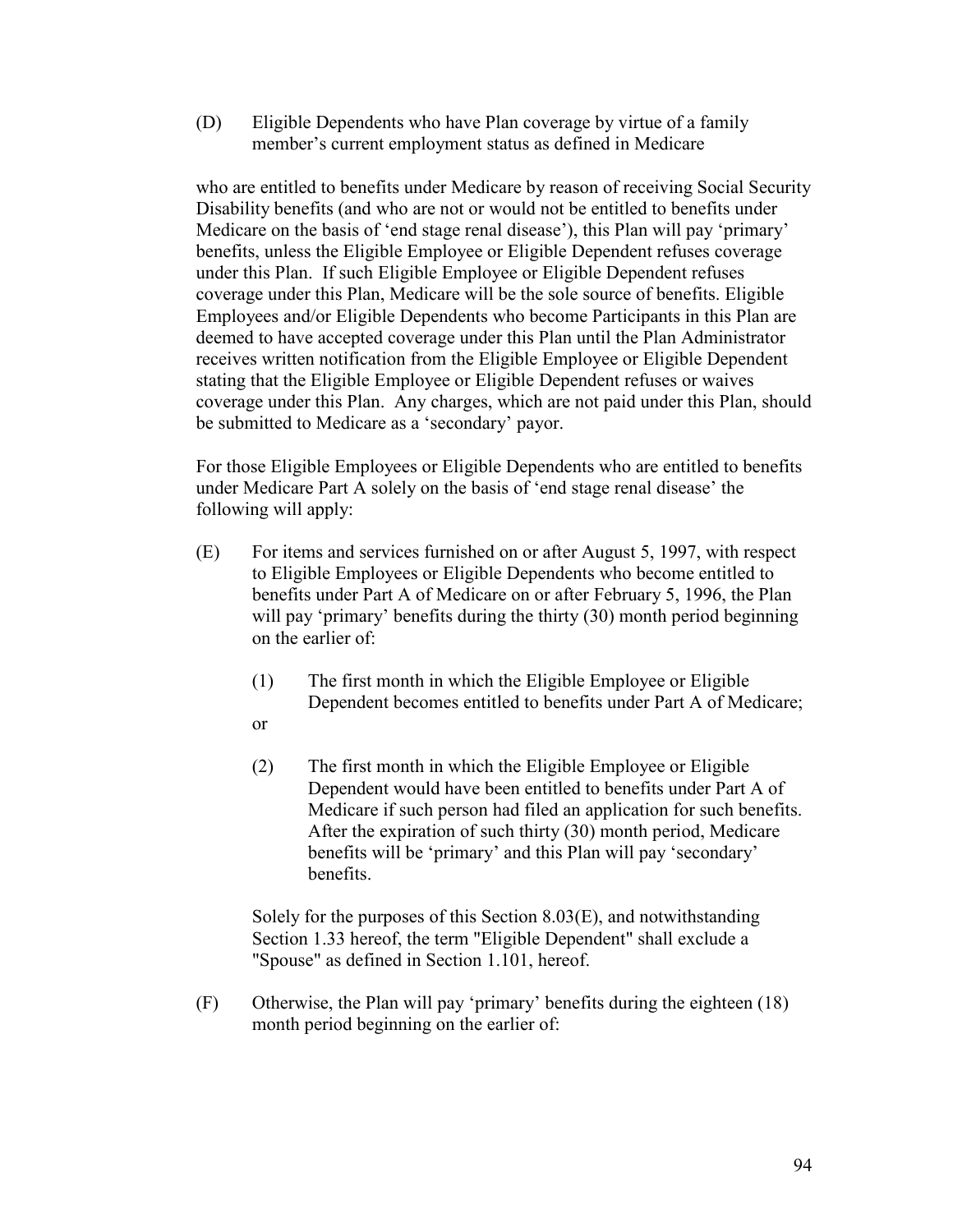- (1) The first month in which the Eligible Employee or Eligible Dependent becomes entitled to benefits under Part A of Medicare; or
- (2) The first month in which the Eligible Employee or Eligible Dependent would have been entitled to benefits under Part A of Medicare if such person had filed an application for such benefits. After the expiration of such eighteen (18) month period, Medicare benefits will be 'primary' and this Plan will pay 'secondary' benefits.

 For those Eligible Employees or Eligible Dependents who are entitled to benefits under Medicare solely on the basis of 'end stage renal disease' and who subsequently become entitled to benefits under Medicare for the reason of attaining age sixty five (65) or for a disability other than 'end stage renal disease', this Plan will pay in accordance with the 'end stage renal disease' provisions stated above.

 For those Eligible Employees or Eligible Dependents who are entitled to benefits under Medicare on the basis of attaining age sixty five (65) or because of disability (other than 'end stage renal disease'), and who subsequently become entitled to benefits under Medicare on the basis of 'end stage renal disease', then the 'end stage renal disease' provisions stated above will apply but only if, prior to such entitlement to benefits under Medicare, Medicare was to pay 'secondary' benefits under other provisions of the Plan.

 For those Eligible Employees or Eligible Dependents who are not entitled to benefits under Medicare on the basis of attaining sixty five (65) or because of disability (other than 'end stage renal disease') and, simultaneously, 'end stage renal disease', the 'end stage renal disease' provisions stated above will apply. When this Plan's benefits are 'secondary', benefits will be paid as 'secondary' as described under this Article 8.0.

For purposes of this Section 8.03:

- (G) Effective March 1, 2014 a Spouse shall no longer be entitled to, or receive, 'primary' benefits under the Plan. A Spouse will, however, be eligible to receive 'secondary' benefits upon satisfying the Plan's eligibility and enrollment requirements described herein subject, however, to the provisions of Section 8.03(H) herein,
- (H) Any Eligible Employee or Eligible Dependent who receives 'primary' coverage benefits under any health insurance plan, program or scheme sponsored by the federal government including, but not limited to, Medicare, Medicaid or Tri-Care, shall not be eligible for, and shall not receive, 'secondary' coverage under this Plan.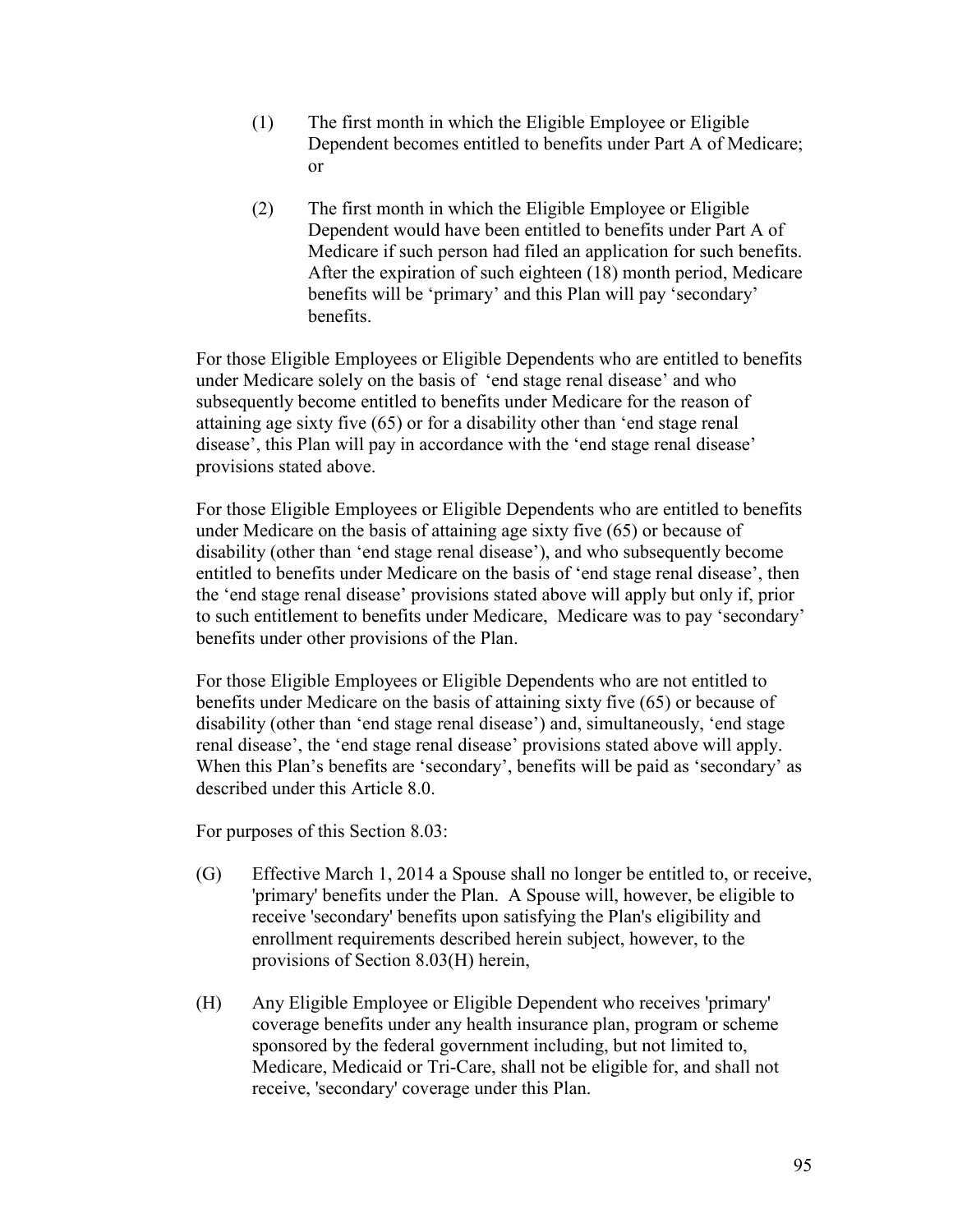## 8.04 **Right of Recovery.**

 Solely for purposes of this Section 8.04, the term "Participant" will include anyone acting for, or on behalf of, a Participant.

 In the event the Plan has a subrogated interest or right of recovery, no Participant shall release any party, person, corporation, entity, insurance policies or funds that may be liable or obligated to that Participant for the acts or omissions of any person or entity, without the written approval of the Plan.

 In the event a Participant pursues a claim against a third party or Other Coverage, the Participant agrees to include the Plan's subrogated interest and rights of recovery in that claim, and if there is a failure to do so, the Plan shall be legally presumed to be included in such claim. In the event the Participant does not pursue a claim against a third party or Other Coverage, the Plan shall have the right to pursue, sue, compromise or settle any such claims in the Participant's name and to execute any and all documents necessary to pursue said claims in the Participant's name.

 Each Participant hereby agrees to reimburse the Plan, for any past, present and future benefits paid by the Plan, out of any monies recovered from any person, entity, or Other Coverage as a result of judgment, settlement or otherwise, regardless of how those monies are classified. In the event a Participant settles, recovers, or is reimbursed by any third party or Other Coverage, the Participant shall hold any such monies in trust for the benefits of the Plan and shall reimburse the Plan for any benefits so paid hereunder on a first priority basis, regardless of whether or not the Participant has been made whole. If a Participant fails to reimburse the Plan in accordance with this provision the Participant shall be liable to the Plan for any and all expenses (whether in the form of fees or costs) associated with the Plan's attempt to recover such monies from the Participant. Each Participant also agrees to execute and deliver all necessary instruments to furnish such information and assistance, and to take any action the Plan Administrator may require to facilitate enforcement of its rights. The Plan will not pay or be responsible for, without the written consent of the Plan Administrator, any fees or costs associated with a Participant pursuing a claim against a third party or any other coverage.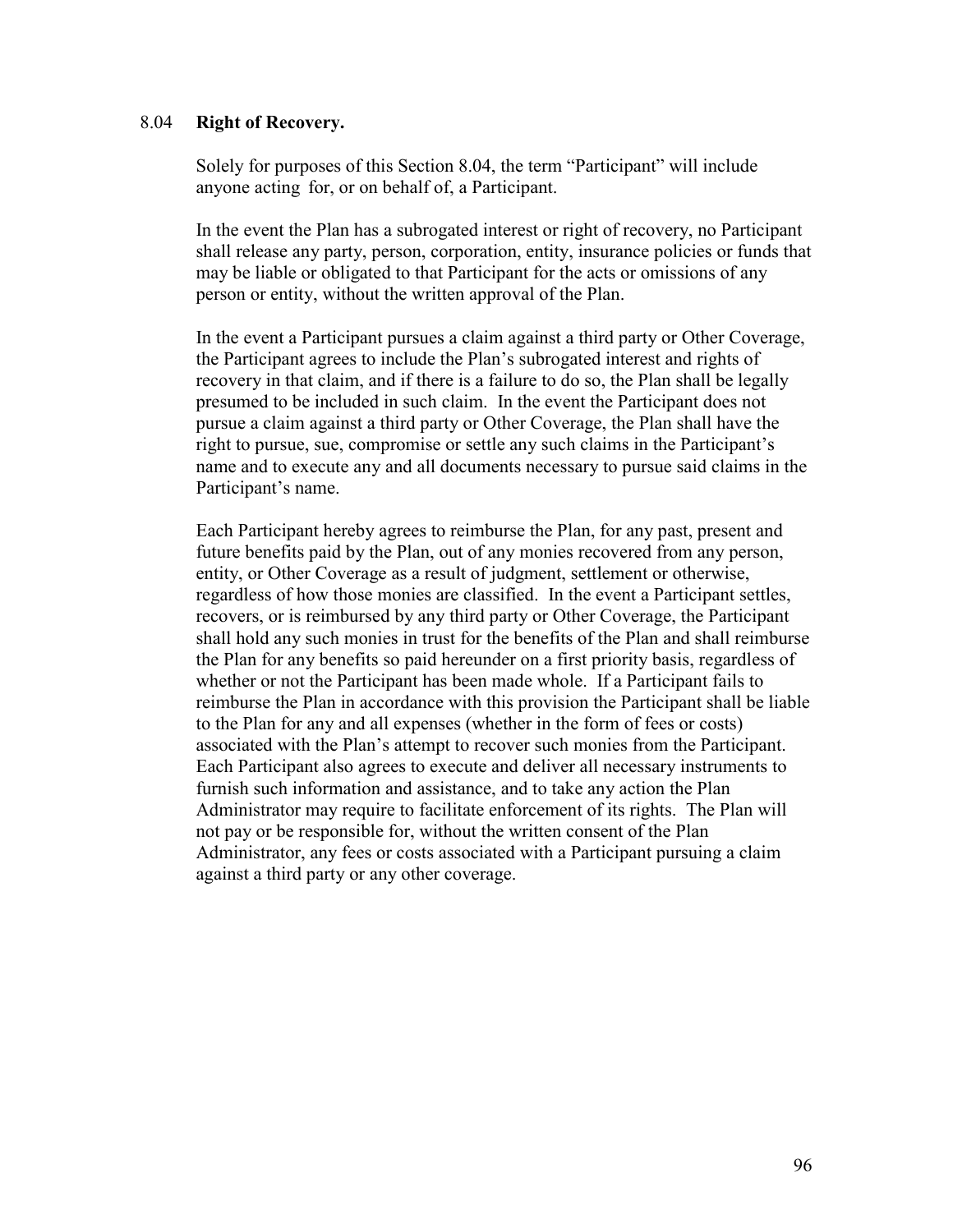### **ARTICLE 9.0**

#### **CLAIM PROCEDURES**

#### 9.01 **Notice and Proof of Claim.**

 Written notice of a Covered Expense must be given by the Participant or provider to the Claims Administrator, or its designee, on or in a form designated by the Claims Administrator as soon as is administratively feasible, but in no event no later than one (1) year after the date on which the Covered Expense was incurred.

 The Claims Administrator or its designee shall approve, partially approve or deny a claim within the time mandated by the Ohio Revised Code. If special circumstances require more time, the Claims Administrator or its designee shall have additional time to complete its review upon notice to the Participant or provider. If a claim is denied (in whole or in part) the Claims Administrator shall provide the Participant or provider with a written notice which will specify the reason(s) for the denial or, if more information about the claim is needed, describe any additional information that may be required to make its decision. This written notice may take the form of an 'explanation of benefits' worksheet or a letter.

#### 9.02 **Appealing a Denial of a Claim or Certification of Medical Necessity**

 The Participant or his Authorized Representative shall have the right to appeal any Adverse Benefit Determination through an Internal Appeal Review, an External Review, or both, depending upon the circumstances.

- (A) **Requesting an Internal Appeal Review.** The request for an Internal Appeal Review must be made in writing on an Appeal Request Form requested from and provided by the Claims Administrator. The Appeal Request Form must be submitted by the Participant or his Authorized Representative to the Appeals Committee in writing, within 180 days after receiving notice of an Adverse Benefit Determination. The Participant or Authorized Representative may request and obtain an Appeal Request Form by contacting the Claims Administrator by phone, facsimile, regular U.S. Mail or e-mail at info@NFPBA.org.
- (B) **Internal Appeal Review decision process.** Once an Internal Appeal Review is timely requested and a complete Appeal Request Form is received by the Appeals Committee, the Appeals Committee shall review the documentation and evidence relating to the appeal. A written decision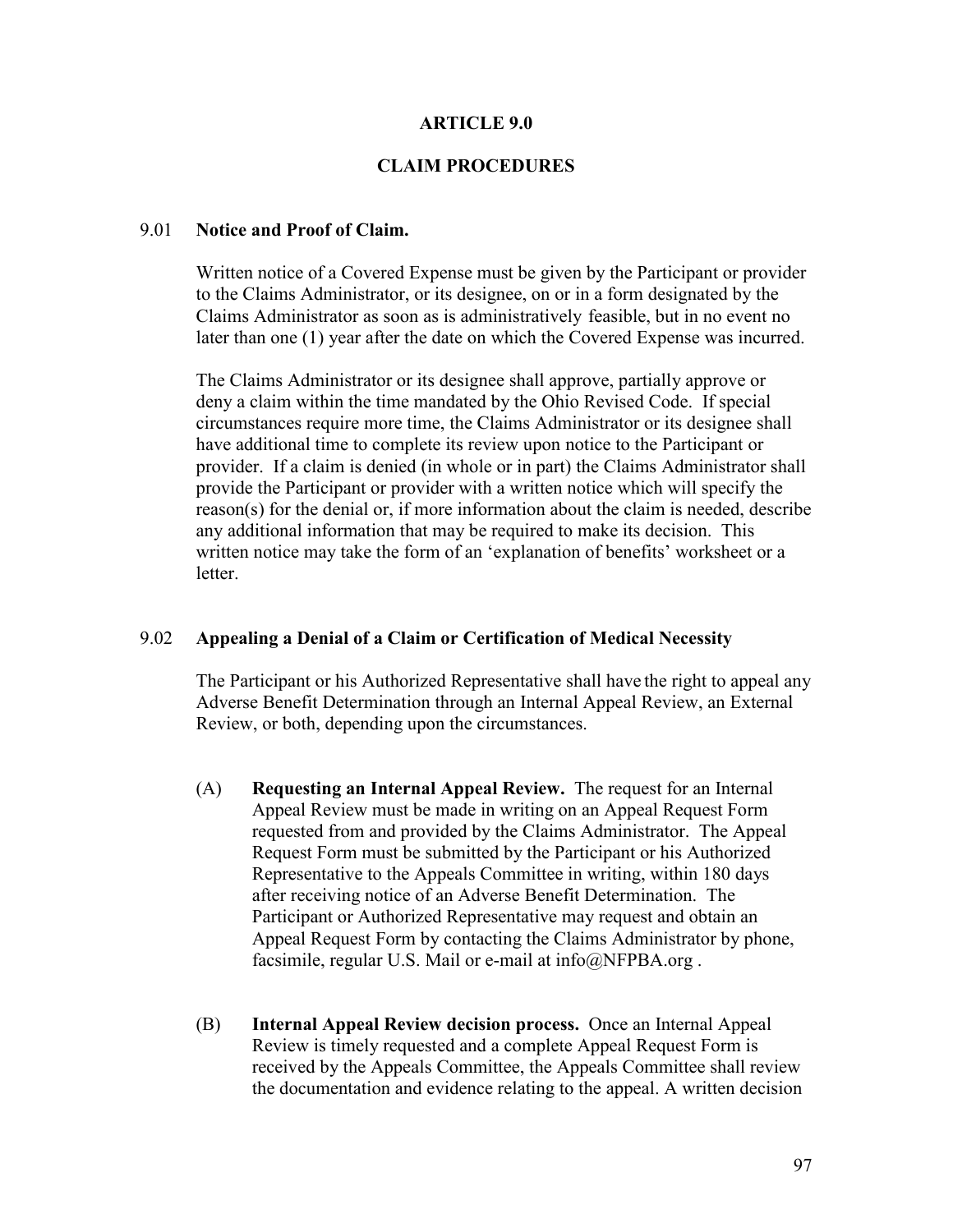containing the Appeals Committee's findings will be provided to the Participant or his Authorized Representative initiating the appeal within:

- (1) thirty (30) days of the Appeals Committee's receipt of a complete request for an Internal Appeal Review of an Adverse Benefit Determination involving a non-Urgent medical condition for which services have not yet been rendered; or
- (2) sixty (60) days of the Appeals Committee's receipt of a complete request for an Internal Appeal Review of an Adverse Benefit Determination involving services already received by the Participant.

 If the appeal is denied or a decision is not rendered in the thirty (30) or sixty (60) period described hereof, the Participant or his Authorized Representative may request an External Review.

 (3) **"Expedited" Internal Appeal Review.** The Participant or his Authorized Representative may request an "expedited" Internal Appeal Review upon the Participant's treating Physician certifying to the Appeals Committee in writing on the Appeal Request Form that the Participant has an Urgent medical condition.

> The Participant or his Authorized Representative may also submit a request for an "expedited" Internal Appeal Review by facsimile or e-mail at info@NFPBA.org) by completing an Appeal Request Form, checking the appropriate box(es) on the Form and providing any necessary certifications.

> Requests for "expedited" Internal Appeal Reviews may also be made orally by a Participant or his Authorized Representative by calling the Appeals Committee's 'Appeals Team' at (419) 244-0135 and asking for a member of the 'Appeals Team' because of a Participant's Urgent condition. Written confirmation of the oral request, Urgent condition and any required certifications must be submitted by the individual making the request to the Appeals Committee no later than five (5) days after the request for an "expedited" Internal Appeal Review is made.

> Upon receiving a complete request for an "expedited" Internal Appeal Review, the Appeals Committee shall review the evidence and documentation relating to the Adverse Benefit Determination being appealed and shall issue its decision, in writing, to the Participant or his Authorized Representative requesting the appeal within seventy-two (72) hours of receiving the complete "expedited" Internal Appeal request.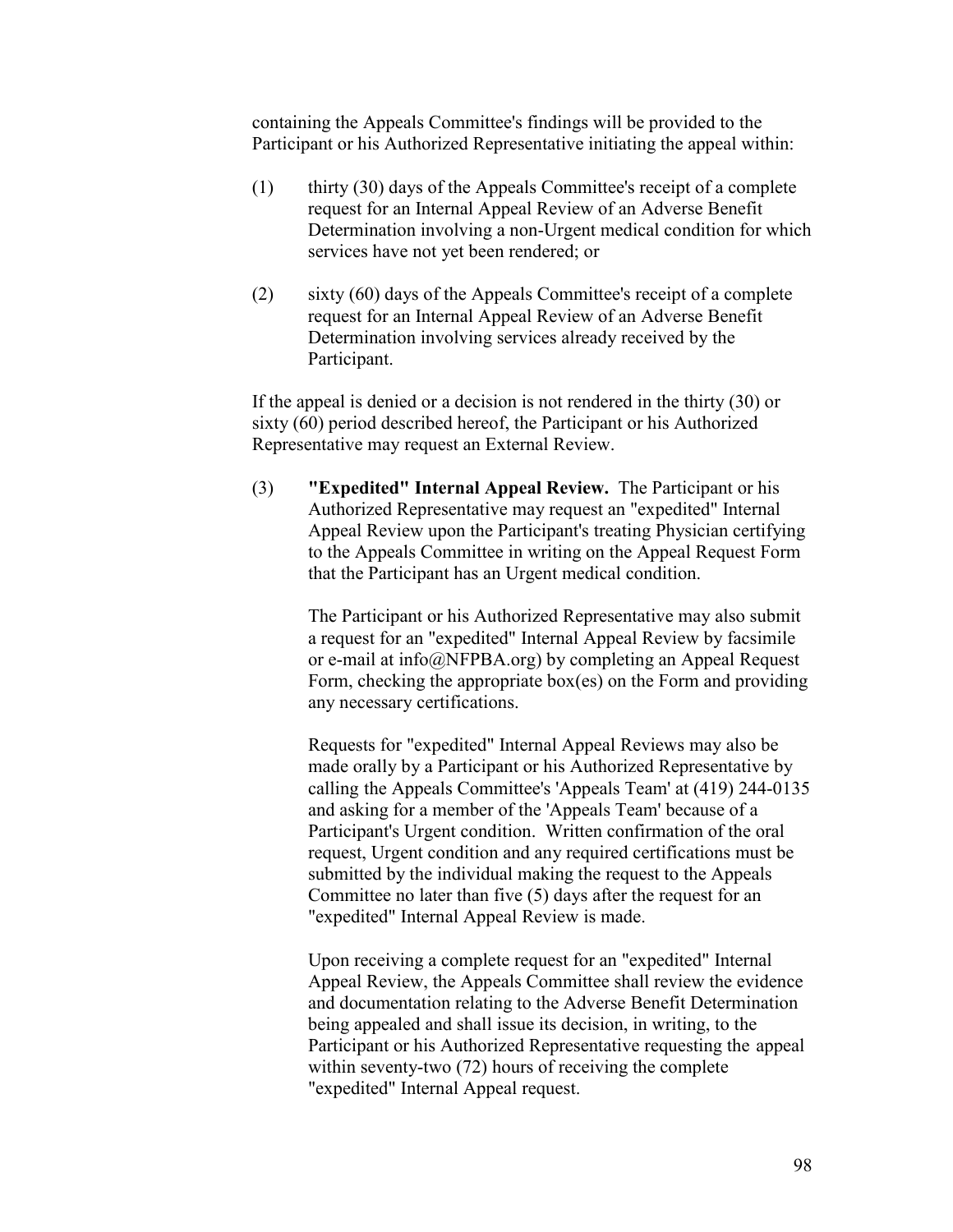If the appeal is denied or a decision is not rendered in the seventy two (72) hour period described hereof, the Participant or Authorized Representative may request an External Review.

 (C) **External Review.** A Participant is entitled to an External Review conducted by either the Ohio Department of Insurance or an Independent Review Organization.

 The Ohio Department of Insurance will conduct the External Review in cases where the Adverse Benefit Determination:

- (1) is based on a contractual issue that does not involve a medical judgment or any medical information; or
- (2) indicates that emergency medical services did not meet the definition of Emergency AND the Adverse Benefit Determination has already been upheld through an External Review by an IRO.

 An Independent Review Organization will conduct the External Review only in cases where the Adverse Benefit Determination:

- (3) involves a medical judgment or is based on any medical information; or
- (4) indicates the requested service is experimental or investigational and the treating Physician certifies that:
	- (a) standard health care services have not been effective in improving the condition of the Participant; or
	- (b) standard health care services are not medically appropriate for the Participant; or
	- (c) no available standard health care service covered by the Plan is more beneficial than the requested health care service.

An External Review may be of the "standard" or "expedited" type.

## (5) **"Standard" External Review Procedure.**

A "standard" External Review must be requested by the Participant or his Authorized Representative, in writing on an Appeal Request Form requested from, and provided by, the Claims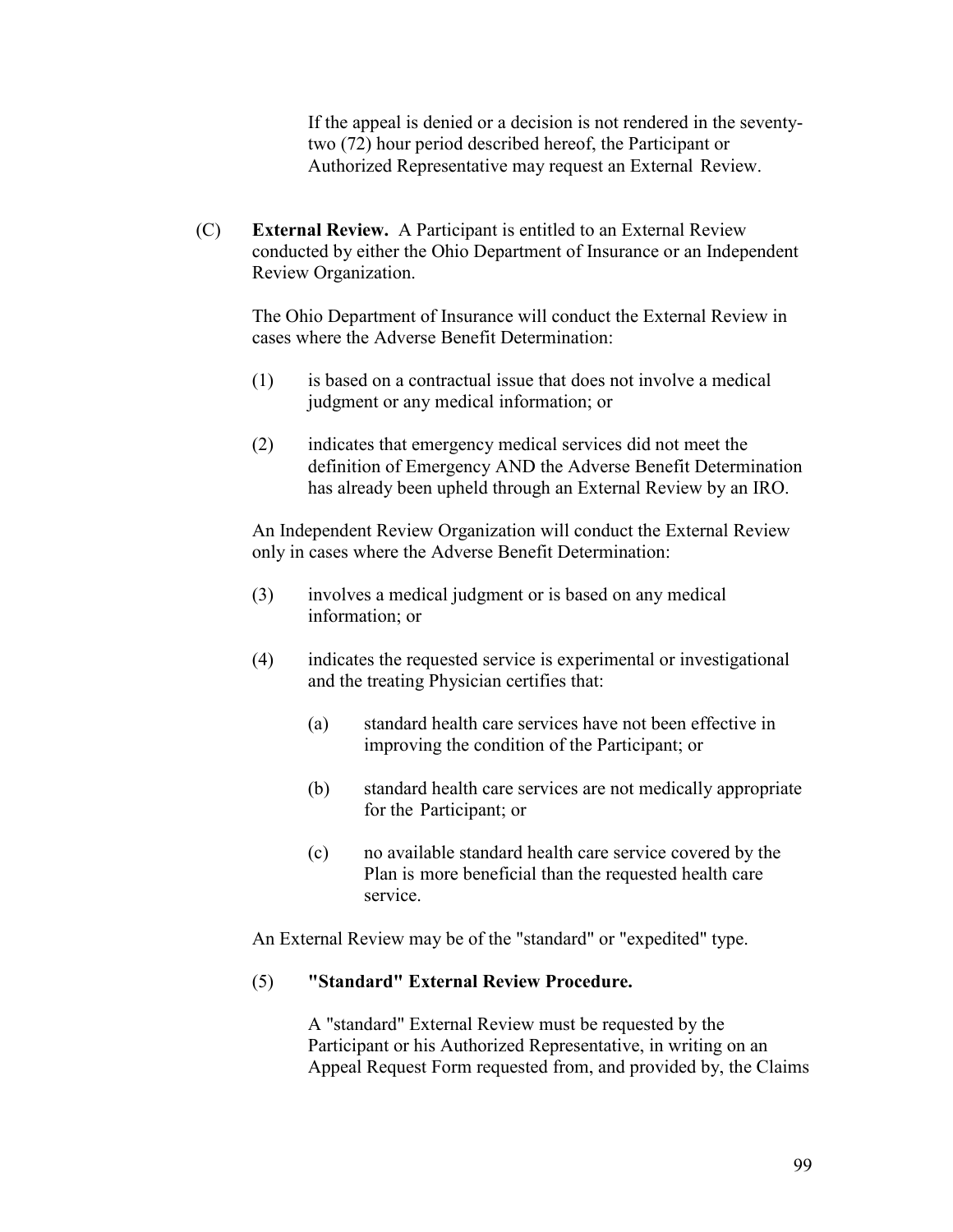Administrator and filed with the Appeals Committee within 180 days of the date an Adverse Benefit Determination is issued.

- (a) **Procedure if "standard" External Review request is complete. I**f an External Review request is complete and eligible for review, the Appeals Committee will initiate the External Review and shall so notify the Participant or his Authorized Representative making the request, in writing The notification shall also:
	- (i) include the name and contact information for the assigned IRO or the Ohio Department of Insurance (whichever is applicable) for the purpose of submitting additional information; and
	- (ii) inform the Participant or Authorized Representative making the request that, within ten (10) business days after receipt of the notice, additional information in writing may be submitted to the IRO or the Ohio Department of Insurance (as applicable) for consideration in the review.

 The Appeals Committee will forward all documents and information used to make its Adverse Benefit Determination to the IRO or the Ohio Department of Insurance (as applicable).

If the External Review is being conducted by an IRO:

- (iii) Upon receipt, the IRO must forward any additional information it receives from the Participant or his Authorized Representative to the Appeals Committee. The Appeals Committee may, at any time, reconsider and reverse the Adverse Benefit Determination; however, reconsideration will NOT delay or terminate the External Review. If the Adverse Benefit Determination is reversed, the Appeals Committee shall notify the Participant or his Authorized Representative, the assigned IRO and the Ohio Department of Insurance within one business (1) day of making the decision. Upon receiving notice of the reversal from the Appeals Committee, the IRO will terminate the Review.
- (iv) In addition to all documents and information considered and/or used in making the Adverse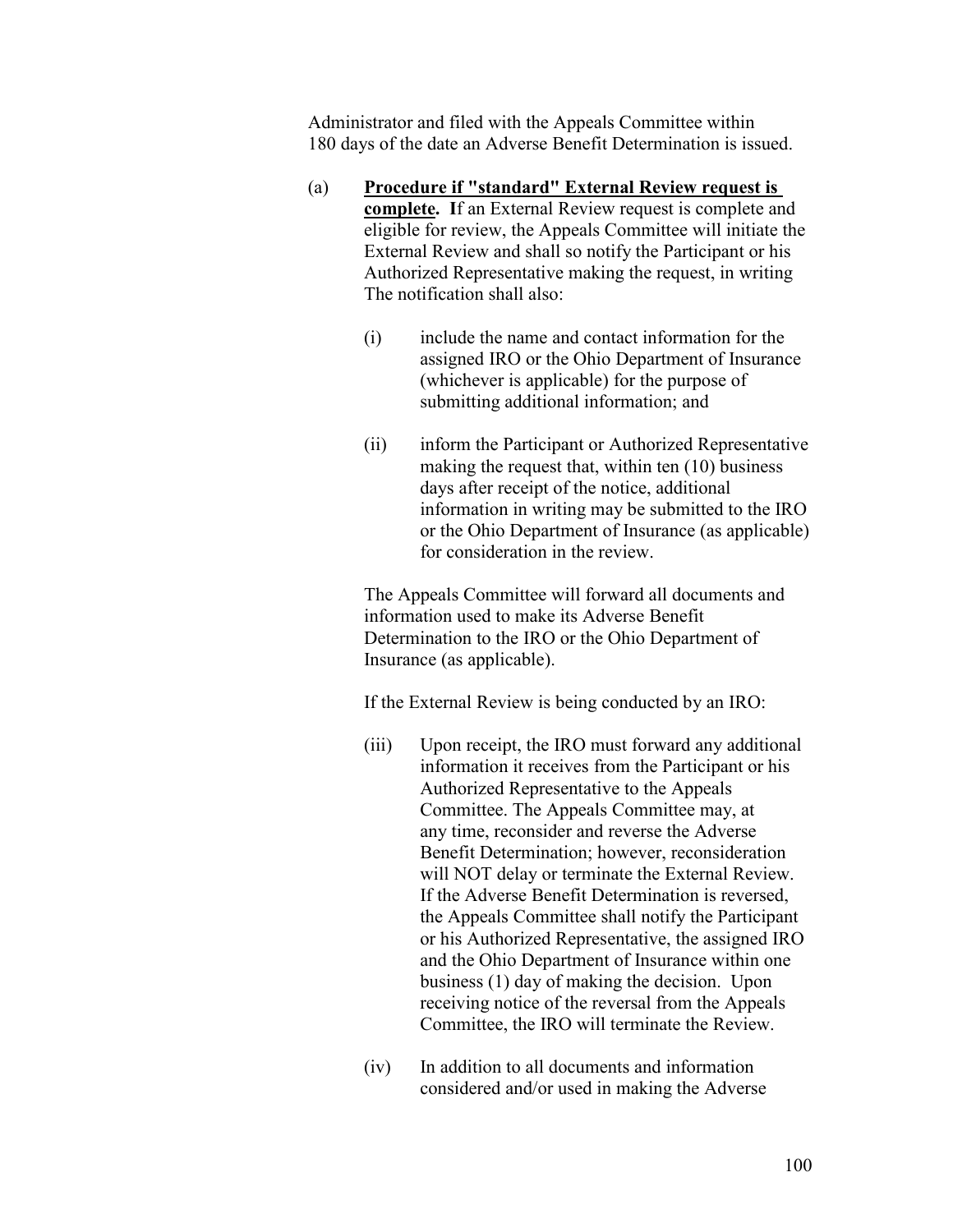Benefit Determination, the IRO shall take into consideration factors such as: the Participant's medical records, the treating Physician's recommendation, consulting reports from appropriate health care professionals, the Plan's terms and conditions and the most appropriate practice guidelines.

 Written decisions in "standard" External Reviews are normally provided to the Participant or his Authorized Representative within thirty (30) days of the Appeal Committee's receipt of a complete request for a "standard" External Review; however, a "standard" External Review decision made by an IRO shall be sent to the Appeals Committee and the Ohio Department of Insurance and shall include the following information:

- (v) a general description of the reason for the request of the "standard" External Review;
- (vi) the date the IRO was assigned to conduct the "standard" External Review;
- (vii) the dates over which the "standard" External Review was conducted;
- (viii) the date on which the IRO's decision was made;
- (ix) the rationale for the IRO's decision; and
- (x) references to the evidence or documentation (including any evidence-based standards) that the IRO used or considered in reaching its decision.
- (b) **Procedure if the "standard" External Review request is NOT complete.** The Appeals Committee will inform the Participant or his Authorized Representative that a "standard" External Review request is not complete, in writing, and shall specify what information is needed to complete the request.
- (6) **"Expedited" External Review.** An "expedited" External Review due to an Urgent medical condition may be requested on an Appeal Request Form requested from the Claims Administrator and submitted to the Appeals Committee within 180 days of an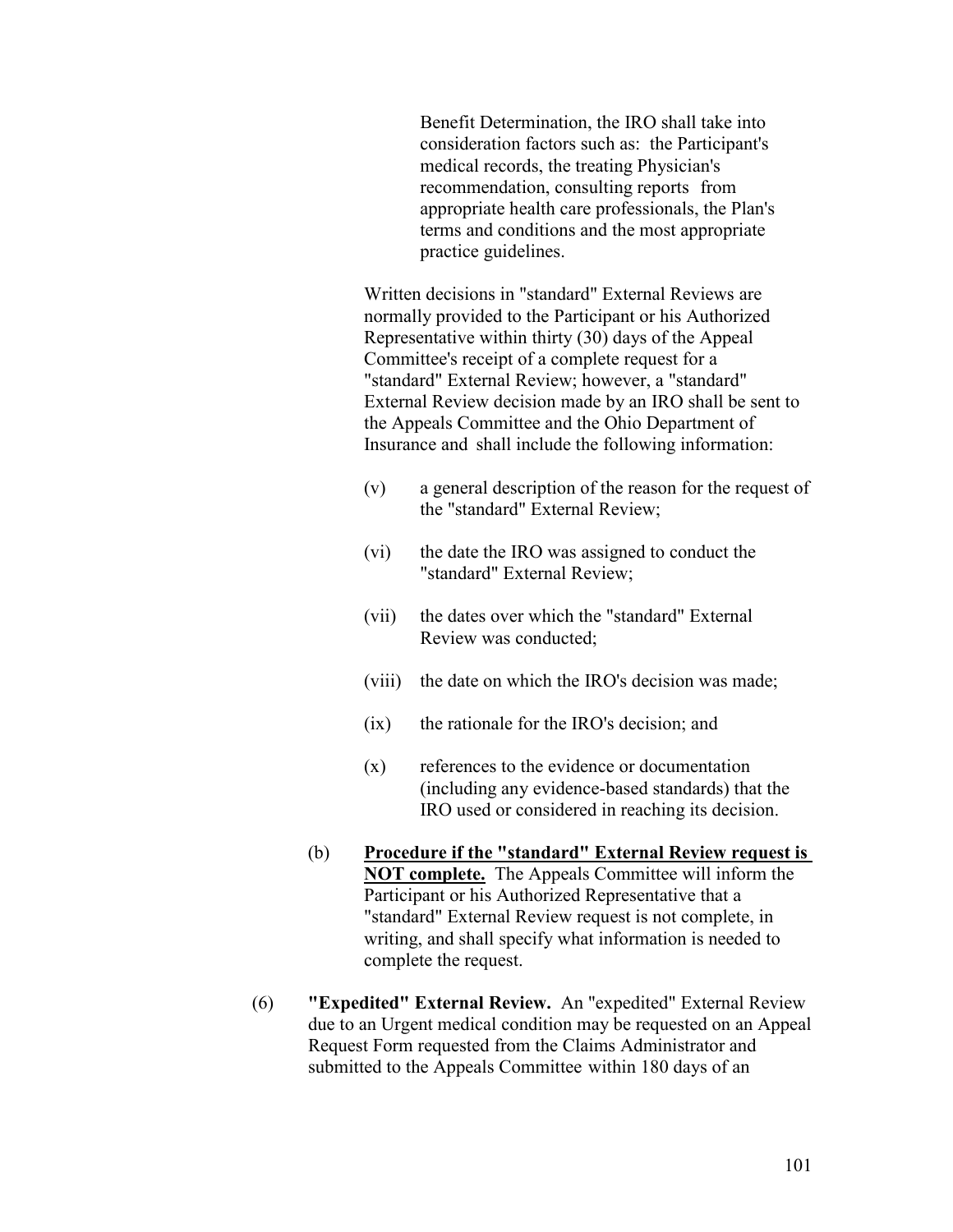Adverse Benefit Determination being issued, if any of the following apply**:** 

- (a) the Participant's treating Physician certifies to the Appeals Committee on the Appeal Request Form that the Adverse Benefit Determination involves the Participant's Urgent medical condition;
- (b) the Adverse Benefit Determination involves an admission, availability of care, continued stay or health care service for which the Participant received treatment for an Emergency, but has not yet been discharged from a facility;
- (c) an "expedited" Internal Appeal Review is in process for an Adverse Benefit Determination of an Experimental / Investigational treatment and the Participant's treating Physician certifies to the Appeals Committee in writing that the recommended health care service or treatment would be significantly less effective if not promptly initiated.

 The Participant or his Authorized Representative may also submit a request for an "expedited" External Review by facsimile or e mail at info@NFPBA.org, by completing an Appeal Request Form, ensuring the appropriate box(es) relating to the "expedited" External Review request are checked and providing the Appeals Committee with any necessary certifications relating to the Participant's Urgent condition.

 Requests for "expedited" External Reviews may also be made orally by a Participant or his Authorized Representative by calling the Appeals Committee and asking to speak to a member of the 'Appeals Team' due to an Urgent situation. Written confirmation of the oral request, the Participant's Urgent condition and any other certifications relating to the "expedited" External Review request must be submitted to the Appeals Committee no later than five (5) days after the oral request is made.

 The Appeals Committee will initiate the External Review and notify the Participant, Authorized Representative or treating Physician making the request, in writing, if the 'expedited' External Review request is complete and eligible for review. The notification shall also:

> (i) include the name and contact information for the assigned IRO or the Ohio Department of Insurance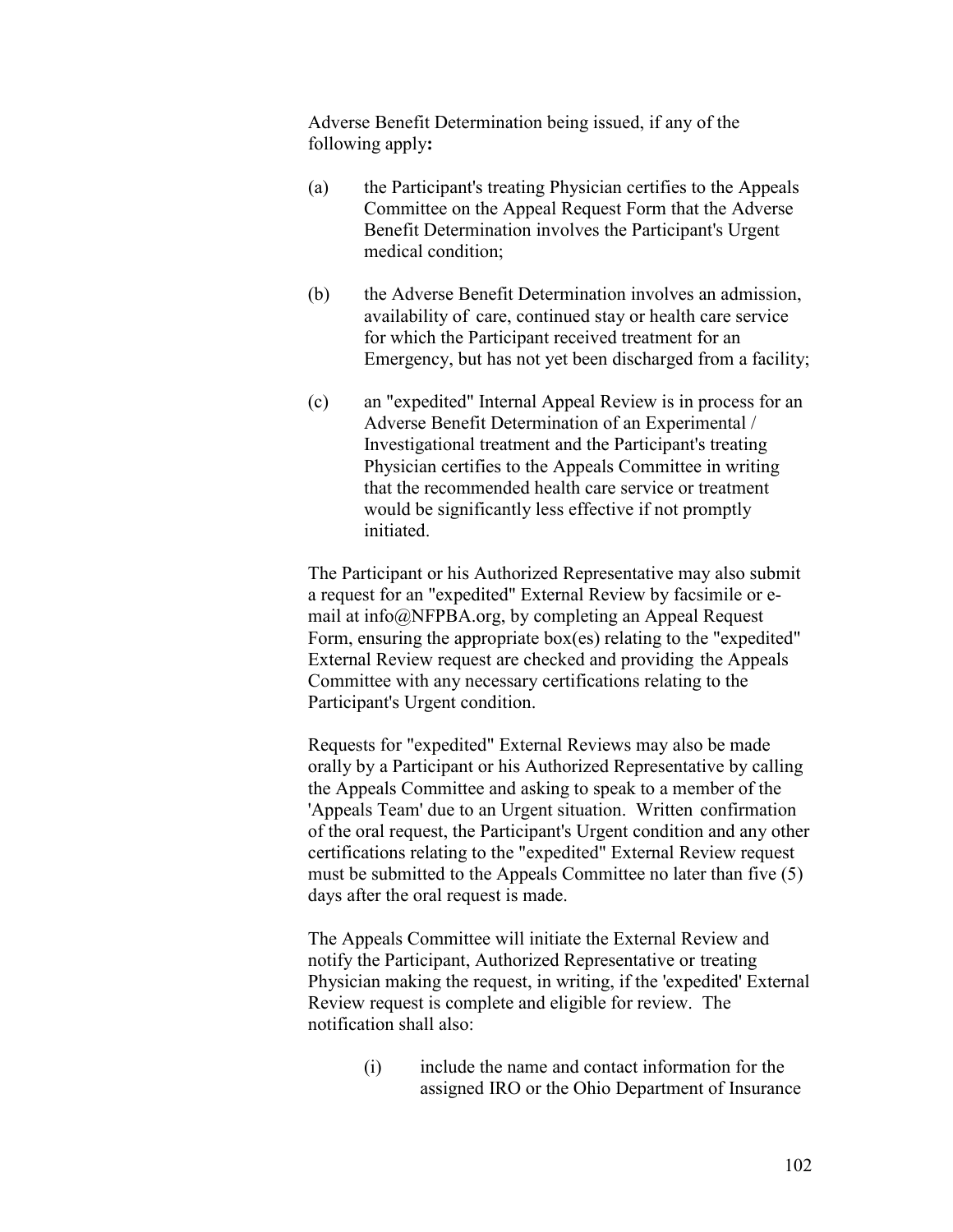(whichever is applicable) for the purpose of submitting additional information; and

 (ii) inform the Participant or his Authorized Representative that, within ten (10) business days after receipt of the notice, additional information in writing may be submitted to the IRO or the Ohio Department of Insurance (as applicable) for consideration in the review.

 The Appeals Committee will forward all documents and information used in making the Adverse Benefit Determination to the IRO or the Ohio Department of Insurance (as applicable).

 If the 'expedited' External Review is being conducted by an IRO:

- (iii) Upon receipt, the IRO must forward and additional information it receives from the Participant or his Authorized Representative to the Appeals Committee. The Appeals Committee may, at any time, reconsider and reverse the Adverse Benefit Determination; however, reconsideration will NOT delay or terminate the External Review. If the Adverse Benefit Determination is reversed, the Appeals Committee shall notify the Participant or his Authorized Representative, the assigned IRO and the Ohio Department of Insurance within one (1) business day of making the decision. Upon receiving notice of the reversal from the Appeals Committee, the IRO will terminate the Review.
- (iv) In addition to all documents and information considered and/or used in making the Adverse Benefit Determination, the IRO shall take into consideration factors such as: the Participant's medical records, the treating Physician's recommendation, consulting reports from appropriate health care professionals, the Plan's terms and conditions and the most appropriate practice guidelines.

 Written decisions in "expedited" External Reviews are normally provided to the Participant, Authorized Representative or treating Physician making the request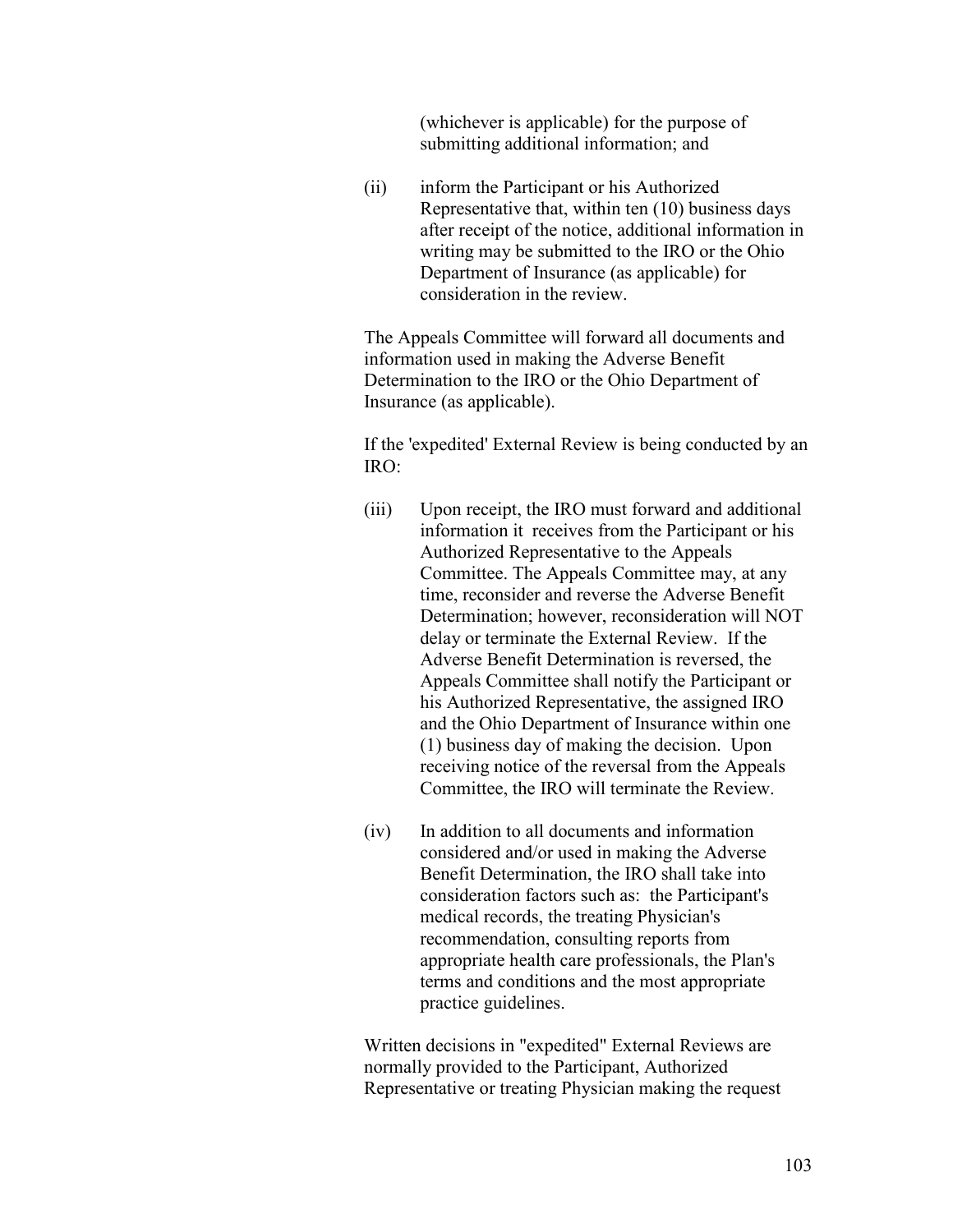within seventy-two (72) hours of the Appeals Committee's receipt of a complete request for the "expedited" External Review. The decision made by an IRO shall be sent to the Appeals Committee and the Ohio Department of Insurance and shall include the following information:

- (v) a general description of the reason for the request of the "expedited" External Review;
- (vi) the date the IRO was assigned to conduct the "expedited" External Review;
- (vii) the dates over which the "expedited" External Review was conducted;
- (viii) the date on which the IRO's decision was made;
- (ix) the rationale for the IRO's decision; and
- (x) references to the evidence or documentation (including any evidence-based standards) that the IRO used or considered in reaching its decision.
- (D) **Adverse Benefit Determination not eligible for External Review by IRO.** If the Appeals Committee determines that the Adverse Benefit Determination is not eligible for External Review by an IRO, it shall so notify the Participant or his Authorized Representative, in writing. The notification shall provide the reason for the denial along with a statement that the denial may be appealed to the Ohio Department of Insurance.

 The Ohio Department of Insurance may, in accordance with the terms of the Plan document and all applicable provisions of the law, determine that the Adverse Benefit Determination is eligible for External Review regardless of the Appeals Committee's decision and can require that the External Review take place.

- (E) **Concurrent "expedited" Internal Appeal and "expedited" External Review.** A Participant or his Authorized Representative may request an "expedited" Internal Appeal Review and an "expedited" External Review be conducted concurrently in cases where:
	- (1) the Participant has an Urgent medical condition; or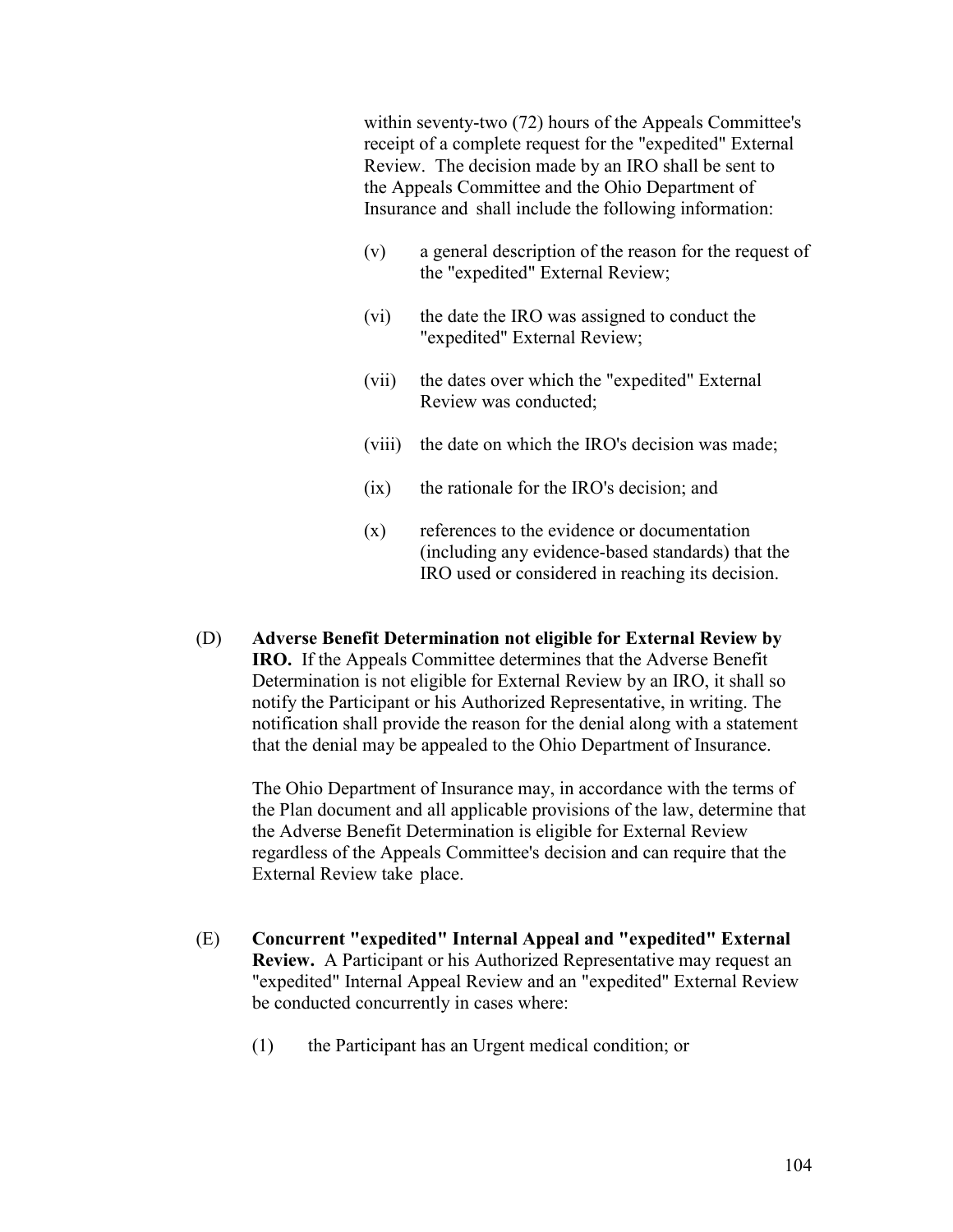(2) in the judgment and expertise of the Participant's treating Physician a proposed Experimental/Investigational treatment must begin promptly.

 The Participant or his Authorized Representative may submit the request for the concurrent Reviews by requesting and completing a Appeal Request Form, **making sure the section relating to a concurrent "expedited" Internal Appeal Review and "expedited" External Review" are properly completed and the Participant's treating Physician has completed the "Treating Physician Certification Form for Internal Appeal and/or External Review".** 

The request for the concurrent Reviews may be made in person, by mail or by facsimile or e-mail at info@NFPBA.org. The request may also be made orally by calling the Appeals Committee and asking to be transferred to a member of the 'Appeals Team' due to an Urgent situation. Written confirmation of the oral request and Urgent condition and any certifications must be submitted to the Appeals Committee no later than five (5) days after such a request is made.

 Upon receiving a complete request for a concurrent "expedited" Reviews the Appeals Committee and the IRO will issue their decisions in accordance with the procedures described under Sections 9.02(B)(3) and (C)(6) within seventy-two (72) hours of the Appeals Committee receiving the complete request for the concurrent "expedited" Reviews.

- (F) **Submitting additional information about a Participant's claim.** A Participant may supply additional information regarding his claim for consideration during the appeal review. Any such information along with a copy of the 'explanation of benefits' must be sent to the Appeals Committee by regular mail, courier service (e.g. FedEx) or by facsimile.
- (G) **Requesting copies of information relevant to the Participant's claim.** The Participant or his Authorized Representative may request copies of information relevant to the Participant's claim free of charge. If a coding error is suspected of having caused the claim to be denied, the Participant or his Authorized Representative has the right to have billing and diagnosis codes provided to them. Copies of such information can be requested and obtained by contacting the Appeals Committee by mail, phone, facsimile or e-mail.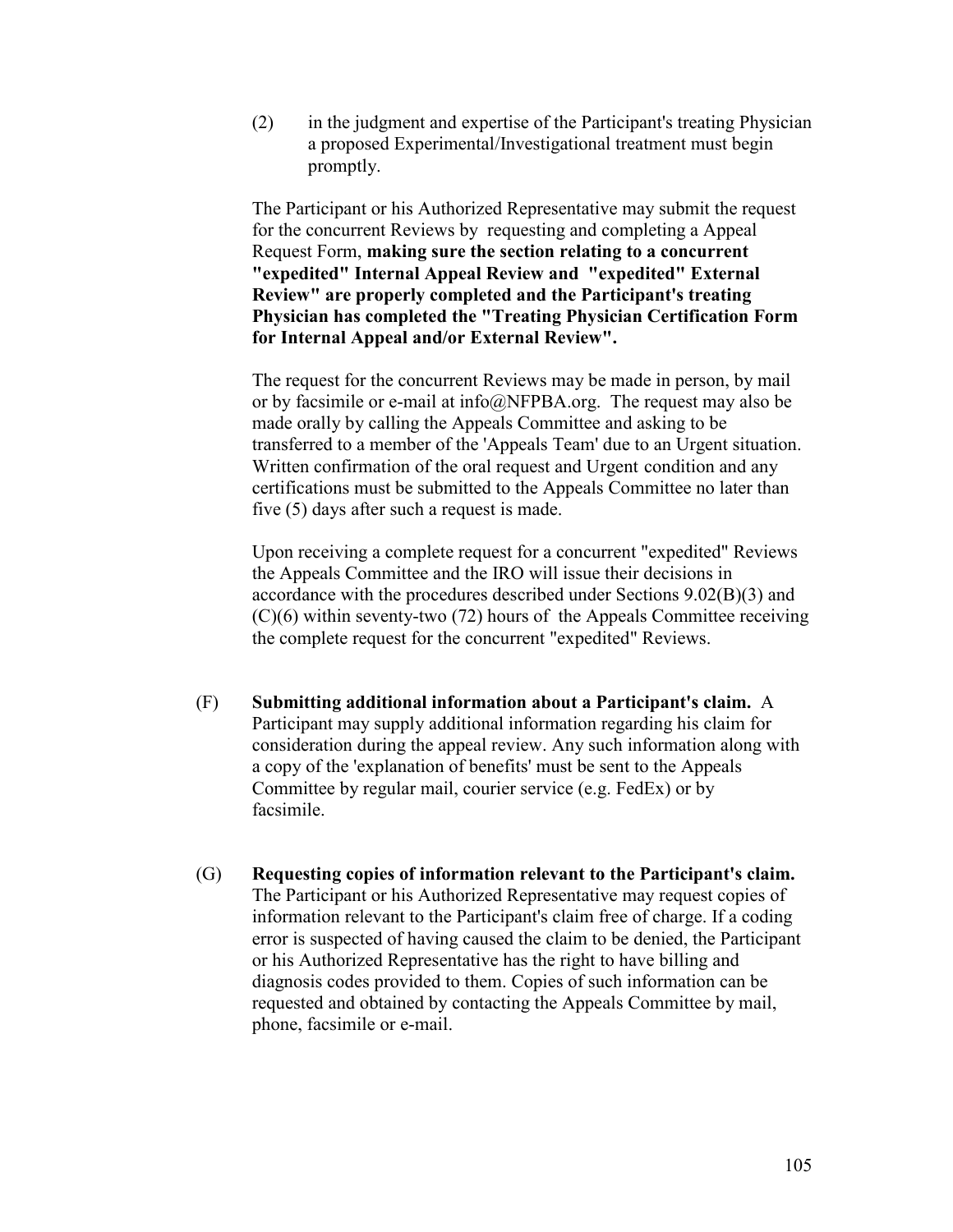(H) **Binding nature of External Review decision.** Any External Review decision, whether "standard", "expedited" or "concurrent", is binding on the Plan except to the extent the Plan has other remedies available under Ohio law. The decision is also binding on the Participant except to the extent the Participant has other remedies available under applicable Ohio or federal law.

 A Participant may not file a subsequent request for any kind of External Review involving the same Adverse Benefit Determination that was previously reviewed unless new medical or scientific evidence is submitted to the Appeals Committee.

(I) **Further information about appeal rights.** Further information regarding appeal rights and/or additional assistance regarding Plan appeals may be obtained from:

 Ohio Department of Insurance ATTN: Consumer Affairs 50 West Town Street, Suite 300, Columbus, OH 43215 800-686-1526 / 614-644-2673 614-644-3744 (fax) 614-644-3745 (TDD) https://secured.insurance.ohio.gov/ConsumServ/ConServComments.asp

 Consumer complaints may be filed at: http://insurance.ohio.gov/Consumer/OCS/Pages/ConsCompl.aspx

- 9.02.1 **Definitions for Section 9.02.** The following definitions shall apply solely to Section 9.02:
	- (A) **"Adverse Benefit Determination".** A decision made by the Claims Administrator:
		- (1) declining to provide or pay for any item or service (in whole or in part);
		- (2) not to issue Plan coverage to the Participant; or
		- (3) to rescind a Participant's Plan coverage.
	- (B) **"Appeal Request Form".** The form provided by the Claims Administrator that must be completed by the Participant or his Authorized Representative in order to commence any appeal of an Adverse Benefit Determination under the Plan's appeal process.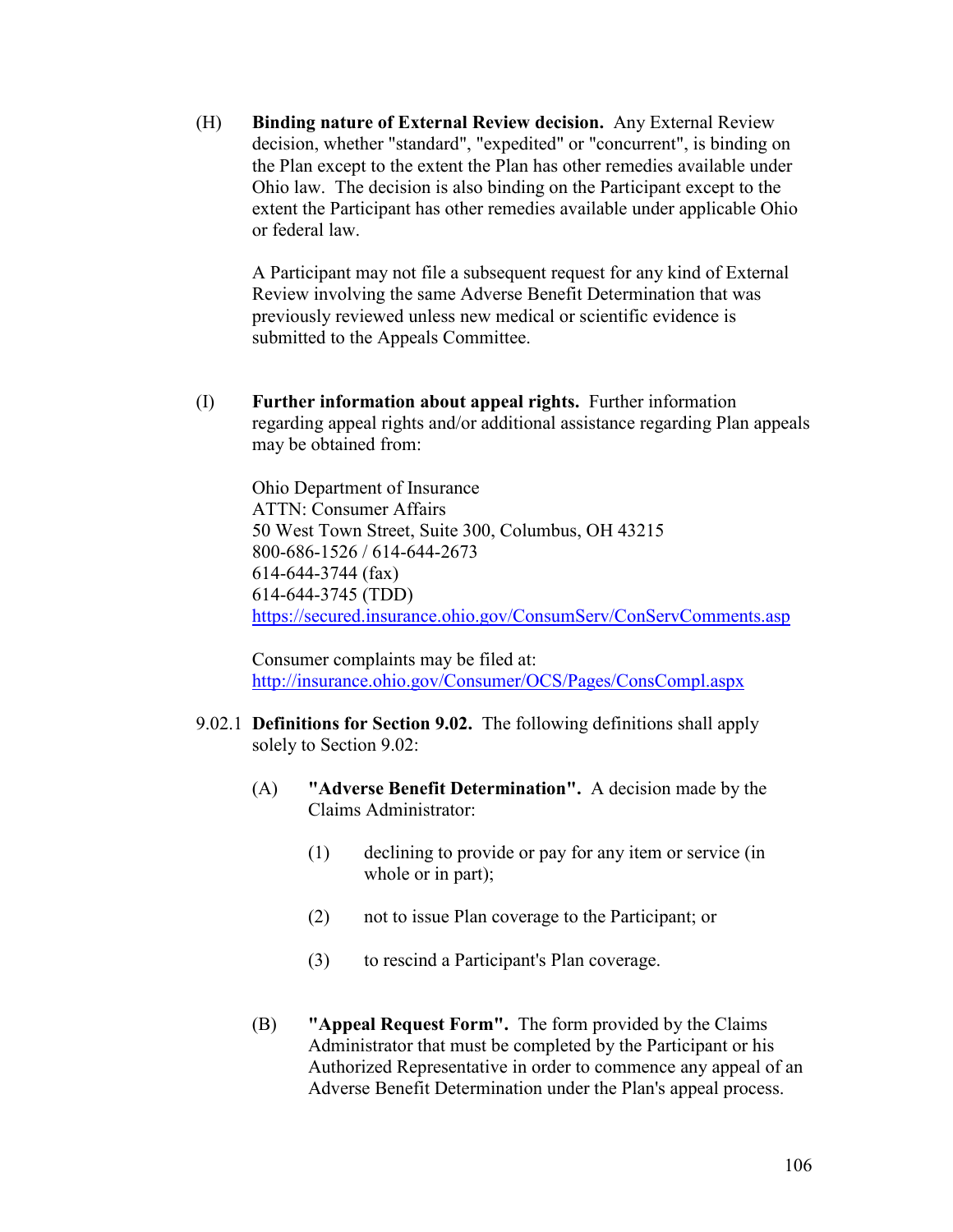- (C) **"Authorized Representative".** An individual authorized by law or designated by the Participant (including, but not limited to, the Participant's treating Physician) to act on, or appeal, an Adverse Benefit Determination on the Participant's behalf. To be valid, the Participant's Authorized Representative must be identified in writing on the Appeal Request Form.
- (D) **"External Review".** The process that allows the Participant or his Authorized Representative to request a review of an Adverse Benefit Determination (circumstances permitting) by the Ohio Department of Insurance or an IRO.
- (E) **"Independent Review Organization" or "IRO".** An accredited and qualified entity selected at random, to conduct an External Review (based on the type of health care service involved with an Adverse Benefit Determination) by the Ohio Department of Insurance from its secure web-based system
- (F) **"Urgent".** A situation or condition in which the:
	- (1) Participant's health or life may be in serious jeopardy; or
	- (2) Participant may not be able to regain maximum function if treatment is delayed; or,
	- (3) Participant may experience pain that cannot be adequately controlled while he waits for a decision on his appeal.

## 9.03 **Independent Medical Examination.**

 The Plan Administrator or its designee shall have the right and opportunity to have the Participant, whose Injury or Illness is the basis of a claim hereunder, examined by an independent medical examiner of the Plan Administrator's choosing when and as often as it may reasonably require during pendency of a claim. Any such examination and related expenses shall be paid for by the Plan. Each Participant is deemed, through his participation in the Plan, to authorize the Plan Administrator to review the results of the independent medical examination. The Plan Administrator or its designee shall also have the right and opportunity to have an autopsy performed in case of death where it is not forbidden by law.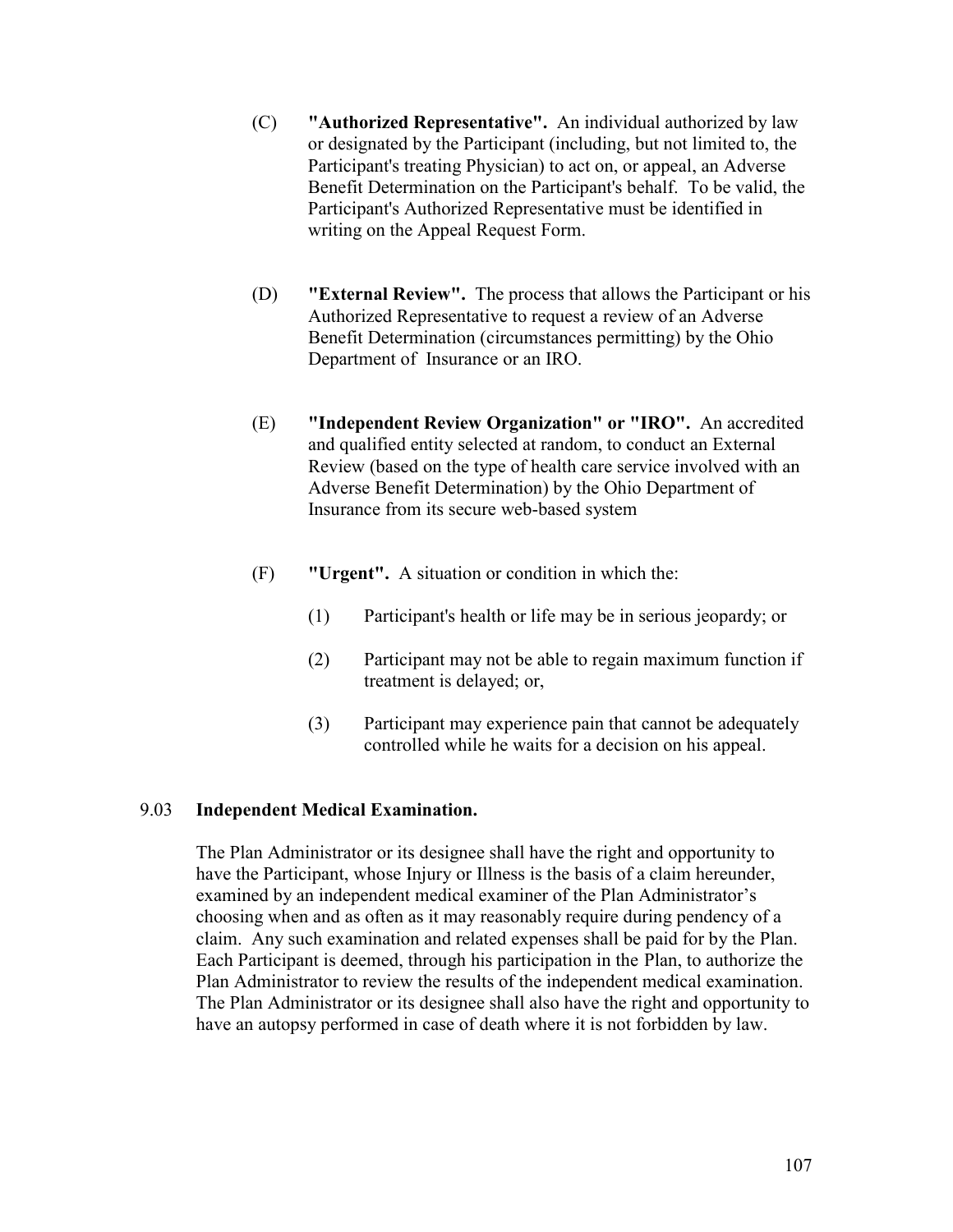## 9.04 **Legal Proceedings.**

Unless the Participant claiming benefits shall have first exhausted his/her administrative remedies by filing proof of loss and pursuing an appeal under the terms provided in the Plan:

- (A) No action at law or in equity shall be brought to recover benefits under the Plan prior to the expiration of a sixty (60) day period (as may be extended by the Plan Administrator) following the filing of proof of loss in accordance with the claim procedures described in this Article 9.0; and
- (B) Any action at law or in equity brought to recover benefits under the Plan must be brought within one (1) year from the expiration of the time within which proof of loss is required by the Plan.

# 9.05 **Payment of Claims.**

 When the Claims Administrator receives proof of loss, the Claims Administrator will pay any benefits due. Benefits that provide for periodic payment will be paid for each period, as the Plan becomes liable. The Claims Administrator or its designee will pay benefits to the Participant or provider.

 All or a portion of the benefits provided by this Plan may be paid to the institution or person rendering service, unless a Participant directs the Claims Administrator otherwise in writing, and the Plan Administrator consents, prior to the time of filing proof of loss.

The Claims Administrator will not be liable for any payment made in good faith.

# 9.06 **Overpayments.**

 If a Participant receives benefits under the Plan that exceeds those which should have been paid or that should not have been paid at all, the Claims Administrator may:

- (A) deduct the excess improper payment from any subsequent benefits payable for the Participant or
- (B) recover such amounts by any other appropriate method that the Claims Administrator shall determine.

 Each Participant is deemed, through his participation in the Plan, to authorize the foregoing actions in the event of benefit overpayments.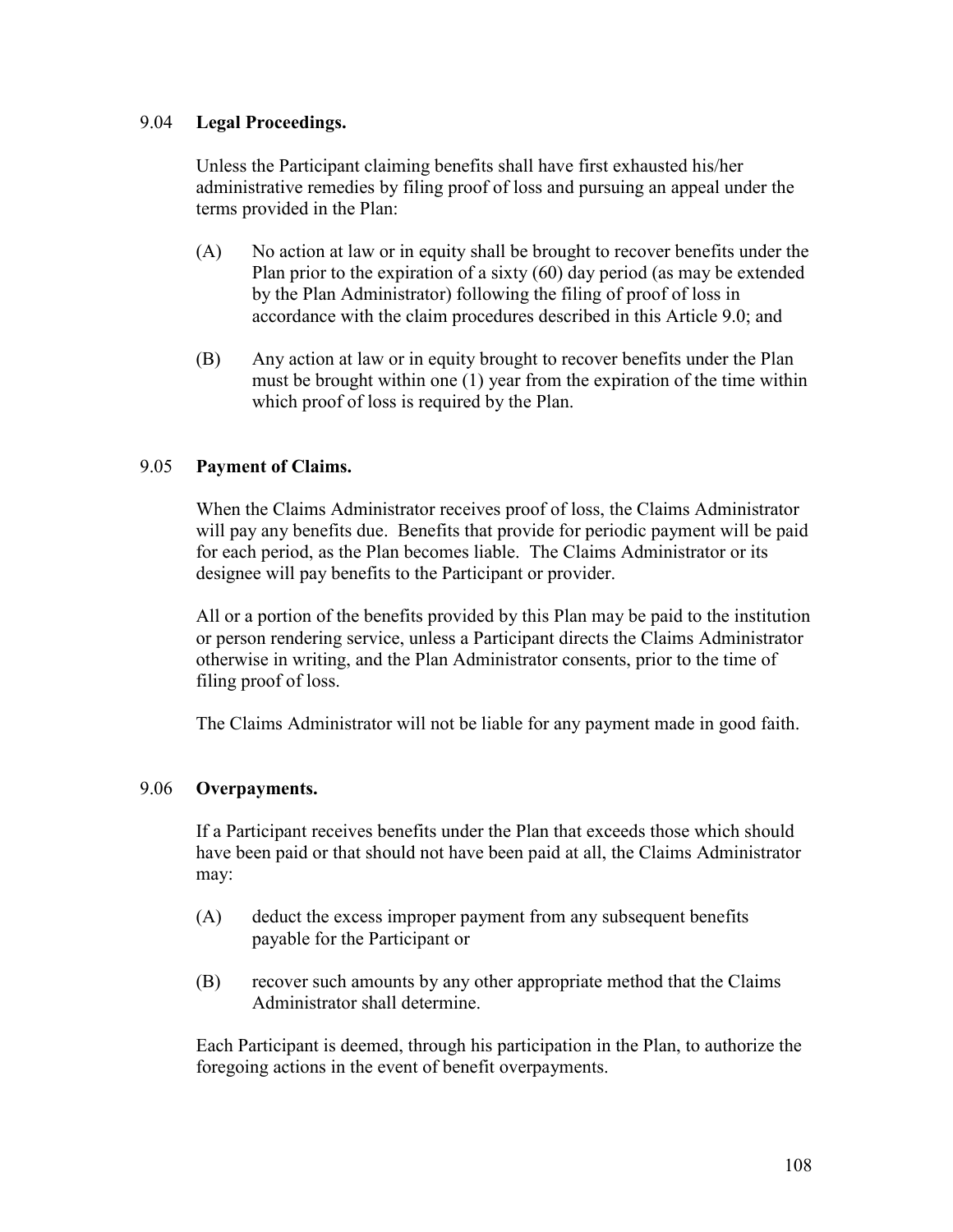# 9.07 **Facility of Payment.**

 Whenever a Participant or provider to whom payments are directed to be made is determined to be mentally, physically, or legally incapable of receiving or acknowledging receipt of such payments, neither the Employer nor any fiduciary shall be under any obligation to see that a legal representative is appointed or to make payments to such legal representative if appointed. A determination of payment made in good faith shall be conclusive on all persons. The Plan Administrator or his/her designee, or any fiduciary shall not be liable to any person as the result of payment made and shall be fully discharged from all future liability with respect to a payment made.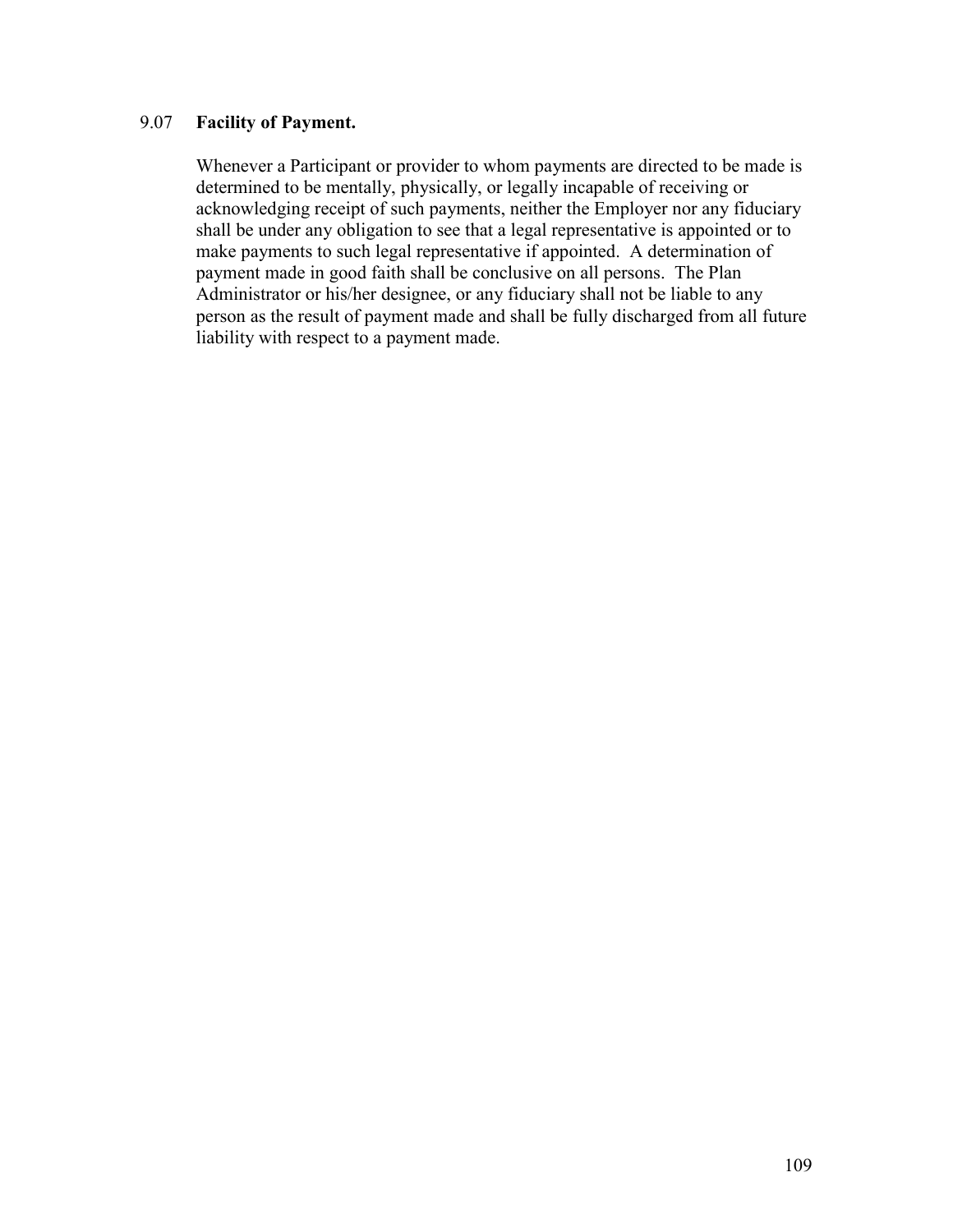#### **ARTICLE 10.0**

### **PROTECTED HEALTH INFORMATION (PHI)**

#### 10.01 **Use and Disclosure of Protected Health Information (PHI).**

 This Plan uses Protected Health Information to the extent of and in accordance with the uses and disclosures permitted by the Health Insurance Portability and Accountability Act of 1996. Specifically, the Plan will use and disclose PHI for purposes related to health care treatment, 'payment' for health care and 'health care operations', as described in Section 10.01.2, hereinbelow.

- 10.01.1 **"Payment".** For purposes of this Article 10.0, 'payment' includes activities undertaken by the Plan to obtain premiums or determine or fulfill its responsibility for coverage and provision of Plan benefits that relate to an individual to whom health care is provided. These activities include, but are not limited to, the following:
	- (A) determination of eligibility, coverage and cost sharing amounts (for example, cost of a benefit, Plan maximums and Co-payments as determined for an individual's claim);
	- (B) coordination of benefits;
	- (C) adjudication of health benefit claims (including appeals and other payment disputes);
	- (D) subrogation of health benefit claims;
	- (E) establishing Employee contributions;
	- (F) risk adjusting amounts due based on enrollee health status and demographic characteristics;
	- (G) billing, collection activities and related health care data processing;
	- (H) claims management and related health care data processing, including auditing payments, investigating and resolving 'payment' disputes and responding to Participant inquiries about 'payments';
	- (I) obtaining payment under a contract for reinsurance (including stop-loss and excess of loss insurance);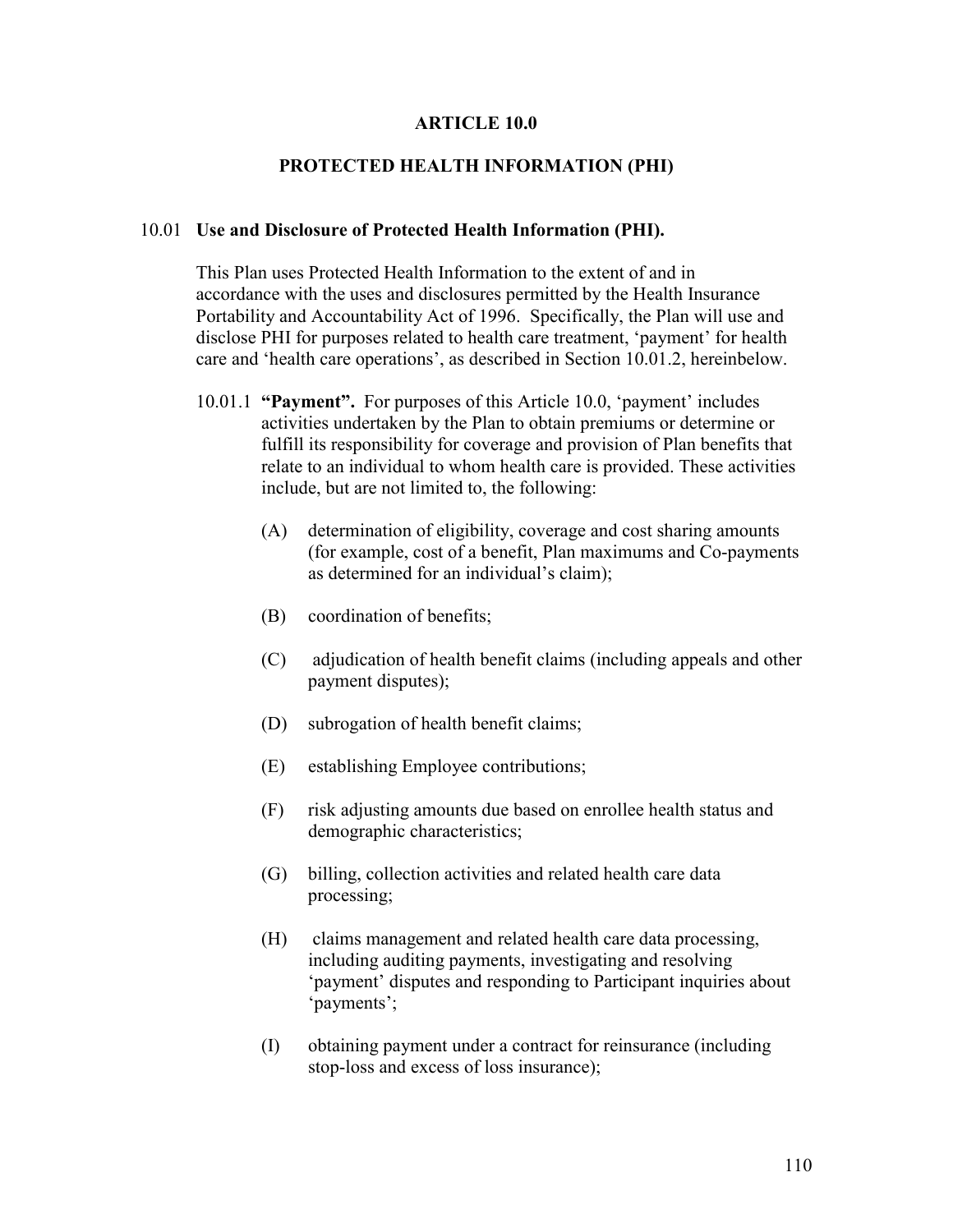- (J) medical necessity reviews or reviews of appropriateness of care or justification of charges;
- (K) utilization review including pre-certification, preauthorization, concurrent review and retrospective review;
- (L) disclosure to consumer reporting agencies related to the collection of premiums or reimbursement (the following PHI may be disclosed for payment purposes: name and address, date of birth, Social Security number, payment history, account number and name and address of the provider and/or health plan); and
- (M) reimbursement to the Plan.
- 10.01.2 **Health Care Operations.** For purposes of this Article 10.0, 'health care operations' include, but are not limited to, the following activities:
	- (A) quality assessment;
	- (B) population-based activities relating to improving health or reducing health care costs, protocol development, case management and care coordination, disease management, contacting health care providers and patients with information about treatment alternatives and related functions;
	- (C) rating provider and Plan performance, including accreditation, certification, licensing or credentialing activities;
	- (D) underwriting, premium rating and other activities relating to the creation, renewal or replacement of a contract of health insurance or health benefits, and securing or placing a contract for reinsurance of risk relating to health care claims (including stop loss insurance and excess of loss insurance);
	- (E) conducting or arranging for medical review, legal services and auditing functions, including fraud and abuse detection and compliance programs;
	- (F) business planning and development, such as conducting cost management and planning-related analyses related to managing and operating the Plan, including formulary development and administration, development or improvement of payment methods or coverage policies;
	- (G) business management and general administrative activities of the Plan, including, but not limited to: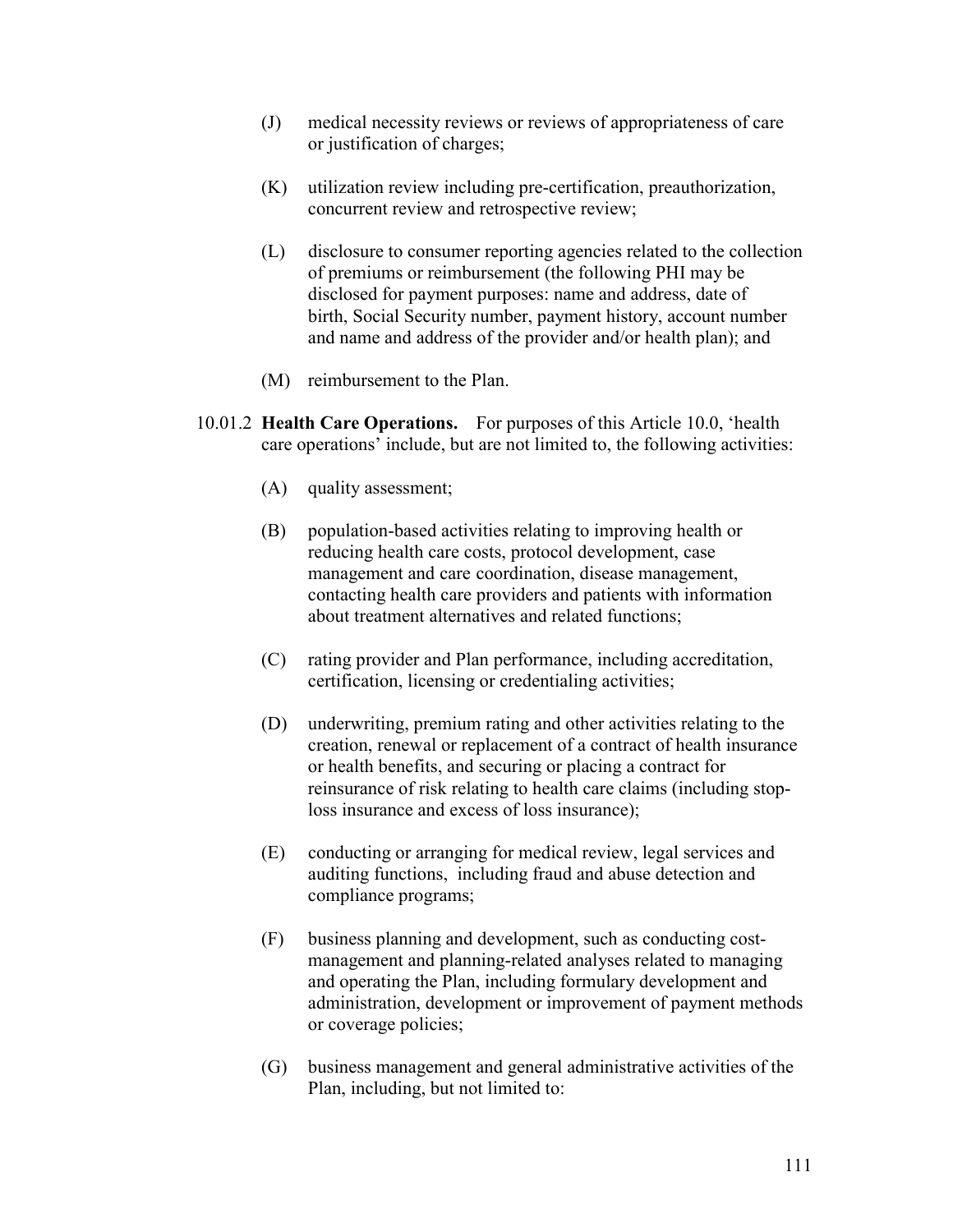- (1) management activities relating to the implementation of and compliance with HIPAA's administrative simplification requirements, or
- (2) customer service, including the provision of data analyses for policyholders, plan sponsors or other customers;
- (3) resolution of internal grievances; and
- (4) due diligence in connection with the sale or transfer of assets to a potential successor in interest, if the potential successor in interest is a "covered entity" as defined under HIPAA or, following completion of the sale or transfer, will become a covered entity.

# 10.02 **The Plan Will Use and Disclose PHI as Required by Law and as Permitted by Authorization of the Participant or Beneficiary.**

Provided proper authorization is received or is deemed to be received by the Plan, the Plan will disclose PHI for purposes related to administration of the Plan.

# 10.03 **Disclosure of PHI to the Plan Sponsor.**

The Plan will disclose PHI to the Plan Sponsor only upon receipt of a certification from the Plan Sponsor that the Plan documents have been amended to incorporate the following provisions:

### 10.03.1 **Plan Sponsor Agrees to Certain Conditions Regarding PHI.**

The Plan Sponsor agrees:

- (A) not to use or further disclose PHI other than as permitted or required by the Plan document or as required by law;
- (B) to ensure that any agents, including a subcontractor, to whom the Plan Sponsor provides PHI received from the Plan agree to the same restrictions and conditions that apply to the Plan Sponsor with respect to such PHI;
- (C) not to use or disclose PHI for employment-related actions and decisions unless authorized by the individual who is the subject of the action or decision;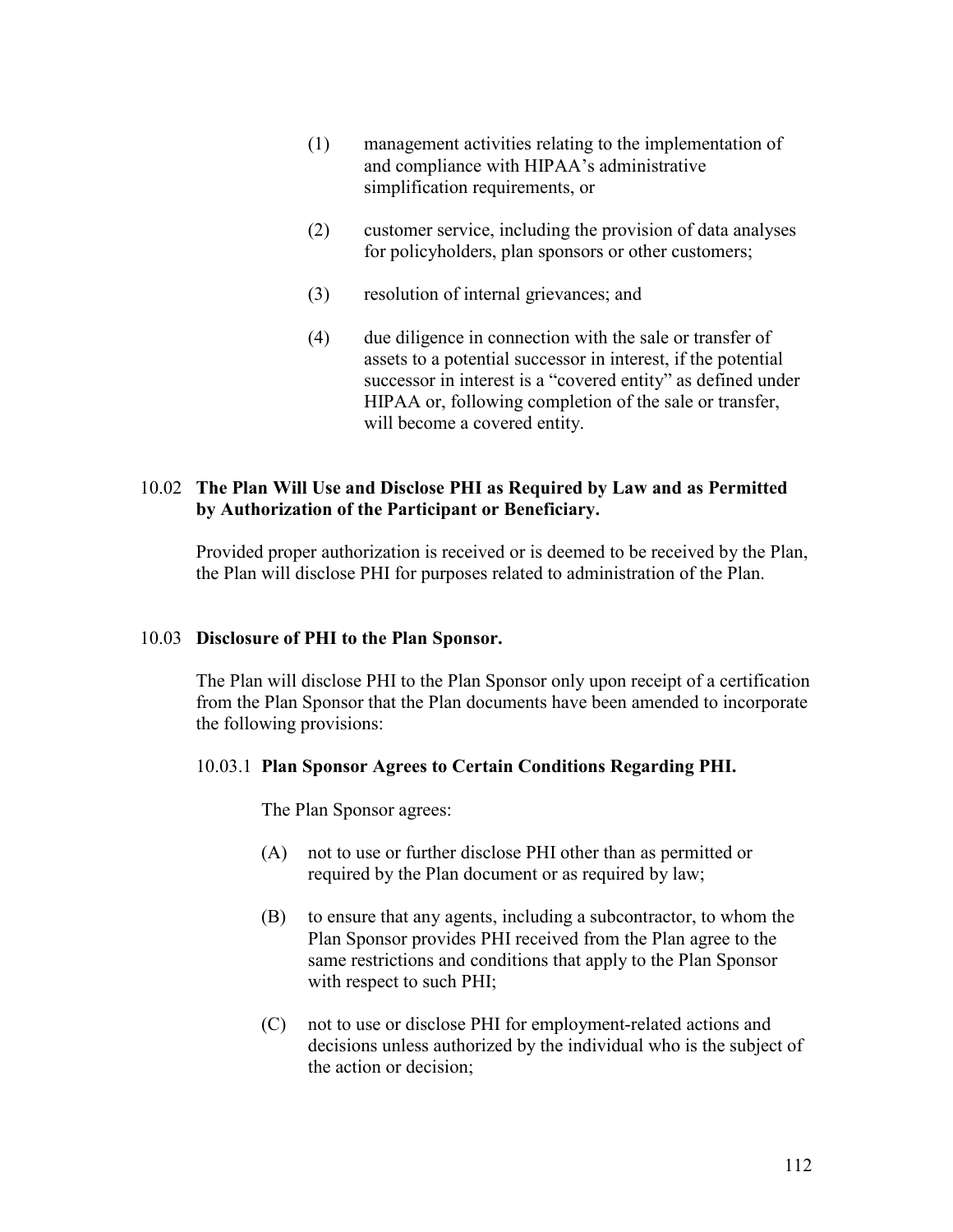- (D) to report to the Plan any PHI use or disclosure that is inconsistent with the uses or disclosures provided for of which it becomes aware;
- (E) to make PHI available to an individual in accordance with HIPAA's access requirements;
- (F) to make PHI available for amendment and incorporate any amendments to PHI in accordance with HIPAA;
- (G) to make available the information required to provide an accounting of disclosures;
- (H) to make internal practices, books and records relating to the use and disclosure of PHI received from Plan available to the Secretary of the United States Department of Health and Human Services for the purposes of determining the Plan's compliance with HIPAA; and
- (I) if feasible, to return or destroy all PHI received from the Plan that the Plan Sponsor still maintains in any form, and retain no copies of such PHI when no longer needed for the purpose for which disclosure was made (or if return or destruction is not feasible, limit further uses and disclosures to those purposes that make the return or destruction infeasible).

# 10.03.2 **Adequate Separation Between the Plan and the Plan Sponsor Must Be Maintained.**

 In accordance with HIPAA, only the following employees or classes of employees may be given access to PHI:

- (A) the Director of the Lucas County Office of Management and Budget;
- (B) staff designated by the Director of the Lucas County Office of Management and Budget; and
- (C) the designated Lucas County Privacy Officer.

# 10.03.3 **Limitations of PHI Access and Disclosure**.

 The persons described in Section 10.03.2 may only have access to, and use and disclose, PHI for plan administration functions that the Plan Sponsor performs for the Plan.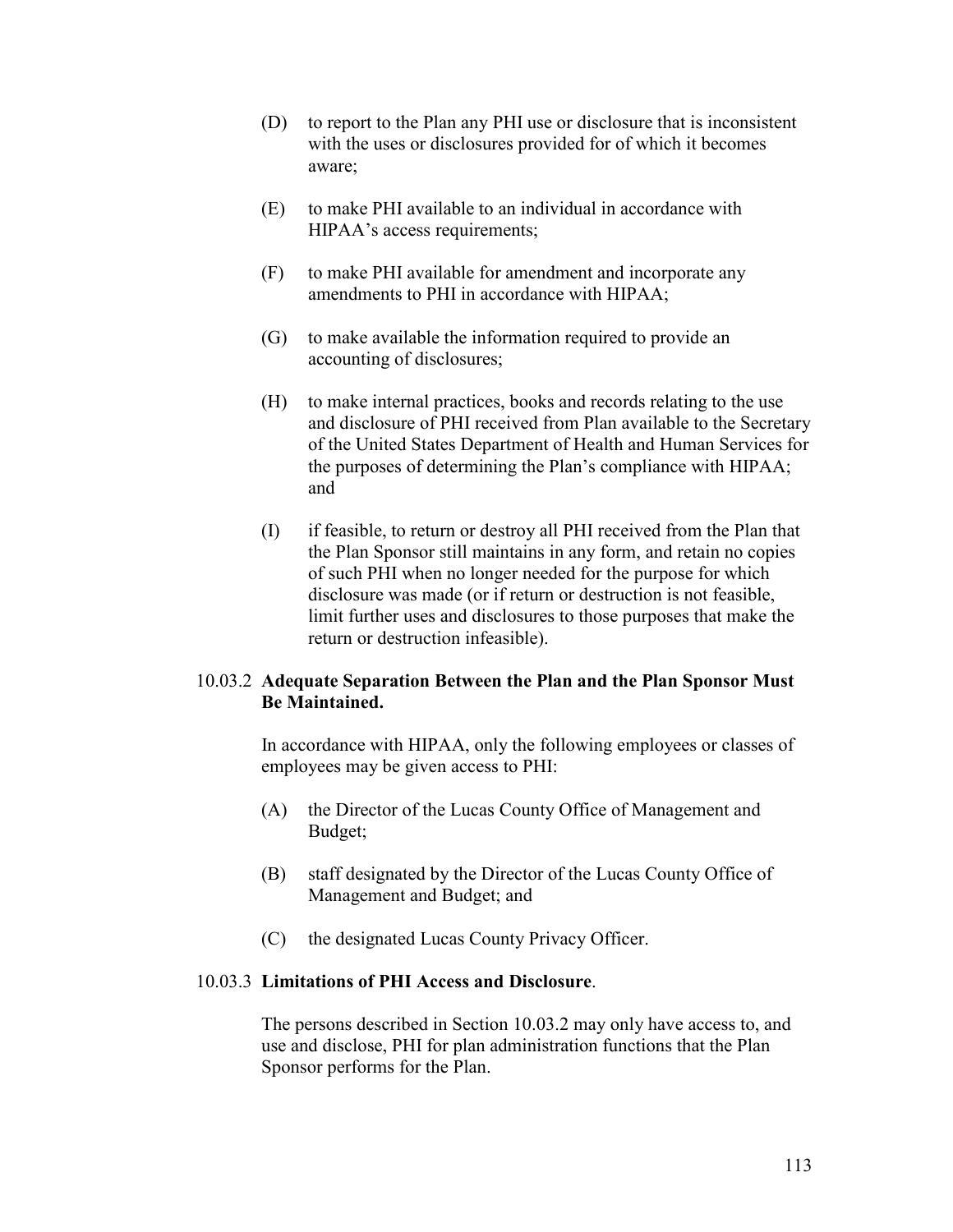# 10.03.4 **Noncompliance Issues.**

 The Plan Sponsor shall provide a mechanism for resolving issues of noncompliance, including disciplinary sanctions for persons described in Section 10.03.2 who do not comply with the provisions of this Plan document.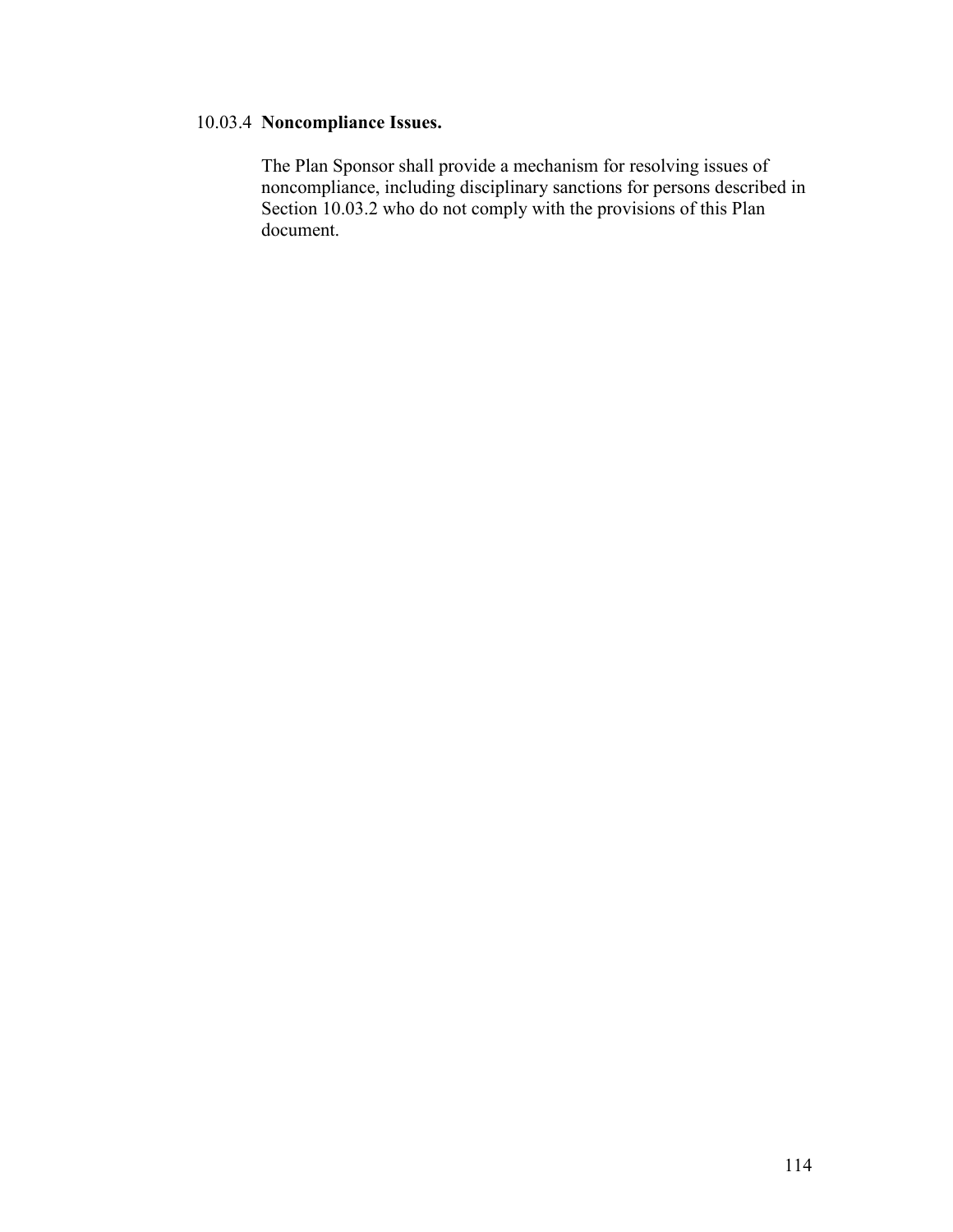### **ARTICLE 11.0**

### **GENERAL PLAN PROVISIONS**

#### 11.01 **Plan Construction.**

This Plan shall be construed in accordance with applicable state and federal law.

 Whenever any words are used herein in the masculine, they shall be construed as though they were in the feminine in all cases where they would so apply; and whenever any words herein are used in the singular, they shall be construed as though they were used in the plural in all cases where they would so apply.

#### 11.02 **Plan Administrator Responsibilities.**

 The Plan Administrator may delegate responsibilities for the operation and administration of the Plan as it, in its sole discretion, may deem necessary and/or proper. The Plan Administrator's responsibilities include those delegated to the Claims Administrator as set forth in an administration agreement and any addenda thereto.

#### 11.03 **Plan Administrator Discretion.**

 The Plan Administrator alone shall be the sole judge of the standards of proof required in any matter hereunder. In the application and interpretation of this Plan document, the decisions of the Plan Administrator shall be final and binding on the Participants, and all other persons and/or entities. The Plan Administrator shall have the full and exclusive power and authority, in its sole discretion, to determine all questions of coverage and eligibility for benefits, methods of providing or arranging for benefits and all other related matters. The Plan Administrator shall have the full power and authority, in its sole discretion, to construe and interpret the provisions and terms of this Plan document and all other written documents. Any such determination and any such construction adopted by the Plan Administrator in good faith shall be binding upon all the parties hereto and the beneficiaries thereof.

#### 11.04 **Participant Obligations.**

 The coverage provided to a Participant by the Plan shall be at least partially funded by the Employer. If an Employee-Participant elects to enroll an Eligible Dependent in the Plan, the Employee-Participant may be responsible for payment of all or portion of the Eligible Dependent's contributions suitable to cover such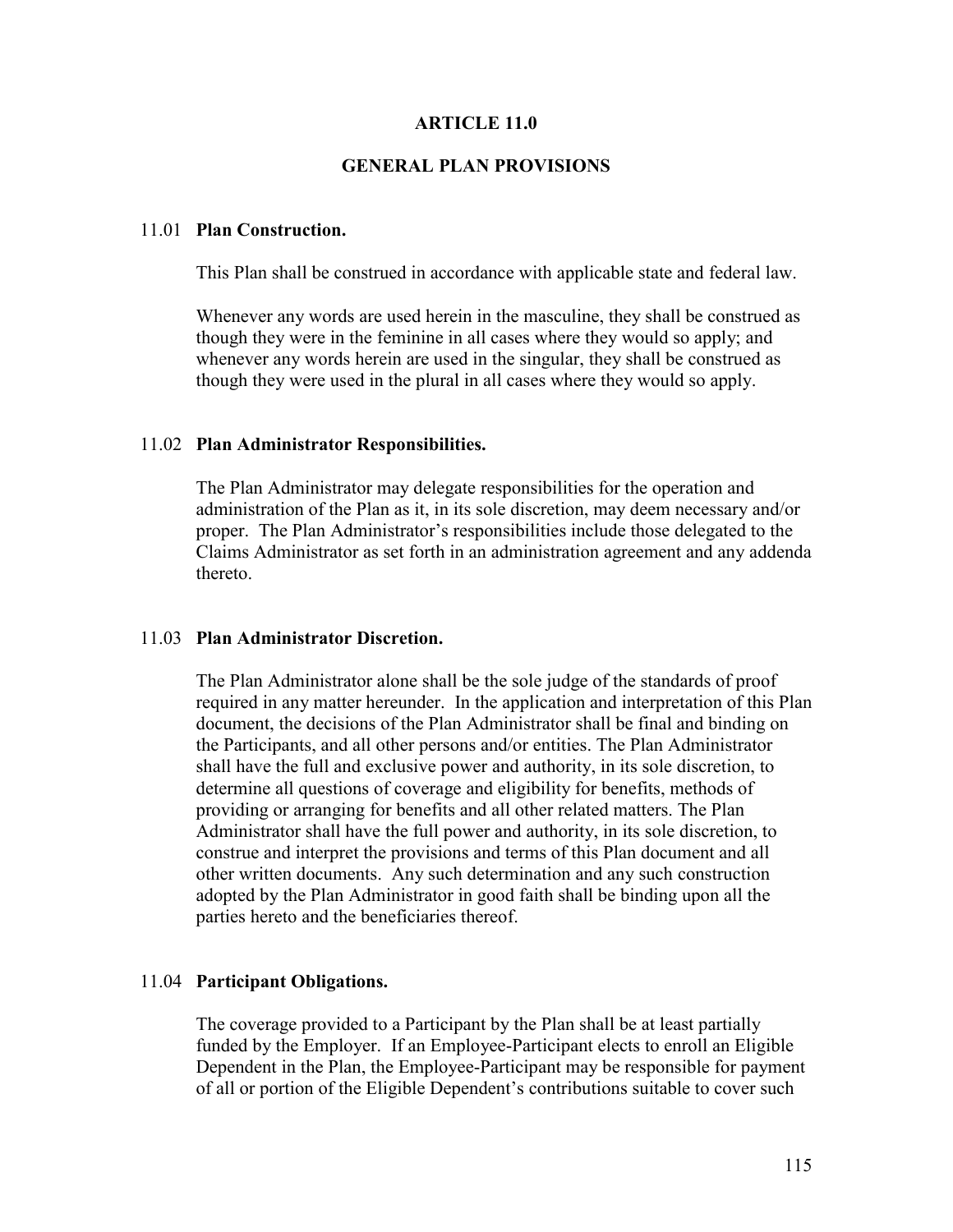enrollment. The Employer shall deduct such costs on a regular basis from the Employee-Participant's wages or salary.

## 11.05 **Failure to Enforce.**

 Failure of the Plan Sponsor or Plan Administrator or their designate(s) to enforce any provisions of this Plan does not constitute a waiver or otherwise affect the Plan Administrator's right to enforce such a provision at another time, nor will such failure affect the right to enforce any other provision.

### 11.06 **Statements.**

 In the absence of fraud, all statements made by a Participant will be deemed representations and not warranties. No such representation will void the Plan benefits. No such representation may be used in defense of a claim under the Plan unless a copy of the instrument containing such representation is or has been furnished to the Participant.

### 11.07 **Plan Amendments and Termination.**

 The Plan Sponsor establishes this Plan with the intention of maintaining it for an indefinite period of time. However, the Plan Sponsor reserves the right to amend or terminate this Plan at any time, in compliance with the following provisions:

- (A) The Plan Sponsor shall have the right to amend this Plan in whole or in part. Amendments shall be made by a resolution of the Plan Sponsor.
- (B) The Plan Sponsor reserves the right at any time to terminate the Plan by a written resolution of the Plan Sponsor.

### 11.08 **Assignment, Change and Waiver.**

 No assignment of a Participant's interest hereunder shall be binding on the Plan Sponsor. The terms of this Plan shall not be waived or changed except as provided in Section 11.07, hereinabove.

### 11.09 **Plan Is Not A Contract.**

 The establishment and maintenance of this Plan shall not be construed as conferring, and does not confer, any legal rights on any Employee to be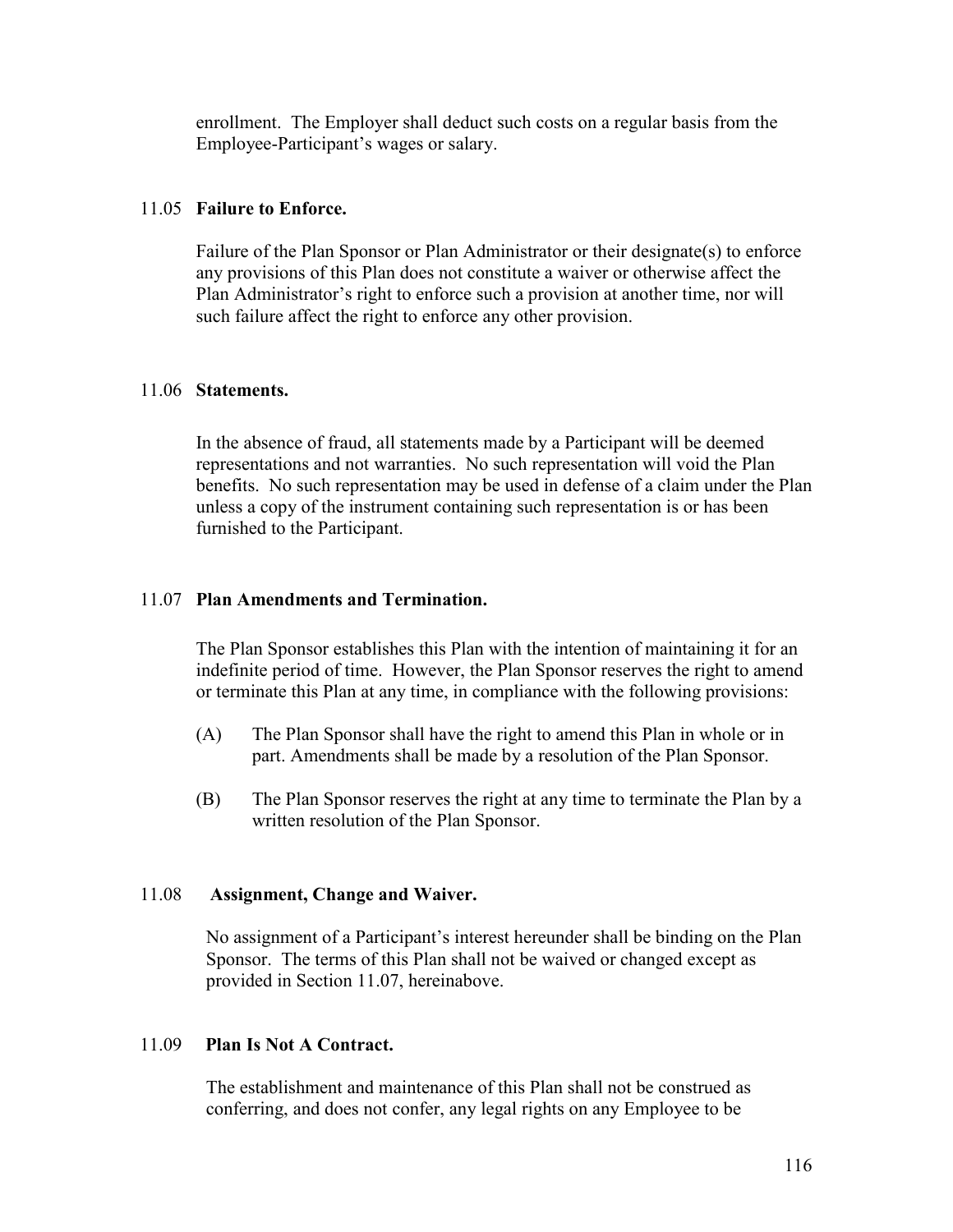continued in the employ of the Employer nor shall this Plan interfere in any way with the right of the Employer to discharge any employee.

 This Plan document shall not give Participants any claim, right, action or cause of action against the Plan for acts or omissions of any provider which renders services to Participants. The Plan Administrator does not furnish services but will pay for Covered Expenses incurred for services rendered by providers to Participants.

## 11.10 **Records.**

 By accepting coverage under this Plan, a Participant agrees that all information and records concerning diagnosis and treatment of any condition for which coverage is provided will be available to the Plan Administrator or its designee and its designated Claims Administrator for purposes of determining liability and/or for statistical analysis. Participants are required to furnish specific releases of medical information as necessary for the purposes of determining the Plan's liability.

# 11.11 **Headings.**

 The heading of articles and sections herein are included solely for convenience of reference and shall not affect the meaning of any of the provisions of the Plan.

# 11.12 **Savings and Severability**

This Plan is intended to be in conformity with all applicable federal, state and local laws and regulations. To the extent any Plan provision is found to be invalid or unenforceable, such provision will be modified to the extent possible to reflect the Plan Sponsor's intentions. All remaining provisions of the Plan will remain in full force and effect unless otherwise determined by the Plan Administrator.